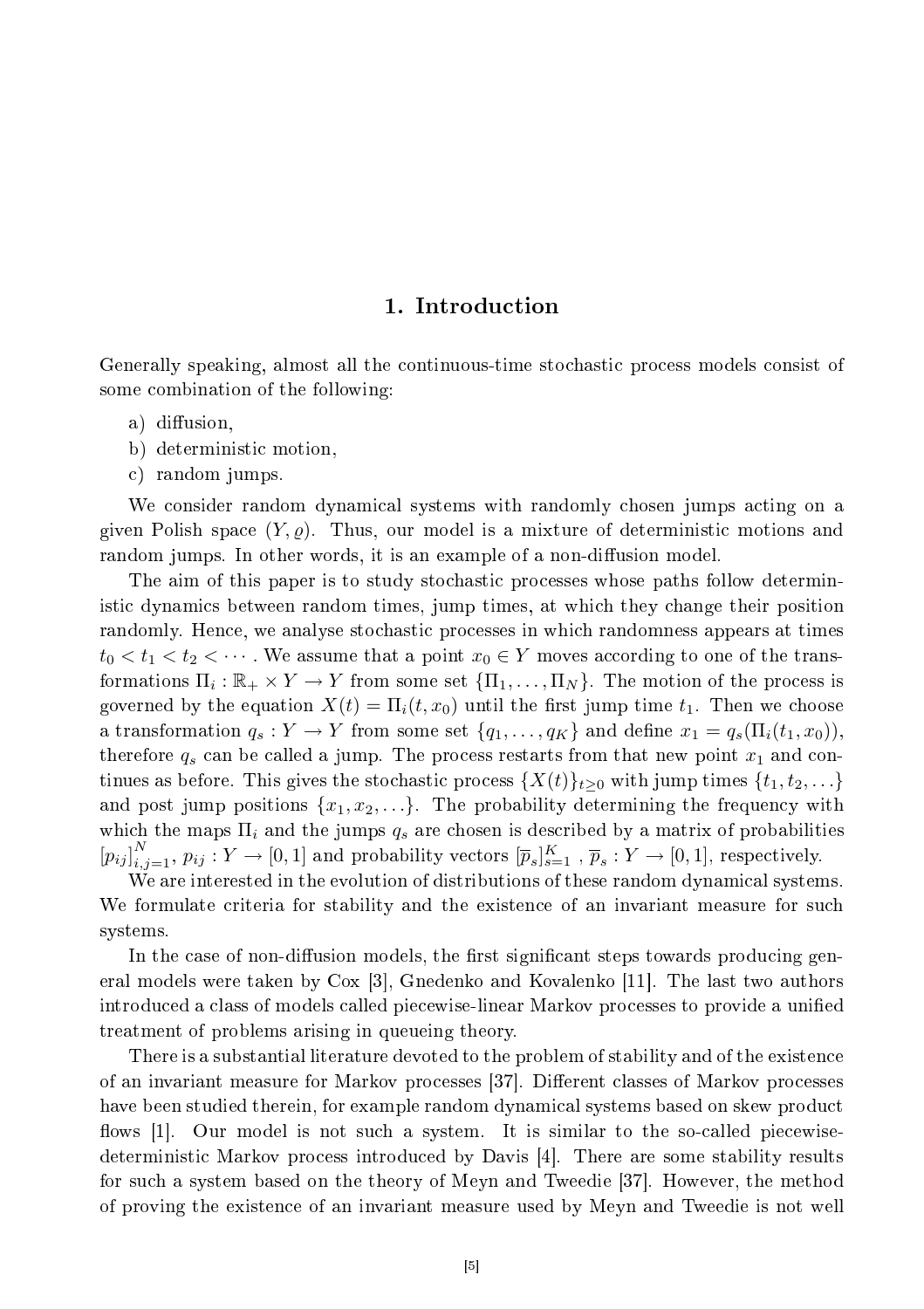## K. Horbacz

adapted to general Polish spaces. In fact, it is difficult to ensure that the process under consideration satisfies all the ergodic properties on a compact set. On the other hand, the assumption of compactness is restrictive if we want to apply our model in physics and biology. Then the phase space is usually one of the function spaces and it is difficult to ensure that the ergodic properties hold on some compact set.

Our work is based on the theory of concentrating Markov operators on a Polish space  $(see [44]).$ 

The system under study takes into onsideration some very important and widely studied cases, namely dynamical systems generated by learning systems  $[2, 22, 23, 35]$ , Poisson driven stochastic differential equations [10, 17, 34, 48, 49], iterated function systems with an infinite family of transformations  $[30, 50, 51]$ , random evolutions  $[12, 42]$ , randomly controlled dynamical systems [41] and irreducible Markov systems [52]. A large range of applications of such models, both in physics and biology, is worth mentioning here: the shot noise, the photo conductive detectors, the growth of the size of structural populations, the motion of relativistic particles, both fermions and bosons, and many others (see  $[8, 18, 24, 28]$ ). On the other hand, it should be noted that most Markov chains appear in statistical physics and may be represented as iterated function systems (see [25]). Re
ently, iterated fun
tion systems have been used in studying invariant measures for the Ważewska partial differential equation which describes the process of the reproduction of red blood cells [32, 33]. Similar nonlinear first-order partial differential equations frequently appear in hydrodynamics [43]. So called irreducible Markov systems introduced by Werner (see [52]) are used for the computer modelling of various stochastic processes.

The outline of the paper is as follows. In Section 2 we set out notation and terminology. Section 3 is divided into two parts. Section 3.1 contains basic facts from the theory of Markov operators. In Section 3.2 we recall criteria for the existence of an invariant measure and for asymptotic stability on Polish spaces. These criteria are essential in the proofs of our results.

The main se
tion of this paper is Se
tion 4. Se
tion 4.1 ontains the des
ription of our random dynamical systems. In Section 4.2 we consider discrete-time random dynamical systems with jumps on Polish spa
es and show that a Markov operator des
ribing the dynamics of such systems is asymptotically stable. In Section 4.3 we give sufficient conditions for asymptotic stability of a semigroup generated by the continuous-time random dynami
al system in ases where the hoi
e of jumps does not depend on a position in which it happens.

Se
tion 5 is devoted to dimensions of measures. The lower pointwise dimension of an invariant measure for the semigroup of Markov operators generated by the ontinuoustime random dynamical system is estimated in Section 5.1. In Section 5.2 we give an upper bound for the on
entration dimension of an invariant measure for the Markov operator des
ribing the evolution of measures from jump to jump. Relationships between invariant measures of dis
rete and ontinuous-time random dynami
al systems, and between their concentration dimensions are considered in Section 5.3. The results of Section 5 are used to evaluate the dimensions of invariant measures for dynamical systems generated by learning systems (Section 6.1) and Poisson driven stochastic differential equations  $(Section 6.4)$ .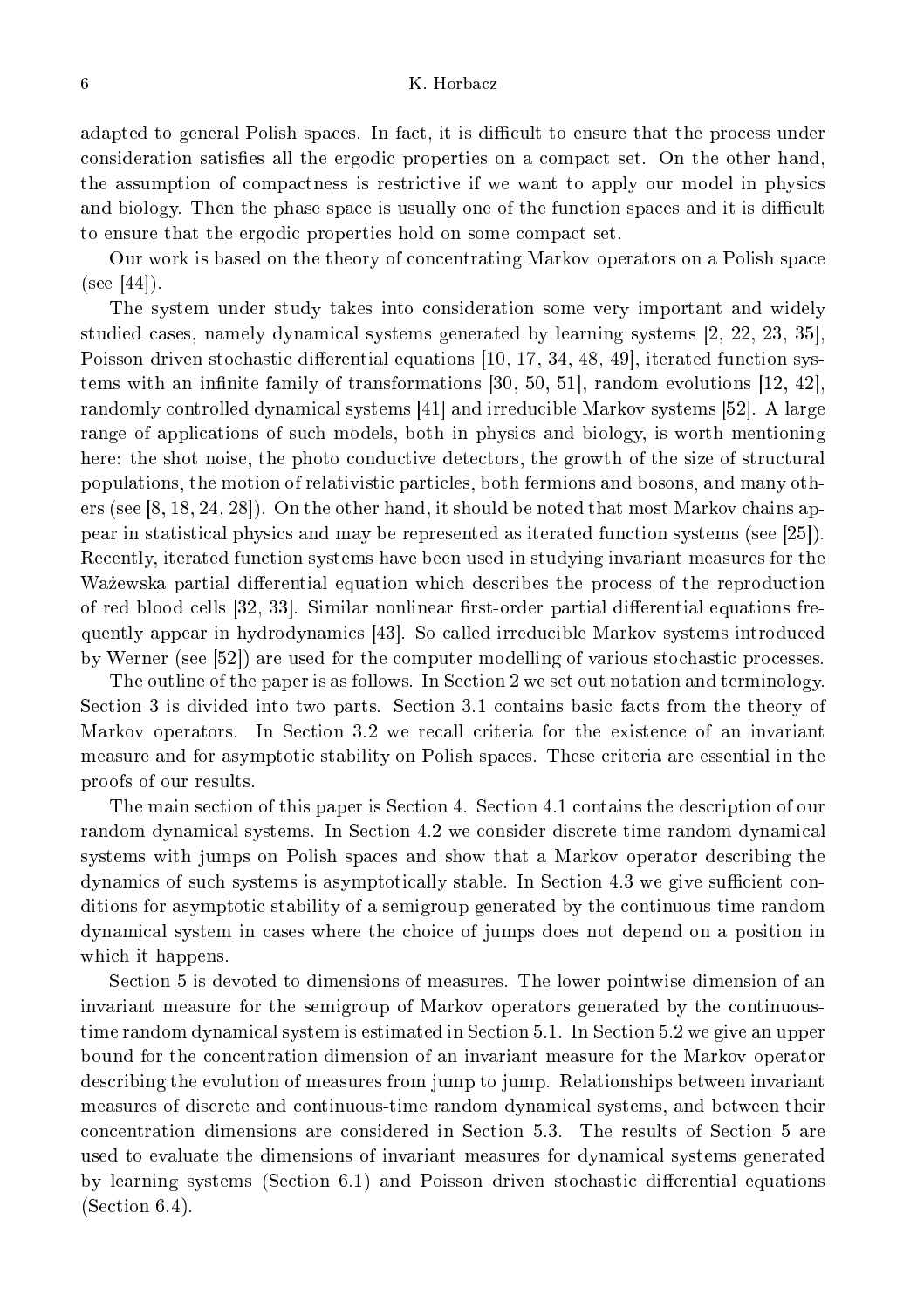Finally, in Se
tion 6 we apply our results to establish existen
e of an invariant measure and asymptotic stability of particular Markov operators. In Section 6.1 we study iterated function systems and show that the well known results proved by Barnsley and coauthors  $[2, 35]$  are a simple application of our criterion for asymptotic stability. Our next concern is the behavior of irreducible Markov systems which are an extension of iterated function systems with place dependent probabilities. Such systems on a locally compact space have been considered by Werner [52]. The irreducible Markov system is a particular example of a random dynamical system with randomly chosen jumps. However, we want to point out that the system may not satisfy the essential assumption put forward in the theorems of Se
tion 4. This assumption an be repla
ed by ontra
tiveness, whi
h is more easily verifiable. Contractiveness has been considered in [52]. In Section 6.2 we extend Werner's result to the case of complete separable metric spaces. Section 6.3 is devoted to the mathematical theory of the cell cycle. In Section 6.4 we illustrate the usefulness of our criteria for asymptotic stability of a continuous-time random dynamical system by onsidering randomly onne
ted Poisson driven sto
hasti dierential equations.

The results of this paper are related to our papers  $[13-17, 19-21]$ . Criteria for asymptotic stability for discrete-time random dynamical systems without jumps, when Y is locally compact, are formulated in [13]. For Polish spaces these criteria are generalized in [20]. The results of Section 4.2 have been proved in  $|15|$ . In [19] we consider a ontinuous-time random dynami
al system on Polish spa
es, but also without jumps. Relationships between on
entration dimensions of invariant measures of dis
rete and continuous time random dynamical systems are considered in  $[14]$  for the simpler case when  $\{P^t\}_{t\geq 0}$  is a semigroup generated by the Poisson driven differential equation on  $\mathbb{R}^d$ . Poisson driven differential equations on  $\mathbb{R}^d$  are studied in [14] and [17]. Some estimates of dimensions of invariant measures are formulated in  $[16]$ .

# 2. Preliminaries

**2.1. Basic notions.** Let  $(Y, \rho)$  be a Polish space, i.e. a separable, complete metric space. We denote by  $B(x, r)$  the open ball with center at x and radius r. For any set  $A \subset Y$ , cl A, diam<sub>o</sub> A, and  $1_A$  stand for the closure, diameter, and indicator function of A, respe
tively.

We denote by  $\mathcal{B}(Y)$  the  $\sigma$ -algebra of Borel subsets of Y, by  $\mathcal{M} = \mathcal{M}(Y)$  the family of all finite Borel measures on Y, and by  $\mathcal{M}_s$  the space of all finite signed Borel measures on Y. We write  $\mathcal{M}_1 = \mathcal{M}_1(Y)$  for the family of all  $\mu \in \mathcal{M}$  such that  $\mu(Y) = 1$ . The elements of  $\mathcal{M}_1$  are called *distributions*.

As usual,  $B(Y)$  denotes the space of all bounded Borel measurable functions  $f: Y \to \mathbb{R}$ and  $C(Y)$  the subspace of all continuous functions. Both spaces are considered with the supremum norm  $\|\cdot\|_0$ . For  $f \in B(Y)$  and  $\mu \in \mathcal{M}_s$  we write

$$
\langle f, \mu \rangle = \int\limits_Y f(x) \, \mu(dx).
$$

We introduce in  $\mathcal{M}_s$  the Fortet-Mourier norm  $\|\cdot\|_{\rho}$  (see [6, 7, 9]) given by

$$
\|\mu\|_{\varrho} = \sup\{ |\langle f, \mu \rangle| : f \in \mathcal{F}_{\varrho} \} \quad \text{ for } \mu \in \mathcal{M}_s,
$$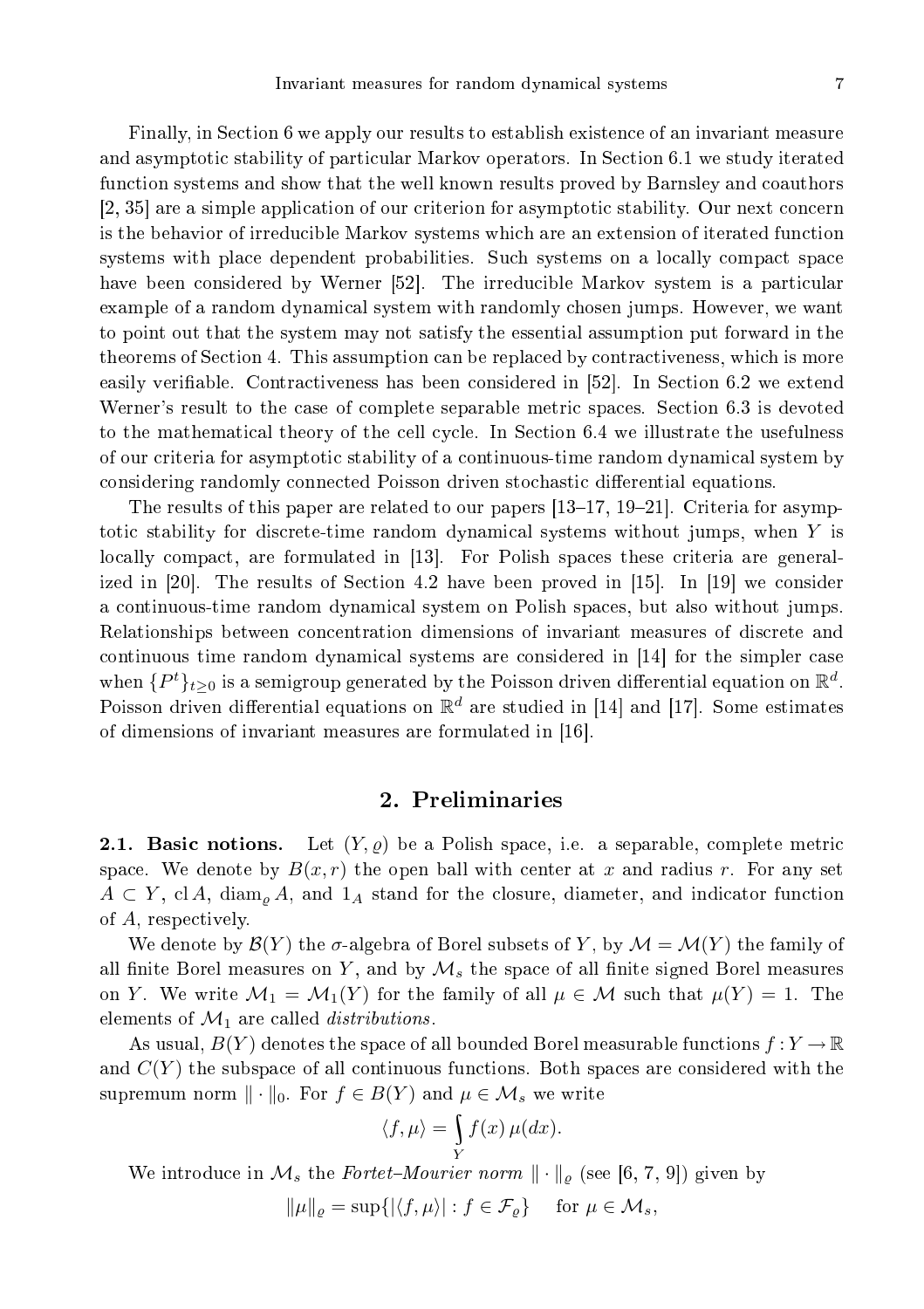where  $\mathcal{F}_{\varrho}$  is the set of all  $f \in C(Y)$  such that  $|f(x)| \leq 1$  and  $|f(x) - f(y)| \leq \varrho(x, y)$  for  $x, y \in Y$ .

We say that a sequence  $\{\mu_n\}_{n\geq 1}$ ,  $\mu_n \in \mathcal{M}$ , converges weakly to a measure  $\mu \in \mathcal{M}$  if

$$
\lim_{n \to \infty} \langle f, \mu_n \rangle = \langle f, \mu \rangle \quad \text{ for every } f \in C(Y).
$$

It is well known (see [6]) that the convergence in the Fortet–Mourier norm  $\|\cdot\|_{\rho}$  is equivalent to the weak onvergen
e.

We introduce the class  $\Phi$  of functions  $\varphi : \mathbb{R}_+ \to \mathbb{R}_+$  satisfying the following conditions:

(i)  $\varphi$  is continuous and  $\varphi(0) = 0$ ;

(ii)  $\varphi$  is nondecreasing and concave, i.e.

$$
\sum_{k=1}^{n} \alpha_k \varphi(y_k) \le \varphi\left(\sum_{k=1}^{n} \alpha_k y_k\right), \quad \text{where} \quad \alpha_k \ge 0, \sum_{k=1}^{n} \alpha_k = 1;
$$

(iii)  $\varphi(x) > 0$  for  $x > 0$  and  $\lim_{x \to \infty} \varphi(x) = \infty$ .

We denote by  $\Phi_0$  the family of all functions satisfying (i) and (ii). A necessary and sufficient condition for a concave function  $\varphi$  to be subadditive on  $(0, \infty)$  is that  $\varphi(0+) \geq 0$ . From this result we immediately obtain the triangle inequality for  $\varrho_{\varphi} = \varphi \circ \varrho$ . Thus for every  $\varphi \in \Phi$  the function  $\varrho_{\varphi}$  is again a metric on Y. For notational convenience we write  $\mathcal{F}_{\varphi}$  and  $\|\cdot\|_{\varphi}$  instead of  $\mathcal{F}_{\varrho_{\varphi}}$  and  $\|\cdot\|_{\varrho_{\varphi}},$  respectively.

In our considerations an important role is played by the inequality

(2.1.1) 
$$
w(t) + \varphi(at) \leq \varphi(t) \quad \text{for } t \geq 0,
$$

where  $w \in \Phi_0$  is a given function and  $a \in [0,1)$ .

The inequality may be studied by classical methods of the theory of functional equations (see [27]). Lasota and Yorke [35] precisely discuss the cases for which  $(2.1.1)$  has a solution belonging to  $\Phi$  and prove the following:

PROPOSITION 2.1.1. Assume that a function  $w \in \Phi_0$  satisfies the Dini condition

(2.1.2) 
$$
\int_{0}^{\epsilon} \frac{w(t)}{t} dt < \infty \quad \text{for some } \epsilon > 0.
$$

Let  $a \in [0, 1)$ . Then inequality  $(2.1.1)$  admits a solution in  $\Phi$ .

We say that a vector  $(p_1, \ldots, p_N)$ , where  $p_i: Y \to [0, 1]$ , is a probability vector if

$$
\sum_{i=1}^{N} p_i(x) = 1 \quad \text{for } x \in Y.
$$

Analogously a matrix  $[p_{ij}]_{i,j}$ , where  $p_{ij}: Y \to [0,1]$  for  $i,j \in \{1,\ldots,N\}$ , is a probability matrix if  $\overline{N}$ 

$$
\sum_{j=1}^{N} p_{ij}(x) = 1 \quad \text{ for } x \in Y \text{ and } i \in \{1, ..., N\}.
$$

**2.2. Dimensions of measures.** For  $A \subset Y$ ,  $s > 0$  and  $\delta > 0$  we define

$$
\mathcal{H}_{\delta}^{s}(A) = \inf \sum_{i=1}^{\infty} (\operatorname{diam}_{\varrho} E_{i})^{s},
$$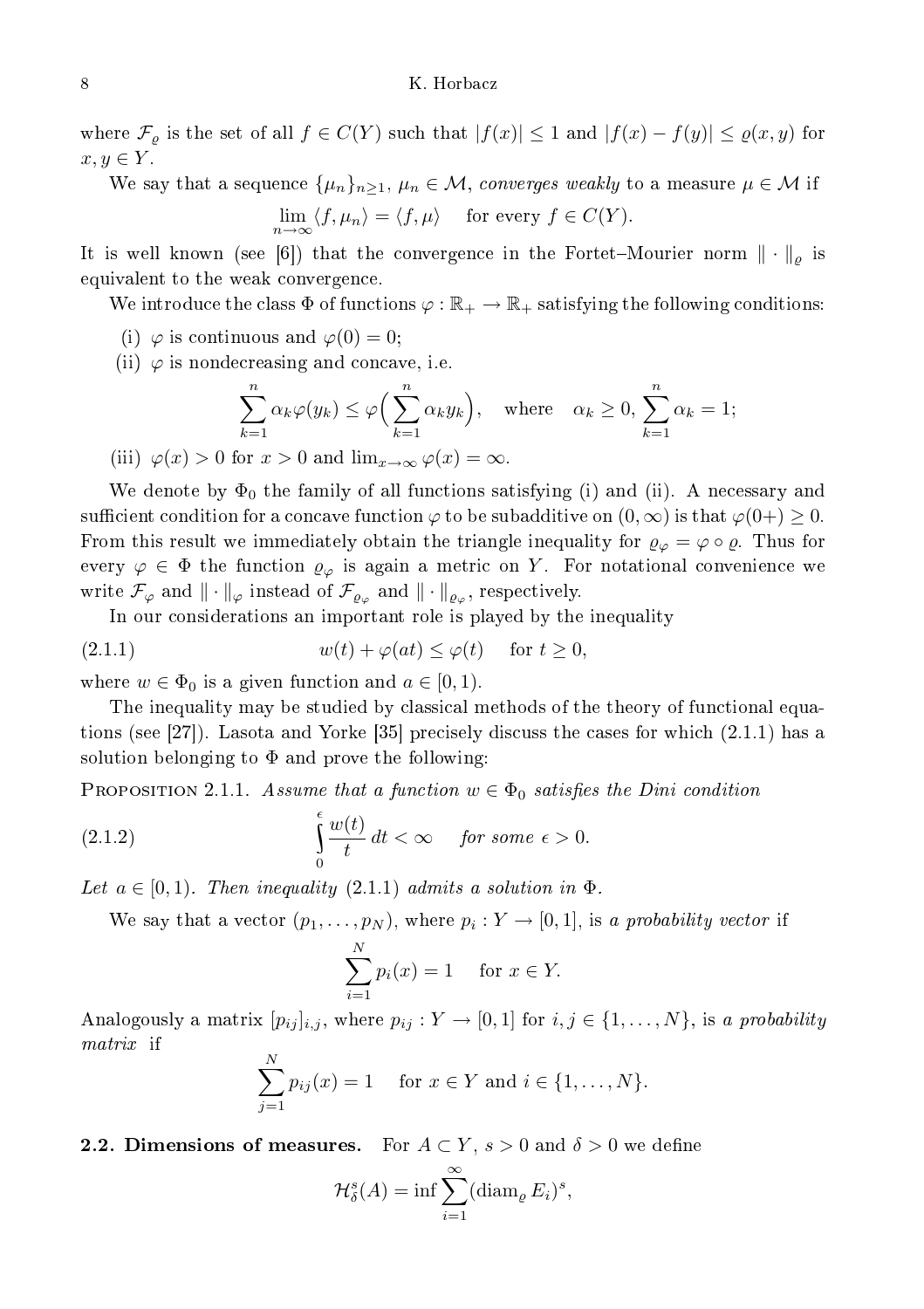where the infimum is taken over all countable covers  $\{E_i\}$  of A such that  $\dim_{\rho} E_i < \delta$ . Then

$$
\mathcal{H}^s(A)=\lim_{\delta\to 0}\mathcal{H}^s_\delta(A)
$$

defines the Hausdorff s-dimensional measure. The  $Hausdorff$  dimension of A is defined by the formula

$$
\dim_H A = \sup\{s > 0 : \mathcal{H}^s(A) > 0\}.
$$

(Here we assume that  $\sup \emptyset = 0.$ )

The Hausdorff dimension of  $\mu \in \mathcal{M}_1$  is defined by the formula

$$
\dim_H \mu = \inf \{ \dim_H A : A \in \mathcal{B}(Y) \text{ and } \mu(A) = 1 \}.
$$

For a given  $\mu \in \mathcal{M}$  we define the *lower pointwise dimension* of  $\mu$  at  $x \in Y$  by

$$
\underline{d}\mu(x) = \liminf_{r \to 0} \frac{\log \mu(B(x, r))}{\log r}
$$

(here  $\log 0 = -\infty$ ) and the Lévy concentration function  $Q_{\mu} : (0, \infty) \to \mathbb{R}_+$  by (see [36])

$$
Q_{\mu}(r) = \sup \{ \mu(B(x, r)) : x \in Y \}
$$
 for  $r > 0$ .

Further, for a measure  $\mu \in \mathcal{M}_1$  we define the *lower* and *upper concentration dimensions* of  $\mu$  by the formulas

$$
\underline{\dim}_L \mu = \liminf_{r \to 0} \frac{\log Q_{\mu}(r)}{\log r} \quad \text{and} \quad \overline{\dim}_L \mu = \limsup_{r \to 0} \frac{\log Q_{\mu}(r)}{\log r}.
$$

If  $\dim_L \mu = \dim_L \mu$  then this common value, denoted by  $\dim_L \mu$ , is called the *concentra*tion dimension (the generalized Rényi dimension) of  $\mu$  (see [32, 33]).

The Hausdorff dimension and the concentration dimension are closely related to each other as is shown in the next results proved in  $[32]$ :

PROPOSITION 2.2.1. Let  $\mu \in \mathcal{M}_1$  and  $A \in \mathcal{B}(Y)$  be such that  $\mu(A) > 0$ . Then

 $\dim_H A \geq \underline{\dim}_L \mu$ .

PROPOSITION 2.2.2. Let  $A \subset Y$  be a nonempty compact set. Then

$$
\dim_H A = \sup \underline{\dim}_L \mu,
$$

where the supremum is taken over all  $\mu \in \mathcal{M}_1$  such that supp $\mu \subset A$ .

# 3. Properties of Markov operators

**3.1. Markov operators.** An operator  $P : \mathcal{M} \to \mathcal{M}$  is called a *Markov operator* if

$$
P(\lambda_1\mu_1 + \lambda_2\mu_2) = \lambda_1 P \mu_1 + \lambda_2 P \mu_2 \quad \text{ for } \lambda_1, \lambda_2 \in \mathbb{R}_+ \text{ and } \mu_1, \mu_2 \in \mathcal{M}
$$

and

$$
P\mu(Y) = \mu(Y) \quad \text{ for } \mu \in \mathcal{M}.
$$

It is easy to prove that every Markov operator an be extended to a linear operator on the space  $\mathcal{M}_s$  of all signed measures.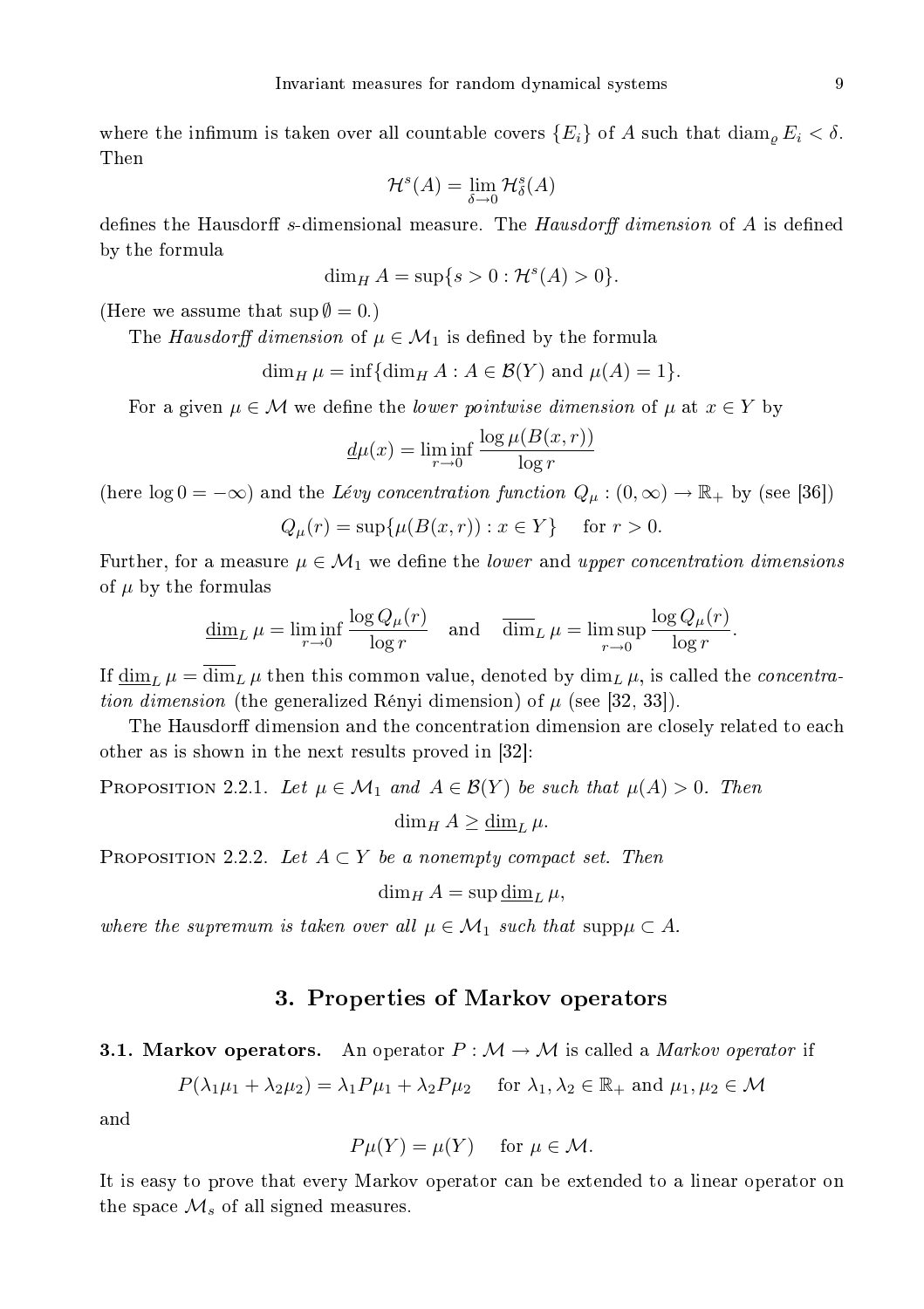## K. Horbacz

A linear operator  $U: B(Y) \to B(Y)$  is called *dual* to P if

(3.1.1) 
$$
\langle Uf, \mu \rangle = \langle f, P\mu \rangle
$$
 for  $f \in B(Y)$  and  $\mu \in \mathcal{M}$ .

Setting  $\mu = \delta_x$ , the point (Dirac) measure supported at x, in (3.1.1) we obtain

(3.1.2) 
$$
Uf(x) = \langle f, P\delta_x \rangle \quad \text{for } f \in B(Y) \text{ and } x \in Y.
$$

From  $(3.1.2)$  it follows immediately that U is a linear operator satisfying

(3.1.3) 
$$
Uf \geq 0 \quad \text{for } f \geq 0, f \in B(Y),
$$

$$
U1Y = 1Y,
$$

$$
Ufn \downarrow 0 \quad \text{for } fn \downarrow 0, fn \in B(Y).
$$

Conditions  $(3.1.1)-(3.1.3)$  allow one to reverse the roles of P and U. Namely, given U satisfying (3.1.3) we may define a Markov operator  $P : \mathcal{M} \to \mathcal{M}$  by setting

(3.1.4) 
$$
P\mu(A) = \langle U1_A, \mu \rangle \quad \text{for } A \in \mathcal{B}(Y) \text{ and } \mu \in \mathcal{M}.
$$

Assume now that P and U are given. If  $f: Y \to \mathbb{R}_+$  is a Borel measurable function, not necessarily bounded, we may define  $Uf$  by

$$
Uf(x) = \lim_{n \to \infty} Uf_n(x),
$$

where  $\{f_n\}_{n\geq 1}$  is an increasing sequence of bounded Borel measurable functions converging pointwise to f. From the Lebesgue monotone convergence theorem it follows that  $Uf$ satisfies  $(3.1.1)$ .

A Markov operator P is called a *Markov–Feller operator* if it has a dual operator U such that

$$
Uf \in C(Y) \quad \text{ for } f \in C(Y).
$$

A Markov operator  $P$  is called *nonexpansive* if

$$
||P\mu_1 - P\mu_2||_{\varrho} \le ||\mu_1 - \mu_2||_{\varrho} \quad \text{ for } \mu_1, \mu_2 \in \mathcal{M}_1.
$$

REMARK 3.1.1. Let P be a Markov operator and U its dual. If  $U(\mathcal{F}_{\rho}) \subset \mathcal{F}_{\rho}$ , then P is nonexpansive.

A measure  $\mu_*$  is called *invariant* (or *stationary*) with respect to P if  $P\mu_* = \mu_*$ . A Markov operator  $P$  is called *asymptotically stable* if there exists a stationary measure  $\mu_* \in \mathcal{M}_1$  such that

(3.1.5) 
$$
\lim_{n \to \infty} ||P^n \mu - \mu_*||_{\varrho} = 0 \quad \text{for every } \mu \in \mathcal{M}_1.
$$

Obviously a measure  $\mu_*$  satisfying the above condition is unique.

When an invariant measure exists, ondition (3.1.5) is equivalent to a more symmetri relation

(3.1.6) 
$$
\lim_{n \to \infty} ||P^n \mu_1 - P^n \mu_2||_{\varrho} = 0 \quad \text{for } \mu_1, \mu_2 \in \mathcal{M}_1.
$$

A sequence  $\{\mu_n\}_{n>1}$   $(\mu_n \in \mathcal{M}_1)$  of distributions is called *tight* if for every  $\varepsilon > 0$  there exists a compact set  $K \subset Y$  such that  $\mu_n(K) \geq 1 - \varepsilon$  for every  $n \in \mathbb{N}$ .

We say that a Markov operator  $P: \mathcal{M} \to \mathcal{M}$  is tight if for every  $\mu \in \mathcal{M}_1$  the sequence  $\{P^n\mu\}_{n\geq 1}$  is tight.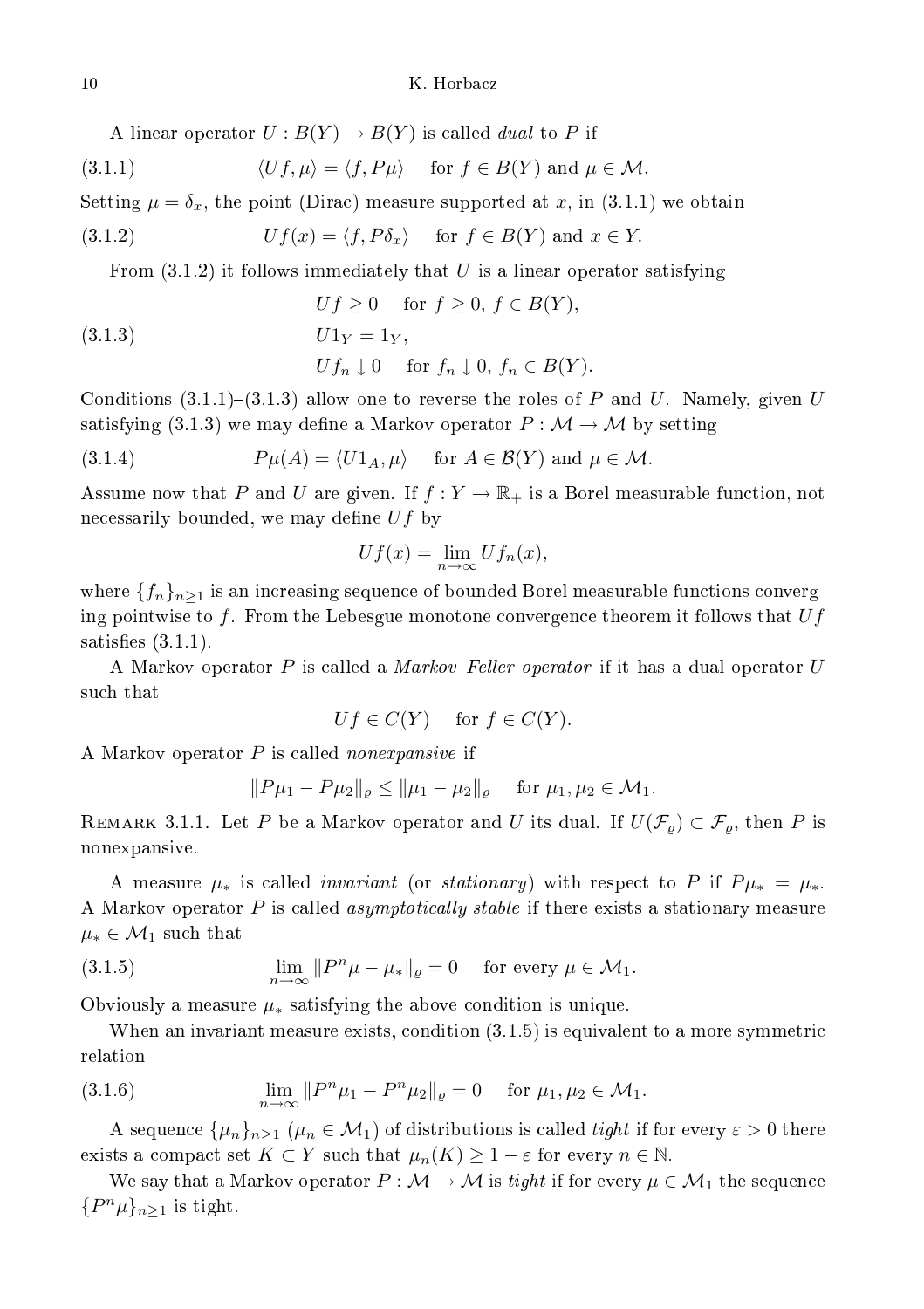A family  $\{P^t\}_{t\geq 0}$  of Markov operators is called a *semigroup* if  $P^{t+s} = P^t P^s$  for all  $t, s \in \mathbb{R}_+$  and  $P^0$  is the identity operator on M.

Let  $\{P^t\}_{t\geq 0}$  be given. We denote by  $\{T^t\}_{t\geq 0}$  the semigroup dual to  $\{P^t\}_{t\geq 0}$ , i.e.

$$
\langle T^t f, \mu \rangle = \langle f, P^t \mu \rangle \quad \text{ for } f \in B(Y), \, \mu \in \mathcal{M}_1.
$$

A measure  $\mu_* \in \mathcal{M}$  is called *invariant* (or *stationary*) for the Markov semigroup  $\{P^t\}_{t\geq 0}$ if  $P^t\mu_* = \mu_*$  for  $t \geq 0$ . The Markov semigroup  $\{P^t\}_{t \geq 0}$  is called *asymptotically stable* if there exists a stationary measure  $\mu_*$  such that

$$
\lim_{t \to \infty} \|P^t \mu - \mu_*\|_{\varrho} = 0 \quad \text{for } \mu \in \mathcal{M}_1.
$$

3.2. Criteria for asymptotic stability. In this section we present known criteria for the existence of an invariant measure and for asymptotic stability of Markov operators on the spa
e of Borel measures on a Polish spa
e Y .

First results concerning the existence of invariant measures were proved for compact spaces ([23]). The classical proof goes as follows. One defines a positive invariant functional on the space of all continuous functions. By the Riesz theorem it may be represented by a measure. Since the functional is invariant, one concludes that the measure is also invariant. This scheme works smoothly when  $Y$  is a compact space. Lasota and Yorke [35] managed to extend it to the case when Y is locally compact and  $\sigma$ -compact. Their result on the existen
e of an invariant measure is similar in spirit to Komorowski's theorem [26], however, only Markov operators acting on absolutely continuous measures are considered in [26]. The approach in [35] was partially based on the idea of the lower bound function developed for Markov operators acting on  $L^1$ -space (see [31]). The authors introdu
ed the lass of soalled on
entrating Markov operators and showed that every operator from this lass admits an invariant measure. Furthermore, assuming that a on
entrating Markov operator does not in
rease a distan
e between two measures, they showed that it must be asymptotically stable (see  $[35]$ ). In order to state the result, some notation is needed.

We say that a metric  $\hat{\varrho}$  is *equivalent* to  $\varrho$  if the classes of bounded sets and convergent sequences in the spaces  $(Y, \hat{\varrho})$  and  $(Y, \varrho)$  coincide. Obviously, if  $(Y, \varrho)$  is a Polish space and  $\varrho$ ,  $\hat{\varrho}$  are equivalent, then the space  $(Y, \hat{\varrho})$  is still a Polish space.

A Markov operator  $P : \mathcal{M} \to \mathcal{M}$  is called *essentially nonexpansive* if there exists a metric  $\hat{\varrho}$  equivalent to  $\varrho$  such that P is nonexpansive with respect to the norm  $\|\cdot\|_{\hat{\varrho}}$ , i.e.

$$
(3.2.1) \t\t\t ||P\mu_1 - P\mu_2||_{\hat{e}} \le ||\mu_1 - \mu_2||_{\hat{e}} \tfor \mu_1, \mu_2 \in \mathcal{M}_1.
$$

An operator P is called *concentrating* if for every  $\varepsilon > 0$  there exist a set  $A \in \mathcal{B}(Y)$ with  $\dim_{\rho} A \leq \varepsilon$  and a number  $\theta > 0$  such that

(3.2.2) 
$$
\liminf_{n \to \infty} P^n \mu(A) > \theta \quad \text{ for } \mu \in \mathcal{M}_1.
$$

**PROPOSITION** 3.2.1. If P is an essentially nonexpansive and concentrating Markov operator then  $P$  is asymptotically stable.

The proof can be found in  $[44]$  in the case when Y is a Polish space.

It should be noted that the definition of asymptotic stability consists of two almost independent statements: the existence of an invariant measure  $\mu_*$  and the convergence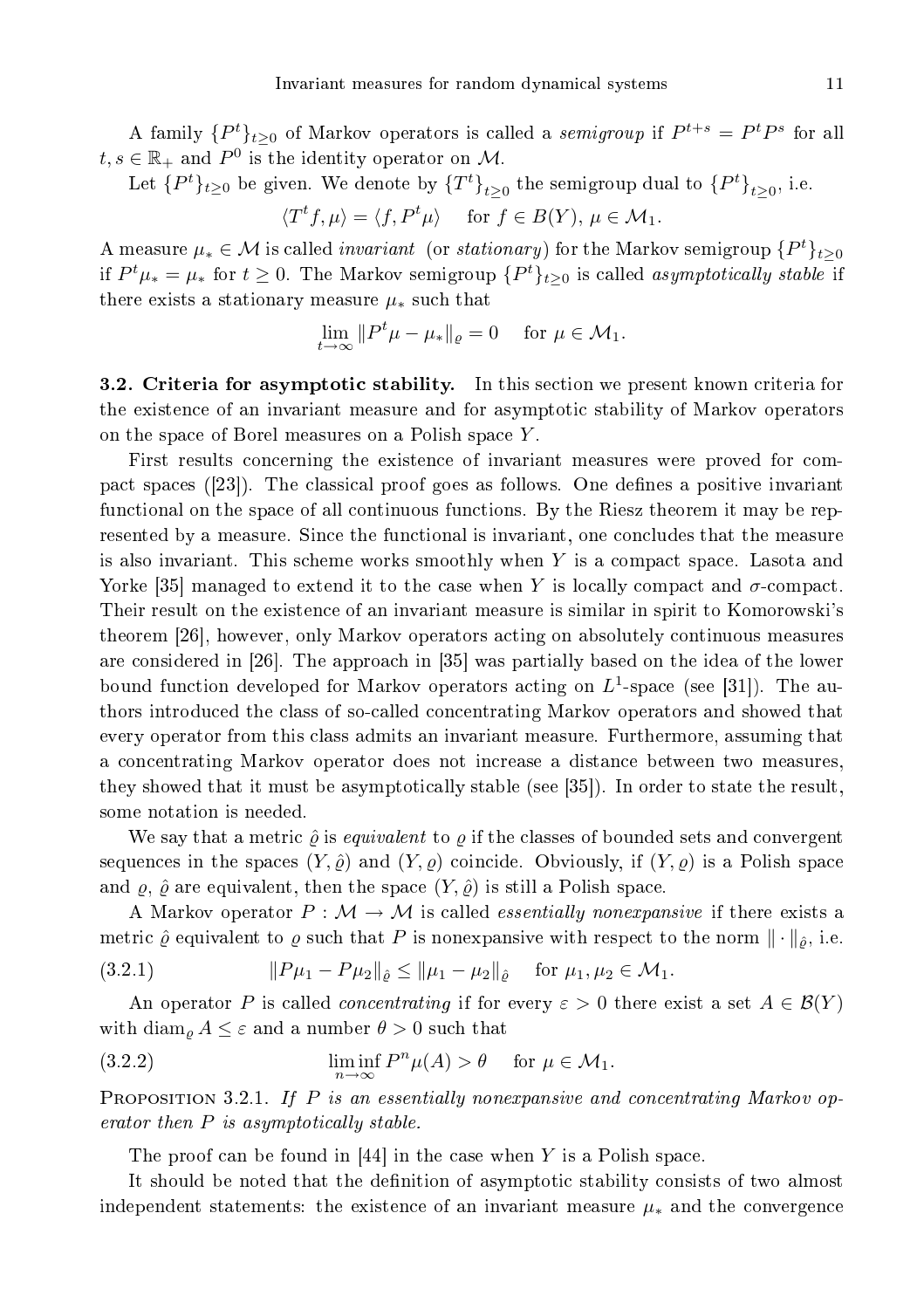condition  $(3.1.6)$ . It turns out that even if the set A in condition  $(3.2.2)$  depends on the choice of initial measures, then the proof in Lasota and Yorke [35] carries over to a Polish spa
e and leads to the following result:

**PROPOSITION 3.2.2.** Let P be a nonexpansive Markov operator. Assume that P satisfies the lower bound condition: for every  $\varepsilon > 0$  there is a number  $\Delta > 0$  such that for every  $\mu_1, \mu_2 \in \mathcal{M}_1$  there exist  $A \in \mathcal{B}(Y)$  with  $\text{diam}_{\rho} A \leq \varepsilon$  and  $n_0 \in \mathbb{N}$  for which

$$
(3.2.3) \t Pn0\mui(A) \ge \Delta \quad \text{for } i = 1, 2.
$$

 $Then$ 

$$
\lim_{n \to \infty} ||P^n \mu_1 - P^n \mu_2||_{\varrho} = 0 \quad \text{for } \mu_1, \mu_2 \in \mathcal{M}_1.
$$

In the setting of Polish spaces it might be difficult or even impossible to prove that a given Markov operator is concentrating. We now describe results concerning asymptotic stability of Markov operators on infinite-dimensional spaces obtained by Szarek [44] and based on the concept of tightness and the well known Prokhorov theorem. He introdu
ed the lass of globally and semion
entrating Markov operators and gave onditions ensuring the existence of an invariant measure for nonexpansive Markov operators. It is important to emphasize that the nonexpansiveness is crucial in these considerations: Szarek [47] constructed an example which shows that it cannot be omit-

We denote by  $\mathcal{C}_{\varepsilon}(Y), \, \varepsilon > 0, \, (\mathcal{C}_{\varepsilon})$  for abbreviation) the family of all closed sets C for which there exists a finite set  $\{z_1, \ldots, z_n\} \subset Y$  such that  $C \subset \bigcup_{i=1}^n B(z_i, \varepsilon)$ .

An operator P is called *semi-concentrating* if for every  $\varepsilon > 0$  there exist  $C \in \mathcal{C}_{\varepsilon}(Y)$ and  $\theta > 0$  such that

(3.2.4) 
$$
\liminf_{n \to \infty} P^n \mu(C) > \theta \quad \text{ for } \mu \in \mathcal{M}_1.
$$

REMARK 3.2.1. A concentrating Markov operator is semi-concentrating.

For  $\mu \in \mathcal{M}_1$  we consider the limit set

(3.2.5) 
$$
\mathcal{L}(\mu) = \{ \nu \in \mathcal{M}_1 : \text{there exists } \{n_k\} \subset \{n\} \text{ such that } \lim_{k \to \infty} ||P^{n_k}\mu - \nu||_{\varrho} = 0 \}
$$

 $\quad {\rm and} \quad$ 

(3.2.6) 
$$
\mathcal{L}(\mathcal{M}_1) = \bigcup_{\mu \in \mathcal{M}_1} \mathcal{L}(\mu).
$$

The following results are proved in  $[46]$ :

PROPOSITION 3.2.3. Let P be a nonexpansive and semi-concentrating Markov operator. Then

- (a) P has an invariant measure;
- (b)  $\mathcal{L}(\mu) \neq \emptyset$  for arbitrary  $\mu \in \mathcal{M}_1$ ;
- (c)  $\mathcal{L}(\mathcal{M}_1)$  is tight.

Let  $A \in \mathcal{B}(Y)$ . We say that a measure  $\mu \in \mathcal{M}$  is concentrated on A if  $\mu(Y \setminus A) = 0$ . We denote by  $\mathcal{M}^A_1$  the set of all probability measures concentrated on  $A$ .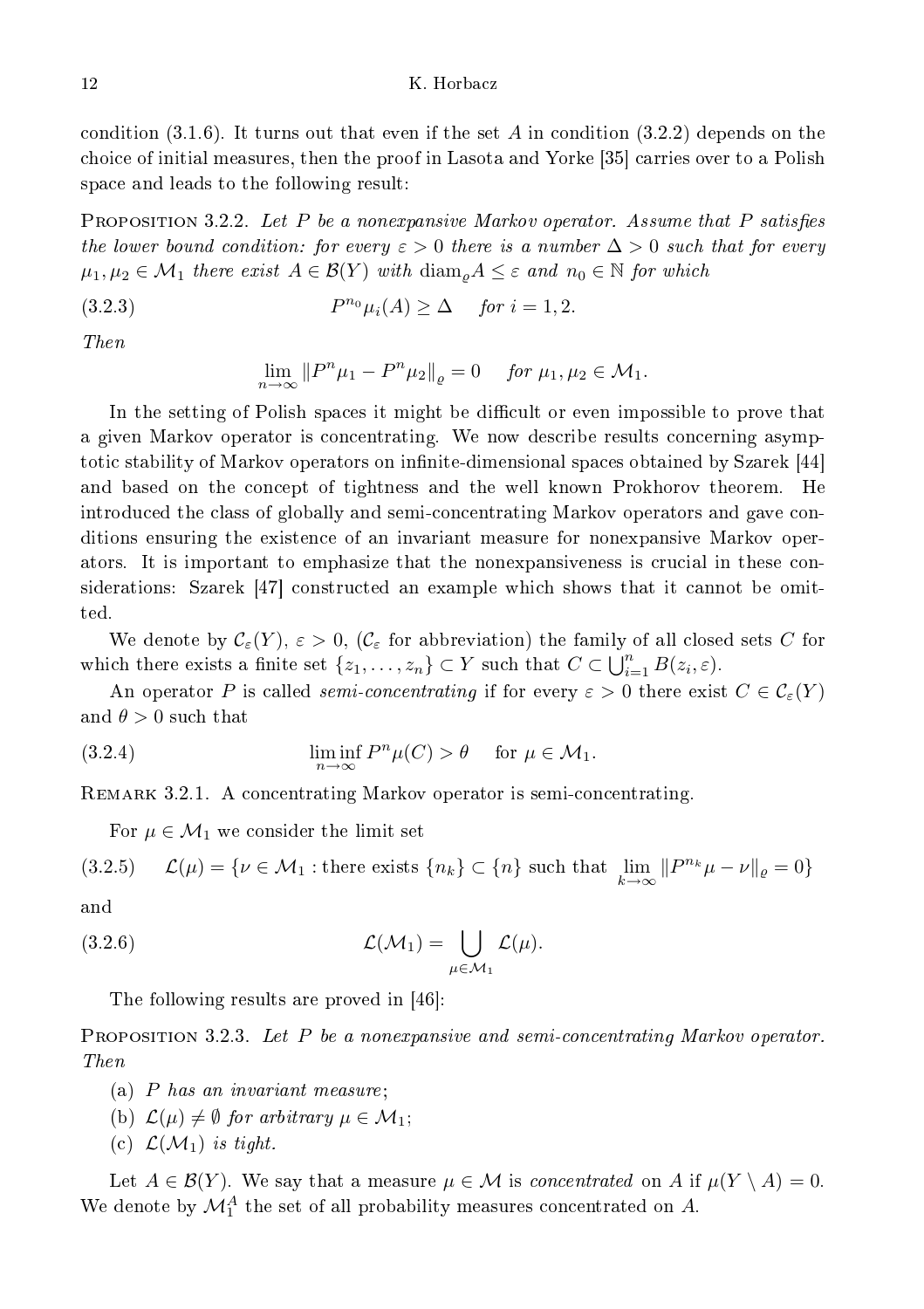An operator P is called *globally concentrating* if for every  $\varepsilon > 0$  and every bounded Borel set A there exist a bounded Borel set B and a number  $n_0 \in \mathbb{N}$  such that

$$
P^n\mu(B) \ge 1 - \varepsilon
$$
 for  $n \ge n_0$  and  $\mu \in \mathcal{M}_1^A$ .

A continuous function  $V: Y \to [0, \infty)$  is called a *Lyapunov function* if

$$
\lim_{\varrho(x,z_0)\to\infty} V(x) = \infty
$$

for some  $z_0 \in Y$ .

**PROPOSITION 3.2.4.** Let  $P$  be a Markov operator and  $U$  its dual. Assume that there  $exists a Lyapunov function V, bounded on bounded sets, such that$ 

$$
UV(x) \le aV(x) + b \quad \text{for } x \in Y,
$$

where  $a, b \in \mathbb{R}_+$  and  $a < 1$ . Then P is globally concentrating.

Moreover, for every  $\varepsilon > 0$  there exists a bounded Borel set  $B \subset Y$  such that

$$
\liminf_{n \to \infty} P^n \mu(B) \ge 1 - \varepsilon \quad \text{for } \mu \in \mathcal{M}_1.
$$

Define

(3.2.7) 
$$
\mathcal{E}(P) = \{ \varepsilon > 0 : \inf_{\mu \in \mathcal{M}_1} \liminf_{n \to \infty} P^n \mu(A) > 0 \text{ for some } A \in \mathcal{C}_{\varepsilon}(Y) \}.
$$

REMARK 3.2.2. If a Markov operator P is globally concentrating, then  $\mathcal{E}(P) \neq \emptyset$ . REMARK 3.2.3. If  $\inf \mathcal{E}(P) = 0$ , then P is semi-concentrating.

By Proposition 3.2.2 and 3.2.3 we obtain:

THEOREM 3.2.1. A nonexpansive, semi-concentrating Markov operator satisfying a lower bound condition  $(3.2.3)$  is asymptotically stable.

## 4. Random dynami
al systems with jumps

**4.1. Introduction.** Let  $(Y, \varrho)$  be a Polish space,  $\mathbb{R}_+ = [0, \infty)$  and  $I = \{1, \ldots, N\}$ ,  $S = \{1, \ldots, K\}$ , where N and K are given positive integers.

Let  $\Pi_i: \mathbb{R}_+ \times Y \to Y$ ,  $i \in I$ , be a finite sequence of semidynamical systems, i.e.

$$
\Pi_i(0, x) = x \quad \text{for } i \in I, x \in Y
$$

and

 $\Pi_i(s+t,x) = \Pi_i(s,\Pi_i(t,x))$  for  $s,t \in \mathbb{R}_+, i \in I$  and  $x \in Y$ .

We are given probability vectors  $p_i: Y \to [0,1], i \in I, \overline{p}_s: Y \to [0,1], s \in S$ , a matrix of probabilities  $[p_{ij}]_{i,j\in I}, p_{ij} : Y \to [0,1], i,j \in I$ , and a family of continuous functions  $q_s: Y \to Y, s \in S$ . We denote the entire system by  $(\Pi, q, p)$ .

Finally, let  $(\Omega, \Sigma, \mathbb{P})$  be a probability space and  $\{t_n\}_{n>0}$  be an increasing sequence of random variables  $t_n : \Omega \to \mathbb{R}_+$  with  $t_0 = 0$  and such that the increments  $\Delta t_n = t_n - t_{n-1}$ ,  $n \in \mathbb{N}$ , are independent and have the same density  $g(t) = \lambda e^{-\lambda t}$ ,  $t \ge 0$ .

The a
tion of randomly hosen dynami
al systems, with randomly hosen jumps, at random moments  $t_k$  corresponding to the system  $(\Pi, q, p)$  can be roughly described as follows.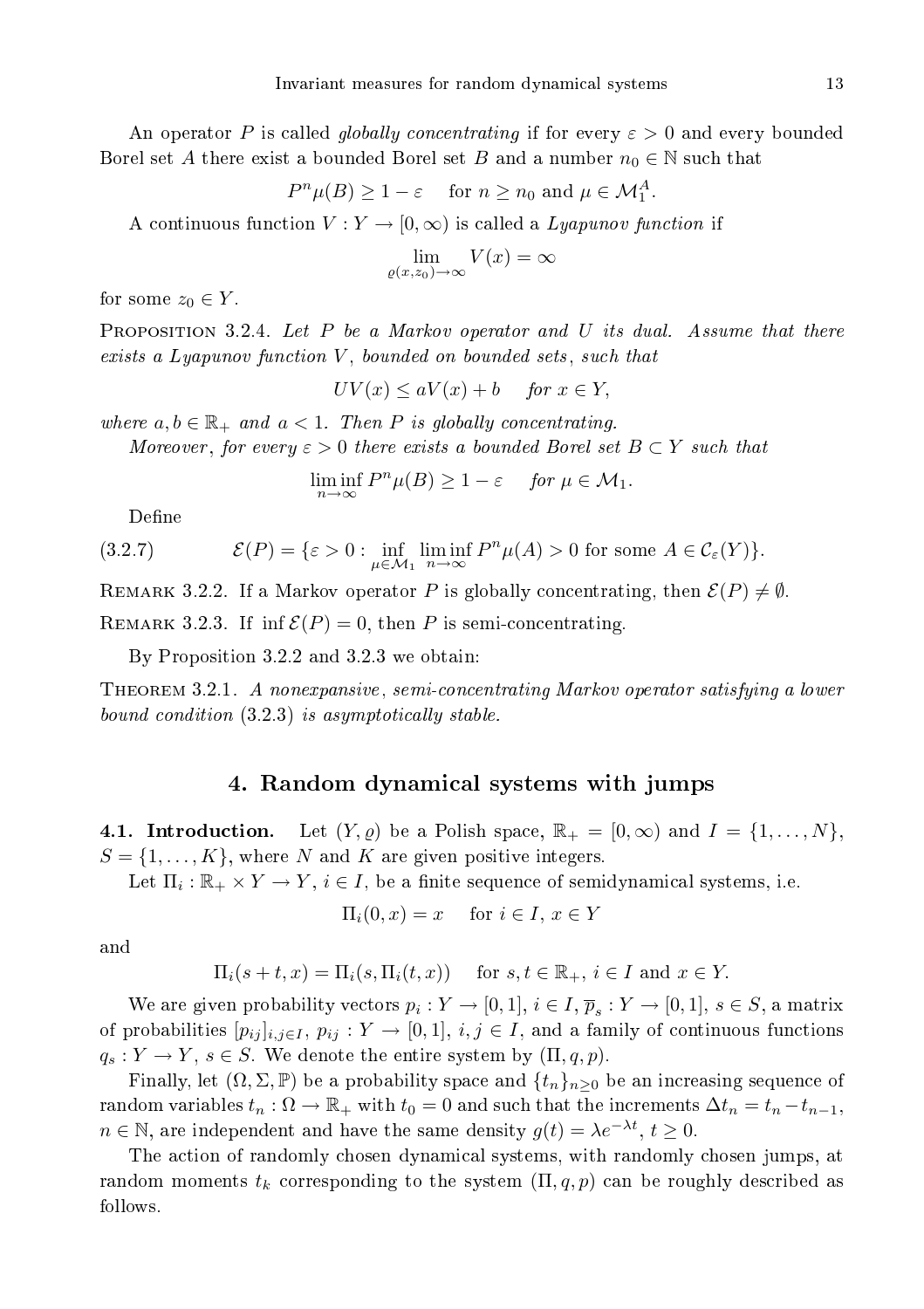We choose an initial point  $x_0 \in Y$  and randomly select a transformation  $\Pi_i$  from the set  $\{\Pi_1, \ldots, \Pi_N\}$  in such a way that the probability of choosing  $\Pi_i$  is equal to  $p_i(x_0)$ , and we define

$$
X(t) = \Pi_i(t, x_0) \quad \text{for } 0 \le t < t_1.
$$

Next, at the random time  $t_1$ , at the point  $\Pi_i(t_1, x_0)$  we choose a jump  $q_s$  from the set  ${q_1, \ldots, q_K}$  with probability  $\overline{p}_s(\Pi_i(t_1, x_0))$ . Then we define

$$
x_1 = q_s(\Pi_i(t_1, x_0)).
$$

After that we choose  $\Pi_{i_1}$  with probability  $p_{ii_1}(x_1)$ , define

$$
X(t) = \Pi_{i_1}(t - t_1, x_1) \quad \text{for } t_1 < t < t_2
$$

and at the point  $\Pi_{i_1}(t_2-t_1,x_1)$  we choose  $q_{s_1}$  with probability  $\overline{p}_{s_1}(\Pi_{i_1}(t_2-t_1,x_1))$ . Then we define

$$
x_2 = q_{s_1}(\Pi_{i_1}(t_2 - t_1, x_1)).
$$

Finally, given  $x_n$ ,  $n \geq 2$ , we choose  $\prod_{i_n}$  in such a way that the probability of choosing  $\Pi_{i_n}$  is equal to  $p_{i_{n-1}i_n}(x_n)$  and we define

$$
X(t) = \Pi_{i_n}(t - t_n, x_n) \quad \text{ for } t_n < t < t_{n+1}.
$$

At the point  $\Pi_{i_n}(\Delta t_{n+1}, x_n)$  we choose  $q_{s_n}$  with probability  $\overline{p}_{s_n}(\Pi_{i_n}(\Delta t_{n+1}, x_n))$ . Then we define

$$
x_{n+1} = q_{s_n}(\Pi_{i_n}(\Delta t_{n+1}, x_n)).
$$

We obtain a piecewise-deterministic trajectory for  $\{X(t)\}_{t>0}$  with jump times  $\{t_1, t_2, \ldots\}$  and post jump locations  $\{x_1, x_2, \ldots\}$ .

We may reformulate the above considerations as follows: Let  $\{\xi_n\}_{n>0}$  and  $\{\eta_n\}_{n>1}$  be sequences of random variables,  $\xi_n : \Omega \to I$  and  $\eta_n : \Omega \to S$  and let  $\{y_n\}_{n \geq 1}$  be auxiliary random variables,  $y_n : \Omega \to Y$ , such that

(4.1.1) 
$$
\mathbb{P}(\xi_0 = i | x_0 = x) = p_i(x),
$$

$$
\mathbb{P}(\xi_n = k | x_n = x \text{ and } \xi_{n-1} = i) = p_{ik}(x),
$$

and

(4.1.2) 
$$
y_n = \Pi_{\xi_{n-1}}(t_n - t_{n-1}, x_{n-1}),
$$

$$
\mathbb{P}(\eta_n = s \, | \, y_n = y) = \overline{p}_s(y)
$$

for  $n \geq 1$ ,  $x, y \in Y$ ,  $k, i \in I$  and  $s \in S$ .

Assume that  $\{\xi_n\}_{n>0}$  and  $\{\eta_n\}_{n>0}$  are independent of  $\{t_n\}_{n>0}$  and that for every  $n \in \mathbb{N}$  the variables  $\eta_1, \ldots, \eta_{n-1}, \xi_1, \ldots, \xi_{n-1}$  are also independent.

Given an initial random variable  $\xi_0$  the sequence of the random variables  $\{x_n\}_{n\geq 0}$ ,  $x_n : \Omega \to Y$ , is given by

(4.1.3) 
$$
x_n = q_{\eta_n}(\Pi_{\xi_{n-1}}(t_n - t_{n-1}, x_{n-1})) \text{ for } n = 1, 2, ...
$$

and the stochastic process  $\{X(t)\}_{t\geq0}$ ,  $X(t):\Omega\to Y,$  is given by

(4.1.4) 
$$
X(t) = \Pi_{\xi_{n-1}}(t - t_{n-1}, x_{n-1}) \quad \text{for } t_{n-1} \le t < t_n, \quad n = 1, 2, ...
$$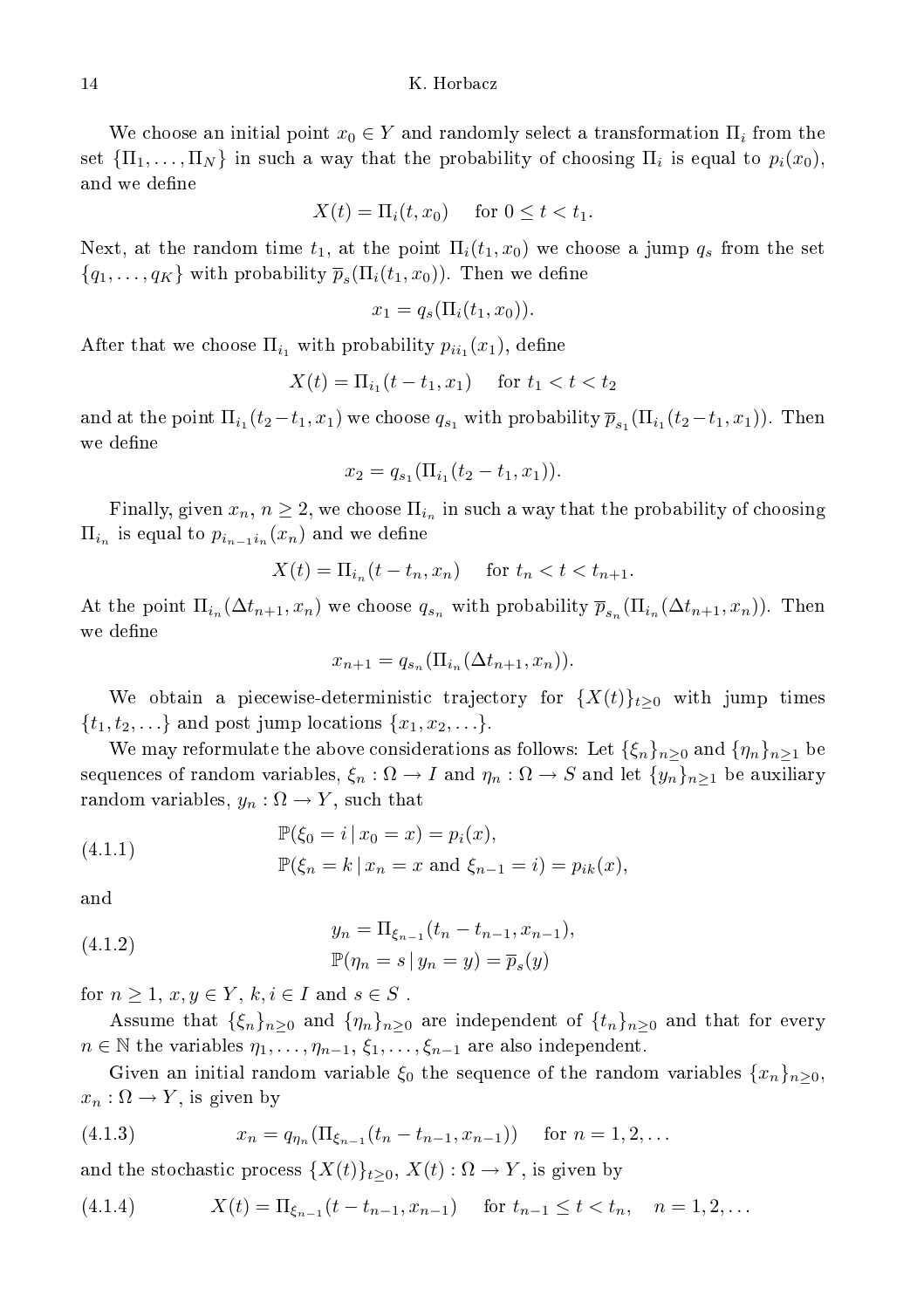15

It is easy to see that  $\{X(t)\}_{t>0}$  and  $\{x_n\}_{n>0}$  are not Markov processes. In order to use the theory of Markov operators we must redefine the processes  $\{X(t)\}_{t>0}$  and  ${x_n}_{n>0}$  in such a way that the redefined processes become Markov.

For this purpose, consider the space  $Y \times I$  endowed with the metric  $\bar{\rho}$  given by

$$
(4.1.5) \qquad \overline{\varrho}((x,i),(y,j)) = \varrho(x,y) + \varrho_c(i,j) \quad \text{for } x, y \in Y, \, i, j \in I,
$$

where

(4.1.6) 
$$
\varrho_c(i,j) = \begin{cases} c & \text{if } i \neq j, \\ 0 & \text{if } i = j \end{cases}
$$

and the constant c will be chosen later on. Now define a stochastic process  $\{\xi(t)\}_{t\geq 0}$ ,  $\xi(t): \Omega \to I$ , by

 $\xi(t) = \xi_{n-1}$  for  $t_{n-1} \le t < t_n$ ,  $n = 1, 2, ...$ 

Then the stochastic process  $\{(X(t), \xi(t))\}_{t>0}, (X(t), \xi(t)) : \Omega \to Y \times I$  has the required Markov property.

In many applications we are mostly interested in values of the process  $X(t)$  at the switching points  $t_n$ . Therefore, we will also study the stochastic discrete process (post jump locations)  $\{(x_n,\xi_n)\}_{n\geq 0}$ ,  $(x_n,\xi_n): \Omega \to Y \times I$ . Clearly  $\{(x_n,\xi_n)\}_{n\geq 0}$  is a Markov pro
ess too.

**4.2.** Discrete-time random dynamical systems. Let  $(Y, \|\cdot\|)$  be a separable Banach space. In this section we consider the stochastic process  $\{(x_n,\xi_n)\}_{n>0}$ ,  $(x_n,\xi_n)$ :  $\Omega \to Y \times I$ , defined by (4.1.1)–(4.1.3) with the help of the system  $(\Pi, q, p)$ . We are interested in the evolution of distributions orresponding to this dis
rete-time random dynami
al system. In order to get the existen
e of invariant measures or asymptoti results, it is necessary to put some restrictions on the system  $(\Pi, q, p)$ . We will need the following assumptions:

The transformations  $\Pi_i : \mathbb{R}_+ \times Y \to Y$ ,  $i \in I$  and  $q_s : Y \to Y$ ,  $s \in S$ , are continuous and there exists  $x_* \in Y$  such that

(4.2.1) 
$$
\int_{\mathbb{R}_+} e^{-\lambda t} \|q_s(\Pi_j(t, x_*)) - q_s(x_*)\| dt < \infty \quad \text{for } j \in I, s \in S.
$$

The functions  $\overline{p}_s$ ,  $s \in S$ , and  $p_{ij}$ ,  $i, j \in I$ , satisfy the following conditions:

(4.2.2) 
$$
\sum_{j \in I} |p_{ij}(x) - p_{ij}(y)| \leq \psi_1(\|x - y\|) \quad \text{for } x, y \in Y, i \in I,
$$

$$
\sum_{s \in S} |\overline{p}_s(x) - \overline{p}_s(y)| \leq \psi_2(\|x - y\|) \quad \text{for } x, y \in Y,
$$

where the functions  $\psi_1, \psi_2 \in \Phi_0$  satisfy the Dini condition (2.1.2).

We also assume that for the system  $(\Pi, q, p)$  there are three constants  $L \geq 1, \alpha \in \mathbb{R}$ and  $L_q > 0$  such that

(4.2.3) 
$$
\sum_{j \in I} p_{ij}(y) \|\Pi_j(t, x) - \Pi_j(t, y)\| \leq Le^{\alpha t} \|x - y\| \quad \text{for } x, y \in Y, \, i \in I, \, t \geq 0
$$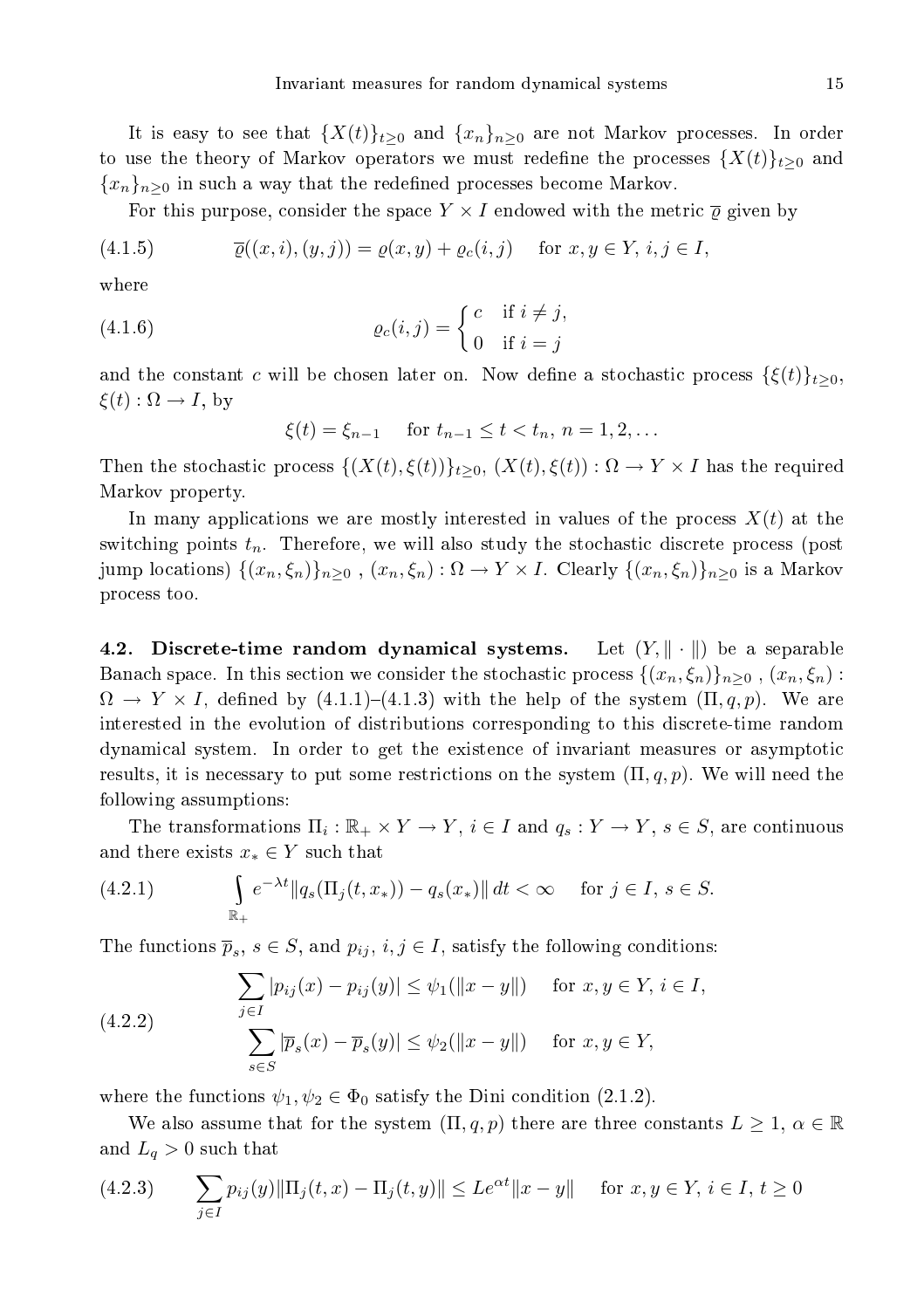and

(4.2.4) 
$$
\sum_{s \in S} \overline{p}_s(x) \|q_s(x) - q_s(y)\| \le L_q \|x - y\| \text{ for } x, y \in Y.
$$

Further, there exists  $i_0 \in I$  such that

(4.2.5) 
$$
\inf \{ p_{ii_0}(x) : i \in I, x \in Y \} > 0.
$$

To begin our study of the stochastic process  $\{(x_n,\xi_n)\}_{n\geq 0}$  consider the sequence of distributions

$$
\overline{\mu}_n(A) = \mathbb{P}((x_n, \xi_n) \in A) \quad \text{for } A \in \mathcal{B}(Y \times I), n \ge 0.
$$

It is easy to see that there exists a Markov-Feller operator  $P : \mathcal{M} \to \mathcal{M}$  such that

$$
\overline{\mu}_{n+1}=P\overline{\mu}_n\quad \ \, \text{for}\,\,n\geq 0.
$$

The operator  $P$  is given by the formula

$$
(4.2.6) \quad P\mu(A) = \sum_{j \in I} \sum_{s \in S} \int_{Y \times I} \int_{0}^{\infty} \lambda e^{-\lambda t} 1_A(q_s(\Pi_j(t, x)), j) p_{ij}(x) \overline{p}_s(\Pi_j(t, x)) dt \,\mu(dx, di)
$$

and its dual operator  $U$  by

(4.2.7) 
$$
Uf(x,i) = \sum_{j\in I}\sum_{s\in S}\int_{0}^{\infty}\lambda e^{-\lambda t}f(q_s(\Pi_j(t,x)),j)p_{ij}(x)\overline{p}_s(\Pi_j(t,x)) dt,
$$

where  $\lambda$  is the intensity of the Poisson process which governs the increment  $\Delta t_n$  of the random variables  $\{t_n\}_{n>0}$ . The operator P given by (4.2.6) is called the transition operator for this system.

The first result ensures the existence of an invariant distribution for the transition operator P .

THEOREM 4.2.1. Assume that the system  $(\Pi, p, q)$  satisfies conditions  $(4.2.1)-(4.2.4)$ . If (4.2.8)  $LL_q + \alpha/\lambda < 1$ ,

then the operator  $P$  defined by  $(4.2.6)$  has an invariant measure.

The proof of Theorem 4.2.1 is based on Proposition 3.2.3. Therefore we have to show that the operator  $P$  is essentially nonexpansive and semi-concentrating. These properties are interesting in their own right and will be stated separately in the next two lemmas.

LEMMA 4.2.1. Assume that the system  $(\Pi, q, p)$  satisfies conditions  $(4.2.2)-(4.2.4)$  and  $(4.2.8)$ . Then the operator P given by  $(4.2.6)$  is essentially nonexpansive.

*Proof.* Let  $\psi_1, \psi_2 \in \Phi_0$  be given by condition (4.2.2). Define  $\overline{\psi}: \mathbb{R}_+ \to \mathbb{R}$  by

$$
\overline{\psi}(t) = \psi_1(t) + \psi_2\left(\frac{\lambda L}{\lambda - \alpha} t\right)
$$
 for  $t \ge 0$ .

It is evident that  $\bar{\psi} \in \Phi_0$  and it satisfies the hypotheses of Proposition 2.1.1, thus there exists  $\varphi \in \Phi$  such that

(4.2.9) 
$$
\overline{\psi}(t) + \varphi(at) \leq \varphi(t) \quad \text{for } t \geq 0 \quad \text{with} \quad a = \frac{\lambda L L_q}{\lambda - \alpha} < 1.
$$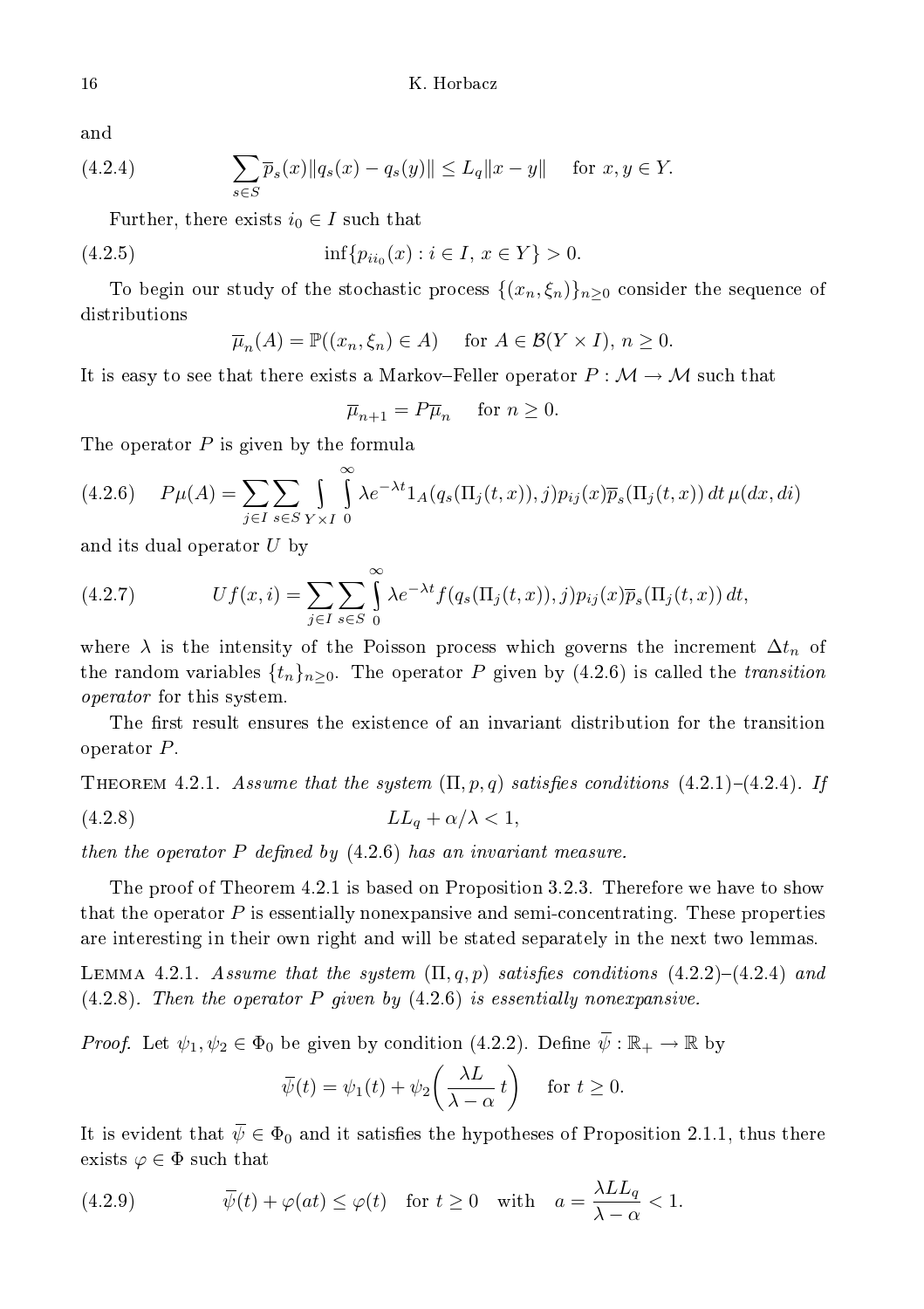Since  $\varphi \in \Phi$  we may choose  $c \in \mathbb{R}_+$  such that  $\varphi(c) > 2$ . Consider the metric  $\overline{\varphi}$  (see (4.1.5)) with this choice of  $c$ , i.e.

$$
\overline{\varrho}((x,i),(y,j)) = \|x - y\| + \varrho_c(i,j) \quad \text{for } x, y \in Y, \, i, j \in I.
$$

Fix  $f \in \mathcal{F}_{\varphi}$ . To complete the proof it is enough to show that

$$
(4.2.10) \t|Uf(x,i) - Uf(y,j)| \leq \varphi(\overline{\varrho}((x,i),(y,j))) \tfor (x,i),(y,j) \in Y \times I,
$$

where the operator U is given by (4.2.7). Since  $\varrho_c(i,j) = c$  for  $i \neq j$ ,  $\varphi(c) > 2$ , and  $|f| \leq 1$ , condition (4.2.10) is satisfied for  $i \neq j$ . On the other hand, for  $i = j$ ,

$$
|Uf(x,i) - Uf(y,i)|
$$
  
\n
$$
\leq \sum_{j\in I} \sum_{s\in S} \int_{0}^{\infty} \lambda e^{-\lambda t} |f(q_s(\Pi_j(t,x)),j) - f(q_s(\Pi_j(t,y)),j)|p_{ij}(x)\overline{p}_s(\Pi_j(t,x)) dt
$$
  
\n
$$
+ \sum_{j\in I} \sum_{s\in S} \int_{0}^{\infty} \lambda e^{-\lambda t} |p_{ij}(x)\overline{p}_s(\Pi_j(t,x)) - p_{ij}(y)\overline{p}_s(\Pi_j(t,y))| dt
$$
  
\n
$$
\leq \sum_{j\in I} \sum_{s\in S} \int_{0}^{\infty} \lambda e^{-\lambda t} \varphi(||q_s(\Pi_j(t,x)) - q_s(\Pi_j(t,y))||)p_{ij}(x)\overline{p}_s(\Pi_j(t,x)) dt
$$
  
\n
$$
+ \sum_{j\in I} \sum_{s\in S} \int_{0}^{\infty} \lambda e^{-\lambda t} |p_{ij}(x) - p_{ij}(y)|\overline{p}_s(\Pi_j(t,x)) dt
$$
  
\n
$$
+ \sum_{j\in I} \sum_{s\in S} \int_{0}^{\infty} \lambda e^{-\lambda t} p_{ij}(y) |\overline{p}_s(\Pi_j(t,x)) - \overline{p}_s(\Pi_j(t,y))| dt.
$$

Using consecutively  $(4.2.3)$ ,  $(4.2.4)$ , the Jensen inequality,  $(4.2.2)$ , and  $(4.2.9)$ , we obtain

$$
|Uf(x,i) - Uf(y,i)|
$$
  
\n
$$
\leq \varphi \Big( \sum_{j\in I} \int_{0}^{\infty} \lambda e^{-\lambda t} L_{q} \|\Pi_{j}(t,x) - \Pi_{j}(t,y)\| p_{ij}(x) dt \Big)
$$
  
\n
$$
+ \sum_{j\in I} |p_{ij}(x) - p_{ij}(y)| + \sum_{j\in I} \int_{0}^{\infty} \lambda e^{-\lambda t} p_{ij}(y) \psi_{2}(\|\Pi_{j}(t,x) - \Pi_{j}(t,y)\|) dt
$$
  
\n
$$
\leq \varphi \Big( \int_{0}^{\infty} \lambda e^{-\lambda t} L_{q} L e^{\alpha t} \|x - y\| dt \Big) + \psi_{1}(\|x - y\|) + \psi_{2} \Big( \frac{\lambda L}{\lambda - \alpha} \|x - y\| \Big)
$$
  
\n
$$
\leq \varphi(a\|x - y\|) + \overline{\psi}(\|x - y\|) \leq \varphi(\|x - y\|).
$$

LEMMA 4.2.2. Assume that the system  $(\Pi, q, p)$  satisfies conditions  $(4.2.1)-(4.2.4)$ and  $(4.2.8)$ . Then the operator P given by  $(4.2.6)$  is semi-concentrating.

Proof. Define

$$
V(x,i) = ||x|| \quad \text{for } (x,i) \in Y \times I.
$$

Let us first show that there exist  $a, b \in \mathbb{R}_+$ ,  $a < 1$ , such that

$$
(4.2.11) \t\t\t UV(x,i) \le aV(x,i) + b \t\t for (x,i) \in Y \times I.
$$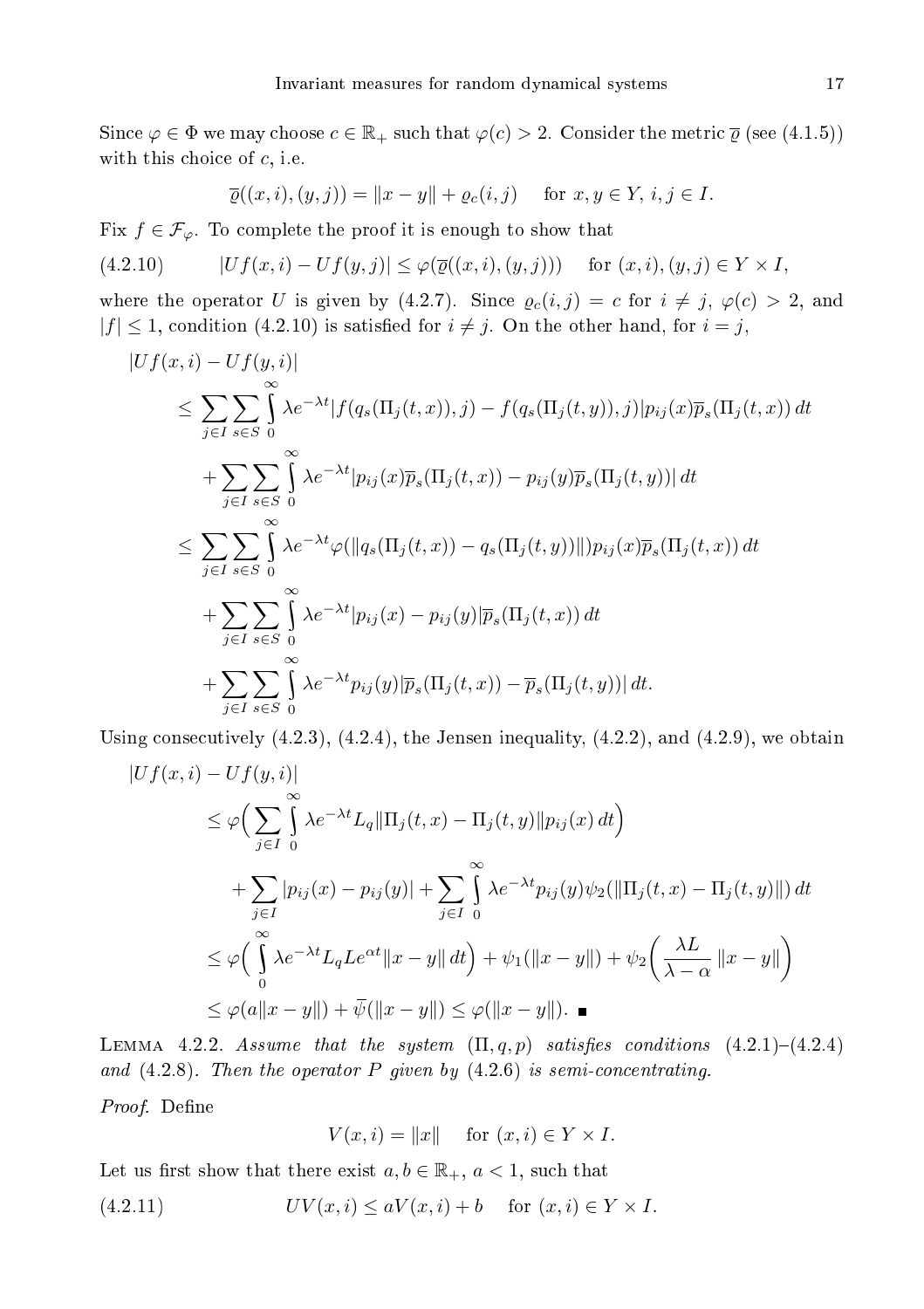By  $(4.2.7)$  and the definition of V, we have

$$
UV(x,i) \leq \sum_{j\in I} \sum_{s\in S} \int_{0}^{\infty} ||q_s(\Pi_j(t,x)) - q_s(\Pi_j(t,x))||\lambda e^{-\lambda t} p_{ij}(x)\overline{p}_s(\Pi_j(t,x)) dt
$$
  
+ 
$$
\sum_{j\in I} \sum_{s\in S} \int_{0}^{\infty} ||q_s(\Pi_j(t,x_*)) - q_s(x_*)||\lambda e^{-\lambda t} p_{ij}(x)\overline{p}_s(\Pi_j(t,x)) dt
$$
  
+ 
$$
\sum_{j\in I} \sum_{s\in S} \int_{0}^{\infty} ||q_s(x_*)||\lambda e^{-\lambda t} p_{ij}(x)\overline{p}_s(\Pi_j(t,x)) dt,
$$

where  $x_*$  is given by condition (4.2.1). Further, using (4.2.1), (4.2.3) and (4.2.4) we obtain

$$
UV(x,i) \le \frac{\lambda L_q L}{\lambda - \alpha} ||x - x_*|| + \tilde{b} \le a||x|| + b,
$$

where

$$
a = \frac{\lambda L_q L}{\lambda - \alpha},
$$
  
\n
$$
\tilde{b} = \sum_{j \in I} \sum_{s \in S} \int_0^\infty \lambda e^{-\lambda t} ||q_s(\Pi_j(t, x_*)) - q_s(x_*)|| dt + \sum_{s \in S} ||q_s(x_*)||,
$$
  
\n
$$
b = \tilde{b} + a||x_*||.
$$

From  $(4.2.1)$  and the fact that the sets I and S are finite, it follows that b is finite. Since  $a < 1$ , the proof of  $(4.2.11)$  is complete. By Proposition 3.2.4, we conclude that there exists a bounded set  $A \subset Y \times I$  such that

$$
\inf_{\mu \in \mathcal{M}_1} \liminf_{n \to \infty} P^n \mu(A) > 0
$$

which implies that  $\mathcal{E}(P)$ , given by (3.2.7), is not empty.

We now claim that inf  $\mathcal{E}(P) = 0$ .

Suppose, contrary to our claim, that  $\tilde{\varepsilon} = \inf \mathcal{E}(P) > 0$ . We consider two cases:  $\alpha < 0$ and  $\alpha \geq 0$ , where  $\alpha$  is given by condition (4.2.3).

CASE I:  $\alpha < 0$ . We may choose  $z_0 \in Y$  and  $r > 0$  such that

(4.2.12) 
$$
\inf_{\mu \in \mathcal{M}_1} \liminf_{n \to \infty} P^n \mu(B(z_0, r) \times I) > 0.
$$

Fix  $t_* > 0$  such that

$$
\varepsilon=4rLL_qe^{\alpha t_*}<\widetilde{\varepsilon}
$$

and set

$$
C_\varepsilon=\bigcup_{j\in I}\bigcup_{t\in[t_*,2t_*]}\bigcup_{s\in S}(B(q_s(\Pi_j(t,z_0)),\,\varepsilon)\times I).
$$

Observe that  $C_{\varepsilon} \in \mathcal{C}_{\varepsilon}$ . According to (4.2.6), for arbitrary  $\mu \in \mathcal{M}_1$  we have

(4.2.13) 
$$
P^{n+1}\mu(C_{\varepsilon}) = \sum_{j\in I} \sum_{s\in S} \int_{Y\times I} \int_{0}^{\infty} 1_{C_{\varepsilon}}(q_s(\Pi_j(t,x)),j)\lambda e^{-\lambda t} p_{ij}(x) \overline{p}_s(\Pi_j(t,x)) dt P^n \mu(dx,di).
$$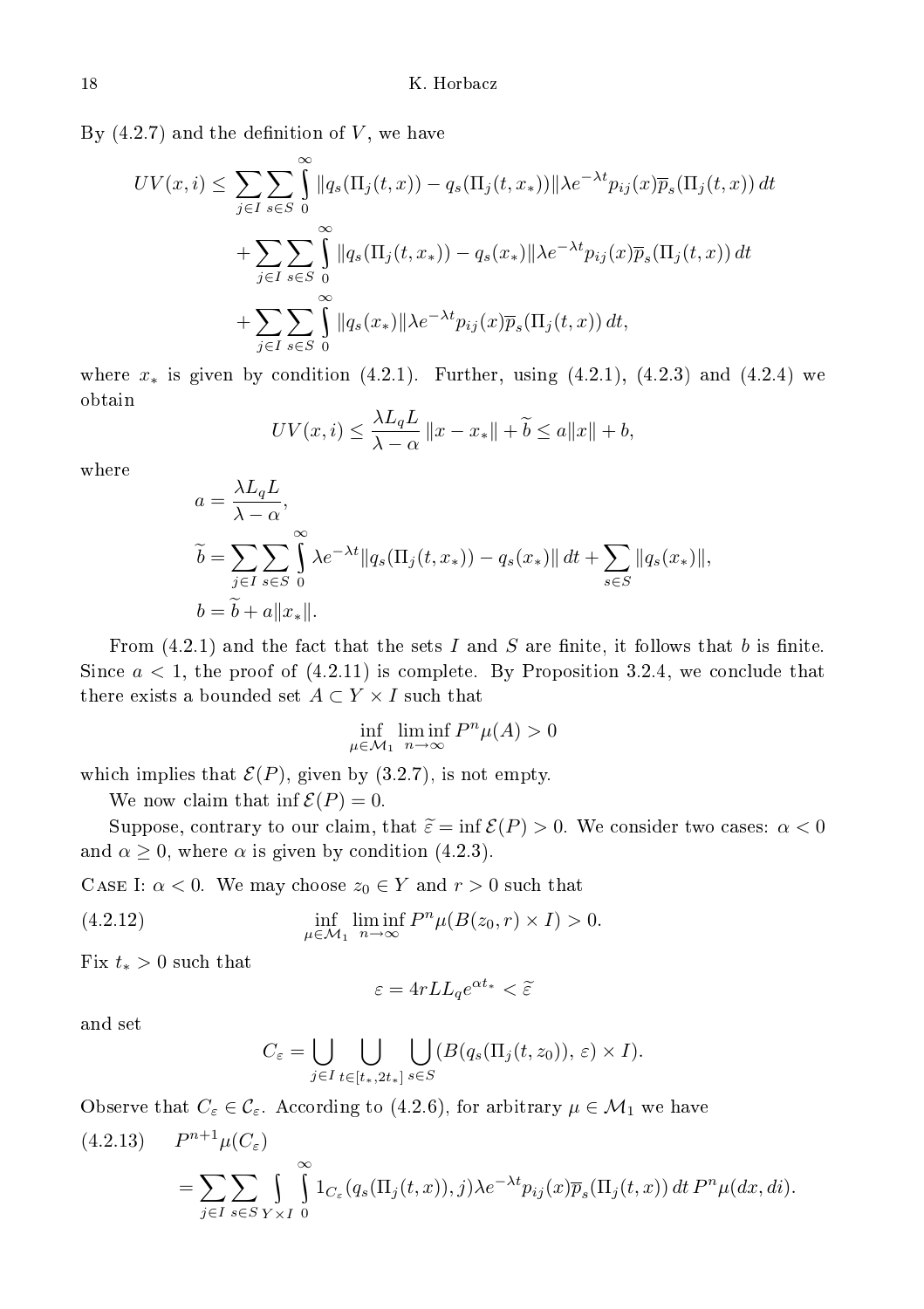For  $x \in B(z_0, r)$  and  $t > t_*$  we define

$$
J(x,t) = \{ j \in I : ||\Pi_j(t,x) - \Pi_j(t,z_0)|| \le 2Le^{\alpha t} ||x - z_0|| \},
$$
  

$$
S(x,t,j) = \{ s \in S : ||q_s(\Pi_j(t,x)) - q_s(\Pi_j(t,z_0))|| \le 2L_q ||\Pi_j(t,x) - \Pi_j(t,z_0)|| \}.
$$

Sin
e

$$
\sum_{j \in I} p_{ij}(x) = 1 \quad \text{for } i \in I \quad \text{and} \quad \sum_{s \in S} \overline{p}_s(\Pi_j(t, x)) = 1 \quad \text{for } j \in I,
$$

from  $(4.2.3)$  and  $(4.2.4)$  we obtain

$$
\sum_{j \in J(x,t)} p_{ij}(x) \ge \frac{1}{2} \quad \text{for } i \in I, \quad \text{and} \quad \sum_{s \in S(x,t,j)} \overline{p}_s(\Pi_j(t,x)) \ge \frac{1}{2}.
$$

Let  $x \in B(z_0, r)$  and  $t \in [t_*, 2t_*]$ . Then for every  $j \in J(x, t)$  and  $s \in S(x, t, j)$  we have

$$
||q_s(\Pi_j(t,x)) - q_s(\Pi_j(t,z_0))|| \le 2L_q ||\Pi_j(t,x) - \Pi_j(t,z_0)|| \le 4LL_q e^{\alpha t} ||x - z_0|| \le \varepsilon,
$$

which gives  $(q_s(\Pi_j(t,x)), j) \in C_{\varepsilon}$ . Thus from (4.2.13) it follows that

$$
P^{n+1}\mu(C_{\varepsilon}) \ge \int\limits_{B(z_0,r)\times I} \int\limits_{t_*}^{2t_*} \sum\limits_{j\in J(t,x)} \sum\limits_{s\in S(x,t,j)} \lambda e^{-\lambda t} p_{ij}(x) \overline{p}_s(\Pi_j(t,x)) dt P^n \mu(dx, di)
$$
  

$$
\ge \frac{1}{4} e^{-\lambda t_*} (1 - e^{-\lambda t_*}) \cdot P^n \mu(B(z_0,r) \times I).
$$

From  $(4.2.12)$  and the last inequality, we conclude that

$$
\inf_{\mu \in \mathcal{M}_1} \liminf_{n \to \infty} P^n \mu(C_{\varepsilon}) > 0,
$$

which contradicts the fact that  $\tilde{\varepsilon} = \inf \mathcal{E}(P)$  and completes the proof in the first case. CASE II:  $\alpha \geq 0$ . By (4.2.8) we have  $LL_q < 1$ . Choose  $\eta, \delta, t_* > 0$  such that

 $(1 + \eta)(1 + \delta)LL_q e^{\alpha t_*} < 1.$ 

Finally, choose  $\varepsilon_0 > \tilde{\varepsilon}$  such that

$$
\varepsilon = (1+\eta)(1+\delta)LL_q e^{\alpha t_*}\varepsilon_0 < \tilde{\varepsilon}.
$$

By the definition of  $\mathcal{E}(P)$  there exists  $A \in \mathcal{C}_{\varepsilon_0}$  such that

(4.2.14) 
$$
\beta = \inf_{\mu \in \mathcal{M}_1} \liminf_{n \to \infty} P^n \mu(A) > 0.
$$

Without loss of generality we an assume that

(4.2.15) 
$$
A = \bigcup_{k=1}^{m} (B(z_k, \varepsilon_0) \times I).
$$

We now define

$$
C_{\varepsilon} = \bigcup_{j \in I} \bigcup_{t \in [0, t_*]} \bigcup_{s \in S} \bigcup_{k=1}^m (B(q_s(\Pi_j(t, z_k)), \varepsilon) \times I).
$$

Fix  $\mu \in \mathcal{M}_1$ . From (4.2.14) and (4.2.15) it follows that there exists  $k(n) \in \{1, \ldots, m\}$ su
h that

(4.2.16) 
$$
P^{n} \mu(B(z_{k(n)}, \varepsilon_0) \times I) \geq \beta/m.
$$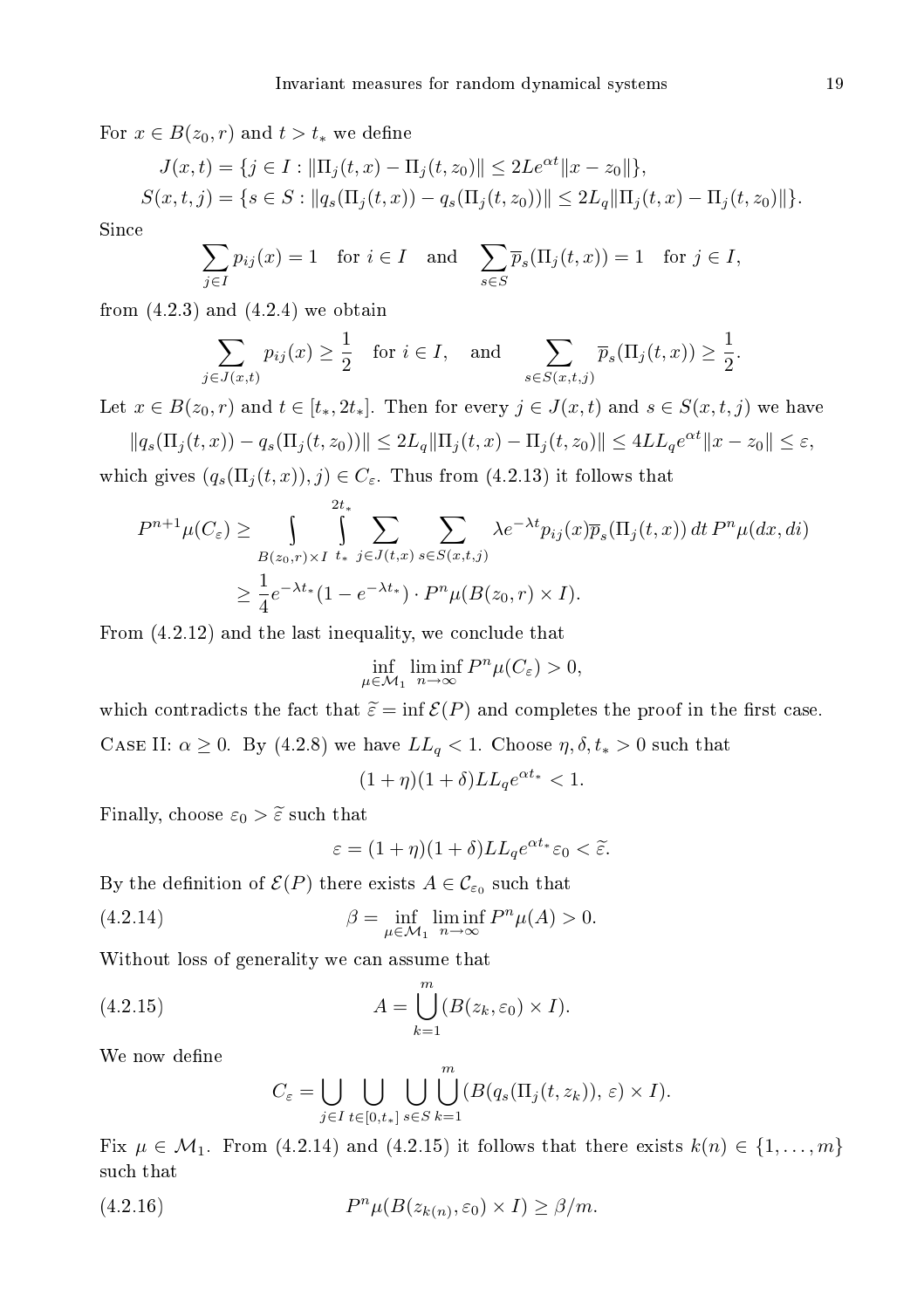For  $x\in B(z_{k(n)},\varepsilon)$  and  $t< t_*$  we define

$$
J(x,t) = \{ j \in I : ||\Pi_j(t,x) - \Pi_j(t,z_{k(n)})|| \le (1+\delta)L e^{\alpha t} ||x - z_{k(n)}|| \},
$$
  
\n
$$
S(x,t,j) = \{ s \in S : ||q_s(\Pi_j(t,x)) - q_s(\Pi_j(t,z_{k(n)}))|| \le (1+\eta)L_q ||\Pi_j(t,x) - \Pi_j(t,z_{k(n)})|| \}.
$$
  
\nAnalysis similar to the first case shows that

$$
\sum_{j \in J(x,t)} p_{ij}(x) \ge \frac{\delta}{1+\delta} \quad \text{for } i \in I, \quad \sum_{s \in S(x,t,j)} \overline{p}_s(\Pi_j(t,x)) \ge \frac{\eta}{1+\eta}.
$$

Fix  $x \in B(z_{k(n)}, \varepsilon_0)$  and  $t < t_*$ . Set  $J_1 = J(x, t)$ . Let  $j \in J_1$ . Then for every  $s \in S_1$  $S(x, t, j)$  we have

$$
||q_s(\Pi_j(t,x)) - q_s(\Pi_j(t,z_{k(n)}))|| \leq (1+\eta)L_q(1+\delta)L e^{\alpha t} ||x - z_{k(n)}||
$$
  

$$
\leq (1+\eta)L_q(1+\delta)L e^{\alpha t} \epsilon_0 = \varepsilon.
$$

Thus  $(q_s(\Pi_j(t,x)), j) \in C_\varepsilon$  and

$$
P^{n+1}\mu(C_{\varepsilon}) \geq \int_{B(z_{k(n)},\varepsilon_{0})\times I} \int_{0}^{t_{*}} \sum_{j\in J_{1}} \sum_{s\in S_{1}} \lambda e^{-\lambda t} p_{ij}(x) \overline{p}_{s}(\Pi_{j}(t,x)) dt P^{n} \mu(dx, di)
$$
  

$$
\geq \frac{\eta \delta}{(1+\eta)(1+\delta)} (1-e^{-\lambda t_{*}}) P^{n} \mu(B(z_{k(n)},\varepsilon_{0}) \times I).
$$

Combining this with (4.2.16) gives

$$
\liminf_{n \to \infty} P^n \mu(C_{\varepsilon}) \ge \frac{\eta \delta \beta}{(1+\eta)(1+\delta)m} (1 - e^{-\lambda t_*}),
$$

but  $\mu \in \mathcal{M}_1$  was arbitrary and  $\varepsilon < \tilde{\varepsilon}$ , which is impossible.

The next result gives sufficient conditions for asymptotic stability:

THEOREM 4.2.2. Under the hypotheses of Theorem 4.2.1, suppose that moreover condition (4.2.5) is satisfied and for  $\alpha$  given in (4.2.3) one of the following holds:

(i) 
$$
\alpha < 0
$$
 and there exists  $s_0 \in S$  such that

$$
(4.2.17)
$$
  
\n
$$
\inf_{x \in Y} \overline{p}_{s_0}(x) > 0,
$$
  
\n
$$
\inf_{x \in Y} \overline{p}_{s_0}(x) > 0,
$$

(ii) 
$$
\alpha \geq 0
$$
 and for every  $s \in S$ ,

$$
(4.2.18)\qquad \qquad \inf_{x \in Y} \overline{p}_s(x) > 0.
$$

Then the operator  $P$  given by  $(4.2.6)$  is asymptotically stable.

*Proof.* By Theorem 4.2.1 the operator  $P$  admits an invariant measure. By virtue of Theorem 3.2.1 it is sufficient to show that for given  $\varepsilon > 0$  there exists  $\theta > 0$  such that for any two measures  $\mu_1, \mu_2 \in \mathcal{M}_1$ , there exist a Borel measurable set  $A \subset Y \times I$  with  $\dim_{\overline{\rho}_\alpha} A < \varepsilon$  and an integer  $\tilde{n}$  such that

$$
P^{\tilde{n}}\mu_k(A) \ge \theta \quad \text{ for } k = 1, 2.
$$

By Proposition 3.2.3 the set  $\mathcal{L}(\mathcal{M}_1)$  is tight. Thus there exists a compact set  $F \subset Y \times I$ su
h that

$$
\mu(F) \ge 4/5 \quad \text{ for every } \mu \in \mathcal{L}(\mathcal{M}_1).
$$

We consider two cases:  $\alpha < 0$  and  $\alpha \geq 0$ .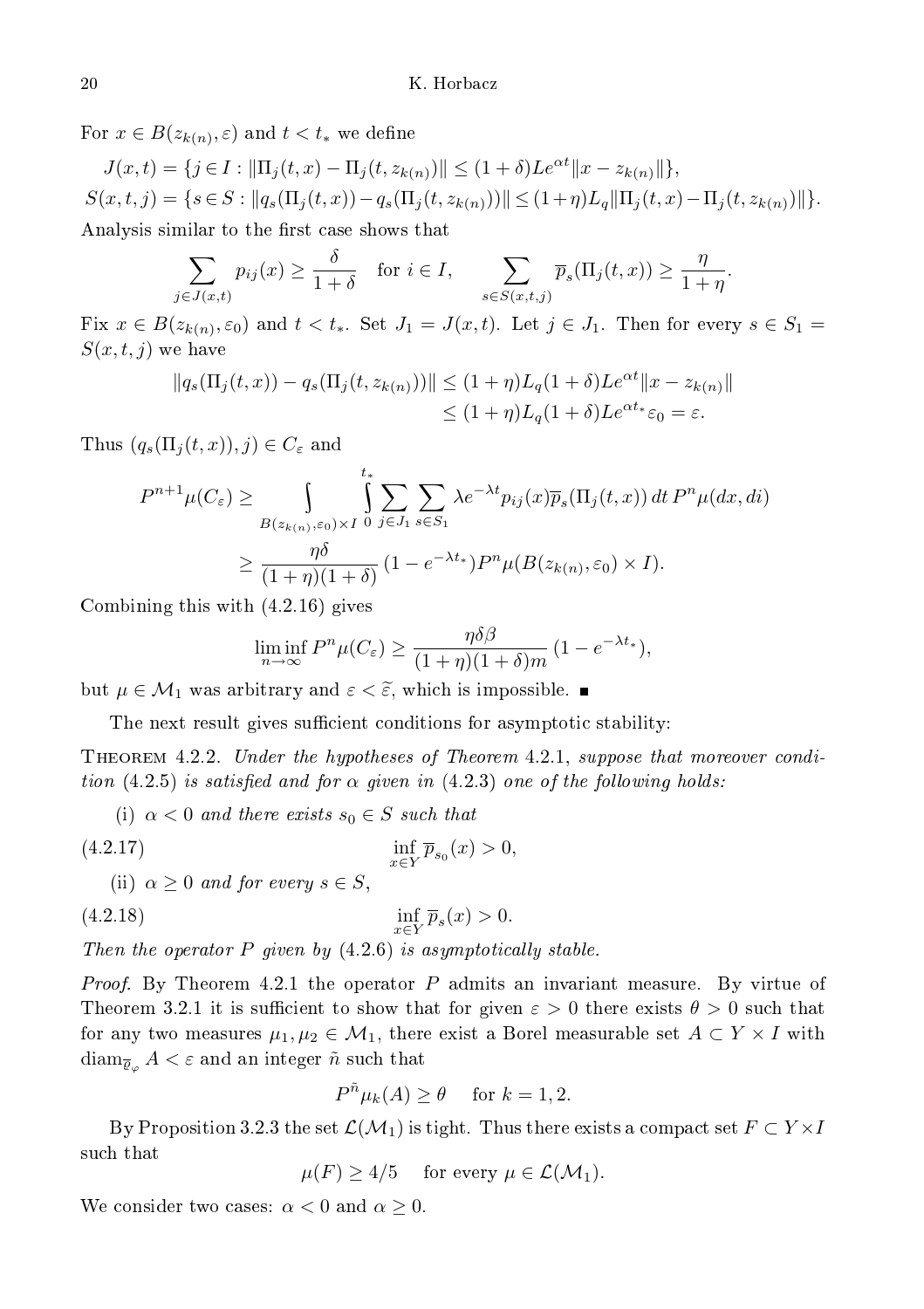CASE I:  $\alpha < 0$ . Set

$$
\gamma = \inf_{x \in Y} \overline{p}_{s_0}(x) \quad \text{and} \quad \sigma = \inf_{x \in Y, \, i \in I} p_{i i_0}(x),
$$

where  $s_0$  is such that (4.2.17) holds and  $i_0$  is given by condition (4.2.5). Obviously  $\gamma > 0$ and  $\sigma > 0$ . Let  $\varepsilon > 0$  be fixed. Choose  $t_* \in \mathbb{R}_+$  such that

(4.2.19) 
$$
\frac{LL_q}{\sigma \gamma} e^{\alpha t_*} \operatorname{diam}_{\overline{\varrho}} F < \frac{\varepsilon}{2},
$$

where L,  $L_q$  are given by conditions (4.2.3) and (4.2.4), respectively. Define

 $F_Y = \{x \in Y : (x, i) \in F \text{ for some } i \in I\}.$ 

Clearly  $F_Y$  is a compact subset of Y.

Since  $q_s: Y \to Y$ ,  $s \in S$ , and  $\Pi_i: \mathbb{R}_+ \times Y \to Y$ ,  $i \in I$ , are continuous, there exists  $\overline{t} > t_*$  such that

$$
(4.2.20) \quad ||q_s(\Pi_i(t,x)) - q_s(\Pi_i(t_*,x))|| < \varepsilon/8 \quad \text{ for all } i \in I, \ s \in S, \ x \in F_Y, \ t \in [t_*, \overline{t}].
$$

Now for  $x \in F_Y$  we set

$$
(4.2.21) \t O(x) = \{ z \in F_Y : ||q_s(\Pi_i(t_*, z)) - q_s(\Pi_i(t_*, x))|| < \varepsilon/8 \text{ for } s \in S, i \in I \}.
$$

Let  $z_1, \ldots, z_{m_0} \in F_Y$  be such that  $F \subset G$ , where

$$
G = \bigcup_{l=1}^{m_0} (O(z_l) \times I).
$$

Note that G is an open subset of  $Y \times I$ . Let  $\mu_1, \mu_2 \in \mathcal{M}_1$  be arbitrary. Set  $\mu = (\mu_1 + \mu_2)/2$ . Since  $\mathcal{L}(\mu) \neq \emptyset$  (see Proposition 3.2.3), there exists a subsequence  $\{n_k\}$  of  $\{n\}$  and a measure  $\nu \in \mathcal{L}(\mu)$  such that  $P^{n_k}\mu \to \nu$  (weakly). Since  $\nu(G) \geq 4/5$ , the Aleksandrov theorem implies

$$
\liminf_{k \to \infty} P^{n_k} \mu(G) \ge \nu(G) \ge 4/5.
$$

It follows that there exists  $n_0 \in \mathbb{N}$  such that

$$
P^{n_0}\mu(G) = (P^{n_0}\mu_1(G) + P^{n_0}\mu_2(G))/2 \ge 3/4
$$

and consequently  $P^{n_0}\mu_k(G) \geq 1/2$  for  $k = 1, 2$ . Therefore there exist  $l_1, l_2 \in \{1, \ldots, m_0\}$ and  $i_1, i_2 \in I$  such that

(4.2.22) 
$$
P^{n_0} \mu_k(\mathcal{V}_k) \ge 1/(2m_0 N) \quad \text{for } k = 1, 2,
$$

where

$$
\mathcal{V}_k = O(z_{l_k}) \times \{i_k\}, \quad k = 1, 2.
$$

From  $(4.2.3)$  and  $(4.2.5)$  it follows that

(4.2.23) 
$$
\|\Pi_{i_0}(t_*, z_{l_1}) - \Pi_{i_0}(t_*, z_{l_2})\| \leq \frac{L}{\sigma} e^{\alpha t_*} \|z_{l_1} - z_{l_2}\|.
$$

Set

$$
w_1 = \Pi_{i_0}(t_*, z_{l_1}), \quad w_2 = \Pi_{i_0}(t_*, z_{l_2}),
$$

where  $i_0$  is given by condition (4.2.5). Moreover, from condition (4.2.4) it follows that

(4.2.24) 
$$
||q_{s_0}(w_1) - q_{s_0}(w_2)|| \leq \frac{L_q}{\gamma} ||w_1 - w_2||.
$$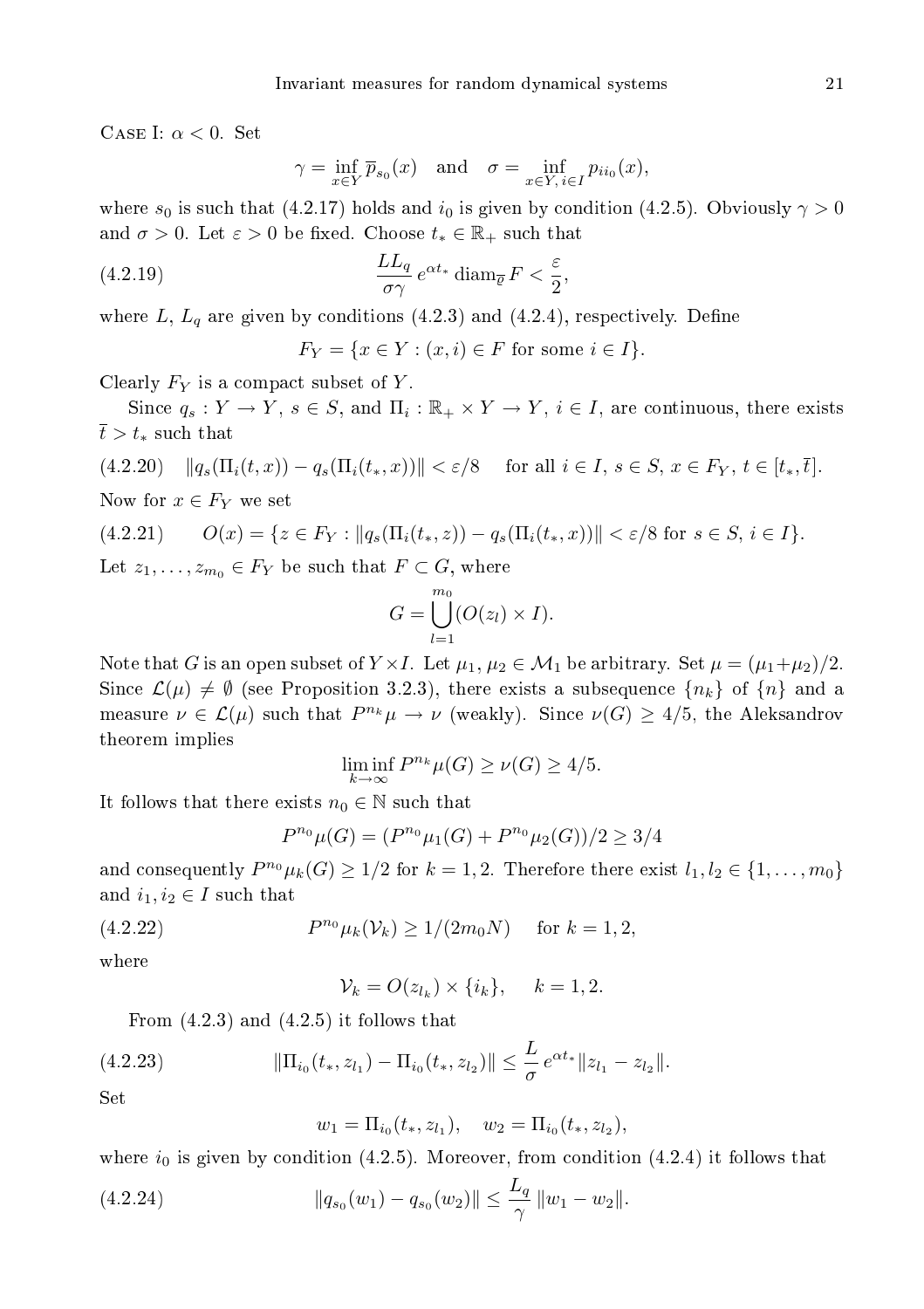By (4.2.19), (4.2.23) and (4.2.24) we have

$$
||q_{s_0}(w_1) - q_{s_0}(w_2)|| \leq \frac{L_q}{\gamma} ||w_1 - w_2|| \leq \frac{L_q L}{\sigma \gamma} e^{\alpha t_*} ||z_{l_1} - z_{l_2}|| \leq \frac{\varepsilon}{2}.
$$

Define

$$
A = (B(q_{s_0}(w_1), \varepsilon/4) \cup B(q_{s_0}(w_2), \varepsilon/4)) \times \{i_0\}
$$

and observe that  $\dim_{\overline{\mathcal{Q}}_{\alpha}} A < \varepsilon$ .

For 
$$
x \in O(z_{l_1})
$$
 and  $t \in [t_*, \overline{t}]$ , using (4.2.20) and (4.2.21), we have  
\n
$$
||q_{s_0}(\Pi_{i_0}(t, x)) - q_{s_0}(w_1)|| \le ||q_{s_0}(\Pi_{i_0}(t, x)) - q_{s_0}(\Pi_{i_0}(t_*, x))||
$$
\n
$$
+ ||q_{s_0}(\Pi_{i_0}(t_*, x)) - q_{s_0}(\Pi_{i_0}(t_*, z_{l_1}))|| \le \varepsilon/8 + \varepsilon/8 = \varepsilon/4.
$$

This gives

$$
(4.2.25) \t\t (q_{s_0}(\Pi_{i_0}(t,x)), i_0) \in A \t for x \in O(z_{l_1}), t \in [t_*, \overline{t}].
$$

Similarly,

$$
(q_{s_0}(\Pi_{i_0}(t,x)), i_0) \in A
$$
 for  $x \in O(z_{l_2}), t \in [t_*, \overline{t}].$ 

By  $(4.2.5)$ ,  $(4.2.6)$ ,  $(4.2.22)$  and  $(4.2.25)$  we have

$$
P^{n_0+1}\mu_k(A) = \sum_{j\in I} \sum_{s\in S} \int_{Y\times I} \int_{0}^{\infty} 1_A(q_s(\Pi_j(t,x)),j)\lambda e^{-\lambda t} p_{ij}(x) \overline{p}_s(\Pi_j(t,x)) dt P^{n_0}\mu_k(dx,di)
$$
  

$$
\geq \int_{\substack{t\\ \mathcal{V}_k}} \int_{t_*}^{t} 1_A(q_{s_0}(\Pi_{i_0}(t,x)),i_0)\lambda e^{-\lambda t} p_{ii_0}(x) \overline{p}_{s_0}(\Pi_{i_0}(t,x)) dt P^{n_0}\mu_k(dx,di) \geq \theta,
$$

where  $\theta = \gamma \sigma (e^{-\lambda t_*} - e^{-\lambda t})/(2m_0 N)$  and  $k = 1, 2$ . Since the constant  $\theta$  does not depend on  $\mu_k$  for  $k = 1, 2$ , the proof in the first case is complete.

CASE II:  $\alpha \geq 0$ . We introduce some further notations. Namely, for  $s \in S^n$ ,  $i \in I^n$  and  $\boldsymbol{\tau} \in \mathbb{R}_+^n$  (i.e.  $\mathbf{s} = (s_1, \ldots, s_n)$ ,  $\boldsymbol{\tau} = (\tau_1, \ldots, \tau_n)$  and  $\mathbf{i} = (i_1, \ldots, i_n)$ ), we set

$$
\mathbf{q_s} = q_{s_n} \circ \cdots \circ q_{s_1},
$$
  
\n
$$
(\mathbf{q_s} \circ \Pi_i)(\boldsymbol{\tau}, x) = q_{s_n}(\Pi_{i_n}(\tau_n, q_{s_{n-1}}(\Pi_{i_{n-1}}(\tau_{n-1}, \ldots, \Pi_{i_1}(\tau_1, x))))),
$$
  
\n
$$
\mathbf{d\tau} = d\tau_1 \cdots d\tau_n, \quad \mathbf{ds} = ds_1 \cdots ds_n.
$$

Next, for  $n \geq 2$ , consider the probabilities  $\mathcal{P}_n : Y \times I^{n+1} \times \mathbb{R}^{n-1}_+ \times S^{n-1} \to [0,1]$  and  $\overline{\mathcal{P}}_n: Y \times I^n \times \mathbb{R}_+^n \times S^n \to [0,1]$  given by

$$
\mathcal{P}_n(x, i, i_1, \dots, i_{n-1}, i_n, \tau_1, \dots, \tau_{n-1}, s_1, \dots, s_{n-1})
$$
  
=  $p_{i i_1}(x) p_{i_1 i_2}(q_{s_1}(\Pi_{i_1}(\tau_1, x))) \cdot \dots \cdot p_{i_{n-1} i_n}((\mathbf{q_s} \circ \Pi_{\mathbf{i}})(\tau, x))$ 

and

$$
\overline{\mathcal{P}}_n(x, i_1, \ldots, i_{n-1}, i_n, \tau_1, \ldots, \tau_{n-1}, \tau_n, s_1, \ldots, s_{n-1}, s_n)
$$
\n
$$
= \overline{p}_{s_1}(\Pi_{i_1}(\tau_1, x)) \overline{p}_{s_2}(\Pi_{i_2}(\tau_2, q_{s_2}(\Pi_{i_1}(\tau_1, x)))) \cdot \ldots \cdot \overline{p}_{s_n}(\Pi_{i_n}(\tau_n, \mathbf{q}_s \circ \Pi_i(\boldsymbol{\tau}, x))),
$$

where  $\mathbf{s} = (s_1, \ldots, s_{n-1}), \boldsymbol{\tau} = (\tau_1, \ldots, \tau_{n-1}), \mathbf{i} = (i_1, \ldots, i_{n-1}).$ 

Since  $\alpha \geq 0$ , condition (4.2.8) implies that  $L_q < 1$ . Let  $n \in \mathbb{N}$  be such that  $(4.2.26)$  $n_q$  · diam<sub> $\overline{\varrho} F < \varepsilon/2$ .</sub>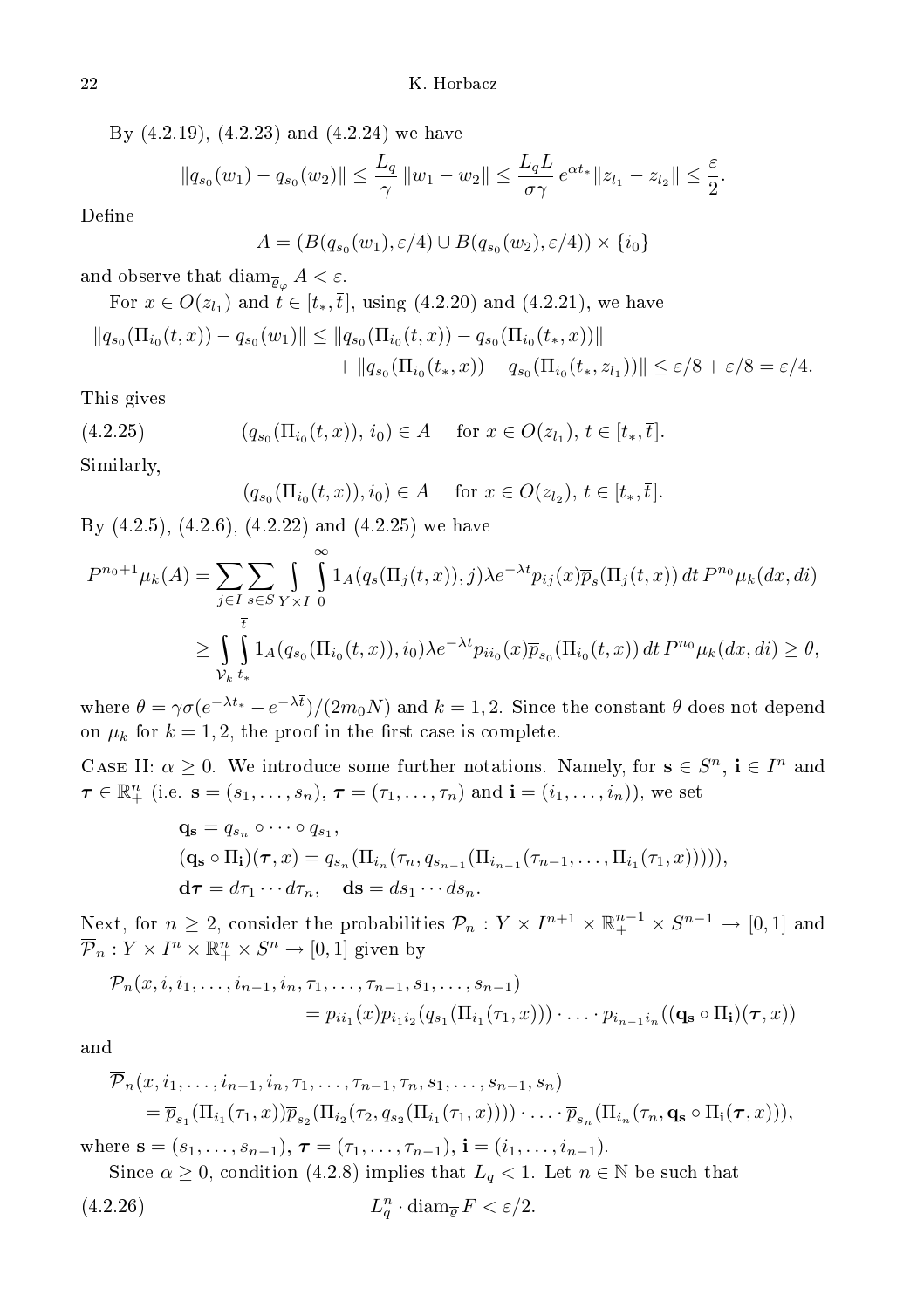By continuity and compactness there exists  $\delta > 0$  such that

(4.2.27) 
$$
\|(\mathbf{q_s} \circ \Pi_{\mathbf{i}})(\boldsymbol{\tau}, x) - \mathbf{q_s}(x)\| < \varepsilon/8
$$

for every  $\mathbf{i} \in I^n$ ,  $\mathbf{s} \in S^n$ ,  $\boldsymbol{\tau} \in [0,\delta]^n$  and  $x \in F_Y$ , where

$$
F_Y = \{ x \in Y : (x, i) \in F \text{ for some } i \in I \}.
$$

Given  $x \in Y$ , define

(4.2.28) 
$$
O(x) = \{z \in F_Y : ||\mathbf{q_s}(x) - \mathbf{q_s}(z)|| < \varepsilon/8 \text{ for } \mathbf{s} \in S^n\}.
$$

Clearly,  $O(x)$  is an open neighborhood of x. Let  $z_1, \ldots, z_{m_0} \in F_Y$  be such that  $F \subset G$ where

$$
G = \bigcup_{l=1}^{m_0} (O(z_l) \times I).
$$

Let  $\mu_1, \mu_2 \in \mathcal{M}_1$ . Set  $\mu = (\mu_1 + \mu_2)/2$ . Since  $\mathcal{L}(\mu) \neq \emptyset$  (see Proposition 3.2.3) there exists a subsequence  $\{n_k\}$  of  $\{n\}$  and a measure  $\nu \in \mathcal{L}(\mu)$  such that  $P^{n_k}\mu \to \nu$  (weakly). As in Case I there exist  $n_0 \in \mathbb{N}$ ,  $l_1, l_2 \in \{1, \ldots, m_0\}$  and  $i_1, i_2 \in I$  such that

(4.2.29) 
$$
P^{n_0} \mu_k(\mathcal{V}_k) \ge 1/(2m_0 N) \quad \text{for } k = 1, 2,
$$

where

$$
\mathcal{V}_k = O(z_{l_k}) \times \{i_k\}, \quad k = 1, 2.
$$

Set  $\tilde{z}_1 = z_{l_1}$  and  $\tilde{z}_2 = z_{l_2}$ . By (4.2.4) there exists  $s_{0,0} \in S$  such that

$$
||q_{s_{0,0}}(\tilde{z}_1)-q_{s_{0,0}}(\tilde{z}_2)|| \leq L_q ||\tilde{z}_1-\tilde{z}_2||.
$$

Next, for  $q_{s_{0,0}}(\tilde{z}_1)$  and  $q_{s_{0,0}}(\tilde{z}_2)$  we choose  $s_{0,1} \in S$  such that

$$
||q_{s_{0,1}}(q_{s_{0,0}}(\tilde{z}_1)) - q_{s_{0,1}}(q_{s_{0,0}}(\tilde{z}_2))|| \leq L_q ||q_{s_{0,0}}(\tilde{z}_1) - q_{s_{0,0}}(\tilde{z}_2)||
$$

and so on. Thus there exists  $\mathbf{s}_0 = (s_{0,0}, \ldots, s_{0,n-1}) \in S^n$  such that

(4.2.30) 
$$
\|\mathbf{q}_{\mathbf{s}_0}(\tilde{z}_1) - \mathbf{q}_{\mathbf{s}_0}(\tilde{z}_2)\| \le L_q^n \|\tilde{z}_1 - \tilde{z}_2\|.
$$

Define

$$
A = (B(\mathbf{q}_{\mathbf{s}_0}(\tilde{z}_1), \varepsilon/4) \cup B(\mathbf{q}_{\mathbf{s}_0}(\tilde{z}_2), \varepsilon/4)) \times \{i_0\},\
$$

where  $i_0$  is given by condition (4.2.5). From (4.2.26) and (4.2.30) it follows that  $\dim_{\overline{\mathcal{Q}}_{\varphi}} A < \varepsilon$ . For  $x \in O(\tilde{z}_l)$ ,  $l = 1, 2$ ,  $\mathbf{i} \in I^n$  and  $\boldsymbol{\tau} \in [0, \delta]^n$ , by  $(4.2.27)$ ,  $(4.2.28)$ , we have

$$
\|(\mathbf{q}_{\mathbf{s}_0}\circ\Pi_{\mathbf{i}})(\boldsymbol{\tau},x)-\mathbf{q}_{\mathbf{s}_0}(\tilde{z}_l)\|\leq \|(\mathbf{q}_{\mathbf{s}_0}\circ\Pi_{\mathbf{i}})(\boldsymbol{\tau},x)-\mathbf{q}_{\mathbf{s}_0}(x)\|+\|\mathbf{q}_{\mathbf{s}_0}(x)-\mathbf{q}_{\mathbf{s}_0}(\tilde{z}_l)\|\leq \varepsilon/4.
$$

This gives

$$
((\mathbf{q}_{\mathbf{s}_0} \circ \Pi_{\mathbf{i}})(\boldsymbol{\tau}, x), i_0) \in A \quad \text{ for } x \in O(\tilde{z}_l), \, \mathbf{i} \in I^n, \, l = 1, 2 \text{ and } \boldsymbol{\tau} \in [0, \delta]^n.
$$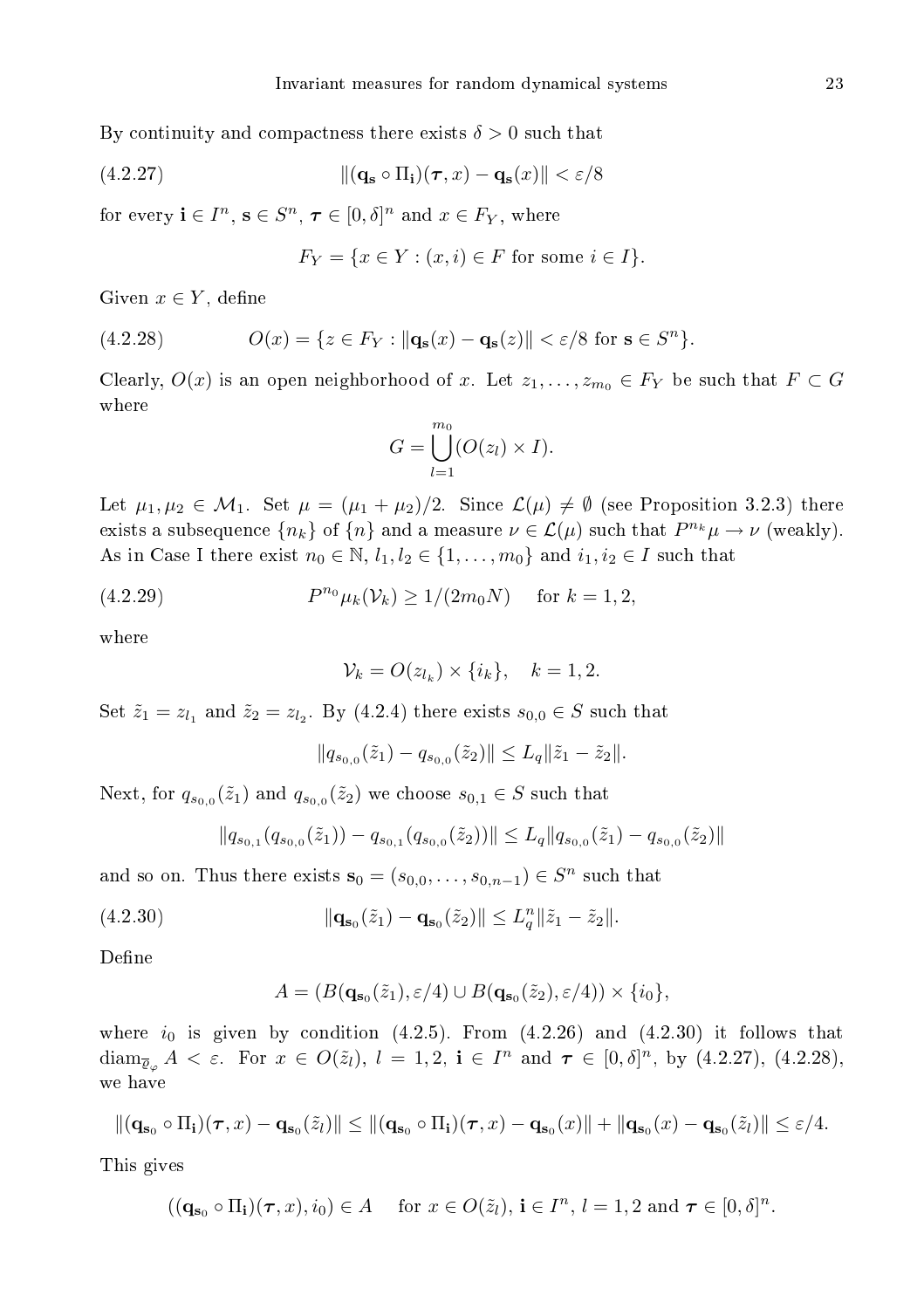Combining this with (4.2.5), (4.2.6), and (4.2.29), we obtain

P <sup>n</sup>0+nµk(A) = <sup>X</sup> j=(j1,...,jn)∈I<sup>n</sup> \ Y ×I \ Rn + X s=(s1,...,sn)∈S<sup>n</sup> 1A((q<sup>s</sup> ◦ Πj)(τ, x), jn) · Pn(x, i,j, τ1, . . ., τn−1, s1, . . ., sn−1) · Pn(x,j, τ, s)λe−λ(τ1+···+τn) dτ P <sup>n</sup><sup>0</sup> µk(dx, di) ≥ (γσ) n \ V<sup>k</sup> \ [0,δ]<sup>n</sup> λ n e −λ(τ1+···+τn) 1A((qs<sup>0</sup> ◦ Πi<sup>0</sup> )(τ, x), i0) dτ P <sup>n</sup><sup>0</sup> µk(dx, di) ≥ (γσ) n δ \ 0 λe−λτ dτ<sup>n</sup> P <sup>n</sup><sup>0</sup> µk(Vk) ≥ (γσ) n (1 − e <sup>−</sup>λδ) n 2m0N for k = 1, 2, where i<sup>0</sup> = (i0, . . ., i0) ∈ I n ,

$$
\gamma = \inf_{x \in Y, s \in S} \overline{p}_s(x), \quad \sigma = \inf_{x \in Y, i \in I} p_{ii_0}(x),
$$

and consequently the right-hand side does not depend on  $\mu_k$  for  $k=1,2$ .

We conclude this section with a result describing the asymptotic behavior of distributions of the process  $\{x_n\}_{n>0}$  on the space  $(Y, \|\cdot\|)$ . Let  $\widetilde{\mu}$  be the distribution of the initial random vector  $x_0$  and  $\tilde{\mu}_n$  the distribution of  $x_n$ , i.e.

(4.2.31) 
$$
\widetilde{\mu}_n(A) = \mathbb{P}(x_n \in A) \quad \text{for } A \in \mathcal{B}(Y) \text{ and } n \ge 1.
$$

THEOREM 4.2.3. Under the hypotheses of Theorem 4.2.2, there exists a measure  $\widetilde{\mu}_0 \in$  $\mathcal{M}_1(Y)$  such that for every  $\widetilde{\mu}$  the sequence  $\{\widetilde{\mu}_n\}_{n\geq 1}$  given by (4.2.31) converges weakly to  $\tilde{\mu}_0$ . Furthermore, if the initial vector  $x_0$  is distributed according to  $\tilde{\mu}_0$ , that is,

$$
\mathbb{P}(x_0 \in A) = \tilde{\mu}_0(A) \quad \text{for } A \in \mathcal{B}(Y),
$$

then  $\widetilde{\mu}_n(A) = \widetilde{\mu}_0(A)$  for  $A \in \mathcal{B}(Y)$  and  $n \geq 1$ .

*Proof.* By Theorem 4.2.2 the operator P given by  $(4.2.6)$  is asymptotically stable. Thus there exists an invariant measure  $\mu_0 \in \mathcal{M}_1(Y \times I)$  such that

(4.2.32) 
$$
\lim_{n \to \infty} \langle \overline{f}, \overline{\mu}_n \rangle = \langle \overline{f}, \mu_0 \rangle \quad \text{for } \overline{f} \in C(Y \times I),
$$

where  $\overline{\mu}_{n+1} = P\overline{\mu}_n$ ,  $n = 1, 2, \ldots$  For every function  $f \in C(Y)$  we define the sequence of functions  $\bar{f}_j: Y \times I \to \mathbb{R}, j \in I$ , by the formula

$$
\overline{f}_j(x,i) = \begin{cases} f(x) & \text{for } i = j, \\ 0 & \text{for } i \neq j. \end{cases}
$$

It is evident that  $\bar{f}_j \in C(Y \times I)$  for every  $j \in I$ . From (4.2.32) it follows that

$$
\lim_{n \to \infty} \sum_{j \in I} \int_{Y \times I} \overline{f}_j(x, i) \overline{\mu}_n(dx, di) = \sum_{j \in I} \int_{Y \times I} \overline{f}_j(x, i) \mu_0(dx, di)
$$

and onsequently

$$
\lim_{n \to \infty} \sum_{j \in I} \int_{Y} f(x) \overline{\mu}_n(dx \times \{j\}) = \sum_{j \in I} \int_{Y} f(x) \mu_0(dx \times \{j\}).
$$

Since  $\overline{\mu}_n$  is the distribution of  $(x_n, \xi_n),$  from  $(4.2.31)$  we have

$$
\widetilde{\mu}_n(A) = \mathbb{P}(x_n \in A) = \mathbb{P}((x_n, \xi_n) \in A \times I) = \overline{\mu}_n(A \times I) \quad \text{for } A \in \mathcal{B}(Y).
$$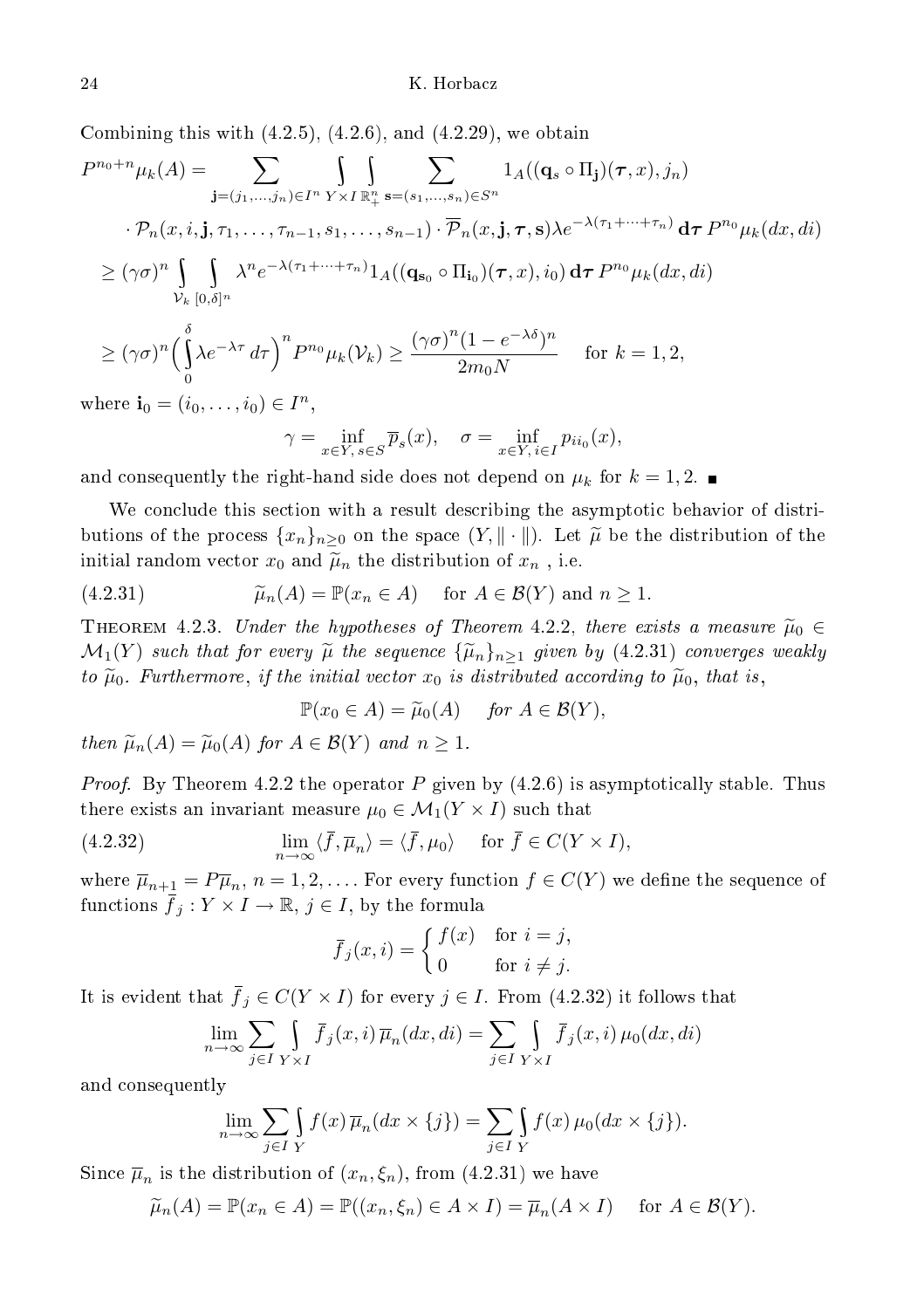Taking

$$
\widetilde{\mu}_0(A) = \mu_0(A \times I) \quad \text{ for } A \in \mathcal{B}(Y),
$$

we obtain

$$
\lim_{n \to \infty} \langle f, \widetilde{\mu}_n \rangle = \langle f, \widetilde{\mu}_0 \rangle \quad \text{ for } f \in C(Y),
$$

as required. Furthermore,

$$
\widetilde{\mu}_n(A) = \overline{\mu}_n(A \times I) = P^n \mu_0(A \times I) = \mu_0(A \times I) = \widetilde{\mu}_0(A) \quad \text{for } A \in \mathcal{B}(Y).
$$

4.3. Continuous-time random dynamical systems. In this section we study the asymptotic behavior of the distributions of stochastic processes  $\{(X(t), \xi(t))\}_{t>0}$  and  ${X(t)}_{t>0}$ , where the choice of a jump does not depend on the position in which it takes place. We additionally replace  $S = \{1, \ldots, K\}$  with a compact space. In [19] the authors onsidered ontinuous-time dynami
al systems on Polish spa
es, but without jumps.

Let  $(Y, \| \cdot \|)$  be a separable Banach space and  $\Theta$  be a compact metric space. Let  $\{\eta_n\}_{n\geq 0}$  be a sequence of identically distributed random elements  $\eta_n : \Omega \to \Theta, n \in \mathbb{N}$ . We assume that  $\{\eta_n\}_{n>0}$  is independent of  $\{t_n\}_{n>0}$  and we denote by  $\nu$  the distribution of  $\eta_n$ , i.e.  $\nu(A) = \mathbb{P}(\eta_n^{-1}(A)), n \in \mathbb{N}, A \in \mathcal{B}(\Theta)$ .

Let  $q: Y \times \Theta \rightarrow Y$  be a continuous transformation such that

(4.3.1) 
$$
||q(x, \cdot) - q(y, \cdot)||_{L^{1}(\nu)} \leq L_{q}||x - y|| \quad \text{for all } x, y \in Y
$$

with a constant  $L_q \geq 0$ , and

(4.3.2) 
$$
\tilde{c} = \int_{\Theta} ||q(0,\theta)|| \nu(d\theta) < \infty.
$$

In the remainder of this section we require, as in Section 4.2, that  $\Pi_i : \mathbb{R}_+ \times Y \to Y$ ,  $i \in I,$  are continuous semidynamical systems,  $[p_i]_{i \in I}$  is a probability vector,  $[p_{ij}]_{i,j \in I}$  is a probability matrix,  $(4.2.2)$  and  $(4.2.3)$  hold, the latter with the constants  $L, \alpha$  such that

$$
(4.3.3) \tLL_q + \alpha/\lambda < 1,
$$

where  $L_q$  is now given in (4.3.1) and  $\lambda$  is the intensity of the Poisson process which governs the increment  $\Delta t_n$  of the random variables  $\{t_n\}_{n>0}$ . Finally, instead of (4.2.5) we assume that

(4.3.4) 
$$
\sigma = \inf \{ p_{ij}(x) : i, j \in I, x \in Y \} > 0.
$$

In this section we study the stochastic process  $\{(X(t), \xi(t))\}_{t\geq0}$ ,  $(X(t), \xi(t))$ :  $\Omega \to Y \times I$ , given by

$$
(X(t), \xi(t)) = (\Pi_{\xi_{n-1}}(t - t_{n-1}, x_{n-1}), \xi_{n-1}) \quad \text{for } t_{n-1} \le t < t_n, n = 1, 2, \dots,
$$

where

$$
x_n = q(\Pi_{\xi_{n-1}}(t_n - t_{n-1}, x_{n-1}), \eta_n),
$$
  
\n
$$
\mathbb{P}(\xi_0 = i | x_0 = x) = p_i(x),
$$
  
\n
$$
\mathbb{P}(\xi_n = k | x_n = x, \xi_{n-1} = i) = p_{ik}(x) \quad \text{for } n = 1, 2, ....
$$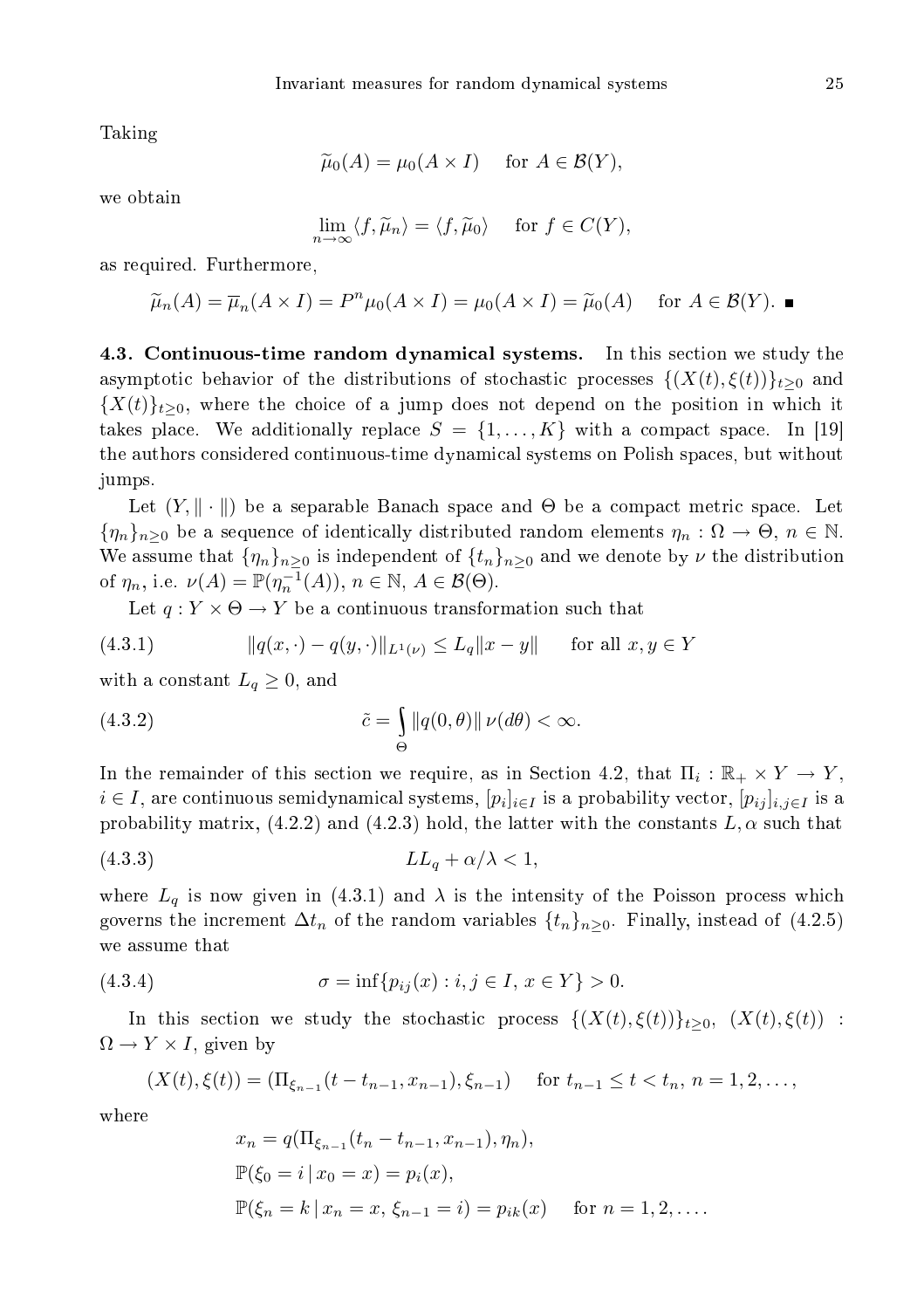The semigroup  $\{P^t\}_{t\geq 0}$  generated by this process is given by

(4.3.5) 
$$
\langle P^t \mu, f \rangle = \langle \mu, T^t f \rangle \quad \text{for } f \in C(Y \times I), \mu \in \mathcal{M}_1 \text{ and } t \ge 0,
$$

where

(4.3.6) 
$$
T^t f(x, i) = E(f((X(t), \xi(t))_{(x, i)})) \text{ for } f \in C(Y \times I).
$$

(E denotes the mathematical expectation on  $(\Omega, \Sigma, \mathbb{P})$ .)

THEOREM 4.3.1. Assume that the system  $(\Pi, q, p)$  satisfies conditions  $(4.3.1)-(4.3.4)$  and that there exists a constant  $\beta > 0$  such that

$$
(4.3.7) \t\t\t ||\Pi_i(t,x) - x|| \leq \beta t \t \text{ for } i \in I, t > 0, x \in Y.
$$

Then the semigroup  $\{P^t\}_{t\geq 0}$  given by (4.3.5), (4.3.6) is asymptotically stable.

The proof of Theorem 4.3.1 is quite long and will be presented later on in this section. We now proceed with the following observation:

REMARK 4.3.1. Note that if  $\Theta$  is equal to the finite set  $S = \{1, \ldots, K\}$  with the discrete topology then by setting  $q_s(x) = q(x, s)$  and  $\overline{p}_s(x) = \nu({s}), x \in Y, s \in \Theta$ , the system  $(\Pi, q, p)$  under consideration corresponds to the one in Section 4.2 with the probability vector  $\overline{p}_s$  independent of x. Condition (4.2.4) is then equivalent to (4.3.1), the second inequality in  $(4.2.2)$  is trivially satisfied, and  $(4.2.1)$  follows from  $(4.3.1)$  and  $(4.3.7)$ .

We next show that condition  $(4.3.3)$  in Theorem 4.3.1 is essential.

EXAMPLE 4.3.1. Let  $I = \Theta = \{1\}$  and  $\Pi(t, x) = x$ ,  $q(x, 1) = -x$  for  $x \in Y$  and  $t \ge 0$ . Then  $L = 1$ ,  $L_q = 1$  and  $\alpha = 0$ , so

$$
LL_q + \alpha/\lambda = 1.
$$

For arbitrary initial  $x_0$  we obtain  $x_n = -x_{n-1}$  for every  $n \in \mathbb{N}$ . By (4.1.4) we obtain

 $X(t) = x_{n-1}$  for  $t_{n-1} < t < t_n$ .

Thus the semigroup  $\{P^t\}_{t\geq 0}$  generated by this process is not asymptotically stable.

Several lemmas are needed for the proof of Theorem 4.3.1. The general idea of the proof is as follows. First, we show that the semigroup  $\{P^t\}_{t\geq 0}$  is nonexpansive. Second, we prove that for some  $t_* > 0$  the Markov operator  $P^{t_*}$  is semi-concentrating. Finally, we show that the operator  $P^{t_*}$  satisfies a lower bound condition, which by Theorem 3.2.1 implies that the semigroup  $\{P^t\}_{t\geq 0}$  is asymptotically stable.

We start with some useful notation. For  $n \in \mathbb{N}$  consider the function  $\Pi_n$ :  $Y \times I^n \times \mathbb{R}^n_+ \times \Theta^n \to Y$  defined by the recurrent formula

(4.3.8) 
$$
\overline{\Pi}_{1}(x, i, s_{1}, \theta_{1}) = q(\Pi_{i}(s_{1}, x), \theta_{1});
$$

$$
\overline{\Pi}_{n}(x, i, i_{1}, \dots, i_{n-1}, s_{1}, \dots, s_{n}, \theta_{1}, \dots, \theta_{n})
$$

$$
= q(\Pi_{i_{n-1}}(s_{n}, \overline{\Pi}_{n-1}(x, i, i_{1}, \dots, i_{n-2}, s_{1}, \dots, s_{n-1}, \theta_{1}, \dots, \theta_{n-1})), \theta_{n}).
$$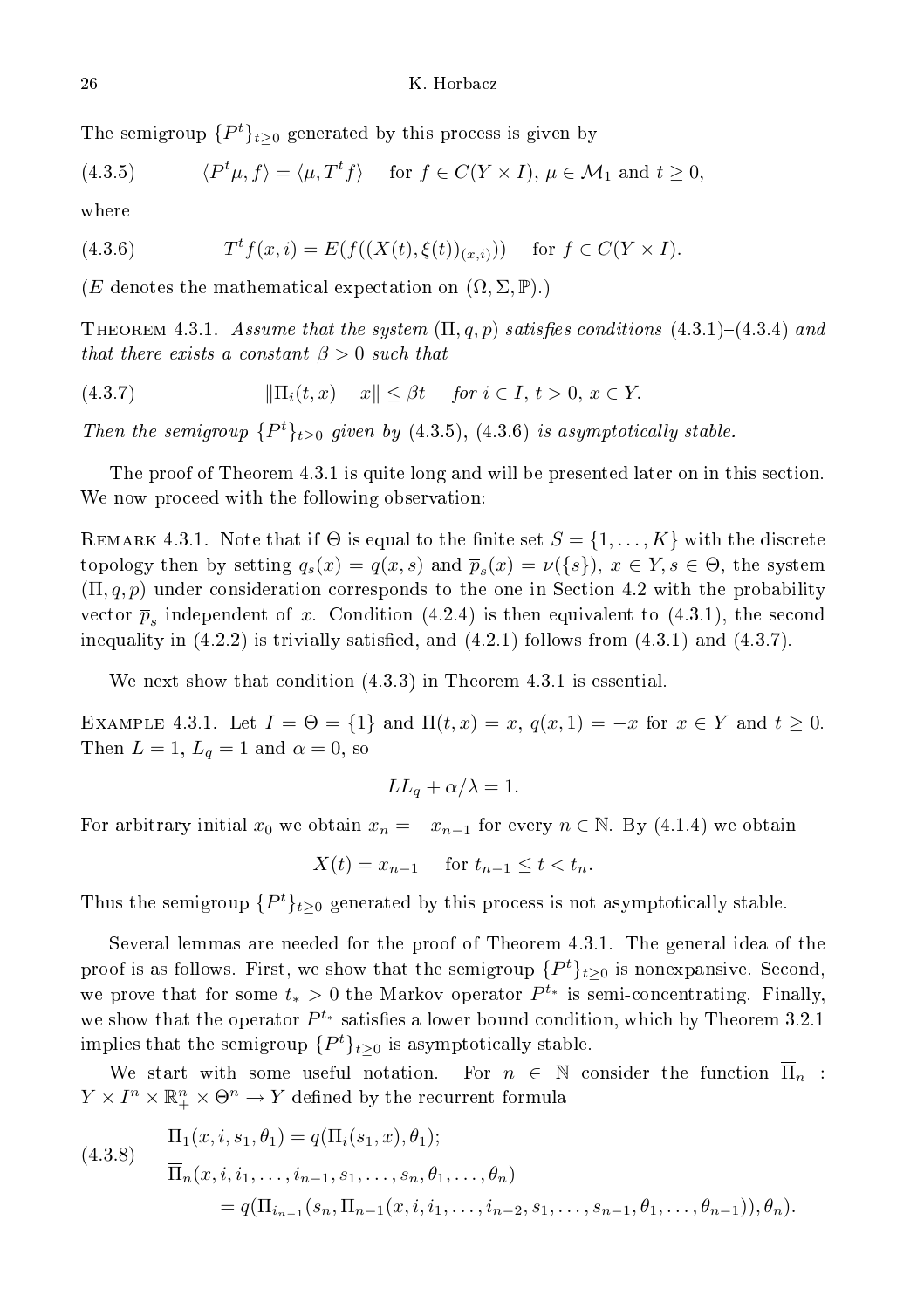Next consider the transition probabilities  $\mathcal{P}_n: Y \times I^{n+1} \times \mathbb{R}^n_+ \times \Theta^n \to [0,1]$  given by

$$
\mathcal{P}_n(x, i, i_1, \dots, i_n, s_1, \dots, s_n, \theta_1, \dots, \theta_n)
$$
  
=  $p_{ii_1}(\overline{\Pi}_1(x, i, s_1, \theta_1)) \cdot \dots \cdot p_{i_{n-1}i_n}(\overline{\Pi}_n(x, i, i_1, \dots, i_{n-1}, s_1, \dots, s_n, \theta_1, \dots, \theta_n))$ 

and the functions  $q_n: Y \times \Theta^n \to Y$  given by

(4.3.9) 
$$
q_0(x) = x, \quad q_1(x, \theta_1) = q(x, \theta_1), q_n(x, \theta_1, \dots, \theta_{n-1}, \theta_n) = q(q_{n-1}(x, \theta_1, \dots, \theta_{n-1}), \theta_n).
$$

REMARK 4.3.2. Observe that for every  $n \in \mathbb{N}$ ,  $s_1, \ldots, s_n \in \mathbb{R}_+$ ,  $x \in Y$ ,  $i, i_1, \ldots, i_{n+1} \in I$ and  $\theta_1, \ldots, \theta_{n+1} \in \Theta$  we have

$$
\mathcal{P}_{n+1}(x, i, i_1, \dots, i_{n+1}, s_1, \dots, s_{n+1}, \theta_1, \dots, \theta_{n+1})
$$
  
=  $\mathcal{P}_n(\overline{\Pi}_1(x, i, s_1, \theta_1), i_1, \dots, i_{n+1}, s_2, \dots, s_{n+1}, \theta_2, \dots, \theta_{n+1}) p_{ii_1}(\overline{\Pi}_1(x, i, s_1, \theta_1))$ 

and

$$
(4.3.10) \quad \overline{\Pi}_{n+1}(x, i, i_1, \dots, i_n, s_1, \dots, s_{n+1}, \theta_1, \dots, \theta_{n+1})
$$
  
=  $\overline{\Pi}_n(\overline{\Pi}_1(x, i, s_1, \theta_1), i_1, \dots, i_n, s_2, \dots, s_{n+1}, \theta_2, \dots, \theta_{n+1}).$ 

Finally, given a function  $f:Y\times I\to\mathbb{R}$  we consider the function  $f_n:Y\times I\times\mathbb{R}^{n+1}_+\to\mathbb{R}$ defined by

$$
(4.3.11) \t f_n(x, i, s_1, \ldots, s_{n+1})
$$
  
= 
$$
\underbrace{\int \ldots \int_{\Theta} \sum_{\Theta}^{N} f(\Pi_{i_n}(s_{n+1}, \overline{\Pi}_n(x, i, i_1, \ldots, i_{n-1}, s_1, \ldots, s_n, \theta_1, \ldots, \theta_n)), i_n)}_{n}.
$$
  

$$
\cdot \mathcal{P}_n(x, i, i_1, \ldots, i_n, s_1, \ldots, s_n, \theta_1, \ldots, \theta_n) \nu(d\theta_1) \ldots \nu(d\theta_n).
$$

By Remark 4.3.2 we have

$$
(4.3.12) \t f_{n+1}(x, i, s_1, \ldots, s_{n+2})
$$
  
= 
$$
\int_{\Theta} \sum_{i=1}^N p_{ii_1}(\overline{\Pi}_1(x, i, s_1, \theta_1)) \cdot f_n(\overline{\Pi}_1(x, i, s_1, \theta_1), i_1, s_2, \ldots, s_{n+2}) \nu(d\theta_1).
$$

For the convenience of the reader sometimes we will write  $f_n(x, i, s)$  instead of  $f_n(x, i, s_1, \ldots, s_{n+1})$  where  $\mathbf{s} = (s_1, \ldots, s_{n+1})$  and analogously  $\overline{\Pi}_n(x, i, s, \theta)$  instead of  $\overline{\Pi}_n(x,i_1,\ldots,i_n,s_1,\ldots,s_n,\theta_1,\ldots,\theta_n)$  where  $\mathbf{i}=(i_1,\ldots,i_n),\ \mathbf{s}=(s_1,\ldots,s_n)$  and  $\boldsymbol{\theta}=\mathbf{i}$  $(\theta_1, \ldots, \theta_n).$ 

We begin with some technical estimates:

LEMMA 4.3.1. Assume that conditions (4.3.1), (4.3.3) and (4.3.4) are satisfied. Let  $\varphi \in \Phi$ and  $f \in \mathcal{F}_{\varphi}$ . Then for every  $n \in \mathbb{N}$ ,  $i \in I$ ,  $x, y \in Y$  and  $s_1, \ldots, s_{n+1} \in \mathbb{R}_+$  we have

$$
(4.3.13) \quad |f_n(x, i, s_1, \dots, s_{n+1}) - f_n(y, i, s_1, \dots, s_{n+1})|
$$
  
\$\leq \varphi \bigg( L\_q^n \frac{L^{n+1}}{\sigma} e^{\alpha(s\_1 + \dots + s\_{n+1})} ||x - y|| \bigg) + \sum\_{k=1}^n \psi\_1 \bigg( \frac{(L\_q L)^k}{\sigma} e^{\alpha(s\_1 + \dots + s\_k)} ||x - y|| \bigg).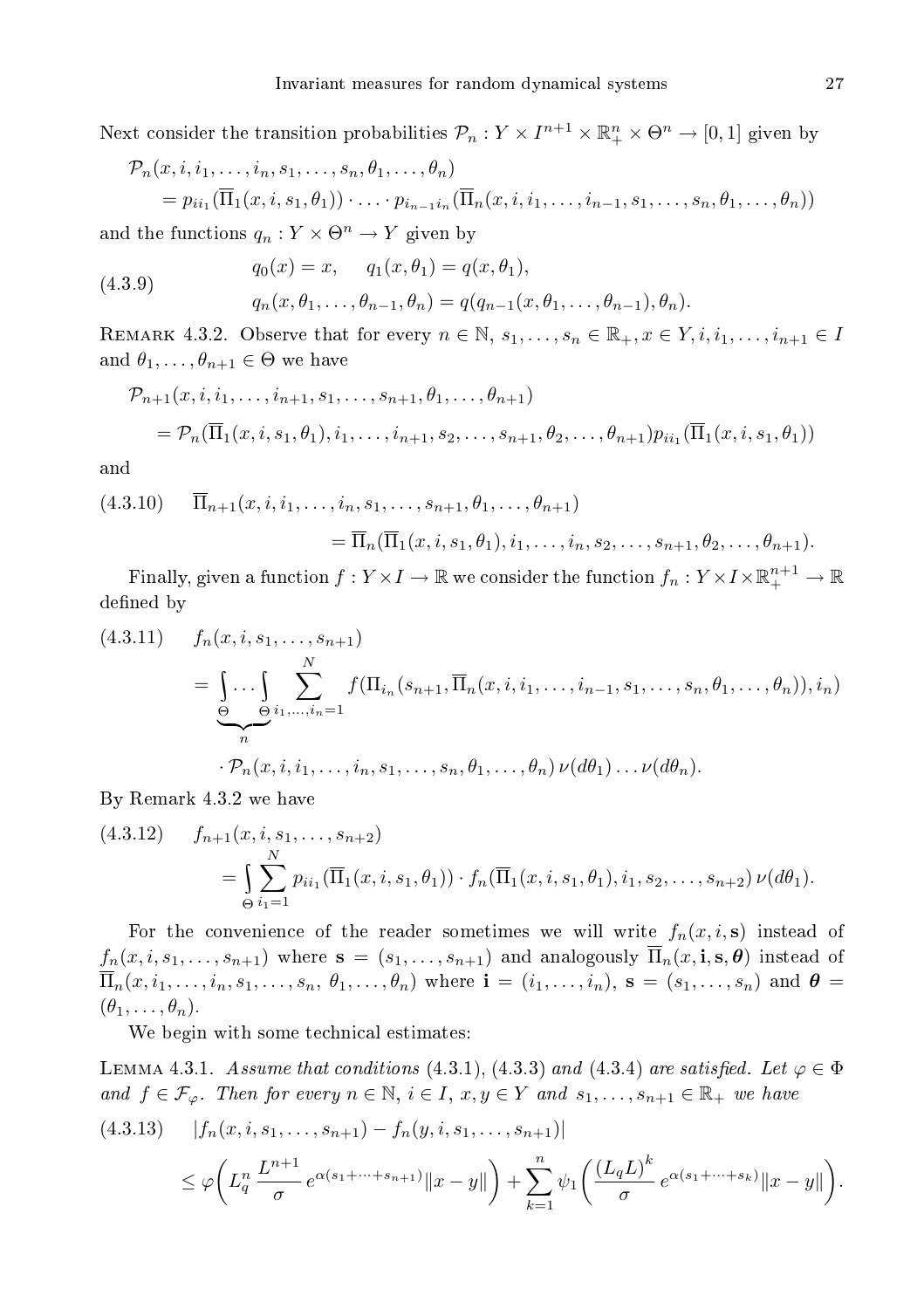*Proof.* We first show that for every  $n \in \mathbb{N}$ ,  $i \in I$ ,  $x, y \in Y$  and  $s_1, \ldots, s_{n+1} \in \mathbb{R}_+$ ,

$$
(4.3.14) \quad |f_n(x, i, s_1, \dots, s_{n+1}) - f_n(y, i, s_1, \dots, s_{n+1})|
$$
  
\n
$$
\leq \varphi((L_q L)^n e^{\alpha(s_2 + \dots + s_{n+1})} || \Pi_i(s_1, x) - \Pi_i(s_1, y) ||)
$$
  
\n
$$
+ \sum_{k=2}^n \psi_1(L_q^k L^{k-1} e^{\alpha(s_2 + \dots + s_k)} || \Pi_i(s_1, x) - \Pi_i(s_1, y) ||) + \psi_1(L_q || \Pi_i(s_1, x) - \Pi_i(s_1, y) ||).
$$

(Here we assume that for  $n < 2$  the sum  $\sum_{k=2}^{n} \dots$  is equal to zero.)

The proof is by induction on n. Let  $x, y \in Y, i \in I$  and  $s_1, \ldots, s_{n+1} \in \mathbb{R}_+$  be fixed. Set

$$
u_1 = \Pi_i(s_1, x)
$$
 and  $y_1 = \Pi_i(s_1, y)$ .

First we consider the case of  $n = 1$ . Combining  $(4.2.2)$ ,  $(4.2.3)$  and  $(4.3.1)$ ,  $(4.3.8)$ ,  $(4.3.11)$ , Jensen's inequality and the fact that  $|f| \leq 1$ , we obtain

$$
|f_1(x, i, s_1, s_2) - f_1(y, i, s_1, s_2)|
$$
  
\n
$$
\leq \int_{\Theta} \sum_{i_1=1}^N |f(\Pi_{i_1}(s_2, q(u_1, \theta_1)), i_1) - f(\Pi_{i_1}(s_2, q(y_1, \theta_1)), i_1)| \cdot p_{ii_1}(q(u_1, \theta_1)) \nu(d\theta_1))
$$
  
\n
$$
+ \int_{\Theta} \sum_{i_1=1}^N |p_{ii_1}(q(u_1, \theta_1)) - p_{ii_1}(q(y_1, \theta_1))| \nu(d\theta_1)
$$
  
\n
$$
\leq \int_{\Theta} \sum_{i_1=1}^N \varphi(||\Pi_{i_1}(s_2, q(u_1, \theta_1)) - \Pi_{i_1}(s_2, q(y_1, \theta_1))||) p_{ii_1}(q(u_1, \theta_1)) \nu(d\theta_1)
$$
  
\n
$$
+ \int_{\Theta} \psi_1(||q(u_1, \theta_1) - q(y_1, \theta_1)||) \nu(d\theta_1)
$$
  
\n
$$
\leq \varphi(LL_q e^{\alpha s_2} || u_1 - y_1 ||) + \psi_1(L_q || u_1 - y_1 ||).
$$

Suppose now that inequality (4.3.14) holds for some  $k \ge 1$ . By virtue of (4.3.11), (4.3.12) and Remark 4.3.2 we have

$$
|f_{k+1}(x, i, s_1, \dots, s_{k+2}) - f_{k+1}(y, i, s_1, \dots, s_{k+2})|
$$
  
\n
$$
\leq \int_{\Theta} \sum_{i_1=1}^N p_{ii_1}(\overline{\Pi}_1(x, i, s_1, \theta_1)) |f_k(\overline{\Pi}_1(x, i, s_1, \theta_1), i_1, s_2, \dots, s_{k+2})
$$
  
\n
$$
- f_k(\overline{\Pi}_1(y, i, s_1, \theta_1), i_1, s_2, \dots, s_{k+2}) | \nu(d\theta_1)
$$
  
\n
$$
+ \int_{\Theta} \sum_{i_1=1}^N |p_{ii_1}(\overline{\Pi}_1(x, i, s_1, \theta_1)) - p_{ii_1}(\overline{\Pi}_1(y, i, s_1, \theta_1)) | \nu(d\theta_1).
$$

Further, by  $(4.3.1)$ , the induction hypothesis,  $(4.2.2)$ ,  $(4.2.3)$ , and Jensen's inequality we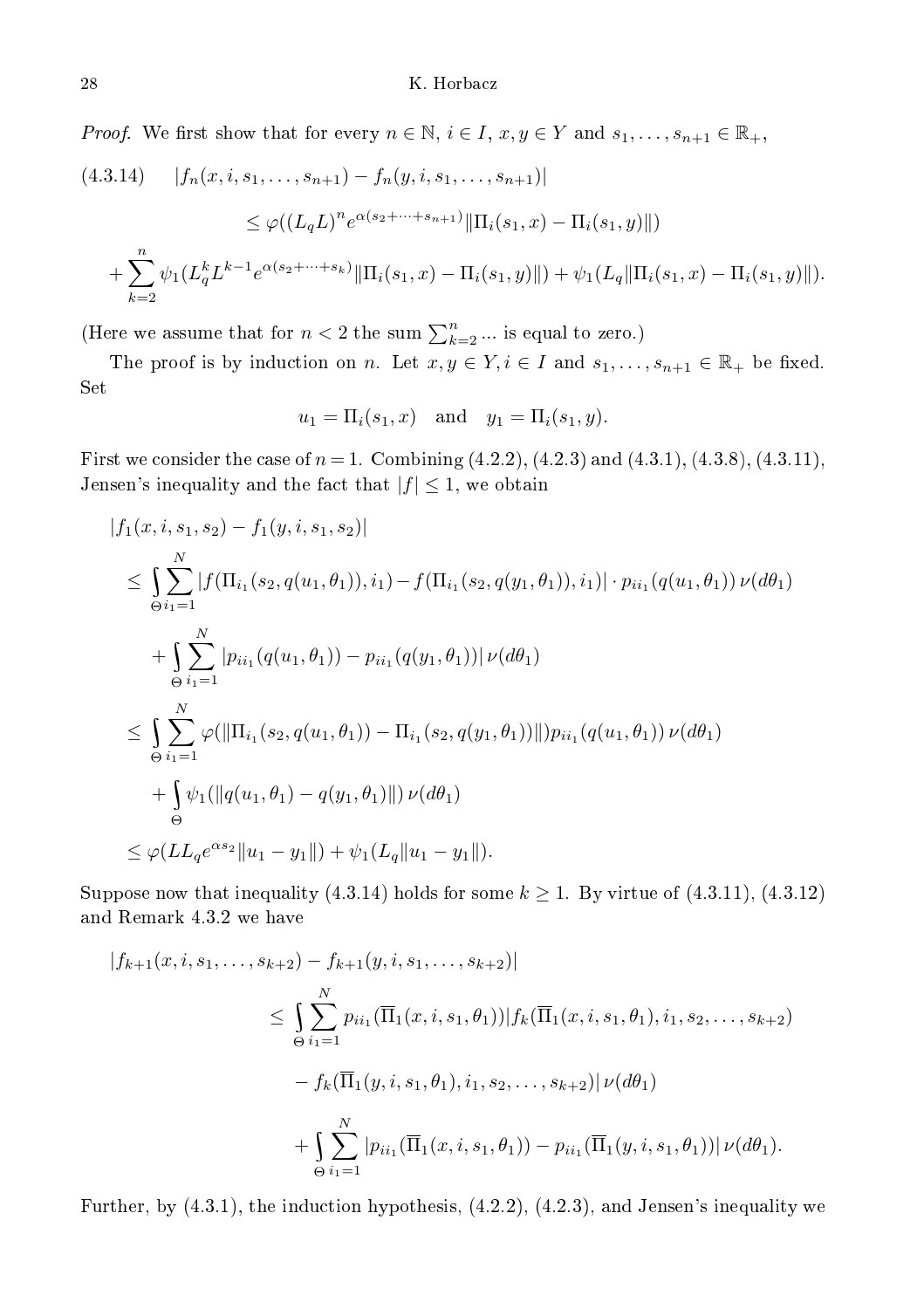obtain

$$
|f_{k+1}(x, i, s_1, \ldots, s_{k+2}) - f_{k+1}(y, i, s_1, \ldots, s_{k+2})|
$$
  
\n
$$
\leq \int_{\Theta} \sum_{i_1=1}^{N} p_{ii_1}(q(u_1, \theta_1))
$$
  
\n
$$
\times \varphi((L_q L)^k e^{\alpha(s_3 + \cdots + s_{k+2})} || \Pi_{i_1}(s_2, q(u_1, \theta_1)) - \Pi_{i_1}(s_2, q(y_1, \theta_1)) ||) \nu(d\theta_1)
$$
  
\n
$$
+ \int_{\Theta} \sum_{i_1=1}^{N} p_{ii_1}(q(u_1, \theta_1))
$$
  
\n
$$
\times \sum_{j=2}^{k} \psi_1(L_q^j L^{j-1} e^{\alpha(s_3 + \cdots + s_{j+1})} || \Pi_{i_1}(s_2, q(u_1, \theta_1)) - \Pi_{i_1}(s_2, q(y_1, \theta_1)) ||) \nu(d\theta_1)
$$
  
\n
$$
+ \int_{\Theta} \sum_{i_1=1}^{N} p_{ii_1}(q(u_1, \theta_1)) \psi_1(L_q || \Pi_{i_1}(s_2, q(u_1, \theta_1)) - \Pi_{i_1}(s_2, q(y_1, \theta_1)) ||) \nu(d\theta_1)
$$
  
\n
$$
+ \int_{\Theta} \psi_1(||q(u_1, \theta_1) - q(y_1, \theta_1)||) \nu(d\theta_1)
$$
  
\n
$$
\leq \int_{\Theta} \varphi(L_q^k L^{k+1} e^{\alpha(s_2 + \cdots + s_{k+2})} ||q(u_1, \theta_1) - q(y_1, \theta_1)||) \nu(d\theta_1)
$$
  
\n
$$
+ \int_{\Theta} \sum_{j=2}^{k} \psi_1(L_q^j L^j e^{\alpha(s_2 + \cdots + s_{j+1})} ||q(u_1, \theta_1) - q(y_1, \theta_1)||) \nu(d\theta_1)
$$
  
\n
$$
+ \int_{\Theta} \psi_1(L_q L e^{\alpha s_2} ||q(u_1, \theta_1) - q(y_1, \theta_1)||) \nu(d\theta_1) + \psi_1(L_q || u_1 - y_1
$$

which completes the proof of  $(4.3.14)$ . Since

$$
||u_1 - y_1|| = ||\Pi_i(s_1, x) - \Pi_i(s_1, y)|| \leq \frac{L}{\sigma} e^{\alpha s_1} ||x - y||,
$$

we obtain  $(4.3.13)$ .

We can now prove the following:

LEMMA 4.3.2. If conditions (4.3.1), (4.3.3) and (4.3.4) hold, then there exists  $t_* > 0$  such that for every  $t \geq t_*$  the operator  $P^t$  given by  $(4.3.5), (4.3.6)$  is essentially nonexpansive.

*Proof.* By virtue of  $(4.3.3)$ , we can choose  $t_* > 0$  such that

$$
r_0 = \frac{L}{\sigma} e^{-(\lambda - \alpha - \lambda L L_q)t_*} < 1.
$$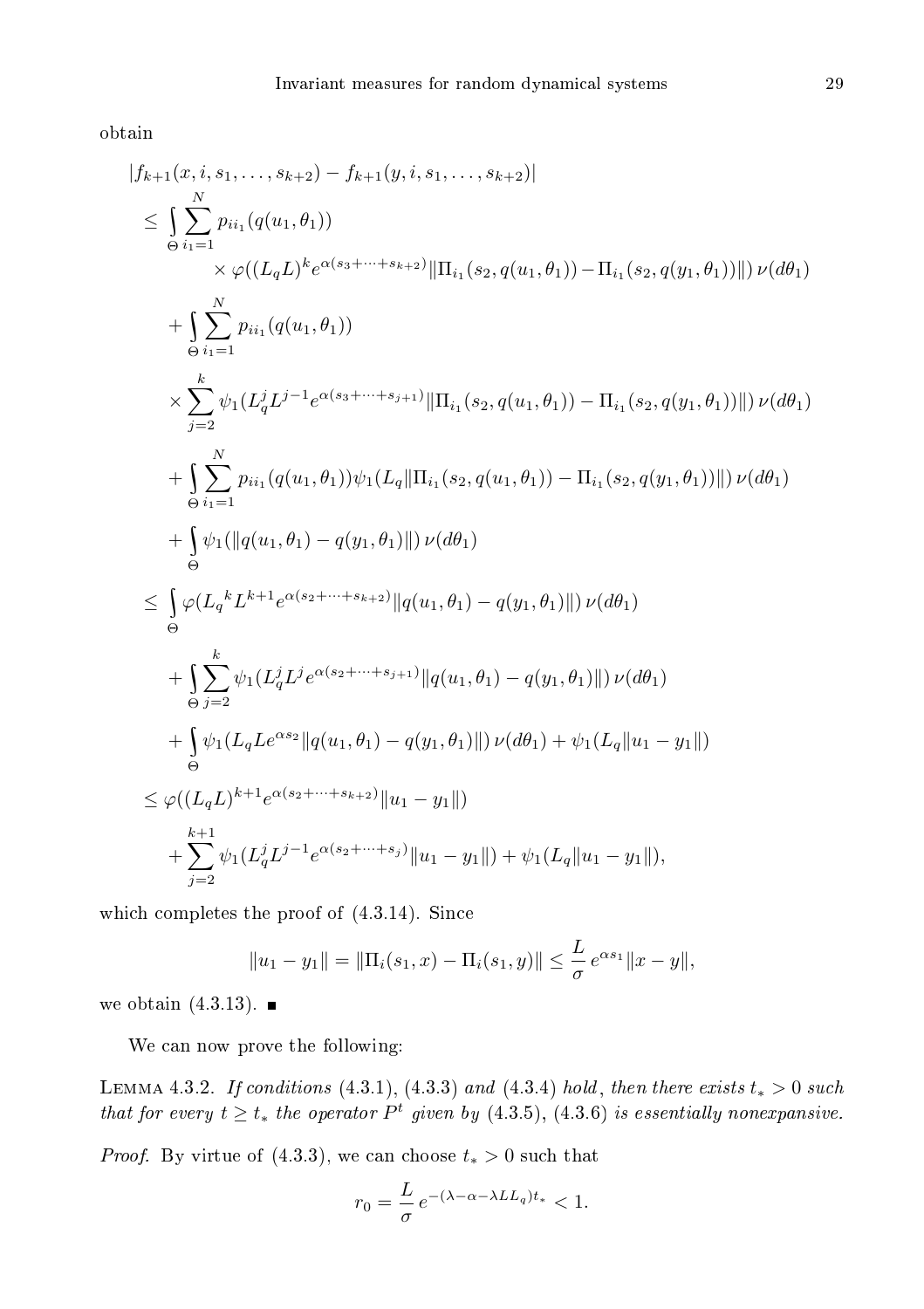Moreover, let  $\overline{\psi} : \mathbb{R}_+ \to \mathbb{R}$  be defined by

$$
\overline{\psi}(t) = \begin{cases} \lambda t_* \psi_1\bigg(\frac{LL_q}{\sigma} e^{-\lambda(1-LL_q)t_*}t\bigg) & \text{if } \alpha < 0, \\ \lambda t_* \psi_1\bigg(\frac{1}{\sigma} e^{\alpha t_*}t\bigg) & \text{if } \alpha \ge 0. \end{cases}
$$

Since  $\bar{\psi} \in \Phi_0$  and satisfies the hypotheses of Proposition 2.1.1, there exists  $\varphi \in \Phi$  such  $_{\rm that}$ 

(4.3.15) 
$$
\overline{\psi}(t) + \varphi(r_0 t) \leq \varphi(t) \quad \text{for } t \geq 0.
$$

Analogously to the proof of Lemma 4.2.1, choose  $c > 0$  such that  $\varphi(c) \geq 2$  and consider the corresponding metric  $\bar{\varrho}$ .

Recall that  $\|\cdot\|_{\varphi}$  is the Fortet–Mourier norm in  $\mathcal{M}_1$  given by

$$
\|\mu\|_{\varphi} = \sup\{|\langle f, \mu\rangle| : f \in \mathcal{F}_{\varphi}\},\
$$

where  $\mathcal{F}_{\varphi}$  is the set of functions such that  $|f| \leq 1$  and

$$
|f(x,i) - f(y,j)| \le \overline{\varrho}_{\varphi}((x,i),(y,j)) = \varphi(\overline{\varrho}((x,i),(y,j)))
$$

for  $x, y \in Y$ ,  $i, j \in I$ .

We will prove that  $P^{t_*}$  is nonexpansive with respect to the norm  $\lVert \cdot \rVert_{\varphi}$ . For  $n \in \mathbb{N} \cup \{0\}$ we set

$$
\Omega_n = \Omega_n(t_*) = \{ \omega \in \Omega : t_n(\omega) \le t_* \text{ and } t_{n+1}(\omega) > t_* \}.
$$

Obviously,  $\mathbb{P}(\bigcup_{n=0}^{\infty} \Omega_n(t_*) ) = 1$  and  $\Omega_n(t_*) \cap \Omega_m(t_*) = \emptyset$  for  $n \neq m$ . Let  $f: Y \times I \to \mathbb{R}$ be a bounded continuous function and let  $x \in Y$  and  $i \in I$  be given. We write  $\Delta_n =$  $(\Delta t_1, \ldots, \Delta t_n)$ , where  $\Delta t_n = t_n - t_{n-1}$ . A simple calculation shows that

(4.3.16) 
$$
E(f((X(t_*), \xi(t_*))_{(x,i)})) = e^{-\lambda t_*} f(\Pi_i(t_*, x), i) + \sum_{n=1}^{\infty} \int_{\Omega_n} f_n(x, i, \Delta_n(\omega), t_* - t_n(\omega)) \mathbb{P}(d\omega).
$$

Fix an  $f \in \mathcal{F}_{\varphi}$ . Evidently  $|T^{t_*}f| \leq 1$ , so we have to prove that

(4.3.17) 
$$
|T^{t*}f(x,i) - T^{t*}f(y,j)| \leq \overline{\varrho}_{\varphi}((x,i),(y,j)) \text{ for } x, y \in Y \text{ and } i, j \in I.
$$

Since  $\varrho_c(i,j) = c$  for  $i \neq j$  and  $\varphi(c) \geq 2$ , condition (4.3.17) is satisfied for  $i \neq j$ . Now, let  $i = j$ . We have

$$
|T^{t_*}f(x,i) - T^{t_*}f(y,i)| \le E(|f((X(t_*), \xi(t_*))_{(x,i)}) - f((X(t_*), \xi(t_*))_{(y,i)})|)
$$
  
\n
$$
\le e^{-\lambda t_*} |f(\Pi_i(t_*, x), i) - f(\Pi_i(t_*, y), i)|
$$
  
\n
$$
+ \sum_{n=1}^{\infty} \int_{\Omega_n} |f_n(x, i, \Delta_n(\omega), t_* - t_n(\omega)) - f_n(y, i, \Delta_n(\omega), t_* - t_n(\omega))| \mathbb{P}(d\omega).
$$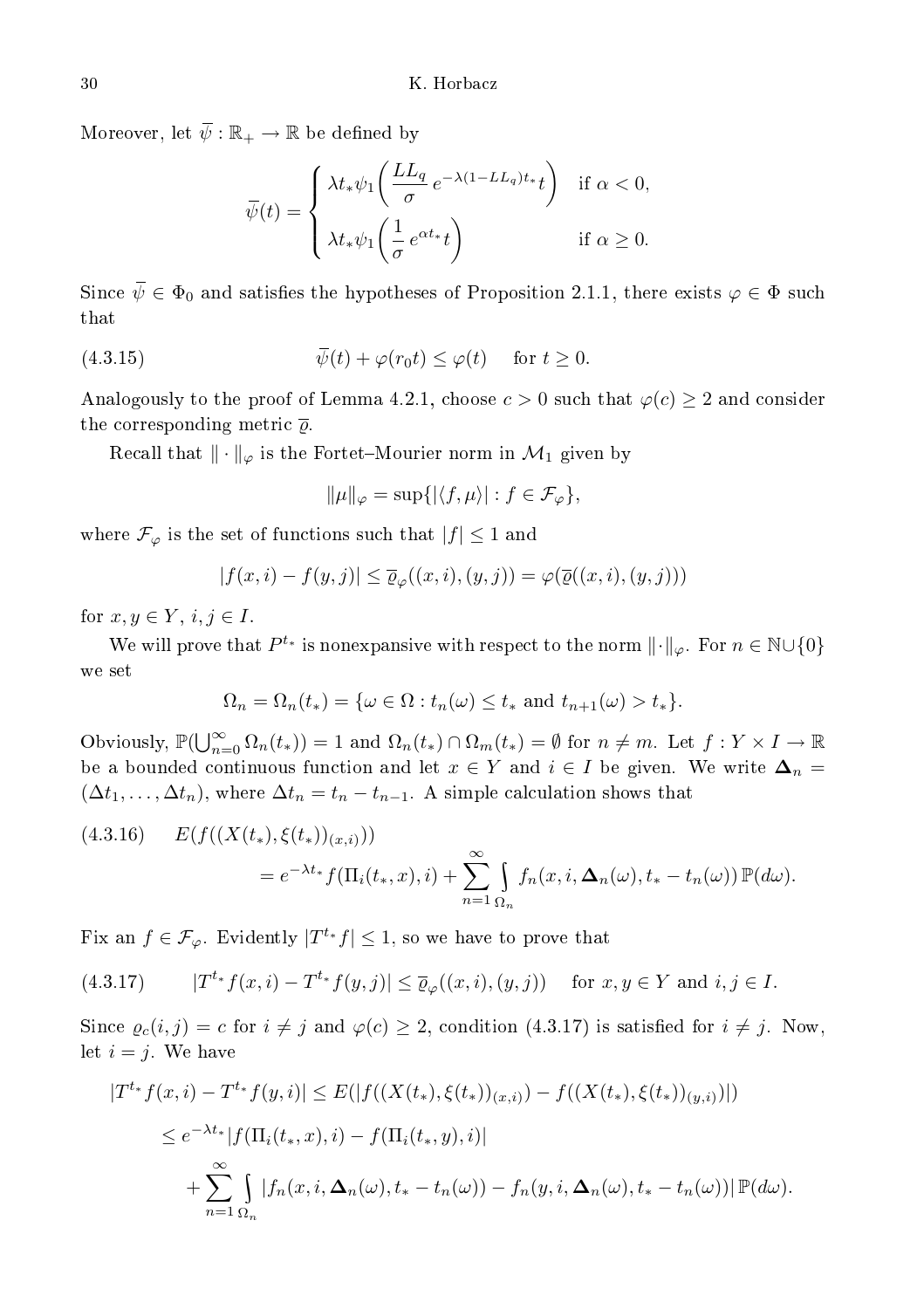From this and (4.3.13) we obtain

$$
(4.3.18) \quad |T^{t_*} f(x, i) - T^{t_*} f(y, i)| \le e^{-\lambda t_*} \varphi(||\Pi_i(t_*, x) - \Pi_i(t_*, y)||) + \sum_{n=1}^{\infty} \int_{\Omega_n} \left[ \varphi \left( \frac{L_q^n L^{n+1}}{\sigma} e^{\alpha t_*} ||x - y|| \right) + \sum_{j=1}^n \psi_1 \left( \frac{(L_q L)^j}{\sigma} e^{\alpha t_j(\omega)} ||x - y|| \right) \right] \mathbb{P}(d\omega).
$$

If  $\alpha$  < 0, then we can assume, without loss of generality, that  $LL_q \geq 1$ . Thus we obtain

$$
|T^{t*}f(x,i) - T^{t*}f(y,i)| \leq e^{-\lambda t*} \varphi\left(\frac{L}{\sigma}e^{\alpha t*}||x-y||\right)
$$
  
+  $e^{-\lambda t*} \sum_{n=1}^{\infty} \frac{(\lambda t_*)^n}{n!} \left(\varphi\left(\frac{L_q^n L^{n+1}}{\sigma}e^{\alpha t_*}||x-y||\right) + \sum_{j=1}^n \psi_1\left(\frac{(L_q L)^j}{\sigma}||x-y||\right)\right)$   

$$
\leq \varphi\left(\frac{L}{\sigma}e^{-(\lambda-\alpha-\lambda L_q L)t_*}||x-y||\right) + e^{-\lambda t*} \sum_{n=1}^{\infty} \frac{(\lambda t_*)^n}{(n-1)!} \psi_1\left(\frac{(L_q L)^n}{\sigma}||x-y||\right)
$$
  

$$
\leq \varphi(r_0||x-y||) + \overline{\psi}(\Vert x-y \Vert).
$$

Suppose now that  $\alpha \geq 0$ . Then  $LL_q < 1$  and by  $(4.3.18)$  we have

$$
|T^{t*}f(x,i) - T^{t*}f(y,i)| \le \varphi(r_0||x - y||) + e^{-\lambda t_*} \sum_{n=1}^{\infty} \frac{(\lambda t_*)^n}{(n-1)!} \psi_1\left(\frac{e^{\alpha t_*}}{\sigma} ||x - y||\right)
$$
  

$$
\le \varphi(r_0||x - y||) + \overline{\psi}(||x - y||).
$$

From the last inequality and the choice of  $\varphi$  it follows that

 $|T^{t_*} f(x, i) - T^{t_*} f(y, i)| \leq \varphi(||x - y||).$ 

Consequently, for every  $f \in \mathcal{F}_{\varphi}$  and  $t \geq t_*$  we have

 $|T^t f(x, i) - T^t f(y, i)| \leq \varphi(||x - y||),$ 

as required.

Denote by  $\nu^n$  the measure on  $\Theta^n$  generated by  $\nu$  (i.e.  $\nu^n = \nu \otimes \cdots \otimes \nu$ ). We need one more te
hni
al estimate:

LEMMA 4.3.3. If conditions (4.3.1), (4.3.2), and (4.3.7) hold, then for every  $n \in \mathbb{N}$ ,

(4.3.19) 
$$
\int_{\Theta^n} \|\overline{\Pi}_n(0, \mathbf{i}, s_1, \dots, s_n, \theta)\| \nu^n(d\theta) \le \overline{L}_q^n \beta(s_1 + \dots + s_n) + n\tilde{c}\overline{L}_q^{n-1}
$$

for  $s_1, \ldots, s_n \in \mathbb{R}_+, \mathbf{i} \in I^n$ , where  $\overline{L}_q = \max\{1, L_q\}$  and  $\tilde{c}$  is given by  $(4.3.2)$ .

*Proof.* For simplicity we use the notation  $\mathbf{i}_k = (i, i_1, \ldots, i_{k-1}) \in I^k$  and  $\mathbf{s}_k = (s_1, \ldots, s_k)$  $\in \mathbb{R}_+^k$ . Observe that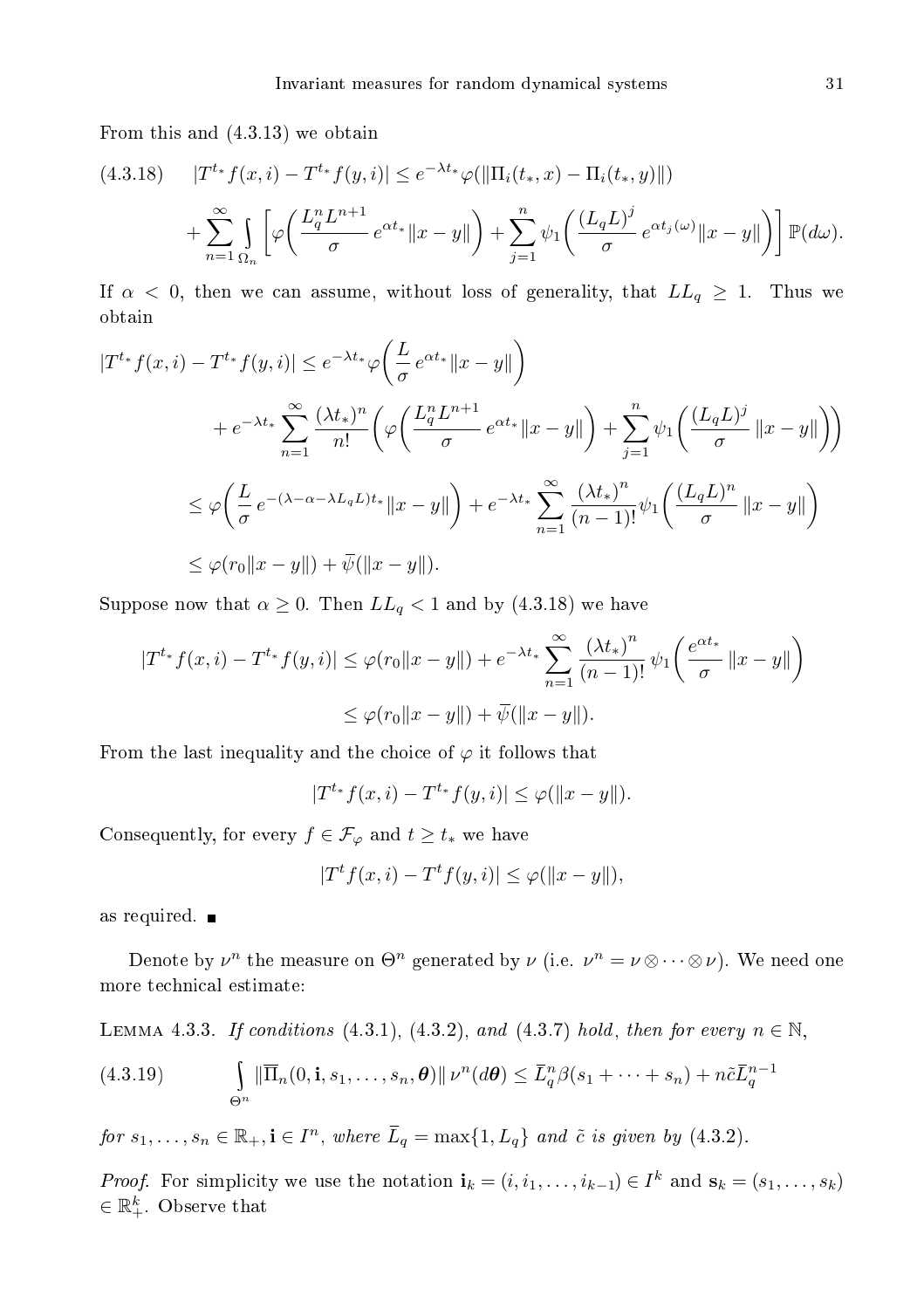$$
\begin{split}\n&\int_{n} \ldots \int_{n} \left\| \overline{\Pi}_{n}(0, \mathbf{i}_{n}, \mathbf{s}_{n}, \theta_{1}, \ldots, \theta_{n}) \right\| \nu(d\theta_{1}) \ldots \nu(d\theta_{n}) \\
&\leq \sum_{k=0}^{n-2} \int_{\Theta} \ldots \int_{n} \left\| q_{k}(\overline{\Pi}_{n-k}(0, \mathbf{i}_{n-k}, \mathbf{s}_{n-k}, \theta_{1}, \ldots, \theta_{n-k}), \theta_{n-k+1}, \ldots, \theta_{n}) \right. \\
&\quad \left. - q_{k+1}(\overline{\Pi}_{n-k-1}(0, \mathbf{i}_{n-k-1}, \mathbf{s}_{n-k-1}, \theta_{1}, \ldots, \theta_{n-k-1}), \theta_{n-k} \ldots, \theta_{n}) \right\| \nu(d\theta_{1}) \ldots \nu(d\theta_{n}) \\
&\quad \left. + \int_{\Theta} \ldots \int_{\Theta} \left\| q_{n-1}(\overline{\Pi}_{1}(0, i, s_{1}, \theta_{1}), \theta_{2}, \ldots, \theta_{n}) - q_{n}(0, \theta_{1}, \theta_{2}, \ldots, \theta_{n}) \right\| \nu(d\theta_{1}) \ldots \nu(d\theta_{n}) \right. \\
&\quad \left. + \int_{\Theta} \ldots \int_{n} \left\| q_{n}(0, \theta_{1}, \theta_{2}, \ldots, \theta_{n}) \right\| \nu(d\theta_{1}) \ldots \nu(d\theta_{n}).\n\end{split}
$$

By (4.3.1), (4.3.7), (4.3.8) and (4.3.9) we obtain

$$
\underbrace{\int \ldots \int}_{n} \|q_k(\overline{\Pi}_{n-k}(0, \mathbf{i}_{n-k}, \mathbf{s}_{n-k}, \theta_1, \theta_2, \ldots, \theta_{n-k}), \theta_{n-k+1}, \ldots, \theta_n)
$$
\n
$$
\underbrace{\Theta}_{n} = q_{k+1}(\overline{\Pi}_{n-k-1}(0, \mathbf{i}_{n-k-1}, \mathbf{s}_{n-k-1}, \theta_1, \ldots, \theta_{n-k-1}), \theta_{n-k} \ldots, \theta_n) \| \nu(d\theta_1) \ldots \nu(d\theta_n)
$$
\n
$$
\leq L_q^{k+1} \beta s_{n-k} \quad \text{for } k = 0, 1, \ldots, n-2
$$

and

$$
\underbrace{\int \ldots \int}_{n} ||q_{n-1}(\overline{\Pi}_1(0,i,s_1,\theta_1),\theta_2,\ldots,\theta_n) - q_n(0,\theta_1,\ldots,\theta_n)|| \nu(d\theta_1)\ldots\nu(d\theta_n) \leq L_q^n\beta s_1.
$$

Moreover, since  $\overline{L}_q \geq 1$  we have

$$
\underbrace{\int\limits_n \ldots \int\limits_n |q_n(0,\theta_1,\ldots,\theta_n)|}_{n} \nu(d\theta_1)\ldots\nu(d\theta_n) \leq n\tilde{c}\overline{L}_q^{n-1},
$$

which completes the proof of  $(4.3.19)$ .

LEMMA 4.3.4. Let the assumptions of Theorem 4.3.1 hold. Let  $t_* > 0$  be such that

(4.3.20) 
$$
\frac{L}{\sigma} e^{-(\lambda - \alpha - \lambda L_q L)t_*} < 1.
$$

Then the Markov operator  $P^{t_*}$  given by (4.3.5), (4.3.6) is globally concentrating.

Proof. Set

$$
V(x,i) = ||x|| \quad \text{for } x \in Y \text{ and } i \in I.
$$

By Proposition 3.2.4 it is enough to show that there exist constants  $a, b \in \mathbb{R}_+$ ,  $a < 1$ , such that

$$
T^{t_*}V(x,i) \le aV(x,i) + b \quad \text{ for } x \in Y, i \in I.
$$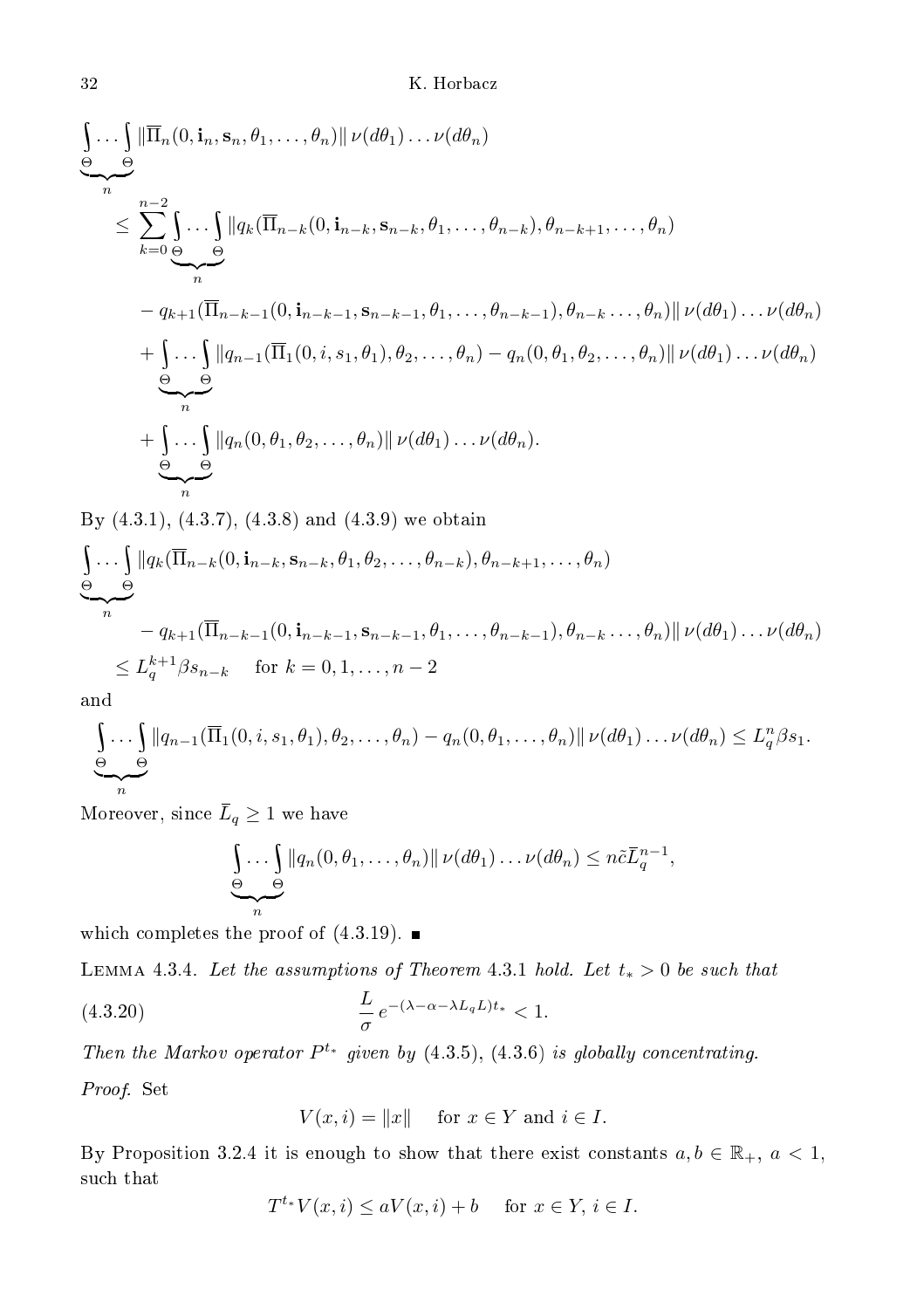According to  $(4.3.16)$  we have

$$
T^{t*}V(x,i) = e^{-\lambda t_*}V(\Pi_i(t_*,x),i) + \sum_{n=1}^{\infty} \int_{\Omega_n} V_n(x,i,\Delta_n(\omega),t_*-t_n(\omega)) \mathbb{P}(d\omega),
$$

where  $V_n$  is the function defined by formula (4.3.11) with f replaced by V,  $\Delta_n$  and  $\Omega_n$ are defined in Lemma 4.3.2. Thus

$$
T^{t_*}V(x,i) \leq e^{-\lambda t_*} \|\Pi_i(t_*,x) - \Pi_i(t_*,0)\| + e^{-\lambda t_*} \|\Pi_i(t_*,0)\|
$$
  
+ 
$$
\sum_{n=1}^{\infty} \int_{\Omega_n} \int_{\Theta^n} \sum_{\mathbf{i} \in I^{n-1}, i_n \in I} \|\Pi_{i_n}(t_* - t_n(\omega), \overline{\Pi}_n(x,i,\mathbf{i},\Delta_n(\omega),\theta))
$$
  
- 
$$
\Pi_{i_n}(t_* - t_n(\omega), \overline{\Pi}_n(0,i,\mathbf{i},\Delta_n(\omega),\theta))\| \cdot \mathcal{P}_n(x,i,\mathbf{i},i_n,\Delta_n(\omega),\theta) \nu^n(d\theta) \mathbb{P}(d\omega)
$$
  
+ 
$$
\sum_{n=1}^{\infty} \int_{\Omega_n} \int_{\Theta^n} \sum_{\mathbf{i} \in I^{n-1}, i_n \in I} \|\Pi_{i_n}(t_* - t_n(\omega), \overline{\Pi}_n(0,i,\mathbf{i},\Delta_n(\omega),\theta))\|
$$
  
 
$$
\cdot \mathcal{P}_n(x,i,\mathbf{i},i_n,\Delta_n(\omega),\theta) \nu^n(d\theta) \mathbb{P}(d\omega).
$$

By  $(4.2.3)$ ,  $(4.3.1)-(4.3.4)$ ,  $(4.3.7)$  and Lemma 4.3.3 we have

$$
T^{t_*}V(x,i) \le e^{-(\lambda-\alpha)t_*}\frac{L}{\sigma}||x|| + e^{-\lambda t_*}\beta t_* + \sum_{n=1}^{\infty} \int_{\Omega_n} \frac{(LL_q)^n L}{\sigma} e^{\alpha t_*}||x|| \mathbb{P}(d\omega)
$$

$$
+ \sum_{n=1}^{\infty} \int_{\Omega_n} (\beta(t_* - t_n(\omega)) + \beta \bar{L}_q^n t_n(\omega) + n\tilde{c}\bar{L}_q^{n-1}) \mathbb{P}(d\omega).
$$

Thus

$$
T^{t*}V(x,i) \leq \frac{L}{\sigma} e^{-(\lambda - \alpha - \lambda L_q L)t_*} ||x|| + t_* e^{-\lambda(1 - \bar{L}_q)t_*} (\beta + \lambda \tilde{c}).
$$

Setting  $a = \frac{L}{\sigma} e^{-(\lambda - \alpha - \lambda L_q L)t_*}$  and  $b = t_* e^{-\lambda(1 - L_q)t_*} (\beta + \lambda \tilde{c})$  completes the proof.

As a onsequen
e of Lemma 4.3.4 and Remark 3.2.2 we have the following:

COROLLARY 4.3.1. If the assumptions of Lemma 4.3.4 hold, then  $\mathcal{E}(P^{t_*})$  given by (3.2.7) is nonempty.

LEMMA 4.3.5. Under the hypotheses of Theorem 4.3.1 the operator  $P^{t_*}$  is semi-concentrating.

*Proof.* We choose  $t_*$  such that (4.3.20) is satisfied. Set  $P = P^{t_*}_{\sim}$ . By Corollary 4.3.1 we have  $\mathcal{E}(\widetilde{P}) \neq \emptyset$ . Suppose that, contrary to our claim,  $\widetilde{\varepsilon} = \inf \mathcal{E}(\widetilde{P}) > 0$ . Let  $\alpha$  be given by condition (4.2.3). Similarly to the proof of Theorem 4.2.2, we consider two cases:  $\alpha < 0$ and  $\alpha \geq 0$ .

CASE I:  $\alpha < 0$ . Without loss of generality we can assume that  $LL_q \geq 1$ . Then from (4.3.20) it follows that

$$
\frac{L}{\sigma}e^{\alpha t_*} < 1.
$$

Thus we can choose  $\varepsilon_0 > \widetilde{\varepsilon}$  such that

$$
\varepsilon = \frac{L}{\sigma} e^{\alpha t_*} \varepsilon_0 < \tilde{\varepsilon}.
$$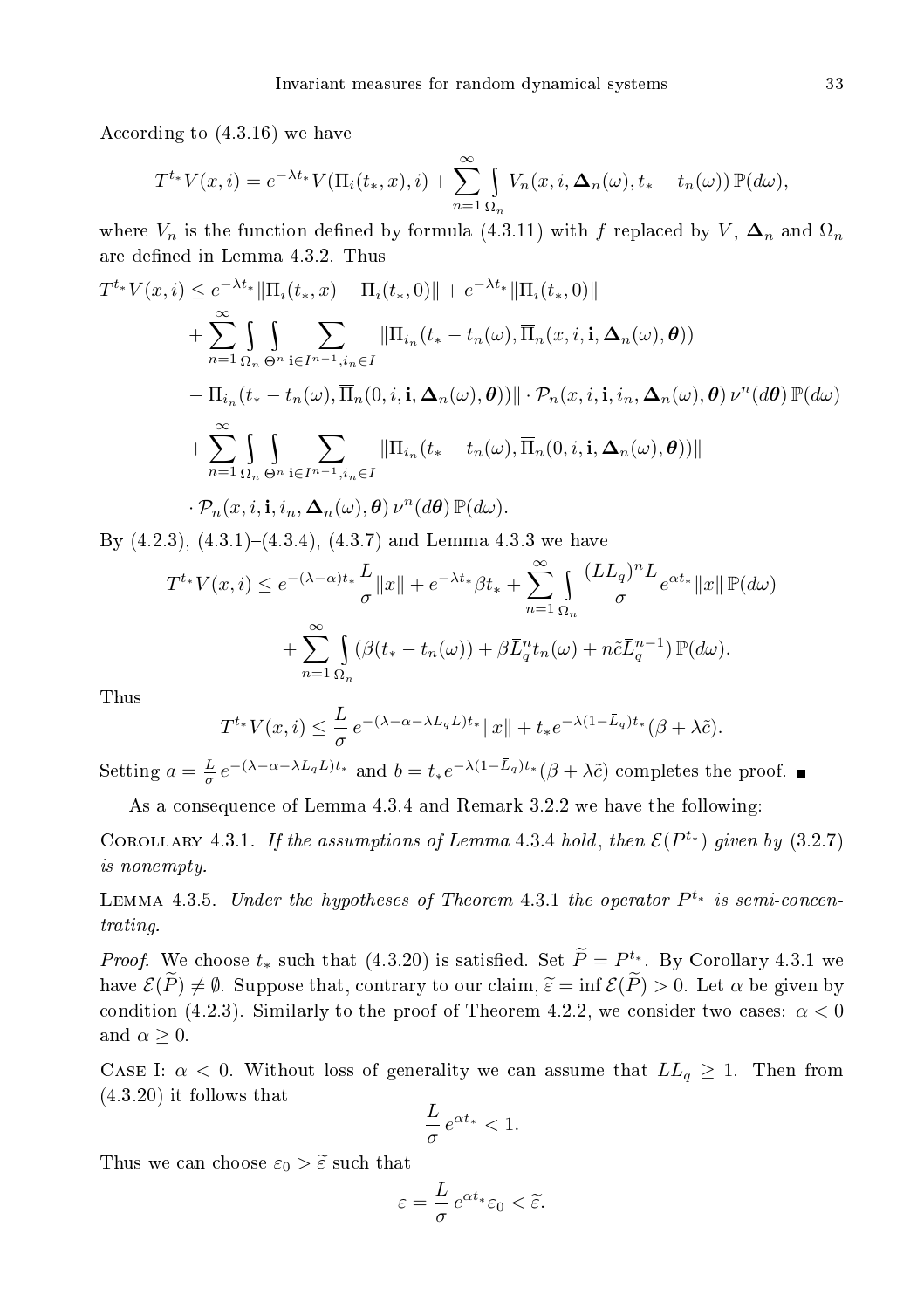By Corollary 4.3.1 there exists  $\{z_1, \ldots, z_m\} \subset Y$  such that

(4.3.21) 
$$
\inf_{\mu \in \mathcal{M}_1} \liminf_{n \to \infty} \widetilde{P}^n \mu \Big( \bigcup_{k=1}^m B(z_k, \varepsilon_0) \times I \Big) > 0.
$$

 $_{\rm Set}$ 

$$
C_{\varepsilon} = \bigcup_{j=1}^{N} \bigcup_{k=1}^{m} (B(\Pi_j(t_*, z_k), \varepsilon) \times I)
$$

and observe that  $C_{\varepsilon} \in \mathcal{C}_{\varepsilon}$ . From (4.2.3) and (4.3.4) it follows that for every  $x \in B(z_k, \varepsilon_0)$ ,  $k \in \{1, \ldots, m\}$  and  $j \in I$  we have

$$
\|\Pi_j(t_*, x) - \Pi_j(t_*, z_k)\| \leq \frac{L}{\sigma} e^{\alpha t_*} \|x - z_k\| = \varepsilon,
$$

which gives  $(\Pi_j(t_*,x), j) \in C_\varepsilon$ . Obviously, from (4.3.16), we have

$$
\widetilde{P}\mu(C_{\varepsilon}) = \langle 1_{C_{\varepsilon}}, \widetilde{P}\mu \rangle = \langle T^{t_*} 1_{C_{\varepsilon}}, \mu \rangle = \int_{Y \times I} E(1_{C_{\varepsilon}}(X(t_*), \xi(t_*))) d\mu
$$
\n
$$
\geq \int_{\bigcup_{k=1}^m B(z_k, \varepsilon_0) \times I} e^{-\lambda t_*} 1_{C_{\varepsilon}}(\Pi_i(t_*, x), i) \mu(dx, di) = e^{-\lambda t_*} \mu \Big( \bigcup_{k=1}^m B(z_k, \varepsilon_0) \times I \Big)
$$

for  $\mu \in \mathcal{M}_1$ . From  $(4.3.21)$ , we obtain

$$
\inf_{\mu \in \mathcal{M}_1} \liminf_{n \to \infty} \widetilde{P}^n \mu(C_{\varepsilon}) > 0.
$$

Since  $\varepsilon < \tilde{\varepsilon}$ , this contradicts the fact that  $\tilde{\varepsilon} = \inf \mathcal{E}(\tilde{P})$  and completes the proof in the first case.

CASE II:  $\alpha \geq 0$ . Then by (4.3.3) we have  $LL_q < 1$ . Choose positive constants  $\varepsilon_0, \eta, \delta$ and  $\bar{t}_*$  such that  $\varepsilon_0 > \tilde{\varepsilon}, \, \delta < \bar{t}_*$  and

$$
\varepsilon = (1 + \eta) L L_q e^{\alpha \overline{t}_*} (\varepsilon_0 + 2\beta \delta) < \widetilde{\varepsilon},
$$

where  $\beta$  is given by condition (4.3.7). Set  $Q = P^{t_*}$ . By the definition of  $\mathcal{E}(P)$  there exists  $A\in\mathcal{C}_{\varepsilon_0}$  such that

$$
\kappa = \inf_{\mu \in \mathcal{M}_1} \liminf_{n \to \infty} \widetilde{P}^n \mu(A) > 0.
$$

Without loss of generality we an assume that

$$
A = \bigcup_{i=1}^{N} \bigcup_{k=1}^{n_i} (B(z_{ik}, \varepsilon_0) \times \{i\}) \quad \text{ for some } z_{ik} \in Y.
$$

For any given  $i \in I$  and  $k \in \{1, \ldots, n_i\}$  define

$$
V_{ik} = \bigcup_{j=1}^N \bigcup_{\tau \in [0,\delta)} \bigcup_{\theta \in \Theta} B(\Pi_j(\overline{t}_* - \tau, q(\Pi_i(\tau,z_{ik}), \theta)), \varepsilon) \times \{j\}.
$$

Define

$$
\Theta_0 = \Theta_0(x, \tau)
$$
  
=  $\{\theta \in \Theta : ||q(\Pi_i(\tau, x), \theta) - q(\Pi_i(\tau, z_{ik}), \theta)|| \leq (1 + \eta)L_q ||\Pi_i(\tau, x) - \Pi_i(\tau, z_{ik})||\}.$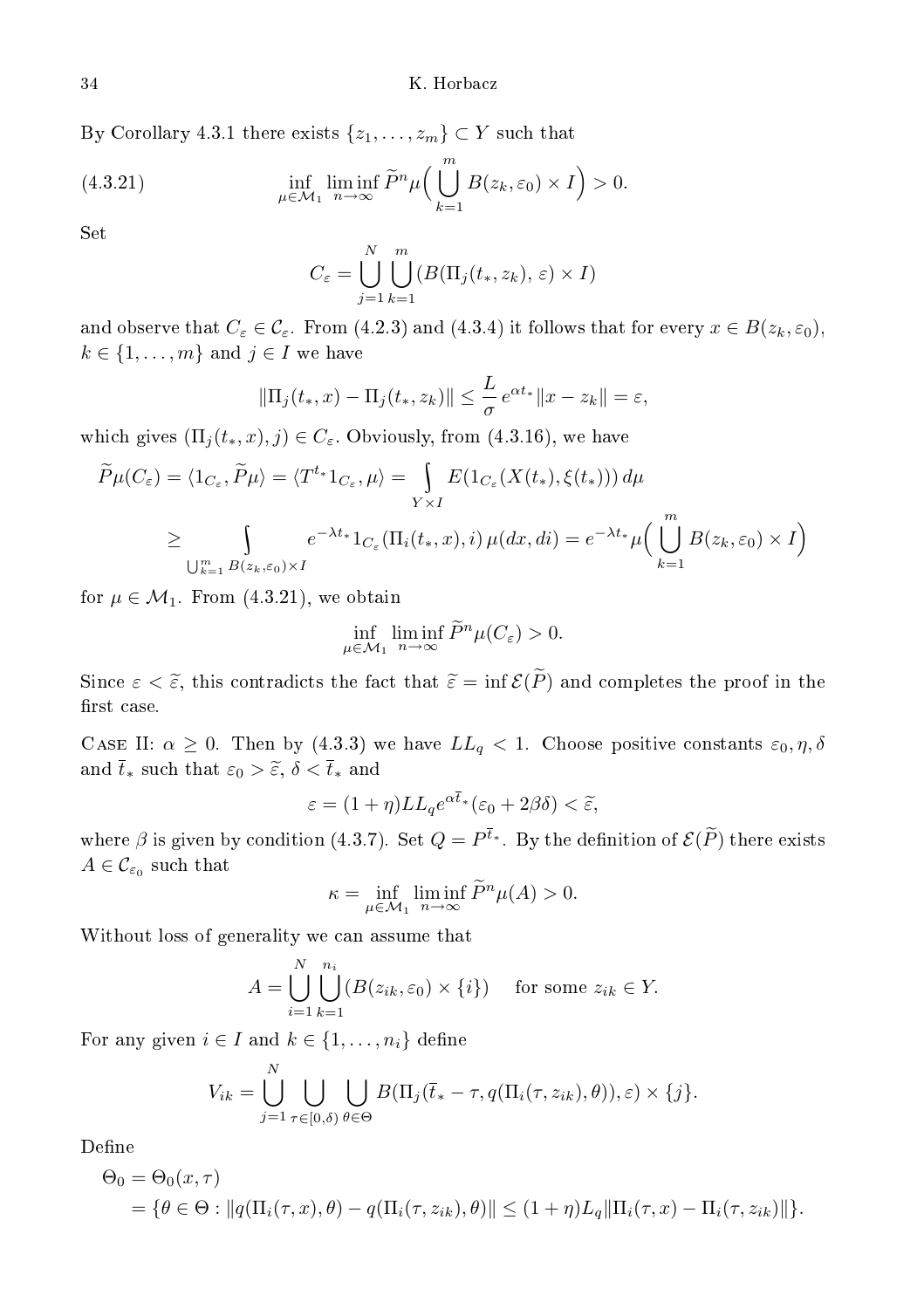From (4.3.1) it follows that

$$
\nu(\Theta_0) \ge \frac{\eta}{1+\eta}.
$$

Further, from (4.2.3) it follows that for every  $x \in B(z_{ik}, \varepsilon_0)$  and  $\tau < \delta$  there exist  $j \in I$ (depending on  $x$  and  $\tau)$  and  $\theta \in \Theta_0$  such that

$$
\begin{aligned} &\|\Pi_j(\overline{t}_* - \tau, q(\Pi_i(\tau, x), \theta)) - \Pi_j(\overline{t}_* - \tau, q(\Pi_i(\tau, z_{ik}), \theta))\| \\ &\leq Le^{\alpha(\overline{t}_* - \tau)} \|q(\Pi_i(\tau, x), \theta) - q(\Pi_i(\tau, z_{ik}), \theta)\| \leq (1 + \eta) L L_q e^{\alpha(\overline{t}_* - \tau)} \|\Pi_i(\tau, x) - \Pi_i(\tau, z_{ik})\|. \end{aligned}
$$

 $S$ ince

$$
\|\Pi_i(\tau, x) - \Pi_i(\tau, z_{ik})\| \le \|\Pi_i(\tau, x) - x\| + \|x - z_{ik}\| + \|\Pi_i(\tau, z_{ik}) - z_{ik}\| \le \varepsilon_0 + 2\beta\tau,
$$

we obtain

$$
\|\Pi_j(\overline{t}_*-\tau, q(\Pi_i(\tau, x), \theta)) - \Pi_j(\overline{t}_*-\tau, q(\Pi_i(\tau, z_{ik}), \theta))\| \leq (1+\eta)LL_q e^{\alpha(\overline{t}_*-\tau)}(\varepsilon_0 + 2\beta\tau) \leq \varepsilon,
$$
  
which implies

$$
\Pi_j(\overline{t}_* - \tau, q(\Pi_i(\tau, x), \theta)) \times \{j\} \in V_{ik}.
$$

Let  $\mu \in \mathcal{M}_1$  be arbitrary. We have

$$
Q\mu(V_{ik}) = \int\limits_{Y \times I \Omega} \int 1_{V_{ik}} (X(\overline{t}_*), \xi(\overline{t}_*)) \, d\mathbb{P} \, d\mu.
$$

Set

$$
\Omega_{\delta} = \{ \omega \in \Omega : t_1(\omega) < \delta \text{ and } \overline{t}_* < t_2(\omega) \}.
$$

By the Fubini theorem we have

$$
Q\mu(V_{ik}) \geq \int_{\Omega_{\delta}} \int_{B(z_{ik}, \varepsilon_{0}) \times \{i\}} 1_{V_{ik}}(X(\overline{t}_{*}), \xi(\overline{t}_{*})) d\mu d\mathbb{P}
$$
  
= 
$$
\int_{B(z_{ik}, \varepsilon_{0}) \times \{i\}} \int_{\Omega_{\delta}} f_{1}(x, i, \Delta t_{1}, \overline{t}_{*} - t_{1}) d\mathbb{P} \mu(dx, di),
$$

where

$$
f_1(x, i, s_1, s_2) = \int_{\Theta} \sum_{j=1}^N p_{ij}(q(\Pi_i(s_1, x), \theta)) 1_{V_{ik}}(\Pi_j(s_2, q(\Pi_i(s_1, x), \theta)), j) \nu(d\theta)
$$

for  $x \in Y$ ,  $i \in I$ ,  $s_1, s_2 \in \mathbb{R}_+$ . Consequently,

$$
Q\mu(V_{ik}) \ge \sigma\mu(B(z_{ik}, \varepsilon_0) \times \{i\}) \mathbb{P}(\Omega_{\delta}).
$$

By a standard calculation we obtain

$$
\mathbb{P}(\Omega_{\delta}) = \lambda^2 \int_0^{\delta} ds_1 \int_{\overline{t}_* - s_1}^{\infty} e^{-\lambda (s_1 + s_2)} ds_2 > 0.
$$

Without loss of generality we an assume that

$$
t_*/\overline{t}_* = r \in \mathbb{N}.
$$

Then it is evident that

$$
\widetilde{P}^{n+1}\mu = Q\widetilde{P}^n Q^{r-1}\mu \quad \text{ for } \mu \in \mathcal{M}_1, n \in \mathbb{N}.
$$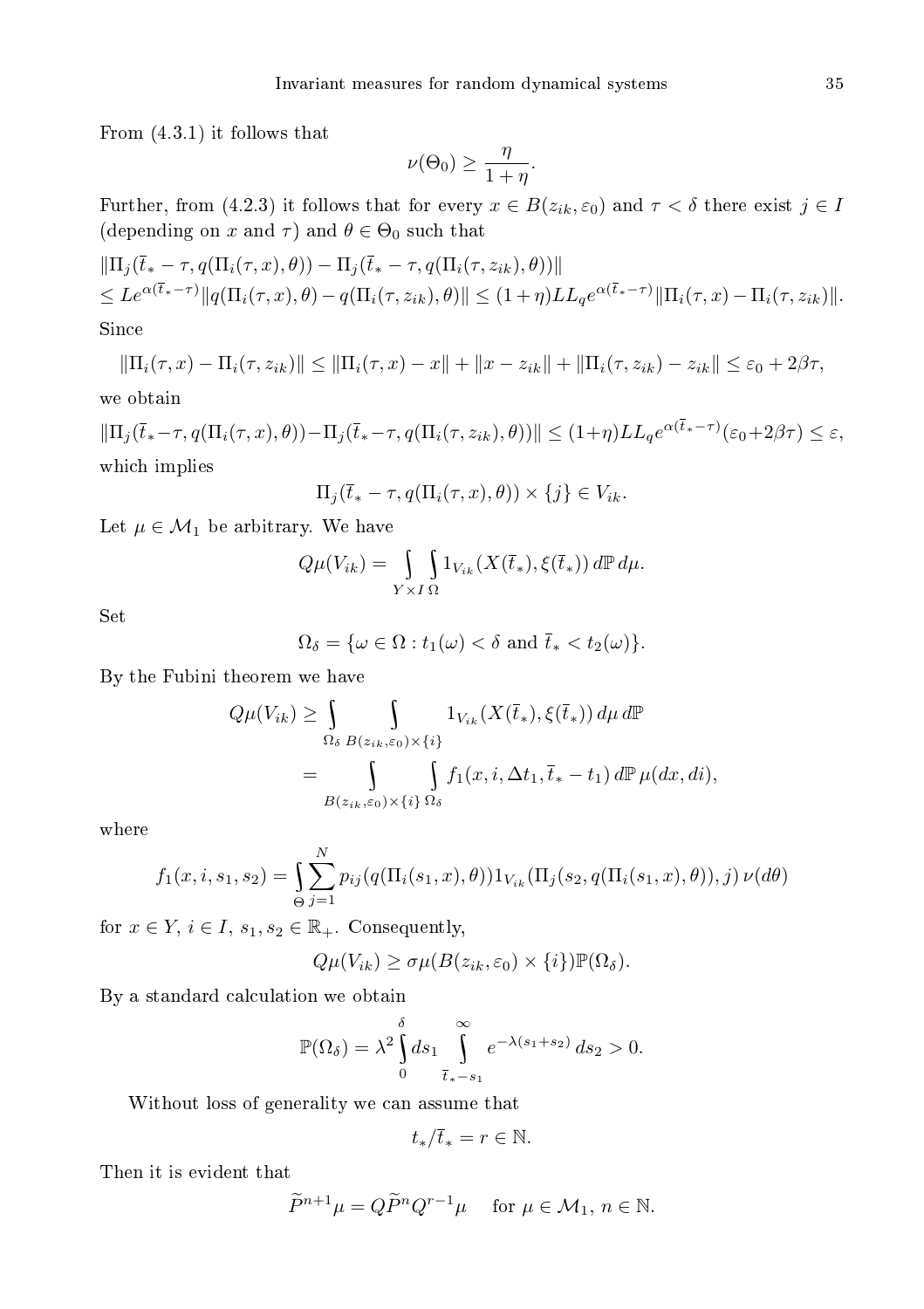Observe that for every  $\mu \in \mathcal{M}_1$  and  $m \in \mathbb{N}$  there exist  $i_m \in I$  and  $k_m \in \{1, \ldots, n_{i_m}\}\$ such that

$$
(4.3.22) \qquad \widetilde{P}^{m+1}\mu(V_{i_m k_m}) = Q\widetilde{P}^m\hat{\mu}(V_{i_m k_m}) \ge \sigma \widetilde{P}^m\hat{\mu}(B(z_{i_m k_m}, \varepsilon_0) \times \{i_m\})\mathbb{P}(\Omega_\delta)
$$

$$
\ge \kappa \sigma \mathbb{P}(\Omega_\delta) / (2N_0),
$$

where

$$
\hat{\mu} = Q^{r-1}\mu \quad \text{and} \quad N_0 = \sum_{i=1}^N n_i.
$$

Now define

$$
C = \bigcup_{i=1}^{N} \bigcup_{k=1}^{n_i} V_{ik}.
$$

Observe that there exists  $\hat{\varepsilon} \in (\varepsilon, \varepsilon_0)$  such that  $C \in C_{\hat{\varepsilon}}(Y \times I)$ . Moreover, from (4.3.22) it follows that for arbitrary  $\mu \in \mathcal{M}_1$  and  $m \in \mathbb{N}$  we have

$$
\widetilde{P}^{m+1}\mu(C) \ge \kappa \sigma \mathbb{P}(\Omega_{\delta})/(2N_0),
$$

which contradicts the definition of  $\tilde{\varepsilon}$  and completes the proof.  $\blacksquare$ 

*Proof of Theorem 4.3.1.* By Lemma 4.3.2 there exists  $t_* > 0$ , satisfying condition (4.3.20), such that the operator  $P^{t_*}$  is essentially nonexpansive. Moreover, for every  $t \geq t_*$  the operator  $P^t$  is nonexpansive in the same norm as  $P^{t_*}.$  By Lemma 4.3.5 for every  $t \geq t_*$ the operator  $P<sup>t</sup>$  is semi-concentrating.

If  $\alpha$  < 0, then we may choose  $t_* > 0$  such that not only (4.3.20) is satisfied but also

$$
\frac{L_q L}{\sigma} e^{\alpha t_*} < 1.
$$

If  $\alpha \geq 0$ , then we choose  $t_*$  such that (4.3.20) is satisfied. Set  $P = P^{t_*}$  and  $T = T^{t_*}$ .

By Proposition 3.2.3 there exists  $\mu_* \in \mathcal{M}_1$  such that  $\widetilde{P}\mu_* = \mu_*$ . Moreover  $\mathcal{L}(\mu) \neq \emptyset$ for every  $\mu \in \mathcal{M}_1$  and the set  $\mathcal{L}(\mathcal{M}_1)$  is tight.

We claim that  $\widetilde{P}$  is asymptotically stable. By Theorem 3.2.1 it is sufficient to show that  $\widetilde{P}$  satisfies condition (3.2.3). Since  $\mathcal{L}(\mathcal{M}_1)$  is tight there exists a compact set  $F \subset Y \times I$ <br>such that

 $\mu(F) \geq 4/5$  for every  $\mu \in \mathcal{L}(\mathcal{M}_1)$ .

$$
F_Y = \{ x \in Y : (x, i) \in F \text{ for some } i \in I \}.
$$

We give the proof of the lower bound condition separately in the two cases:  $\alpha < 0$  and  $\alpha \geq 0$ .

CASE I:  $\alpha < 0$ . Set

$$
r_0 = \frac{L_q L}{\sigma} e^{\alpha t_*} < 1.
$$

Let  $\varphi$  be the solution of (4.3.15). Fix  $\varepsilon_1 > 0$ . We can find  $\varepsilon > 0$  such that  $\varphi(\varepsilon) \leq \varepsilon_1$ . Let  $m \geq 2$  be such that

$$
2r_0^m\mathop\mathrm{diam}\nolimits_{\overline\varrho} F<\varepsilon/3.
$$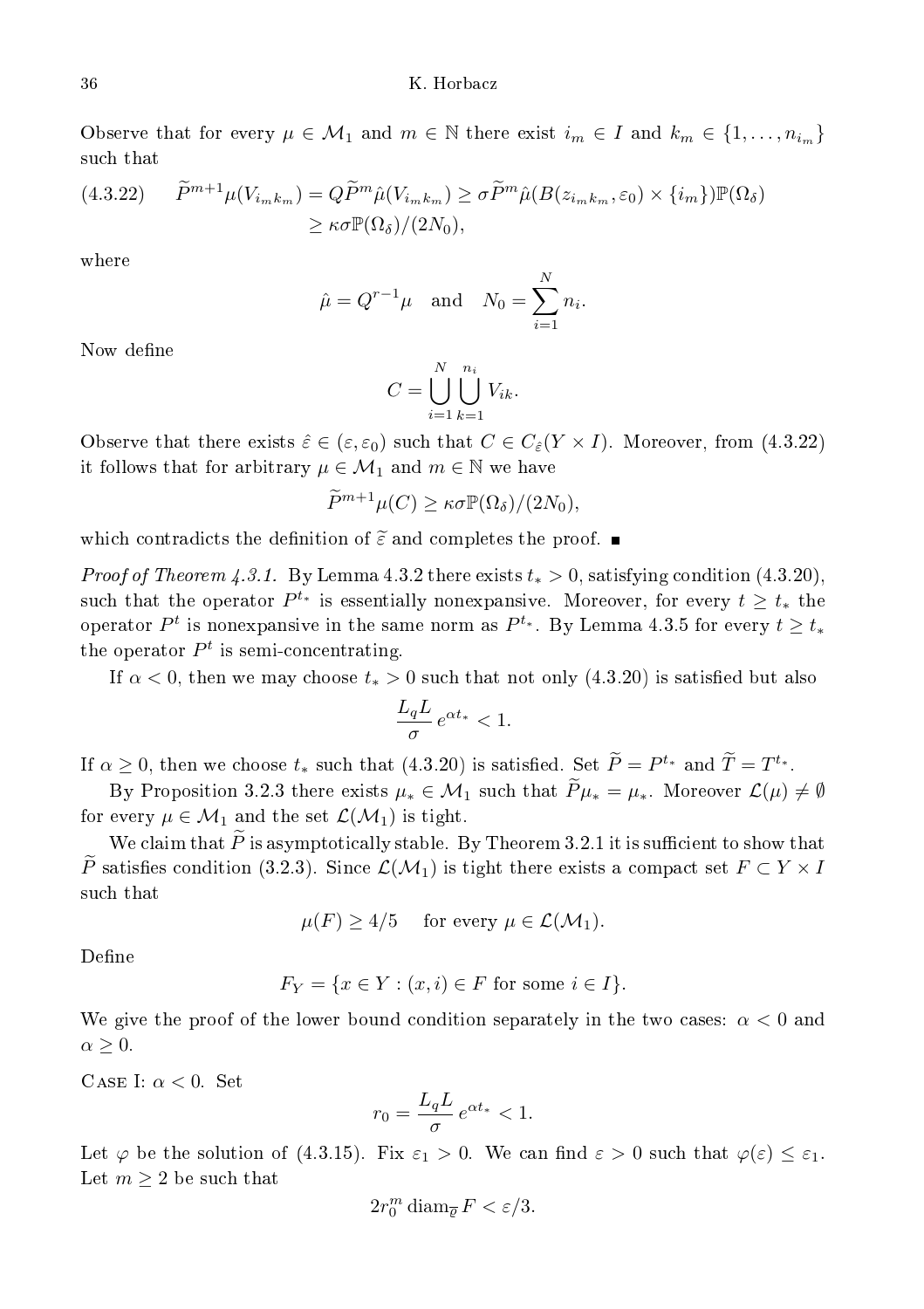Fix  $i_1, ..., i_m \in I$ , set  $\mathbf{i} = (i_1, ..., i_{m-1})$  and  $\mathbf{t}_* = (t_*, ..., t_*)$  ${m-1}$ . Now for  $z \in F_Y$  we set  $O(z) = \{x \in Y :$  $\|\Pi_{i_m}(t_*,\overline{\Pi}_{m-1}(q(x,\theta_1),\mathbf{i},\mathbf{t}_*,\boldsymbol{\theta})) - \Pi_{i_m}(t_*,\overline{\Pi}_{m-1}(q(z,\theta_1),\mathbf{i},\mathbf{t}_*,\boldsymbol{\theta}))\| \leq \varepsilon/9$ for  $\theta_1 \in \Theta$ ,  $\boldsymbol{\theta} \in \Theta^{m-1}$ .

Let  $z_1, \ldots, z_{m_0} \in F_Y$  be such that  $F \subset G$ , where

$$
G = \bigcup_{l=1}^{m_0} (O(z_l) \times I).
$$

Note that G is an open subset of  $Y \times I$ . Let  $\mu_1, \mu_2 \in \mathcal{M}_1$  be arbitrary. Set  $\mu = (\mu_1 + \mu_2)/2$ . Since  $\mathcal{L}(\mu) \neq \emptyset$  (see Proposition 3.2.3) there exists a subsequence  $\{n_k\}$  of  $\{n\}$  and a measure  $\nu \in \mathcal{L}(\mu)$  such that  $P^{n_k}\mu \to \nu$  (weakly). Since  $\nu(G) \geq 4/5$ , the Aleksandrov theorem implies

$$
\liminf_{k \to \infty} \widetilde{P}^{n_k} \mu(G) \ge \nu(G) \ge 4/5.
$$

From this, it follows that there exists  $\overline{n} \in \mathbb{N}$  such that

$$
\widetilde{P}^{\overline{n}}\mu(G) = \frac{\widetilde{P}^{\overline{n}}\mu_1(G) + \widetilde{P}^{\overline{n}}\mu_2(G)}{2} \ge \frac{3}{4},
$$

and onsequently

$$
\widetilde{P}^{\overline{n}}\mu_k(G) \ge 1/2 \quad \text{ for } k = 1, 2.
$$

Therefore there exist  $l_1, l_2 \in \{1, \ldots, m_0\}$  and  $j_1, j_2 \in I$  such that

$$
\widetilde{P}^{\overline{n}}\mu_k(O_k) \ge \frac{1}{2m_0N} \quad \text{ for } k = 1, 2,
$$

where  $O_1 = O(z_{l_1}) \times \{j_1\}, O_2 = O(z_{l_2}) \times \{j_2\}.$ 

From the definition of  $\overline{\Pi}_m$  and conditions (4.2.3), (4.3.1) and (4.3.4), we have

$$
\int_{\Theta^m} \|\Pi_{i_m}(t_*, \overline{\Pi}_{m-1}(q(z_{l_1}, \theta_1), \mathbf{i}, \mathbf{t}_*, \theta_2, \dots, \theta_m))
$$
  

$$
-\Pi_{i_m}(t_*, \overline{\Pi}_{m-1}(q(z_{l_2}, \theta_1), \mathbf{i}, \mathbf{t}_*, \theta_2, \dots, \theta_m)) \| \nu(d\theta_1) \cdots \nu(d\theta_m)
$$
  

$$
\leq \left(\frac{L_q L}{\sigma} e^{\alpha t_*}\right)^m \|z_{l_1} - z_{l_2}\|.
$$

From the last inequality it follows that  $\nu^m(\Theta_0) \geq 1/2$ , where

$$
(4.3.23) \quad \Theta_0 = \Theta_0(\mathbf{i}, \mathbf{t}_*, z_{l_1}, z_{l_2})
$$
  
=  $\left\{ \theta_1, \dots, \theta_m \in \Theta : ||\Pi_{i_m}(t_*, \overline{\Pi}_{m-1}(q(z_{l_1}, \theta_1), \mathbf{i}, \mathbf{t}_*, \theta_2, \dots, \theta_m)) \right\}$   
-  $\Pi_{i_m}(t_*, \overline{\Pi}_{m-1}(q(z_{l_2}, \theta_1), \mathbf{i}, \mathbf{t}_*, \theta_2, \dots, \theta_m)) || \leq 2 \left( \frac{L_q L}{\sigma} e^{\alpha t_*} \right)^m ||z_{l_1} - z_{l_2}|| \right\}.$ 

Since  $\Theta^m$  is compact and the functions q and  $\Pi_i$  are continuous there are  $\theta_{l_1}, \ldots, \theta_{l_m}$  $\in \Theta_0$  and a neighborhood  $B(\theta_{l_*})$  of  $\theta_{l_*} = (\theta_{l_1}, \ldots, \theta_{l_m})$  such that  $\nu^m(\Theta_{l_*}) > 0$ , where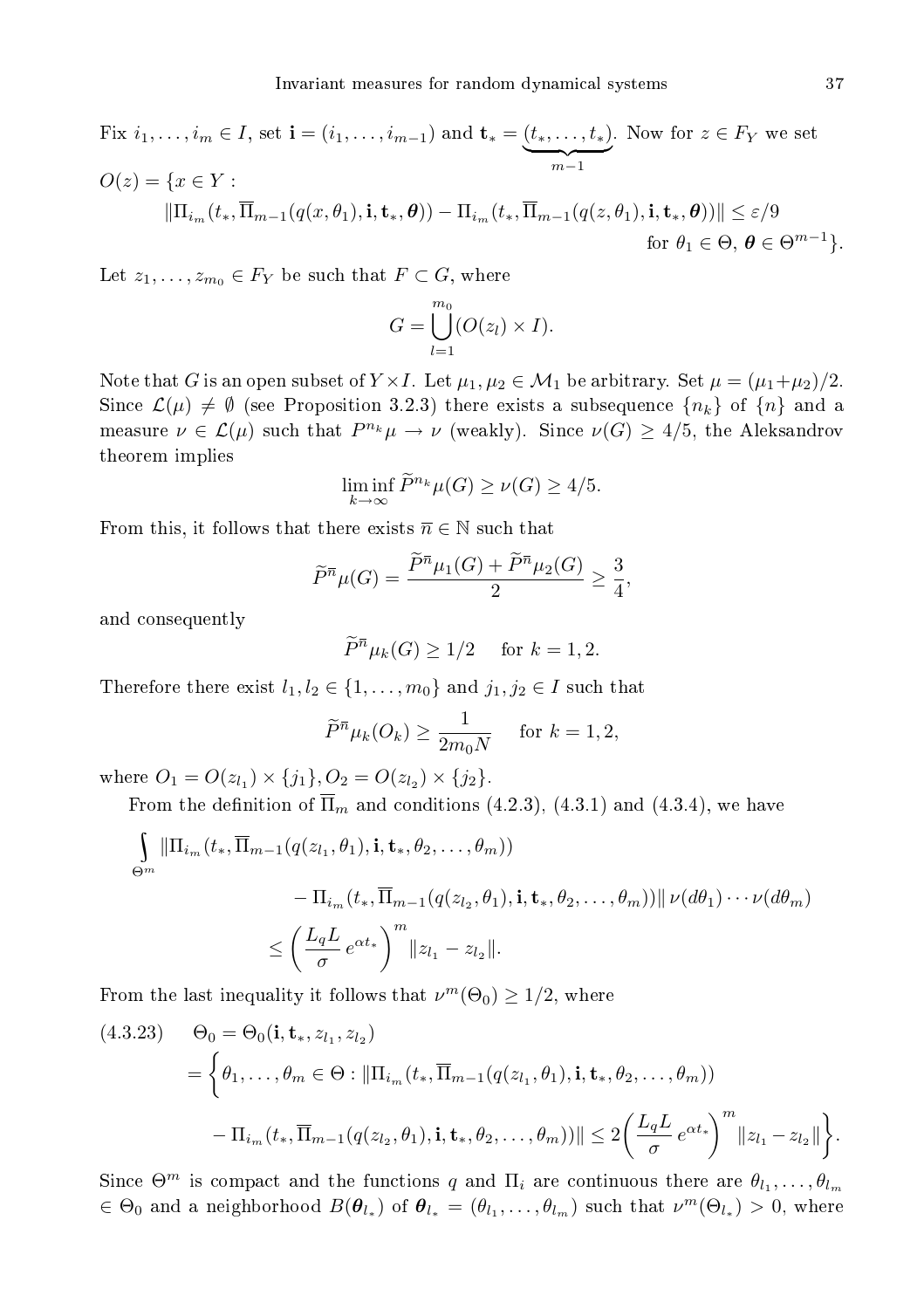$\Theta_{l_*} = B(\boldsymbol{\theta}_{l_*}) \cap \Theta_0$  and (4.3.24)  $\|\Pi_{i_m}(t_*, \overline{\Pi}_{m-1}(q(x, \theta_1), \mathbf{i}, \mathbf{t}_*, \theta_2, \dots, \theta_m))\|$  $-\Pi_{i_m}(t_*,\Pi_{m-1}(q(x,\theta_{l_1}),{\bf i}, {\bf t}_*,\theta_{l_2},\ldots,\theta_{l_m}))\|\leq \varepsilon/9$ 

for  $x \in F_Y$  and  $(\theta_1, \ldots, \theta_m) \in \Theta_{l_*}$ 

Moreover, from (4.3.23) we have

$$
\begin{aligned} \|\Pi_{i_m}(t_*,\overline{\Pi}_{m-1}(q(z_{l_1},\theta_{l_1}),{\bf i},\mathbf{t}_*,\theta_{l_2},\ldots,\theta_{l_m})) \\ &- \Pi_{i_m}(t_*,\overline{\Pi}_{m-1}(q(z_{l_2},\theta_{l_1}),{\bf i},\mathbf{t}_*,\theta_{l_2},\ldots,\theta_{l_m}))\| \\ &\leq 2\bigg(\frac{L_qL}{\sigma}e^{\alpha t_*}\bigg)^m\|z_{l_1}-z_{l_2}\| \leq 2r_0^m\operatorname{diam}_{\overline{\varrho}}F \leq \varepsilon/3. \end{aligned}
$$

Now define  $A = A_1 \cup A_2$ , where

$$
A_k = B(\Pi_{i_m}(t_*, \overline{\Pi}_{m-1}(q(z_{l_k}, \theta_{l_*}), \mathbf{i}, \mathbf{t}_*, \theta_{l_*})), \varepsilon/3) \times \{i_m\} \quad \text{for } k = 1, 2.
$$

Then

$$
\text{diam}_{\overline{\varrho}_{\varphi}} A = \text{diam}_{\varphi \circ \overline{\varrho}} A \leq \varphi(\text{diam}_{\overline{\varrho}} A) \leq \varphi(\varepsilon) \leq \varepsilon_1.
$$

By continuity of  $\Pi_i, q$  and  $(4.3.10)$  there exists  $\eta > 0$  such that

$$
(4.3.25) \|\Pi_{i_m}(\delta_{m+1}, \overline{\Pi}_m(x, i, i, \delta, \theta_1, \dots, \theta_m)) - \Pi_{i_m}(t_*, \overline{\Pi}_{m-1}(q(x, \theta_1), i, t_*, \theta_2, \dots, \theta_m))\|
$$
\n
$$
= \|\Pi_{i_m}(\delta_{m+1}, \overline{\Pi}_m(x, i, i, \delta, \theta_1, \dots, \theta_m)) - \Pi_{i_m}(t_*, \overline{\Pi}_m(x, i, i, 0, t_*, \theta_1, \dots, \theta_m))\| \leq \varepsilon/9
$$
\nfor arbitrary  $(x, i) \in F$ ,  $\delta = (\delta_1, \dots, \delta_m)$ ,  $\delta_1 \in (0, \eta)$ ,  $\delta_2, \dots, \delta_{m+1} \in (t_* - \eta, t_* + \eta)$  and\n
$$
(\theta_1, \dots, \theta_m) \in \Theta_{l_*}
$$
. Set\n
$$
\Omega_* = \left\{\omega \in \Omega : \Delta t_1(\omega) \leq \eta, \Delta t_2(\omega), \dots, \Delta t_m(\omega) \in \left(t_* - \frac{\eta}{m-1}, t_*\right), t_{m+1}(\omega) > mt_*\right\}.
$$
\nLet  $n_0 = \overline{n} + m$ ,  $\Delta_m = (\Delta t_1, \dots, \Delta t_m)$ , and  $\hat{\mu}_k = \widetilde{P}^{\overline{n}} \mu_k$ . We have\n
$$
\widetilde{P}^{n_0} \mu_k(A) = \int_{Y \times I} \widetilde{T}^m 1_A(x, i) \hat{\mu}_k(dx, di) = \int_{Y \times I} E(1_{A_k}((X(mt_*), \xi(mt_*))) (\tilde{\mu}_k(dx, di))
$$
\n
$$
\geq \int_{\Omega} \int_{\Omega} 1_{A_k} (\Pi_{i_m}(mt_* - t_m(\omega), \overline{\Pi}_m(x, j_k, i, \Delta_m(\omega), \theta)), i_m)
$$
\n
$$
\times \mathcal{P}_m(x, j_k, i, \Delta_m(\omega), \theta) \nu^m(d\theta) \mathbb{P}(d\omega) \hat{\mu}_k(dx, di)
$$
\n
$$
\geq \sigma^m \int_{\Omega} \int_{\Omega} 1_{A_k} (\Pi_{i_m}(mt_* - t_m(\omega), \overline{\
$$

for  $k = 1, 2$ . By  $(4.3.24)$  and  $(4.3.25)$  we obtain

$$
(\Pi_{i_m}(mt_*-t_m(\omega),\overline{\Pi}_m(x,j_k,\mathbf{i},\mathbf{\Delta}_m(\omega),\boldsymbol{\theta})),i_m)\in A_k
$$

for arbitrary  $\omega \in \Omega_*, (x, i) \in O_k$  and  $\boldsymbol{\theta} \in \Theta_{l_*}$ . Thus

$$
\widetilde{P}^{n_0}\mu_k(A) \ge \frac{\sigma^m}{2m_0N} \,\nu^m(\Theta_{l_*})\mathbb{P}(\Omega_*) \quad \text{ for } k = 1, 2.
$$

Consequently, the operator  $\widetilde{P}$  satisfies the lower bound condition.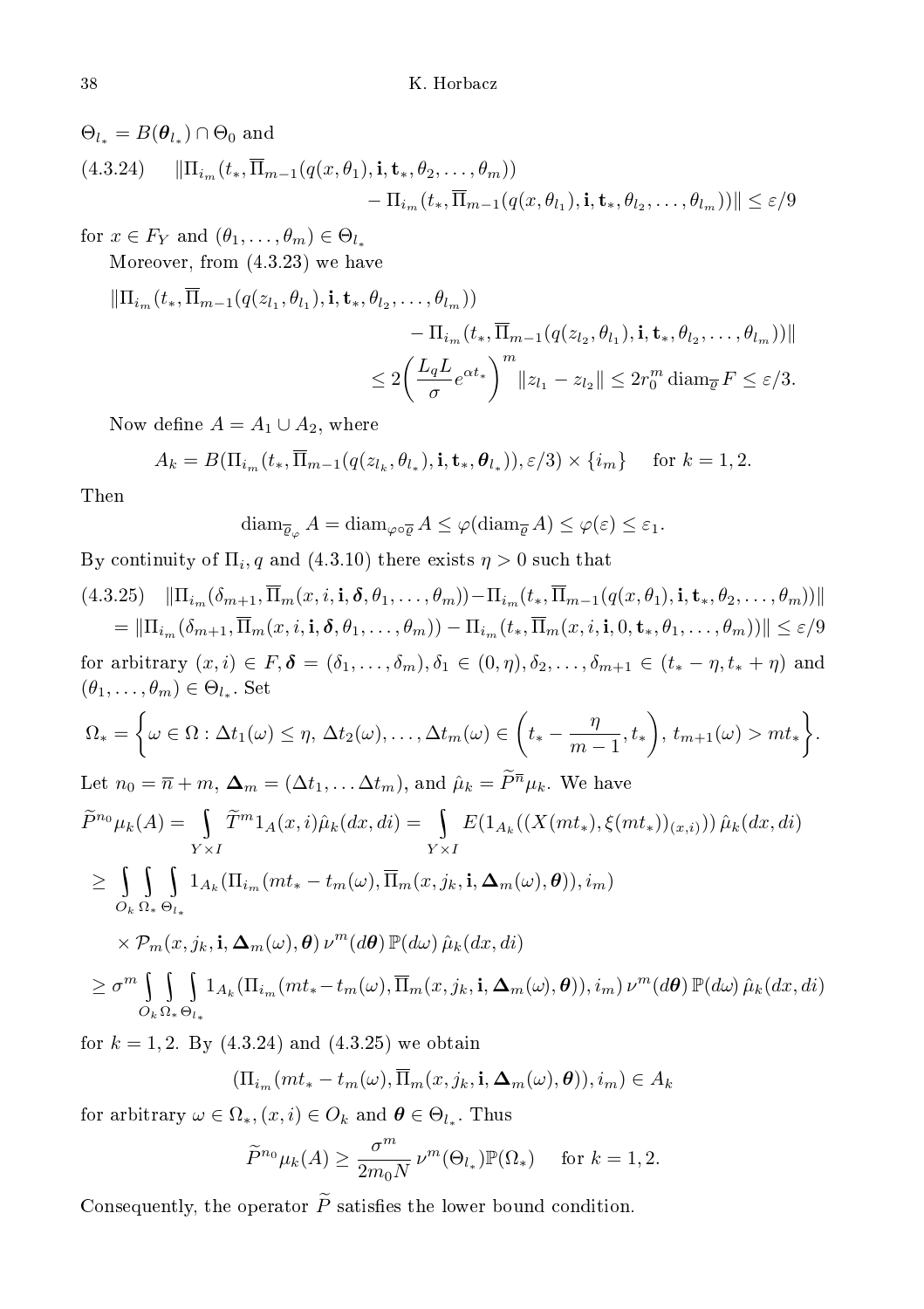CASE II:  $\alpha \geq 0$ . In this case condition (4.3.3) implies that  $L_q < 1$ . Let  $m \in \mathbb{N}$  be such that

(4.3.26) 
$$
L_q^m \cdot \text{diam}_{\overline{\varrho}} F < \varepsilon/2.
$$

By continuity and compactness of  $\Theta$  and  $F_Y$  there exists  $\delta \in (0, \varepsilon(16\beta m)^{-1})$  such that

(4.3.27) 
$$
\|\overline{\Pi}_m(x,\mathbf{i},\mathbf{s},\boldsymbol{\theta}) - q_m(x,\boldsymbol{\theta})\| < \varepsilon/32
$$

for every  $\mathbf{i} \in I^m, \mathbf{s} \in (0, \delta]^m, \, \boldsymbol{\theta} \in \Theta^m, \, x \in F_Y$ . Given  $\widetilde{\boldsymbol{\theta}} \in \Theta^m$  we define

(4.3.28) 
$$
\mathbf{V}(\widetilde{\boldsymbol{\theta}}) = \{\boldsymbol{\theta} \in \Theta^m : ||q_m(x, \boldsymbol{\theta}) - q_m(x, \widetilde{\boldsymbol{\theta}})|| < \varepsilon/32 \text{ for every } x \in F_Y\}.
$$

Clearly,  $\mathbf{V}(\widetilde{\theta})$  is an open neighborhood of  $\widetilde{\theta}$ . Since  $\Theta^m$  is compact, there exists a finite family  $\mathbf{V}_j = \mathbf{V}(\boldsymbol{\theta}_j), j = 1, \dots, \overline{m}$ , such that  $\Theta^m = \bigcup_{j=1}^{\overline{m}} \mathbf{V}_j$ . Set

$$
J=\{j\in\{1,\ldots,\overline{m}\}: \nu^m(\mathbf{V}_j)>0\}
$$

and

(4.3.29) 
$$
\vartheta = \min_{j \in J} \nu^m(\mathbf{V}_j) > 0.
$$

Given  $x \in Y$  define

(4.3.30) 
$$
O(x) = \{z \in Y : ||q_m(x, \boldsymbol{\theta}_j) - q_m(z, \boldsymbol{\theta}_j)|| < \varepsilon/32 \text{ for } j \in J\}.
$$

Clearly,  $O(x)$  is an open neighborhood of x. Let  $z_1, \ldots, z_{m_0} \in F_Y$  be such that  $F \subset G$ , where  $G$  is defined by

$$
G = \bigcup_{l=1}^{m_0} (O(z_l) \times I).
$$

Let  $\mu_1, \mu_2 \in \mathcal{M}_1$  be arbitrary. As in the first case there exist  $\bar{n} = \bar{n}(\mu_1, \mu_2), l_1, l_2 \in$  $\{1, \ldots, m_0\}, j_1, j_2 \in I$  such that

$$
\widetilde{P}^{\overline{n}}\mu_k(O(z_{l_k})\times\{j_k\})\geq \frac{1}{2m_0N}.
$$

From condition (4.3.1) it follows that there exists a subset  $\Theta_0 = \Theta_0(z_{l_1}, z_{l_2})$  of  $\Theta^m$  such that  $\nu^m(\Theta_0) > 0$  and

(4.3.31) 
$$
\|q_m(z_{l_1}, \boldsymbol{\theta}) - q_m(z_{l_2}, \boldsymbol{\theta})\| \le L_q^m \|z_{l_1} - z_{l_2}\| \text{ for every } \boldsymbol{\theta} \in \boldsymbol{\Theta}_0.
$$

Since  $\Theta_0$  has a positive measure, there exists  $j_0 \in J$  such that  $\Theta_0 \cap V_0 \neq \emptyset$ , where  $\mathbf{V}_0 = \mathbf{V}(\boldsymbol{\theta}_{j_0})$ . Choose  $\boldsymbol{\theta}_0 \in \boldsymbol{\Theta}_0 \cap \mathbf{V}_0$ ,  $i_m \in I$  and define

$$
A_k = B(q_m(z_{l_k}, \theta_0), \varepsilon/4) \times \{i_m\} \quad \text{for } k = 1, 2
$$

and  $A = A_1 \cup A_2$ .

From (4.3.26) and (4.3.31) it follows that  $\dim_{\overline{\mathcal{Q}}_{\varphi}} A < \varepsilon$ . For  $\boldsymbol{\theta} \in \mathbf{V}_0$ ,  $i \in I^{m-1}$ ,  $\mathbf{s} \in [0,\delta]^m$  and  $x \in O(z_{l_k}), k = 1,2$ , we have, by  $(4.3.27)-(4.3.30)$ ,

$$
\|\overline{\Pi}_{m}(x,j_{k},\mathbf{i},\mathbf{s},\boldsymbol{\theta})-q_{m}(z_{l_{k}},\boldsymbol{\theta}_{0})\| \leq \|\overline{\Pi}_{m}(x,j_{k},\mathbf{i},\mathbf{s},\boldsymbol{\theta})-q_{m}(x,\boldsymbol{\theta})\| + \|q_{m}(x,\boldsymbol{\theta})-q_{m}(x,\boldsymbol{\theta}_{j_{0}})\| + \|q_{m}(x,\boldsymbol{\theta}_{j_{0}})-q_{m}(z_{l_{k}},\boldsymbol{\theta}_{j_{0}})\| + \|q_{m}(z_{l_{k}},\boldsymbol{\theta}_{j_{0}})-q_{m}(z_{l_{k}},\boldsymbol{\theta}_{0})\| < \varepsilon/8
$$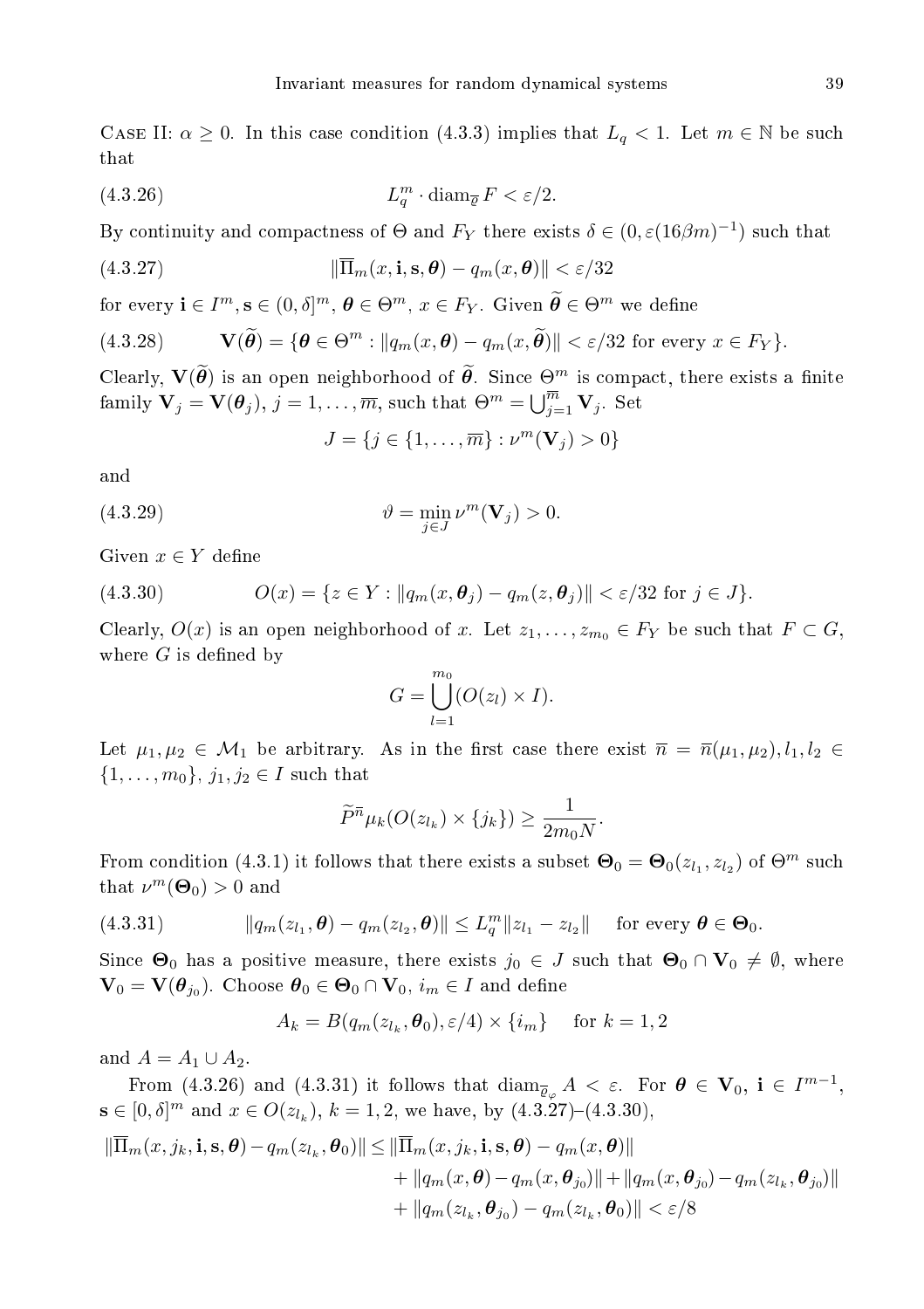and by  $(4.3.19)$  we obtain for every  $t > 0,$ 

(4.3.32) 
$$
\|\Pi_{i_m}(t,\overline{\Pi}_m(x,j_k,\mathbf{i},\mathbf{s},\boldsymbol{\theta})) - q_m(z_{l_k},\boldsymbol{\theta}_0)\|
$$
  

$$
\leq \beta t + \|\overline{\Pi}_m(x,j_k,\mathbf{i},\mathbf{s},\boldsymbol{\theta}) - q_m(z_{l_k},\boldsymbol{\theta}_0)\| \leq \beta t + \varepsilon/8.
$$

Fix  $\bar{t}$  such that

$$
\delta < \overline{t} < \delta + \frac{\varepsilon}{16m\beta}
$$

and set

$$
\Omega_* = \{ \omega \in \Omega : \Delta t_i(\omega) \leq \delta \text{ for } i = 1, \dots, m \text{ and } t_{m+1}(\omega) > m\overline{t} \}.
$$

Let  $n_0 = \overline{n} + m$  and  $\hat{\mu}_k = \widetilde{P}^{\overline{n}} \mu_k$ . Fix  $i_1, \ldots, i_{m-1} \in I$ , set  $\mathbf{i} = (i_1, \ldots, i_{m-1})$  and  $\mathbf{\Delta}_m = (\Delta t_1, \dots, \Delta t_m)$ . We have

$$
\widetilde{P}^{n_0}\mu_k(A) = \int_{Y\times I} \widetilde{T}^m 1_A(x,i) \hat{\mu}_k(dx,di) = \int_{Y\times I} E(1_{A_k}((X(m\overline{t}),\xi(m\overline{t}))(x,i))) \hat{\mu}_k(dx,di)
$$
\n
$$
\geq \int_{O(z_{l_k})\times\{j_k\}} \int_{\Omega_*} 1_{A_k}(\Pi_{i_m}(m\overline{t} - t_m(\omega),\overline{\Pi}_m(x,i,\mathbf{i},\Delta_m(\omega),\theta)),i_m)
$$
\n
$$
\times \mathcal{P}_m(x,i,\mathbf{i},\Delta_m(\omega),\theta) \nu^m(d\theta) \mathbb{P}(d\omega) \hat{\mu}_k(dx,di)
$$
\n
$$
\geq \sigma^m \int_{O(z_{l_k})\times\{j_k\}} \int_{\Omega_*} 1_{A_k}(\Pi_{i_m}(m\overline{t} - t_m(\omega),\overline{\Pi}_m(x,i,\mathbf{i},\Delta_m(\omega),\theta)),i_m)
$$
\n
$$
\times \nu^m(d\theta) \mathbb{P}(d\omega) \hat{\mu}_k(dx,di) \quad \text{for } k = 1, 2.
$$

Keeping in mind that  $\delta < \varepsilon (16 \beta m)^{-1}$  by  $(4.3.32)$  we obtain

$$
(\Pi_{i_m}(m\overline{t}-t_m(\omega),\overline{\Pi}_m(x,j_k,\mathbf{i},\mathbf{\Delta}_m(\omega),\boldsymbol{\theta})),i_m)\in A_k
$$

for arbitrary  $\omega \in \Omega_*, x \in O(z_{l_k})$  and  $\boldsymbol{\theta} \in \mathbf{V}_0, k = 1, 2$ . Thus

$$
\widetilde{P}^{n_0}\mu_k(A) \ge \frac{\sigma^m}{2m_0N} \,\vartheta \mathbb{P}(\Omega_*) \quad \text{ for } k = 1, 2,
$$

which completes the proof of the lower bound condition.

Now, let  $\mu_*$  be the invariant distribution of  $P^{t_*}$ . Then for  $t \in \mathbb{R}_+$  we have

$$
P^{t_*}(P^t\mu_*) = P^t(P^{t_*}\mu_*) = P^t\mu_*.
$$

Since  $\mu_*$  is the unique invariant measure for the operator  $P^{t_*},$  we have  $P^t\mu_* = \mu_*.$  On the other hand, using nonexpansiveness of  $\{P^t\}_{t\geq t_*}$  we obtain

$$
\lim_{t \to \infty} ||P^t \mu - \mu_*||_{\varphi} = \lim_{t \to \infty} ||P^t \mu - P^t \mu_*||_{\varphi} \le \lim_{n \to \infty} ||(P^{t_*})^n \mu - \mu_*||_{\varphi} = 0
$$

for arbitrary  $\mu \in \mathcal{M}_1(Y \times I)$ . However, the metrics  $\overline{\varrho}$  and  $\varphi \circ \overline{\varrho}$  define the same space of continuous functions  $C(Y \times I)$  and the weak convergence of a sequence of measures in the space  $(Y \times I, \overline{\varrho})$  and  $(Y \times I, \varphi \circ \overline{\varrho})$  is the same. This proves that  $\{P^t\}_{t \geq 0}$  given by  $(4.3.5), (4.3.6)$  is asymptotically stable also in  $(Y \times I, \overline{\varrho})$ .

Let  $\tilde{\mu}$  be the distribution of the initial random vector  $x_0$ . We denote by  $Q^t\tilde{\mu}$  the distribution of  $X(t)$  on the initial space  $(Y, \|\cdot\|)$ , i.e.

(4.3.33) 
$$
Q^t \tilde{\mu}(A) = \mathbb{P}(X(t) \in A) \quad \text{for } A \in \mathcal{B}(Y), t > 0.
$$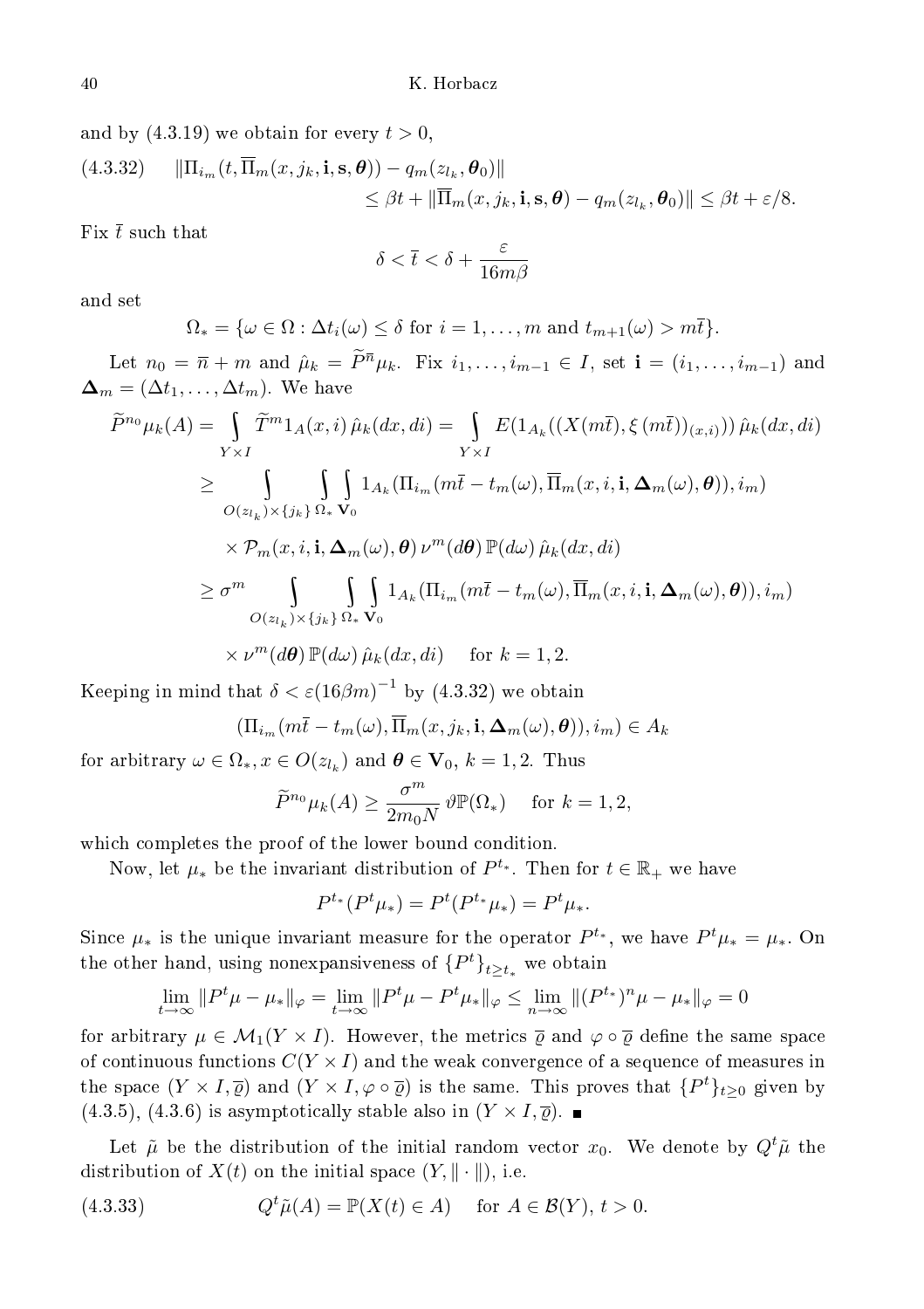From the last theorem we may easily deduce, as in Theorem 4.2.3, a corresponding asymptotic result for the family  $\{Q^t\}_{t>0}$ .

Theorem 4.3.2. Let the assumptions of Theorem 4.3.1 hold. Then there exists <sup>a</sup> distribution  $\tilde{\mu}_* \in \mathcal{M}_1$  such that for every  $\mu \in \mathcal{M}_1$  the family  $\{Q^t\mu\}_{t>0}$  given by (4.3.33) is weakly convergent to  $\widetilde{\mu}_*$ .

# 5. Dimensions of invariant measures of random dynami
al systems with jumps

Dimensions of invariant sets are the most important characteristics of dynamical systems. Hausdorff dimension, introduced in 1919, is a notion of size useful for distinguishing between sets of Lebesgue measure zero. The notion has been widely investigated and used, e.g. in the theory of dynami
al systems, where many interesting invariant sets are null in the sense of Lebesgue. Unfortunately, in many cases a straightforward calculation of the Hausdorff dimension is very difficult. This prompted researchers to introduce other characteristics [40], such as capacity dimension, pointwise dimension, correlation dimension, concentration dimension, etc. Using the notion of the Lévy concentration function Lasota and Myjak [32] introduced the concentration dimension (the generalized Rényi dimension) and by use of it they calculated some bounds of the concentration dimension of fra
tals and semifra
tals. It is worth noting that the on
entration dimension is useful in studying the Hausdorff dimension of measures and sets [32, 40].

In this section we provide estimates for the lower pointwise dimension and the concentration dimension of invariant measures of random dynami
al systems with jumps. The results of this section are related to papers  $[16, 38]$  and  $[45]$ . In [38], [45] Szarek considered the capacity and the lower pointwise dimension of invariant measures corresponding to Poisson driven stochastic differential equations. Some estimates of dimensions of invariant measures are formulated in [16].

Throughout this section we assume additionally that  $\Pi_i : \mathbb{R} \times Y \to Y$ ,  $i \in I$ , are dynami
al systems.

5.1. The lower pointwise dimension of an invariant measure. To estimate the lower pointwise dimension of an invariant measure for the semigroup  $\{P^t\}_{t\geq 0}$  given by  $(4.3.5)$ ,  $(4.3.6)$  we need additional assumptions concerning the transformations  $\Pi_i : \mathbb{R} \times Y \to Y, i \in I.$ 

We assume that for every  $j \in I$  there exists a constant  $l_j \in (0,1]$  such that

(5.1.1) 
$$
\|\Pi_j(t,x) - \Pi_j(t,y)\| \ge l_j \|x - y\| \text{ for } x, y \in Y
$$

and for every  $x \in Y$  and  $j \in I$  there exist  $\delta_j > 0$  and  $c_{x,j} > 0$  such that

(5.1.2) 
$$
\|\Pi_j(t,x) - x\| \ge c_{x,j} t \quad \text{for } 0 < t < \delta_j.
$$

As in Section 4 we require that there exist constants  $L \geq 1$  and  $\alpha \in \mathbb{R}$  such that

(5.1.3) 
$$
\sum_{j\in I} p_{ij}(y) \|\Pi_j(t,x) - \Pi_j(t,y)\| \leq Le^{\alpha t} \|x - y\| \quad \text{ for } x, y \in Y, i \in I, t \geq 0.
$$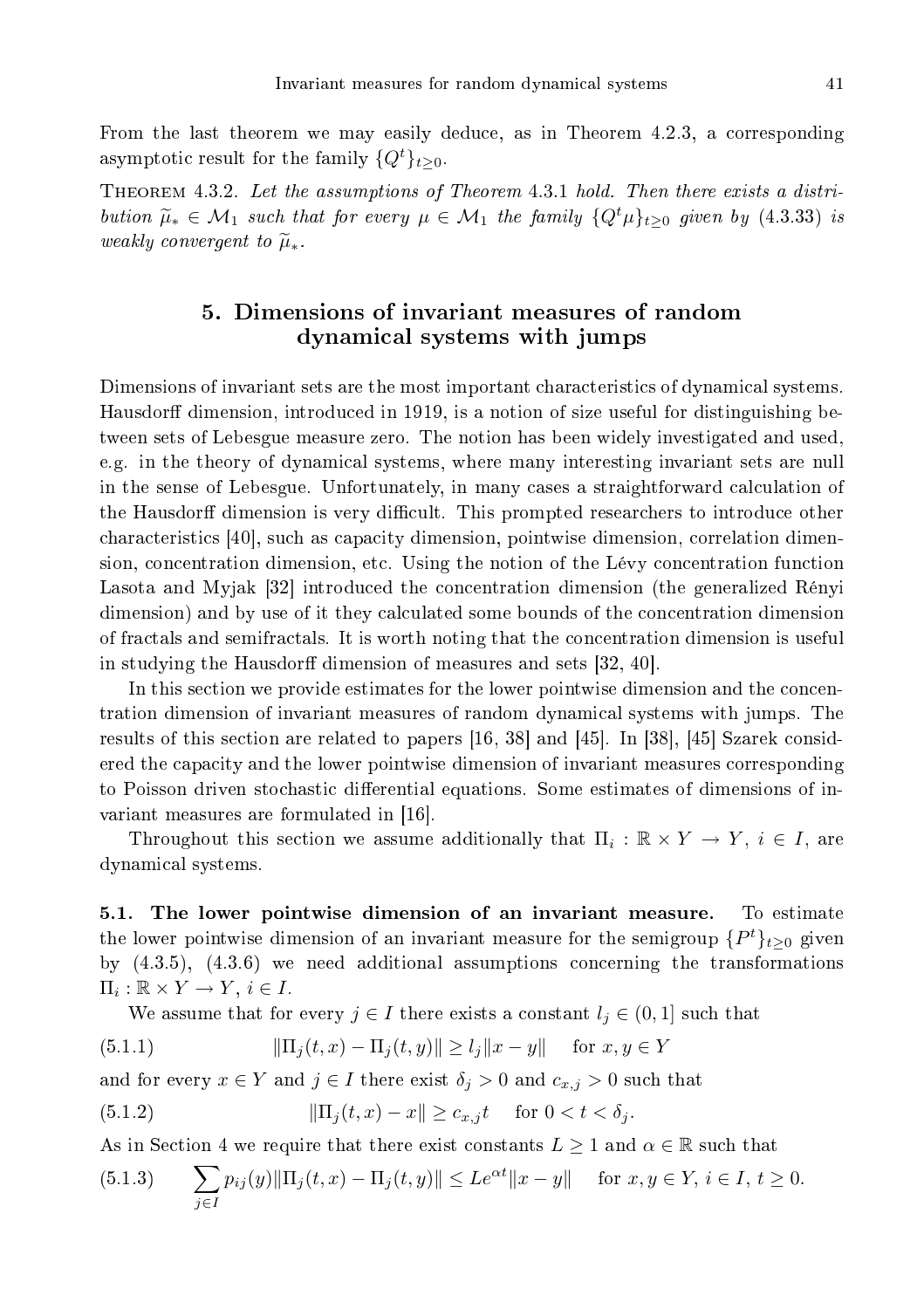## K. Horbacz

THEOREM 5.1.1. Let  $\mu_*$  be an invariant measure for the semigroup  $\{P^t\}_{t\geq 0}$  given by  $(4.3.5), (4.3.6).$  Assume that  $\Pi_i : \mathbb{R} \times Y \to Y$ ,  $i \in I$ , satisfy conditions  $(5.1.1)$ - $(5.1.3)$ . If  $(5.1.4)$   $\sigma = \int \inf$  $p_{ij}(x) > 0,$ 

$$
\sigma = \inf_{x \in Y, i,j \in I} p_{ij}(x) > 0
$$

then

$$
\underline{d}\mu_*(x,i) \ge \frac{\log 3}{\log 3 + \log \frac{L}{\sigma \min_j l_j}} \quad \text{for } (x,i) \in Y \times I.
$$

We start with the following technical observation:

LEMMA 5.1.1. Assume that  $\mu_*$  is an invariant measure for the semigroup  $\{P^t\}_{t\geq 0}$  given by  $(4.3.5), (4.3.6)$ . Then

$$
\mu_*(A) \ge e^{-\lambda t} \int_{Y \times I} 1_A(\Pi_i(t, x), i) \mu_*(dx, di) \quad \text{for } A \in \mathcal{B}(Y \times I).
$$

*Proof.* Fix  $A \in \mathcal{B}(Y \times I)$  and  $t \geq 0$ . We have

(5.1.5) 
$$
\mu_*(A) = P^t \mu_*(A) = \langle U^t 1_A, \mu_* \rangle = \int_{Y \times I} E(1_A((X(t), \xi(t))_{(x,i)})) \mu_*(dx, di).
$$

Fix  $(x, i) \in Y \times I$  and observe that

$$
E(1_A((X(t),\xi(t))_{(x,i)})) = \int_{\Omega} 1_A((X(t),\xi(t))_{(x,i)}(\omega)) \mathbb{P}(d\omega)
$$
  
\n
$$
\geq \int_{\Omega_0(t)} 1_A((X(t),\xi(t))_{(x,i)}(\omega)) \mathbb{P}(d\omega),
$$

where  $\Omega_0(t) = \{\omega \in \Omega : t \leq t_1(\omega)\}.$ 

Since  $(X(t), \xi(t))_{(x,i)}(\omega) = (\Pi_i(t, x), i)$  for  $\omega \in \Omega_0(t)$  and  $\mathbb{P}(\Omega_0(t)) = e^{-\lambda t}$ , we obtain  $E(1_A((X(t), \xi(t))_{(x,i)})) \geq e^{-\lambda t} 1_A(\Pi_i(t, x), i)$ . Combining this with (5.1.5) completes the proof.

*Proof of Theorem 5.1.1.* We consider two cases:  $\alpha \geq 0$  and  $\alpha < 0$ .

CASE I:  $\alpha \geq 0$ . Let  $\overline{x} \in Y$  and  $k \in I$  be fixed. Choose  $\varepsilon > 0$  such that

(5.1.6) 
$$
r_0 = \frac{\ln(1 + \varepsilon \sigma/L)}{2\alpha} \le \delta_k
$$

and choose  $\eta > 0$  such that

$$
1 - e^{-\lambda r_0} < \eta.
$$

 $_{\rm Set}$ 

$$
\theta = \frac{\min_j l_j}{3(L/\sigma + \varepsilon)}, \quad \beta = \frac{1}{(3-2\eta)(1-\eta)}, \quad s = \frac{\log \beta}{\log \theta}.
$$

Since  $\sigma$  min<sub>i</sub>  $l_i \leq L$ , we have  $s < 1$ .

We will show that there exists  $C > 0$  such that

$$
(5.1.7) \qquad \qquad \mu_*(B((\overline{x},k),r)) \le Cr^s
$$

for every  $r > 0$ . Set

$$
M = \frac{2L(L/\sigma + \varepsilon)e^{\alpha r_0}}{\sigma c_{\overline{x},k}r_0(\min_j l_j)^s}
$$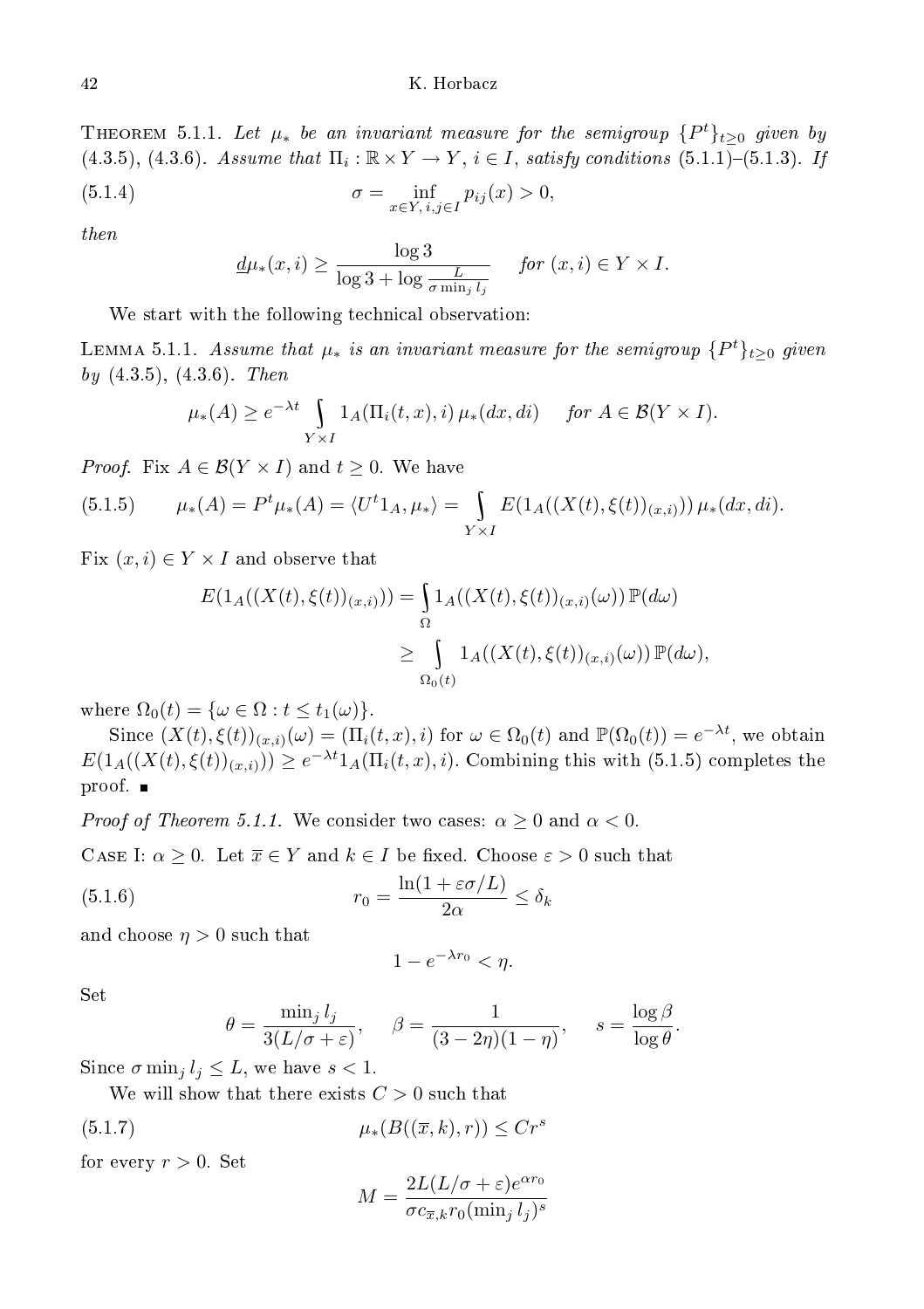and

(5.1.8) 
$$
C = \max\{(\theta r_0)^{-s}, \lambda r_0 \eta^{-1}, M^{s/(1-s)}\}.
$$

Obviously, condition (5.1.7) holds for all  $r \ge r_0$ . Define

$$
r_* = \inf \{ \bar{r} > 0 : \mu_* (B((\overline{x},k),r)) \leq C r^s \text{ for } r > \bar{r} \}.
$$

Observe that

$$
(5.1.9) \t\t\t r_* \leq M^{-1/(1-s)}.
$$

We claim that  $r_* = 0$ . Suppose, contrary to our claim, that  $r_* > 0$  and choose

$$
r\in \left(\frac{r_*}{3(L/\sigma+\varepsilon)},r_*\right]
$$

su
h that

(5.1.10) 
$$
\mu_*(B((\overline{x}, k), r \min_j l_j)) > C(r \min_j l_j)^s.
$$

Define

$$
z_0 = \Pi_k(-\overline{t}, \overline{x}), \quad z_1 = \Pi_k(\overline{t}, \overline{x})
$$

where  $\bar{t} = r_0 (r \min_j l_j)^s$ . Further, let

 $B_1 = B((\overline{x}, k), (L/\sigma + \varepsilon)r), \quad B_2 = B((z_0, k), r), \quad B_3 = B((z_1, k), (L/\sigma + \varepsilon)r).$ Now, let  $(y, i) \in B_2$ . Then, from (5.1.3), (5.1.4), and the definition of  $r_0$ , we have

$$
\|\Pi_k(\overline{t},y) - \overline{x}\| \le \frac{L}{\sigma} e^{\alpha \overline{t}} \|y - z_0\| \le \frac{L}{\sigma} e^{\alpha r_0} r < \left(\frac{L}{\sigma} + \varepsilon\right) r.
$$

Therefore  $B_2 \subset \{(y, i): (\Pi_i(\bar{t}, y), i) \in B_1\}$ . This shows, by Lemma 5.1.1, that

$$
(5.1.11) \qquad \mu_*(B_1) \ge e^{-\lambda \overline{t}} \int_{Y \times I} 1_{B_1}(\Pi_i(\overline{t}, y), i) \, \mu_*(dy, di) \ge e^{-\lambda \overline{t}} \mu_*(B_2) \ge (1 - \eta) \mu_*(B_2).
$$

Analogously, we obtain

(5.1.12) 
$$
\mu_*(B_3) \ge (1 - \eta)\mu_*(B_2).
$$

Since  $\sigma \leq L$ , by (5.1.2), we have

$$
||z_1 - \overline{x}|| = ||\Pi_k(\overline{t}, \overline{x}) - \overline{x}|| \ge c_{\overline{x}, k}\overline{t} \ge \frac{\sigma}{L} e^{-\alpha r_0} c_{\overline{x}, k}\overline{t}.
$$

From the fact that  $\bar{t} < r_0$  and conditions (5.1.2), (5.1.3), it follows that

(5.1.13) 
$$
\|\overline{x} - z_0\| \ge \frac{\sigma}{L} e^{-\alpha \overline{t}} c_{\overline{x},k} \overline{t} \ge \frac{\sigma}{L} e^{-\alpha r_0} c_{\overline{x},k} \overline{t}.
$$

Sin
e

$$
r < \left(\frac{\sigma c_{\overline{x},k} r_0 (\min_j l_j)^s}{2L(L/\sigma + \varepsilon)e^{\alpha r_0}}\right)^{1/(1-s)}
$$

and  $\bar{t} = r_0 (r \min_j l_j)^s$ , we obtain

$$
||z_1 - \overline{x}|| > 2(L/\sigma + \varepsilon)r, \quad ||\overline{x} - z_0|| > 2(L/\sigma + \varepsilon)r.
$$

Thus  $B_1, B_2, B_3$  are mutually disjoint and

$$
B_1 \cup B_2 \cup B_3 \subset B((\overline{x}, k), 3(L/\sigma + \varepsilon)r).
$$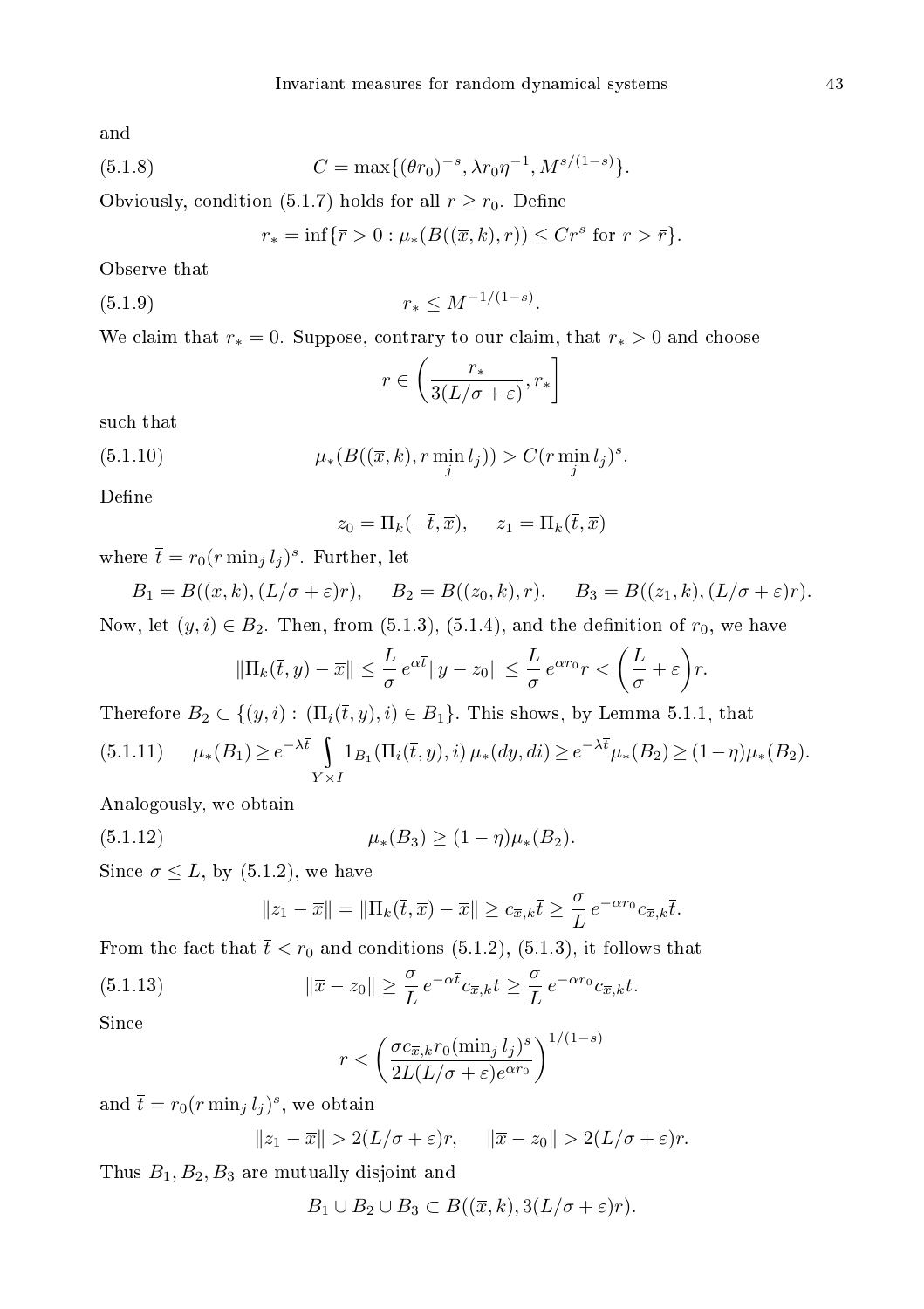Set 
$$
B_4 = B((\overline{x}, k), r \min_j l_j)
$$
. We are now going to verify that

(5.1.14) 
$$
\mu_*(B_2) > (1 - \eta)\mu_*(B_4).
$$

Suppose that

(5.1.15) 
$$
\mu_*(B_2) \le (1 - \eta)\mu_*(B_4).
$$

Since  $(\Pi_k(\overline{t},y),k) \notin B_4$  for  $(y,k) \notin B_2$ , we have

$$
\mu_*(B_4) \le e^{-\lambda \overline{t}} \int_{Y \times I} 1_{B_4}(\Pi_i(\overline{t}, y), i) \mu_*(dy, di) + 1 - e^{-\lambda \overline{t}} \le e^{-\lambda \overline{t}} \mu_*(B_2) + 1 - e^{-\lambda \overline{t}}
$$
  

$$
\le \mu_*(B_2) + 1 - e^{-\lambda \overline{t}}.
$$

From the last inequality and (5.1.15) it follows immediately that

$$
\mu_*(B_4) \le \frac{1 - e^{-\lambda \overline{t}}}{\eta} \le \frac{\lambda \overline{t}}{\eta} = \frac{\lambda r_0}{\eta} \left( r \min_j l_j \right)^s.
$$

Consequently, by the choice of  $C$ , we obtain

$$
\mu_*(B_4) \le C(r \min_j l_j)^s,
$$

which contradicts  $(5.1.10)$  and completes the proof of  $(5.1.14)$ .

Next, from (5.1.11), (5.1.12) and (5.1.14) it follows that

$$
\mu_*(B((\overline{x},k),3(L/\sigma+\varepsilon)r)) \ge (3-2\eta)\mu_*(B_2) \ge (3-2\eta)(1-\eta)\mu_*(B_4),
$$

thus

$$
\mu_*(B_4) \le \frac{\mu_*(B((\overline{x},k),3(L/\sigma+\varepsilon)r))}{(3-2\eta)(1-\eta)}.
$$

By the last inequality and the fact that  $3(L\sigma^{-1} + \varepsilon)r > r_*$  we have

$$
\mu_*(B_4) \le \frac{C(3(L/\sigma + \varepsilon)r)^s}{(3-2\eta)(1-\eta)} = \frac{(3(L/\sigma + \varepsilon))^s C(r \min_j l_j)^s}{(\min_j l_j)^s (3-2\eta)(1-\eta)}.
$$

Sin
e

$$
\left(\frac{3(L/\sigma + \varepsilon)}{\min_j l_j}\right)^s = (3 - 2\eta)(1 - \eta),
$$

we obtain

$$
\mu_*(B_4) \le C (r \min_j l_j)^s,
$$

which contradicts (5.1.10). Thus  $r_* = 0$  and

$$
\mu_*(B((\overline{x},k),r)) \le Cr^s \quad \text{ for } r > 0.
$$

From the last statement it follows that  $\underline{d}\mu_*(\overline{x}, k) \geq s$ . Letting  $\varepsilon \to 0$  and  $\eta \to 0$  completes the proof in the first case.

CASE II:  $\alpha$  < 0. The proof goes as in Case I. We only indicate the main differences.

Let  $\overline{x} \in Y$  and  $k \in I$  be fixed. Choose  $0 < \varepsilon \leq \delta_k$  and use  $r_0 = \varepsilon$ ,

$$
C = \max\left\{ \frac{1}{(\theta r_0)^s}, \frac{\lambda r_0}{\eta}, \left( \frac{2L(L/\sigma + \varepsilon)}{\sigma c_{\overline{x},k} r_0 (\min_j l_j)^s} \right)^{s/(1-s)} \right\}
$$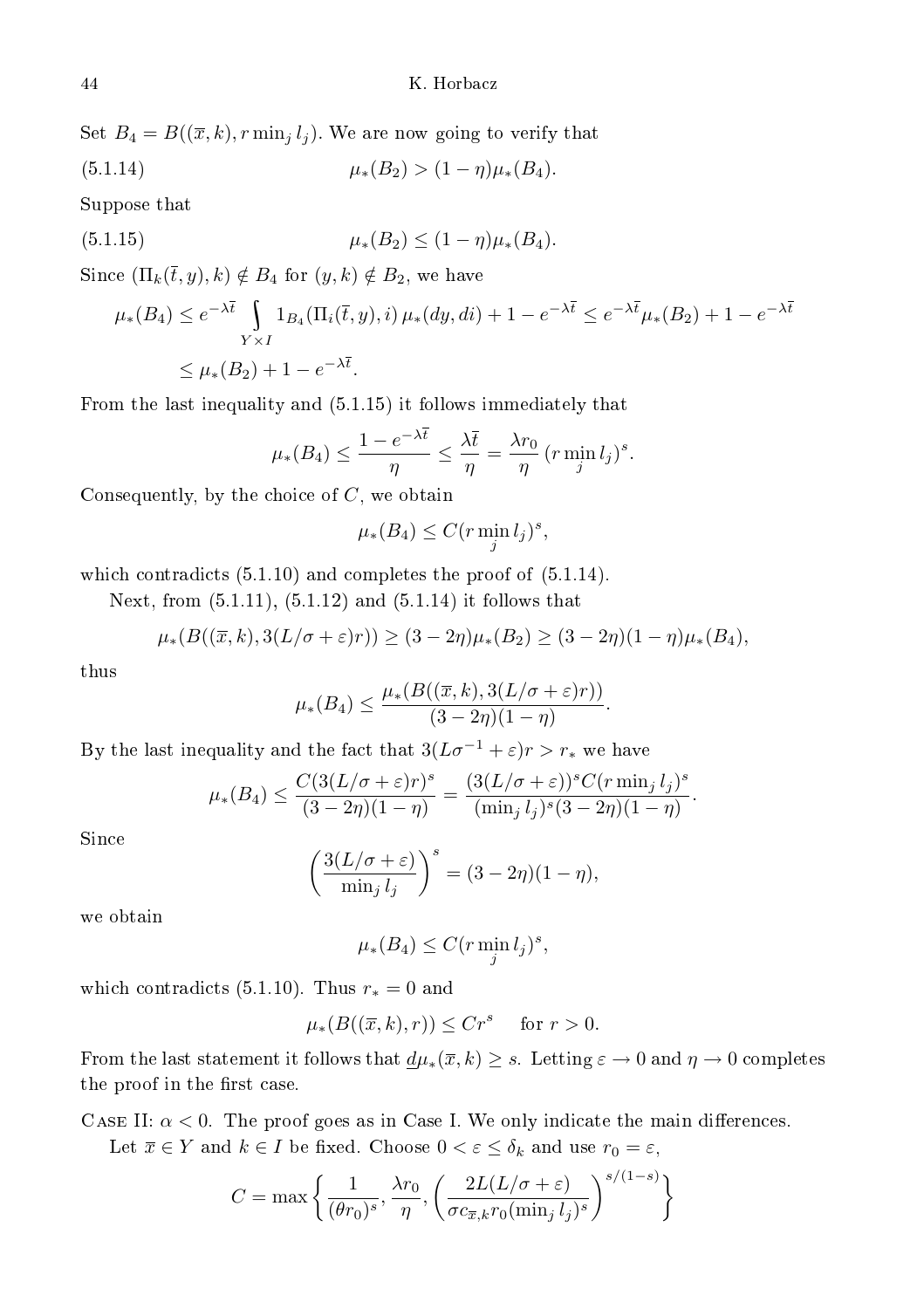instead of  $(5.1.6)$  and  $(5.1.8)$ . The other constants remain the same. Then

$$
r \leq \left(\frac{\sigma c_{\overline{x},k} r_0 (\min_j l_j)^s}{2L(L/\sigma + \varepsilon)}\right)^{1/(1-s)}.
$$

We have

$$
||z_1 - \overline{x}|| = ||\Pi_k(\overline{t}, \overline{x}) - \overline{x}|| \ge c_{\overline{x}, k}\overline{t} \ge \frac{\sigma}{L} c_{\overline{x}, k}\overline{t},
$$
  

$$
||\overline{x} - z_0|| \ge \frac{\sigma}{L} e^{-\alpha \overline{t}} c_{\overline{x}, k}\overline{t} \ge \frac{\sigma}{L} c_{\overline{x}, k}\overline{t}.
$$

The rest of the proof goes as in Case I.  $\blacksquare$ 

5.2. The upper bound for the concentration dimension of an invariant measure. To prove the main results of this section we need the following lemma due to Lasota and Myjak  $[32]$ :

LEMMA 5.2.1. Let the numbers  $a_i \in [0,1]$  and  $b_i \in (0,1)$  for  $i \in J$  be given (here J is an arbitrary set of indices). Let  $\mu$  be a probability measure. Assume that for some  $r_0 > 0$ the Lévy concentration function  $Q_{\mu}$  satisfies the condition

$$
Q_{\mu}(r) \ge \sup_{i \in J} a_i Q_{\mu}(r/b_i) \quad \text{for } r \in (0, r_0).
$$

Then

$$
\overline{\dim}_L \,\mu \le \inf_{i \in J} \frac{\log a_i}{\log b_i}.
$$

THEOREM 5.2.1. Let the assumptions of Theorem 4.2.1 hold and let  $\mu_0$  be the unique invariant measure with respect to the operator  $P$  given by  $(4.2.6)$ . In addition, assume that

(5.2.1) 
$$
\sigma = \inf_{x \in Y, \, i, j \in I} p_{ij}(x) > 0,
$$

(5.2.2) 
$$
\gamma = \inf_{x \in Y, s \in S} \overline{p}_s(x) > 0,
$$

and

$$
M_0 = \frac{L_q L}{\sigma \gamma} < 1.
$$

Then

$$
\overline{\dim}_{L} \mu_{0} \leq \begin{cases} \frac{\log \sigma \gamma}{\log LL_q - \log \sigma \gamma} & \text{when } \alpha \leq 0, \\ \inf_{M \in (M_0, 1)} \frac{\log(\sigma \gamma (1 - M^{\lambda/\alpha}))}{\log \frac{LL_q}{\sigma \gamma M}} & \text{when } \alpha > 0. \end{cases}
$$

*Proof.* Let  $\bar{x} \in Y$ ,  $k \in I$  and  $s \in S$  be fixed. From (4.2.3), (4.2.4), (5.2.1) and (5.2.2) we have

$$
||q_s(\Pi_k(t,x)) - q_s(\overline{x})|| \le \frac{L_q}{\gamma} ||\Pi_k(t,x) - \overline{x}|| \le \frac{L L_q}{\sigma \gamma} e^{\alpha t} ||x - \Pi_k(-t,\overline{x})||.
$$

Therefore

$$
\left\{ x \in Y : (x, k) \in B\left( \left( \Pi_k(-t, \overline{x}), k \right), \frac{r\sigma\gamma}{LL_q e^{\alpha t}} \right) \right\}
$$
  

$$
\subset \left\{ x \in Y : (q_s(\Pi_k(t, x)), k) \in B((q_s(\overline{x}), k), r) \right\}.
$$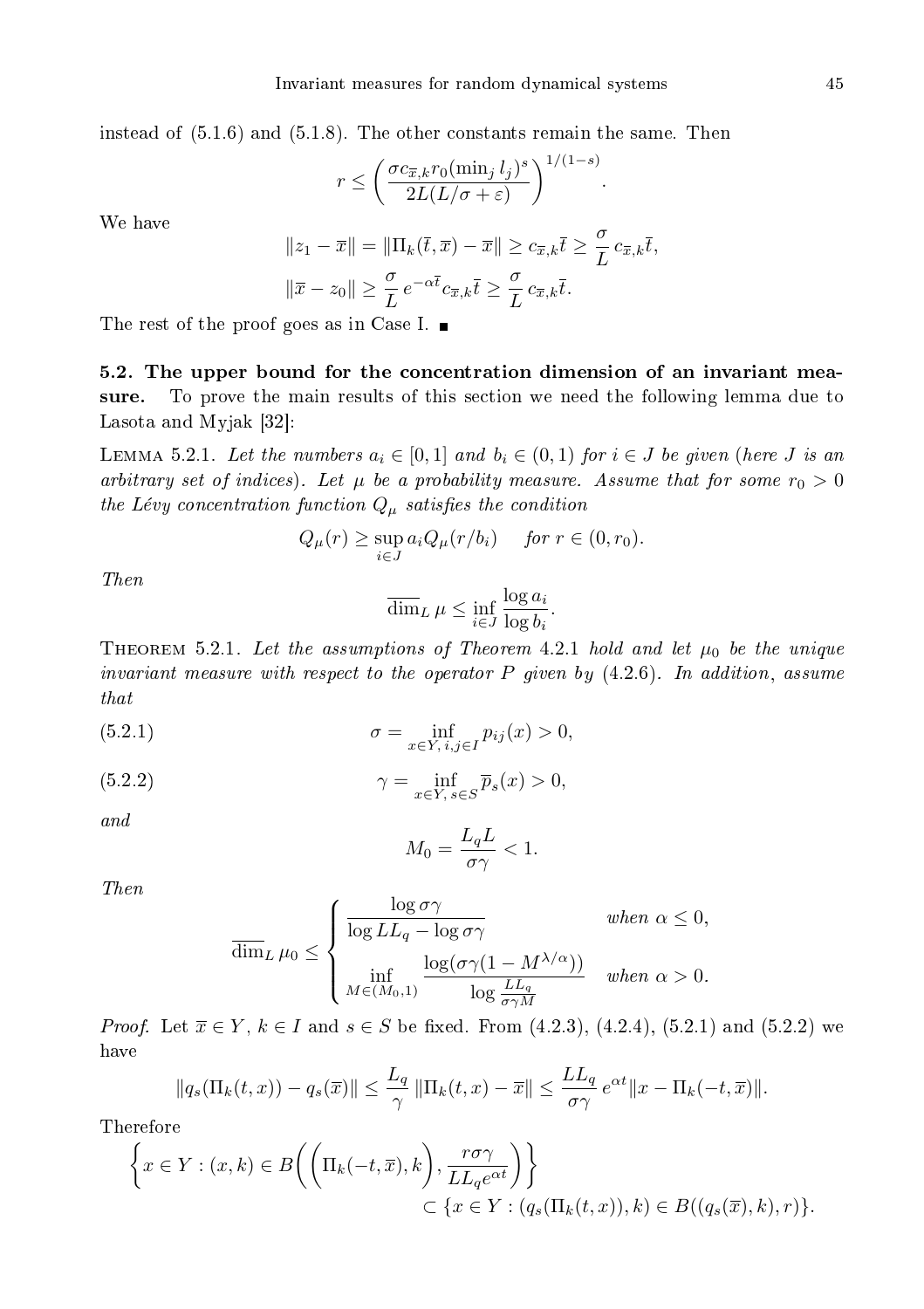Since  $\mu_0$  is invariant, (4.2.6) shows that

$$
\mu_0(B((q_s(\overline{x}),k),r)) \geq \sigma \gamma \int_0^{\infty} \int_{Y \times I} 1_{B((q_s(\overline{x}),k),r)}(q_s(\Pi_k(t,x)),k) \lambda e^{-\lambda t} dt \,\mu_0(dx,di)
$$

$$
\geq \sigma \gamma \int_0^{\infty} \mu_0\left(B\left((\Pi_k(-t,\overline{x}),k),\frac{r\sigma\gamma}{LL_qe^{\alpha t}}\right)\right) \lambda e^{-\lambda t} dt.
$$

This implies

(5.2.3) 
$$
Q_{\mu_0}(r) \geq \sigma \gamma \int_{0}^{\infty} Q_{\mu_0}\left(\frac{r\sigma\gamma}{LL_q e^{\alpha t}}\right) \lambda e^{-\lambda t} dt.
$$

We now consider two cases:  $\alpha \leq 0$  and  $\alpha > 0$ . Suppose first that  $\alpha \leq 0$ . Then

$$
Q_{\mu_0}\left(\frac{r\sigma\gamma}{LL_qe^{\alpha t}}\right) \ge Q_{\mu_0}\left(\frac{r\sigma\gamma}{LL_q}\right) \quad \text{for } t > 0 \text{ and } r > 0.
$$

Consequently,

$$
Q_{\mu_0}(r) \ge \sigma \gamma Q_{\mu_0}\bigg(\frac{r\sigma\gamma}{LL_q}\bigg) \quad \text{ for } r > 0.
$$

From this and Lemma 5.2.1 we obtain

$$
\overline{\dim}_L \,\mu_0 \le \frac{\log \sigma \gamma}{\log LL_q - \log \sigma \gamma}.
$$

Suppose now that  $\alpha > 0$ . Choose M such that  $LL_q(\sigma\gamma)^{-1} < M < 1$ . Then from (5.2.3) we obtain

$$
Q_{\mu_0}(r) \ge \sigma \gamma \int_0^t Q_{\mu_0} \left( \frac{r \sigma \gamma}{L L_q e^{\alpha t}} \right) \lambda e^{-\lambda t} dt \ge \sigma \gamma Q_{\mu_0} \left( \frac{M r \sigma \gamma}{L L_q} \right) (1 - e^{-\lambda \overline{t}}),
$$

where  $\overline{t} = -(\ln M)\alpha^{-1}$ . From this and Lemma 5.2.1 we obtain

$$
\overline{\dim}_L \,\mu_0 \leq \frac{\log(\sigma \gamma (1 - M^{\lambda/\alpha}))}{\log \frac{LL_q}{\sigma \gamma M}},
$$

which completes the proof, since  $M \in (M_0, 1)$  was arbitrary.

5.3. Relationship between discrete and continuous-time random dynamical systems. Since the Markov process  $\{(X(t), \xi(t))\}_{t\geq 0}$  is defined with the help of the Markov chain  $\{(x_n, \xi_n)\}_{n\geq 0}$ , it is natural to try to relate an invariant measure for the transition operator  $P$ , corresponding to the change of measures from jump to jump, to an invariant measure for the semigroup  $\{P^t\}_{t\geq 0}$  generated by the process  $\{(X(t),\xi(t))\}_{t\geq 0}$ .

In this se
tion we assume that

$$
\Theta = S = \{1, \dots, K\} \quad \text{and} \quad \overline{p}_s(x) = \nu(\{s\}) \quad \text{for } x \in Y, s \in S.
$$

Then the results of Se
tions 4.2 and 4.3 hold.

We assume additionally that the first inequality in (4.2.2) is satisfied with  $\psi_1(t) = \hat{\gamma}t$ ,  $t \geq 0$ , for some constant  $\hat{\gamma}$ .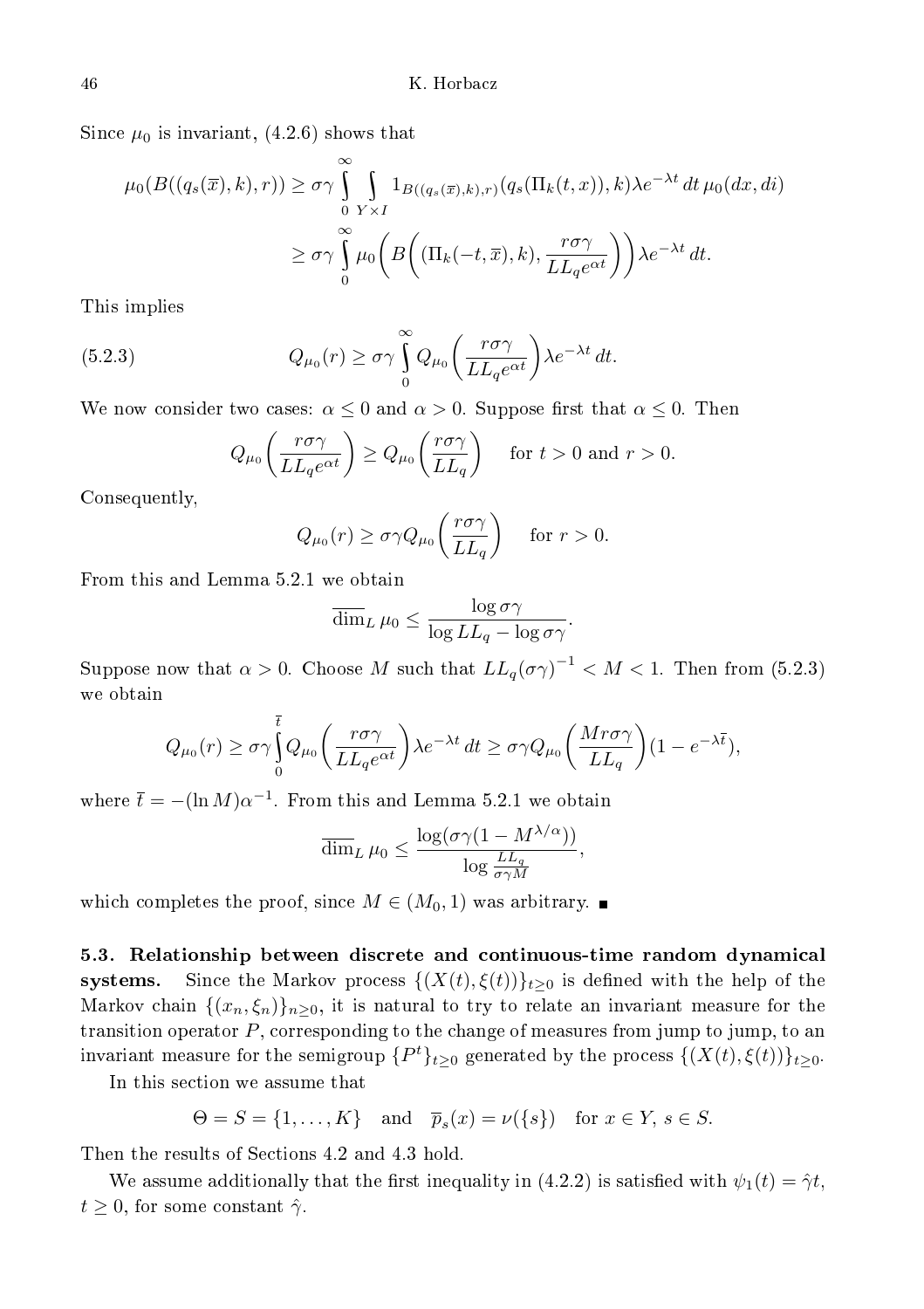By the definition of the process  $\{(X(t), \xi(t))\}_{t>0}$  and properties of Poisson processes we have

$$
\mathbb{P}\{(X(h),\xi(h))_{(x,i)} = (\Pi_{\xi(t_1)}(h-t_1,q_{\eta(t_1)}(\Pi_i(t_1,x))),\xi(t_1))1_{[0,h]}(t_1) + (\Pi_i(h,x),i)1_{[h,\infty)}(t_1)\} \ge 1 - k_1h^2
$$

for some positive constant  $k_1$ . Since  $f \in C(Y \times I)$  is bounded and  $t_1$  has the density distribution function  $\lambda e^{-\lambda t}$ , we obtain

(5.3.1) 
$$
T^{h}f(x,i) = \sum_{j\in I}\sum_{s\in S}\int_{0}^{h}f(\Pi_{j}(h-t, q_{s}(\Pi_{i}(t, x))), i)p_{ij}(q_{s}(\Pi_{i}(t, x)))\overline{p}_{s}\lambda e^{-\lambda t} dt
$$

$$
+ f(\Pi_{i}(h, x), i)e^{-\lambda h} + \varepsilon_{1}(h),
$$

where  $|\varepsilon_1(h)| \leq ||f||_0 k_1 h^2$ .

In order to formulate the main result of this section we introduce two operators  $H, G: \mathcal{M}_1 \to \mathcal{M}_1$  by the formulas

$$
H\mu(A) = \sum_{s \in S} \int_{Y \times I} 1_A(q_s(x), k) \overline{p}_s \mu(dx, dk),
$$
  
\n
$$
G\mu(A) = \sum_{i \in I} \int_{Y \times I} \int_{0}^{\infty} 1_A(\Pi_i(t, x), i) p_{ki}(x) \lambda e^{-\lambda t} dt \mu(dx, dk) \quad \text{for } A \in \mathcal{B}(Y \times I).
$$

In this section we give a one-to-one correspondence between the set of P-invariant measures and the set of invariant measures for  $\{P^t\}_{t\geq 0}$ . Similar results have been proved by Davis  $[4,$  Proposition 34.36. They have also been studied in  $[13, 14, 34]$ .

THEOREM 5.3.1. Let the assumptions of Theorem 4.3.1 hold. If  $\mu_0 \in \mathcal{M}_1$  is an invariant measure for the Markov operator P given by (4.2.6), then  $\mu_* = G\mu_0$  is an invariant measure for the Markov semigroup  $\{P^t\}_{t\geq 0}$  given by  $(4.3.5)$ ,  $(4.3.6)$ .

On the other hand, if  $\mu_* \in \mathcal{M}_1$  satisfies  $P^t \mu_* = \mu_*$  for  $t \geq 0$ , then  $\mu_0 = H \mu_*$  is an invariant measure for the Markov operator P .

*Proof.* Denote by  $\{S^t\}_{t\geq 0}$  the semigroup of operators corresponding to the system  $\Pi_i$ :  $\mathbb{R}_+ \times Y \to Y$ ,  $i \in I$ , i.e.

$$
S^t f(x, i) = f(\Pi_i(t, x), i) \quad \text{ for } f \in \overline{C}_L(Y \times I), (x, i) \in Y \times I,
$$

where  $\overline{C}_L(Y \times I)$  denotes the closure of the space of all bounded Lipschitzean functions with the supremum norm  $\|\cdot\|_0$ .

We denote by  $\{\widetilde{T}^t\}_{t>0}$  the semigroup of operators given by

$$
\widetilde{T}^t f = T^t f \quad \text{ for } f \in \overline{C}_L(Y \times I).
$$

Following the main ideas of the proof of Lemma 4.3.2 we obtain  $\overline{T}^t$  :  $\overline{C}_L(Y \times I) \rightarrow$  $\overline{C}_L(Y \times I)$ . By (4.2.3), (4.3.4), and (4.3.7) it follows that  $S^t : \overline{C}_L(Y \times I) \to \overline{C}_L(Y \times I)$ is a ontinuous semigroup.

Let  $A_0$  be the infinitesimal generator of the semigroup  $\{S^t\}_{t\geq 0}$  with the domain

$$
D(A_0) = \left\{ f \in \overline{C}_L(Y \times I) : \lim_{t \downarrow 0} \frac{1}{t} (S^t f - f) \text{ exists} \right\}.
$$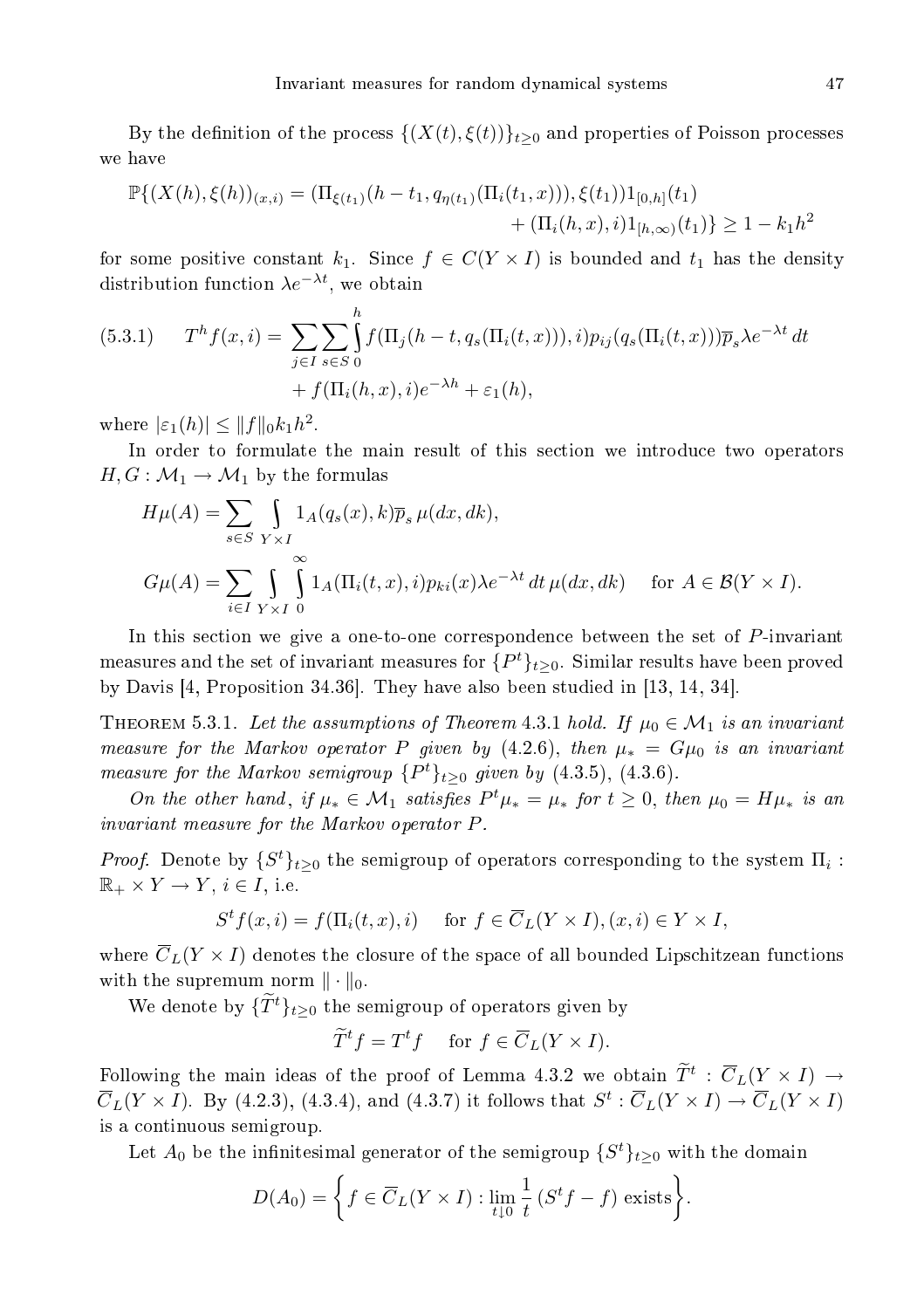## K. Horbacz

Since the semigroup  $\{S^t\}_{t\geq 0}$  is a continuous semigroup of contractions,  $D(A_0)$  is dense in  $\overline{C}_L(Y \times I)$ . Denote by B the infinitesimal generator for the semigroup  $\{\widetilde{T}^t\}_{t\geq 0}$ . By (5.3.1) we have

(5.3.2) 
$$
Bf = A_0f - \lambda f + \lambda QWf \quad \text{for } f \in D(B),
$$

where  $Q: C(Y \times I) \to C(Y \times I)$  and  $W: C(Y \times I) \to C(Y \times I)$  are bounded linear operators given by the formulas

(5.3.3)  
\n
$$
Qf(x,i) = \sum_{s \in S} f(q_s(x), i)\overline{p}_s \quad \text{for } f \in C(Y \times I) \text{ and } (x, i) \in Y \times I,
$$
\n
$$
Wf(x,i) = \sum_{j \in I} f(x,j)p_{ij}(x) \quad \text{for } f \in C(Y \times I) \text{ and } (x,i) \in Y \times I.
$$

The domains  $D(B)$  and  $D(A_0)$  are identical.

Let us now assume that  $\mu_0$  is an invariant measure for P and let  $\mu_* = G\mu_0$ . Since

$$
R(\lambda, A_0) f(x, i) = \int_{0}^{\infty} e^{-\lambda t} S^t f(x, i) dt \quad \text{for } f \in \overline{C}_L(Y \times I) \text{ and } (x, i) \in Y \times I,
$$

from  $(4.2.7)$  and  $(5.3.3)$  we obtain

$$
Uf = \lambda WR(\lambda, A_0)Qf \quad \text{ for } f \in \overline{C}_L(Y \times I).
$$

 $_{\rm Since}$ 

$$
\langle \lambda WR(\lambda, A_0)f, \mu \rangle = \langle f, G\mu \rangle \quad \text{ for } f \in \overline{C}_L(Y \times I), \mu \in \mathcal{M}_1
$$

and

$$
\langle Uf, \mu \rangle = \langle f, P\mu \rangle \quad \text{ for } f \in C(Y \times I), \, \mu \in \mathcal{M}_1,
$$

we have

$$
\langle f, \mu_* \rangle = \langle f, G\mu_0 \rangle = \langle \lambda WR(\lambda, A_0)f, \mu_0 \rangle = \langle \lambda WR(\lambda, A_0)f, P\mu_0 \rangle = \langle \lambda UWR(\lambda, A_0)f, \mu_0 \rangle
$$
  
=  $\langle \lambda QWR(\lambda, A_0)f, G\mu_0 \rangle = \langle \lambda QWR(\lambda, A_0)f, \mu_* \rangle$  for  $f \in \overline{C}_L(Y \times I)$ .

Thus

$$
\langle f, \mu_* \rangle = \langle \lambda QWR(\lambda, A_0)f, \mu_* \rangle \quad \text{ for } f \in \overline{C}_L(Y \times I).
$$

Substituting  $f = (\lambda I - A_0)g$  gives

$$
\langle (\lambda I - A_0)g, \mu_* \rangle = \langle \lambda QWg, \mu_* \rangle
$$
 for  $g \in D(A_0)$ ,

which according to  $(5.3.2)$  reduces to

$$
\langle Bg, \mu_* \rangle = 0 \quad \text{ for } g \in D(B) = D(A_0).
$$

Now, since  $\widetilde{T}^s h \in D(B)$  for  $h \in D(B)$  and

$$
\widetilde{T}^t h - h = \int_0^t B \widetilde{T}^s h \, ds \quad \text{ for } h \in D(B),
$$

we obtain

$$
\langle \widetilde{T}^t h - h, \mu_* \rangle = 0 \quad \text{ for } h \in D(B), t > 0.
$$

Since  $D(B) = D(A_0)$  is dense in  $\overline{C}_L(Y \times I)$  and  $\overline{T}^t h = T^t h$  for  $h \in \overline{C}_L(Y \times I)$  we have  $\langle T^t h, \mu_* \rangle = \langle h, \mu_* \rangle$  for  $h \in \overline{C}_L(Y \times I)$ ,  $t > 0$ .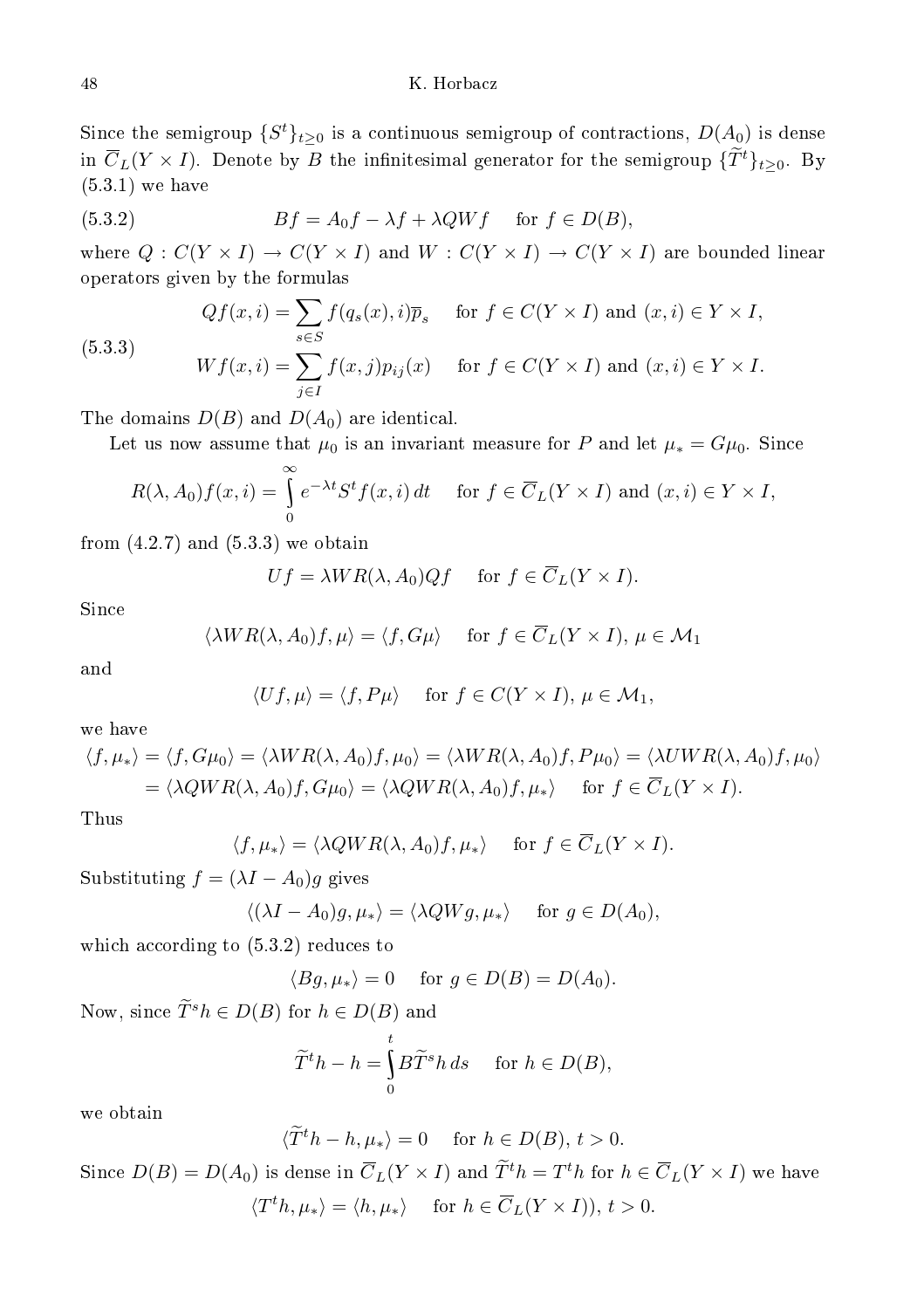The last ondition is equivalent to

$$
\langle h, P^t \mu_* \rangle = \langle h, \mu_* \rangle
$$
 for  $h \in \overline{C}_L(Y \times I)$ .

From the Aleksandrov theorem it follows that  $P^t\mu_* = \mu_*$  for  $t \geq 0$ , which is the desired on
lusion.

Next, we show that if  $\mu_*$  is an invariant measure of the semigroup  $\{P^t\}_{t\geq 0}$  then  $\mu_0 = H\mu_*$  is an invariant measure of the operator P. From  $P^t\mu_* = \mu_*$  it follows that

$$
\langle T^t g - g, \mu_* \rangle = 0 \quad \text{ for } g \in C(Y \times I), t \ge 0.
$$

Thus

$$
\langle \widetilde{T}^t g - g, \mu_* \rangle = 0 \quad \text{ for } g \in \overline{C}_L(Y \times I), t \ge 0.
$$

Since B is the infinitesimal generator of the semigroup  $\{T^t\}_{t>0}$ , we obtain

$$
\langle Bg, \mu_* \rangle = 0 \quad \text{ for } g \in D(B).
$$

According to  $(5.3.2)$  this equality may be rewritten in the form

$$
\langle (\lambda I - A_0)g, \mu_* \rangle = \langle \lambda Q W g, \mu_* \rangle \quad \text{ for } g \in D(B) = D(A_0).
$$

Substituting  $g = R(\lambda, A_0)f$  gives

$$
\langle f, \mu_* \rangle = \langle \lambda QWR(\lambda, A_0)f, \mu_* \rangle \quad \text{for } f \in \overline{C}_L(Y \times I),
$$

whi
h implies

$$
\langle f, \mu_0 \rangle = \langle f, H\mu_* \rangle = \langle Qf, \mu_* \rangle = \langle \lambda QWR(\lambda, A_0)Qf, \mu_* \rangle
$$
  
= 
$$
\langle \lambda WR(\lambda, A_0)Qf, \mu_0 \rangle = \langle Uf, \mu_0 \rangle \quad \text{for} \quad f \in \overline{C}(Y \times I).
$$

This, by the Aleksandrov theorem, forces  $\mu_0 = P\mu_0$ .

We now use Theorem 5.3.1 to compare the concentration dimensions of an invariant measure for the semigroup  $\{P^{t}\}_{t\geq0}$  and of an invariant measure for the transition operator P des
ribing the hange of distributions from jump to jump. A similar problem for the simpler case when  $\{P^t\}_{t\geq 0}$  is a semigroup generated by a Poisson driven differential equation is considered in  $[14]$  and  $[34]$ .

Assume that the hypotheses of Theorem 4.3.1 are satisfied. Let  $\mu_0 \in \mathcal{M}_1$  be the invariant measure for the Markov operator P given by (4.2.6) and let  $\mu_* \in \mathcal{M}_1$  be the invariant measure for the Markov semigroup  $\{P^t\}_{t\geq 0}$  given by  $(4.3.5)$ ,  $(4.3.6)$ .

Define

(5.3.4) 
$$
L_0 = \inf_{s \in S} \inf \left\{ \frac{\|q_s(x) - q_s(y)\|}{\|x - y\|} : x \neq y \right\}.
$$

THEOREM 5.3.2. Assume that  $L_0 > 0$ . Then

(5.3.5) 
$$
\underline{\dim}_L \mu_* \leq \underline{\dim}_L \mu_0 \quad and \quad \overline{\dim}_L \mu_* \leq \overline{\dim}_L \mu_0.
$$

*Proof.* Let  $\overline{x} \in Y$  and  $k \in I$  be fixed. From (5.3.4) it follows that

$$
\text{diam}_{\overline{\varrho}}\{(x,i):(q_s(x),i)\in B((\overline{x},k),r)\}\leq 2rL_0^{-1}
$$

for every  $s \in S$  and  $0 < r < c$ , where  $c = \varrho_c(i,j)$  for  $i \neq j$ . By the definition of  $Q_{\mu_*}$ ,

$$
(5.3.6) \qquad \qquad \mu_*(\{(x,i) : (q_s(x),i) \in B((\overline{x},k),r)\}) \le Q_{\mu_*}(2rL_0^{-1}).
$$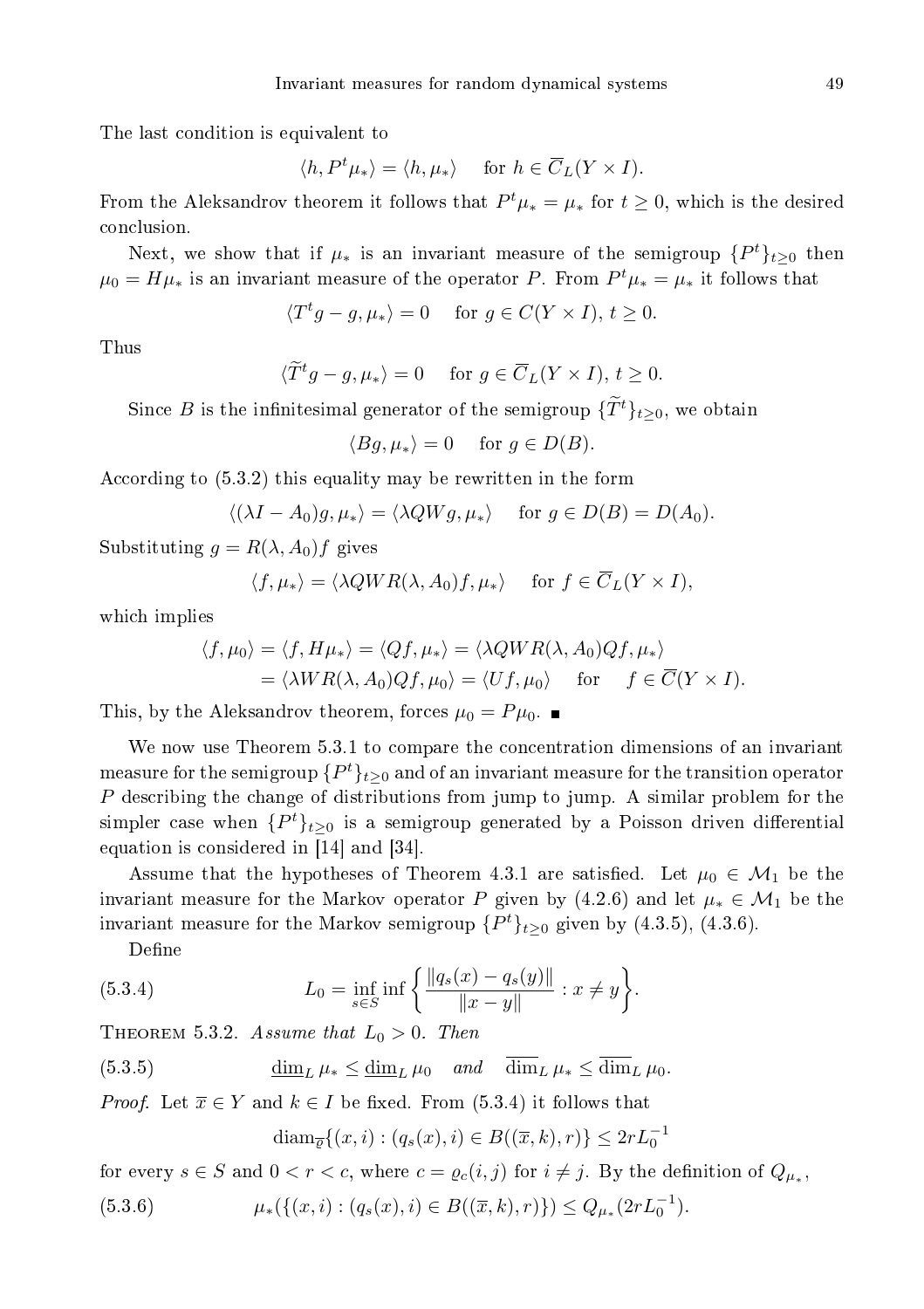Theorem 5.3.1 gives  $\mu_0 = H\mu_*$ , where

$$
H\mu(A) = \sum_{s \in S} \int_{Y \times I} 1_A(q_s(x), i) \overline{p}_s \mu(dx, di) \quad \text{for } \mu \in \mathcal{M}_1, A \in \mathcal{B}(Y \times I).
$$

Thus

$$
\mu_0(B((\overline{x},k),r)) = \sum_{s \in S} \int_{Y \times I} 1_{B((\overline{x},k),r)}(q_s(x),i) \overline{p}_s \mu_*(dx,di).
$$

From (5.3.6) we have

$$
\mu_0(B((\overline{x},k),r)) \le Q_{\mu_*}(2rL_0^{-1}).
$$

Consequently,

$$
Q_{\mu_0}(r) \le Q_{\mu_*}(2rL_0^{-1}),
$$

which implies  $(5.3.5)$ .

To obtain a lower bound for  $\dim_L \mu_*$  we need a more restrictive assumption concerning the transformations  $\Pi_i : \mathbb{R} \times Y \to Y$ ,  $i \in I$ . Namely, we assume that there exist constants  $\beta \in \mathbb{R}$  and  $c_i > 0$ ,  $i \in I$ , such that

$$
(5.3.7) \t\t ||\Pi_i(t,x) - \Pi_i(t,y)|| \ge c_i e^{-\beta t} ||x - y|| \tfor t \ge 0, x, y \in Y \text{ and } i \in I.
$$

THEOREM 5.3.3. Let  $\Pi_i : \mathbb{R} \times Y \to Y$ ,  $i \in I$ , satisfy condition (5.3.7). If  $\lambda > \beta \underline{\dim}_L \mu_0$ then

$$
\underline{\dim}_L \mu_* \ge \underline{\dim}_L \mu_0.
$$

*Proof.* Let  $\overline{x} \in Y$  and  $k \in I$  be fixed. Fix  $h < \underline{\dim}_L \mu_0$  such that  $\lambda > \beta h$ . From the definition of  $\underline{\dim}_L \mu_0$  it follows that there exists  $r_0 \in (0, c)$ , where  $c = \varrho_c(i, j)$  for  $i \neq j$ , su
h that

(5.3.9) 
$$
Q_{\mu_0}(r) \le r^h \text{ for } r \in (0, r_0).
$$

By Theorem 5.3.1 we have  $\mu_* = G\mu_0$ , where

$$
G\mu(A) = \sum_{j \in I} \int_{Y \times I} \int_{0}^{\infty} 1_{A}(\Pi_j(t, x), j) p_{ij}(x) \lambda e^{-\lambda t} dt \,\mu(dx, di) \quad \text{for } A \in \mathcal{B}(Y \times I),
$$

and onsequently

$$
\mu_*(B((\overline{x},k),r)) = \int_{0}^{\infty} \int_{Y \times I} 1_{B((\overline{x},k),r)}(\Pi_k(t,x),k) \lambda e^{-\lambda t} p_{ik}(x) dt \mu_0(dx,di),
$$

by the fact that  $r < r_0 < c$ . Set

$$
\sigma_j = \sup \{ p_{ij}(x) : (x,i) \in Y \times I \}.
$$

Then we obtain

$$
\mu_*(B((\overline{x},k),r)) \leq \sigma_k \int_0^{\infty} \mu_0(\{(x,i) : (\Pi_k(t,x),k) \in B((\overline{x},k),r)\}) \lambda e^{-\lambda t} dt.
$$

By (5.3.7) we have

$$
\{x: (\Pi_k(t,x),k) \in B((\overline{x},k),r)\} \subset B(\Pi_k(-t,\overline{x}),rc_k^{-1}e^{\beta t}).
$$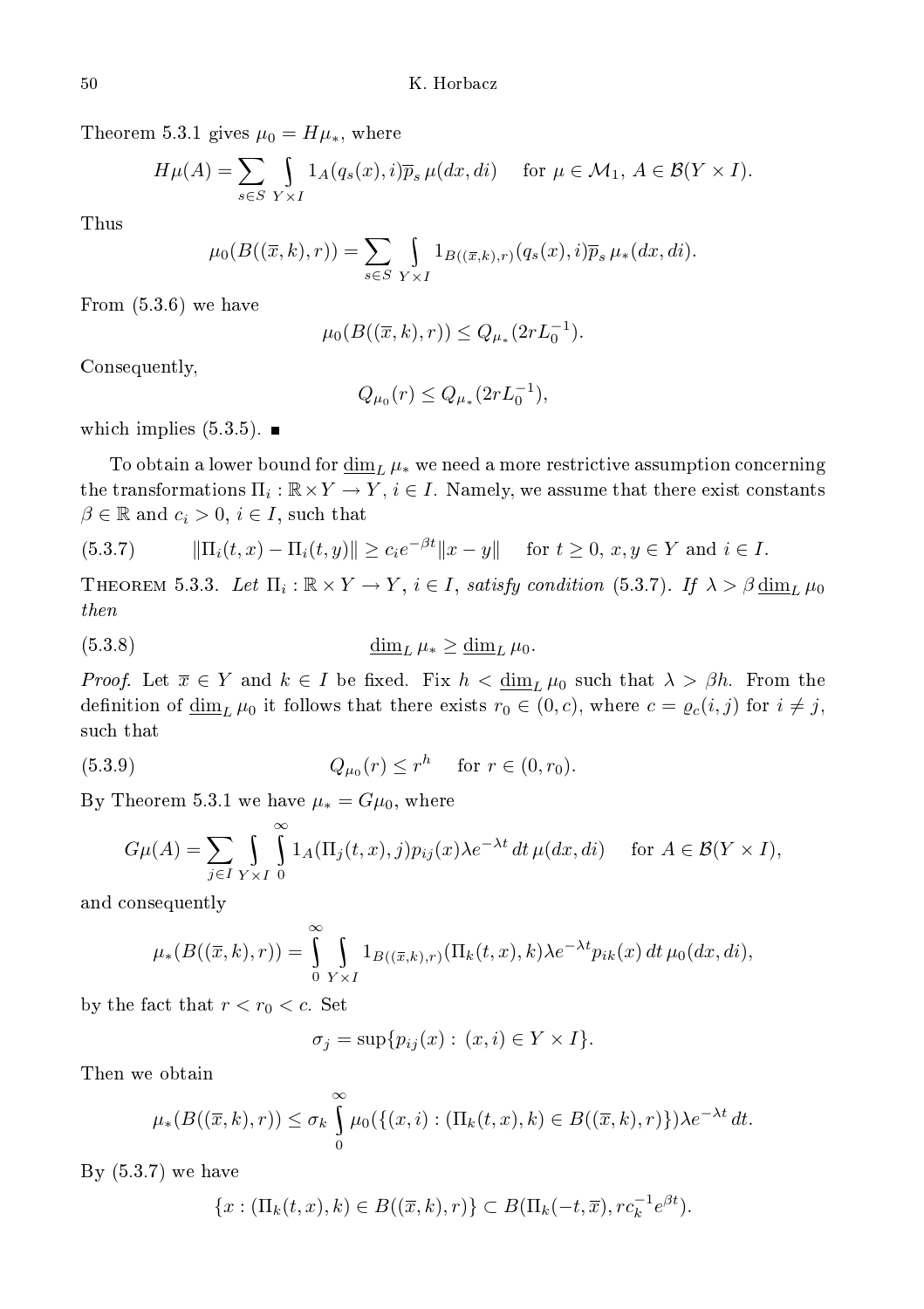Thus

$$
\mu_*(B((\overline{x},k),r)) \leq \sigma_k N \int_0^\infty Q_{\mu_0}(r c_k^{-1} e^{\beta t}) \lambda e^{-\lambda t} dt.
$$

 $r < \min\{r_0, r_0 \min_k c_k\}.$ 

Consider first the case of  $\beta > 0$  and define  $T(r) = \beta^{-1} \ln(r_0 c_k r^{-1})$ . Then

$$
\mu_*(B((\overline{x},k),r)) \leq \sigma_k N \Big( \int\limits_0^{T(r)} Q_{\mu_0}(r c_k^{-1} e^{\beta t}) \lambda e^{-\lambda t} dt + \int\limits_{T(r)}^{\infty} Q_{\mu_0}(r c_k^{-1} e^{\beta t}) \lambda e^{-\lambda t} dt \Big).
$$

Since  $rc_k^{-1}e^{\beta t} < r_0$  for  $t \in (0, T(r))$ , we can use inequality (5.3.9) to get an upper bound

$$
\mu_*(B((\overline{x},k),r)) \le \left(\frac{\lambda N}{\lambda - \beta h} \cdot \frac{\sigma_k}{(c_k)^h}\right) r^h + \sigma_k N e^{-\lambda T(r)}.
$$

Since  $r < r_0 c_k$  and  $\lambda > \beta h$ , we obtain

(5.3.10) 
$$
\mu_*(B((\overline{x},k),r)) \le Cr^h \quad \text{for } r < \min\{r_0, r_0 \min_k c_k\},
$$

$$
C = \frac{\lambda N}{\lambda - \beta h} \max_{k} \frac{\sigma_k}{(c_k)^h} + \frac{N}{r_0^h} \max_{k} \frac{\sigma_k}{(c_k)^h}.
$$

Since inequality (5.3.10) is satisfied for every  $(\overline{x}, k) \in Y \times I$ , by the definition of  $Q_{\mu_*}(r)$ we obtain

(5.3.11) 
$$
Q_{\mu_*}(r) \leq Cr^h.
$$

When  $\beta \leq 0$  the calculations are even simpler and (5.3.11) holds with

$$
C = \frac{\lambda N}{\lambda - \beta h} \max_{k} \frac{\sigma_k}{(c_k)^h}.
$$

From inequality (5.3.11) it follows that

 $\dim_L \mu_* \geq h$ .

Passing to the limit as  $h \to \underline{\dim}_L \mu_0$  we obtain (5.3.8).

REMARK 5.3.1. Let the hypotheses of Theorem 4.3.1 hold. Assuming that  $\Pi_i$ :  $\mathbb{R} \times Y \to Y$ ,  $i \in I$ , satisfy the following condition: there exist constants  $c_i > 0$ ,  $i \in I$ , such that

$$
\|\Pi_i(t, x) - \Pi_i(t, y)\| \ge c_i \|x - y\| \quad \text{ for } t \ge 0, \quad x, y \in Y \text{ and } i \in I,
$$

Theorems 5.3.2 and 5.3.3 an be restated as:

If  $L_0 > 0$  then  $\underline{\dim}_L \mu_* = \underline{\dim}_L \mu_0$ .

# 6. Appli
ations

Randomly hosen dynami
al systems with randomly hosen jumps des
ribed in this paper generalize many important and widely studied random systems, for example dynami
al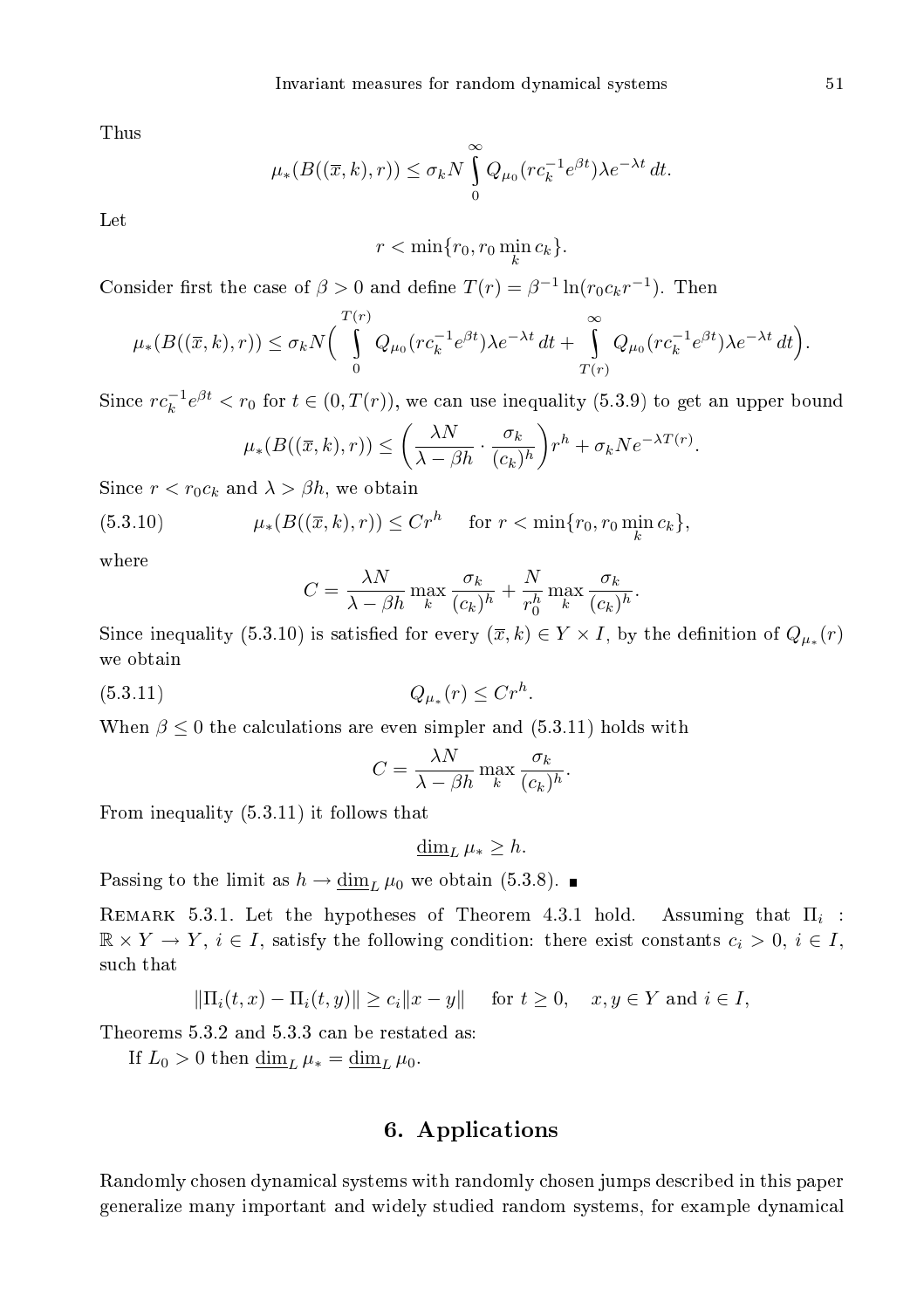systems generated by learning systems, by Poisson driven stochastic differential equations, iterated function systems with an infinite family of transformations, and irreducible Markov systems.

In this section we show how our results may be applied to ensure the existence of an invariant measure and asymptotic stability of corresponding Markov operators for some of these parti
ular systems. We also use the results of Se
tion 5 to obtain estimates for dimensions of invariant measures for dynami
al systems generated by learning systems and Poisson driven stochastic differential equations.

**6.1. Iterated function systems.** Let  $(Y, \|\cdot\|)$  be a separable Banach space. An iterated fun
tion system (IFS) onsists of a sequen
e of ontinuous transformations

$$
q_s: Y \to Y, \quad s = 1, \dots, K,
$$

and a probability ve
tor

$$
\overline{p}_s: Y \to [0,1], \quad s = 1, \dots, K.
$$

Such a system is briefly denoted by  $(q,\overline{p})_K = (q_1,\ldots,q_K,\overline{p}_1,\ldots,\overline{p}_K)$ . The action of an IFS can be roughly described as follows. We choose an initial point  $x_0$  and we randomly select from the set  $S = \{1, ..., K\}$  an integer  $s_0$  in such a way that the probability of choosing it is  $\overline{p}_{s_0}(x_0)$ . If  $s_0$  is drawn, we define  $x_1 = q_{s_0}(x_0)$ . Having  $x_1$  we select  $s_1$  in such a way that the probability of choosing it is  $\overline{p}_{s_1}(x_1)$ . Now we define  $x_2 = q_{s_1}(x_1)$  and so on.

This system is quite often called a learning system. The system "learns" because in a new position  $x_n$  it uses a new strategy  $\overline{p}(x_n)$  for choosing the next step.

In  $[2]$  Barnsley *et al.* considered the evolution of distributions due to the action of randomly chosen transformations, so called iterated function systems with place dependent probabilities, and provided sufficient conditions for the existence of an invariant measure and for stability. In [35] Lasota and Yorke generalized those results.

It is evident that IFS is a particular example of a random dynamical system with randomly chosen jumps. Consider a dynamical system of the form  $I = \{1\}$  and  $\Pi_1(t,x) = x$  for  $x \in Y$ ,  $t \in \mathbb{R}_+$ . Moreover assume that  $p_1(x) = 1$  and  $p_{11}(x) = 1$  for  $x \in Y$ . Then we obtain an IFS  $(q, \overline{p})_K$ .

Denoting by  $\tilde{\mu}_n, n \in \mathbb{N}$ , the distribution of  $x_n$ , i.e.,  $\tilde{\mu}_n(A) = \mathbb{P}(x_n \in A)$  for  $A \in \mathcal{B}(Y)$ , we define P as the transition operator such that  $\tilde{\mu}_{n+1} = \tilde{P}\tilde{\mu}_n$  for  $n \in \mathbb{N}$ . The transition operator corresponding to the learning system  $(q, \overline{p})_K$  is given by

(6.1.1) 
$$
\widetilde{P}\mu(A) = \sum_{s \in S} \int_{Y} 1_A(q_s(x)) \overline{p}_s(x) \mu(dx) \quad \text{for } A \in \mathcal{B}(Y), \mu \in \mathcal{M}_1(Y).
$$

From Theorems 4.2.2 and 4.2.3 we immediately obtain the following result, due to Barnsley *et al.*  $[2]$  (see also  $[35]$ ):

THEOREM 6.1.1. Let  $(q,\overline{p})_K$  be an iterated function system satisfying the following conditions:

(i) for the probability vector  $\overline{p}$ , the Dini condition holds and  $(6.1.2)$  $\inf_{x \in Y} \overline{p}_s(x) > 0$  for  $s \in S$ ,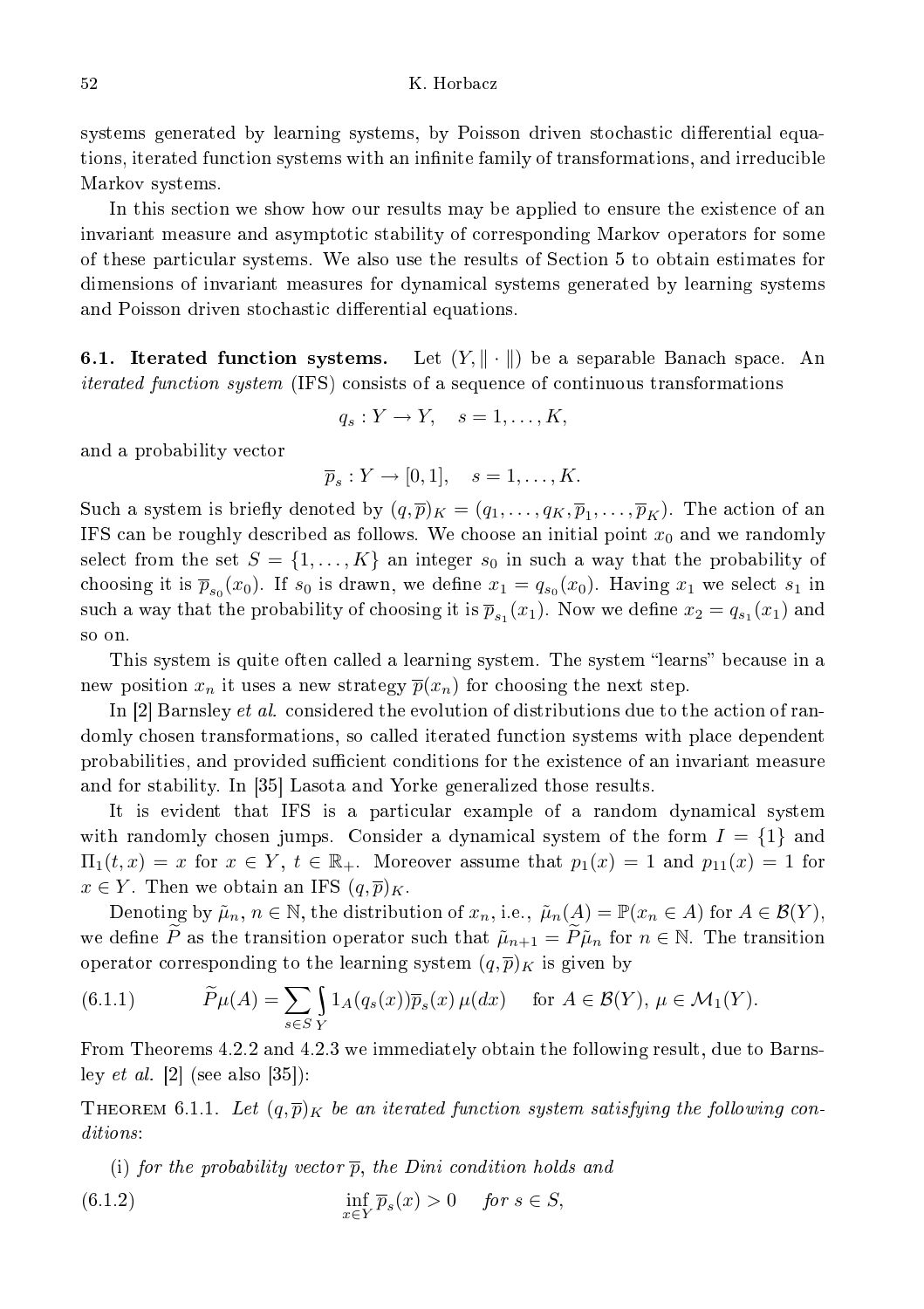(ii) the transformations  $q_s: Y \to Y$  are continuous and satisfy (4.2.4) with  $L_q < 1$ . Then the operator  $\widetilde{P}$  given by (6.1.1) is asymptotically stable.

Examples 6.1.1 and 6.1.2 are taken from  $[29]$  and  $[31]$ :

EXAMPLE 6.1.1. The asymptotic behavior of a learning system heavily depends on the properties of the functions  $\overline{p}_s$ . First of all, they must be strictly positive. Consider, for example, the system  $(q, \overline{p})_2$  acting on the space  $Y = [0, 1]$  with the following transformations:

$$
q_1(x) = 0
$$
,  $q_2(x) = 1$ ,  $\overline{p}_1(x) = 1 - x$ ,  $\overline{p}_2(x) = x$  for  $x \in [0, 1]$ .

These assumptions imply that for  $x_0 = 0$  we have  $x_1 = q_1(x_0) = 0$  with probability one and further by induction  $x_n = 0$  with probability one for every  $n \geq 0$ . Analogously, if  $x_0 = 1$  then also  $x_n = 1$  with probability one for every  $n \geq 0$ . Thus in the first case  $\tilde{\mu}_n(\{0\}) = 1$  and in the second  $\tilde{\mu}_n(\{0\}) = 0$  for all n. This shows that the system is not asymptoti
ally stable.

Our theorems imply the weak convergence, but the stationary measure  $\mu_0$  may be singular and in this case the convergence cannot be strong:

EXAMPLE 6.1.2. Let  $Y = \mathbb{R}$ ,  $q_1(x) = x$  and  $q_2(x) = 0$  for  $x \in \mathbb{R}$ . Evidently for every probability vector  $(p_1, p_2)$  with  $p_1 < 1$  condition  $(4.2.4)$  is satisfied. Thus for every  $\mu \in \mathcal{M}_1(Y)$  the sequence  $\{\widetilde{P}^n\mu\}_{n>1}$  given by  $(6.1.1)$  converges weakly to  $\mu_0 = \delta_0$ .

From the proof of Theorem 5.2.1 we immediately obtain the following result, due to Lasota and Myjak  $[32]$ :

THEOREM 6.1.2. Let  $(q,\overline{p})_K$  be an iterated function system having an invariant measure  $\mu_0 \in \mathcal{M}_1$ . Assume that the transformations  $q_s : Y \to Y$ ,  $s \in S$ , satisfy the Lipschitz ondition

$$
||q_s(x) - q_s(y)|| \le L_q ||x - y||
$$
 for  $x, y \in Y$ 

with  $L_q < 1$  and let

$$
\gamma = \inf_{x \in Y, \, s \in S} \overline{p}_s(x) > 0.
$$

Then

$$
\overline{\dim}_L \,\mu_0 \le \frac{\log \gamma}{\log L_q}.
$$

6.2. Irreducible Markov systems. Werner [52] extended iterated function systems with place dependent probabilities to much more general systems, namely, graph directed onstru
tions on lo
ally ompa
t spa
es with an open partition.

Barnsley *et al.* [2] and Werner [52] studied the problem of the existence of an invariant measure from the probabilistic point of view. In this section we aim to show that Werner's result may be studied by employing the methods used in Section 4.2. In this way, we also extend Werner's results from a lo
ally ompa
t spa
e to the more general ase of a complete separable metric space.

Let  $(Y, \varrho)$  be a complete and separable metric space and let  $Y_1, \ldots, Y_N$  be a partition of Y into nonempty open subsets. For each  $i \in I = \{1, \ldots, N\}$ , let

$$
w_{i1},\ldots,w_{iN_i}:Y_i\to Y
$$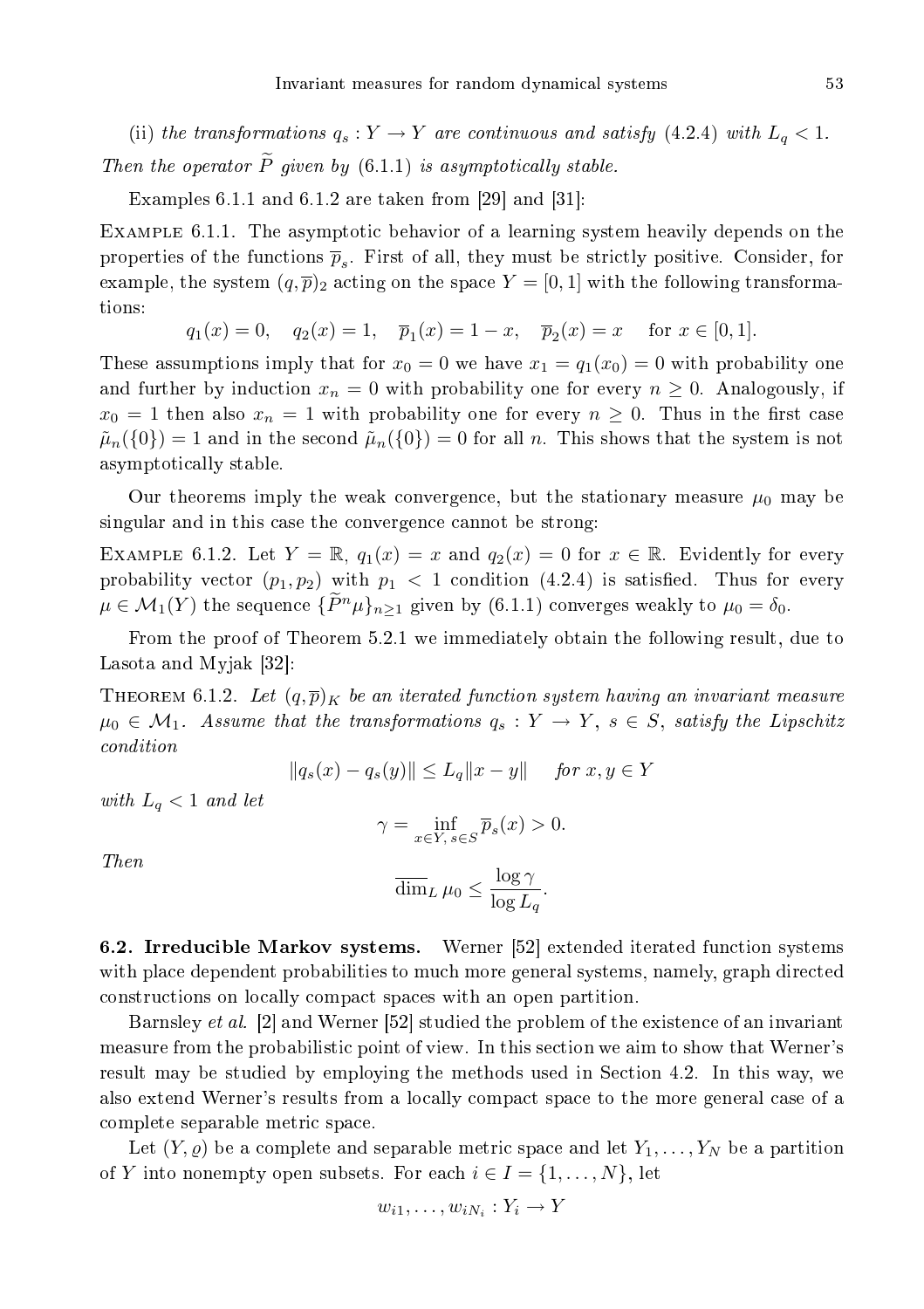be a family of Borel measurable maps such that for each  $j \in \{1, \ldots, N_i\}, N_i \in I$ , there exists  $n \in I$  such that  $w_{ij}(Y_i) \subset Y_n$ . Furthermore, for each  $i \in I$ , let

$$
p_{i1},\ldots,p_{iN_i}:Y_i\to[0,1]
$$

be a family of positive Borel measurable probability functions, that is,  $p_{ij} > 0$  for all j and  $\sum_{j=1}^{N_i} p_{ij}(x) = 1$  for all  $x \in Y_i$ .

We call I the set of vertices, and the subsets  $Y_1, \ldots, Y_N$  the vertex sets. Further, we all

$$
E = \{(i, n_i) : i \in \{1, ..., N\}, n_i \in \{1, ..., N_i\}\}\
$$

the *set of edges* and we write

$$
p_e := p_{in}
$$
 and  $w_e := w_{in}$  for  $e := (i, n) \in E$ .

For an edge  $e \in E$  we denote by  $\mathbf{i}(e)$  the initial vertex of e, that is,  $\mathbf{i}(e) = j$  if and only if  $e = (j, k)$  for some  $k \in \{1, \ldots, N_j\}$ . The terminal vertex  $\mathbf{t}(e)$  for  $e = (j, n) \in E$  is equal to k if and only if  $w_e(Y_j) \subset Y_k$ .

The quadruple  $G = (I, E, \mathbf{i}, \mathbf{t})$  is called a *directed multigraph* or *digraph*. A sequence (finite or infinite)  $(\ldots, e_{-1}, e_0, e_1, \ldots)$  of edges is called a *path* if  $\mathbf{t}(e_k) = \mathbf{i}(e_{k+1})$  for all k.

A Markov system  $(Y_{i(e)}, w_e, p_e)_{e \in E}$  is called *irreducible* if its directed multigraph is irreducible, that is, there is a path from any vertex to any other.

An irreducible Markov system is said to have a *period d* if the set of vertices can be partitioned into d nonempty subsets  $J_1, \ldots, J_d$  such that

$$
\mathbf{i}(e) \in J_i \ \Rightarrow \ \mathbf{t}(e) \in J_{i+1}
$$

for all  $e \in E$  (with  $i+1$  taken mod d), and d is the largest number with this property. An irreducible Markov system with period 1 is called *aperiodic*.

To define a Markov operator on  $\mathcal{B}(Y)$  associated with the Markov system under consideration we extend  $p_{ij}$  onto the whole space Y by zero; the maps  $w_{ij}$  are extended arbitrarily.

We define the Markov operator P on  $\mathcal{M}_1$  by

(6.2.1) 
$$
P\mu(A) = \int_{Y} U1_{A}(x) \mu(dx) \quad \text{for } A \in \mathcal{B}(Y) \text{ and } \mu \in \mathcal{M}_{1},
$$

where  $U$  is the dual operator on  $B(Y)$  given by

(6.2.2) 
$$
Uf = \sum_{e \in E} p_e f \circ w_e \quad \text{for } f \in B(Y).
$$

We say that a system  $(Y_{i(e)}, w_e, p_e)_{e \in E}$  is globally concentrating, semi-concentrating or asymptotically stable when the Markov operator  $P$  given by  $(6.2.1)$ ,  $(6.2.2)$  has the orresponding property.

Recall that a function  $f: Y \to \mathbb{R}$  is called *Dini-continuous* if the associated modulus of continuity  $\Psi$ , given by

$$
\Psi(\tau) = \sup\{|f(x) - f(y)| : \varrho(x, y) \le \tau, \, x, y \in Y\},\
$$

satisfies the Dini condition  $(2.1.1)$ .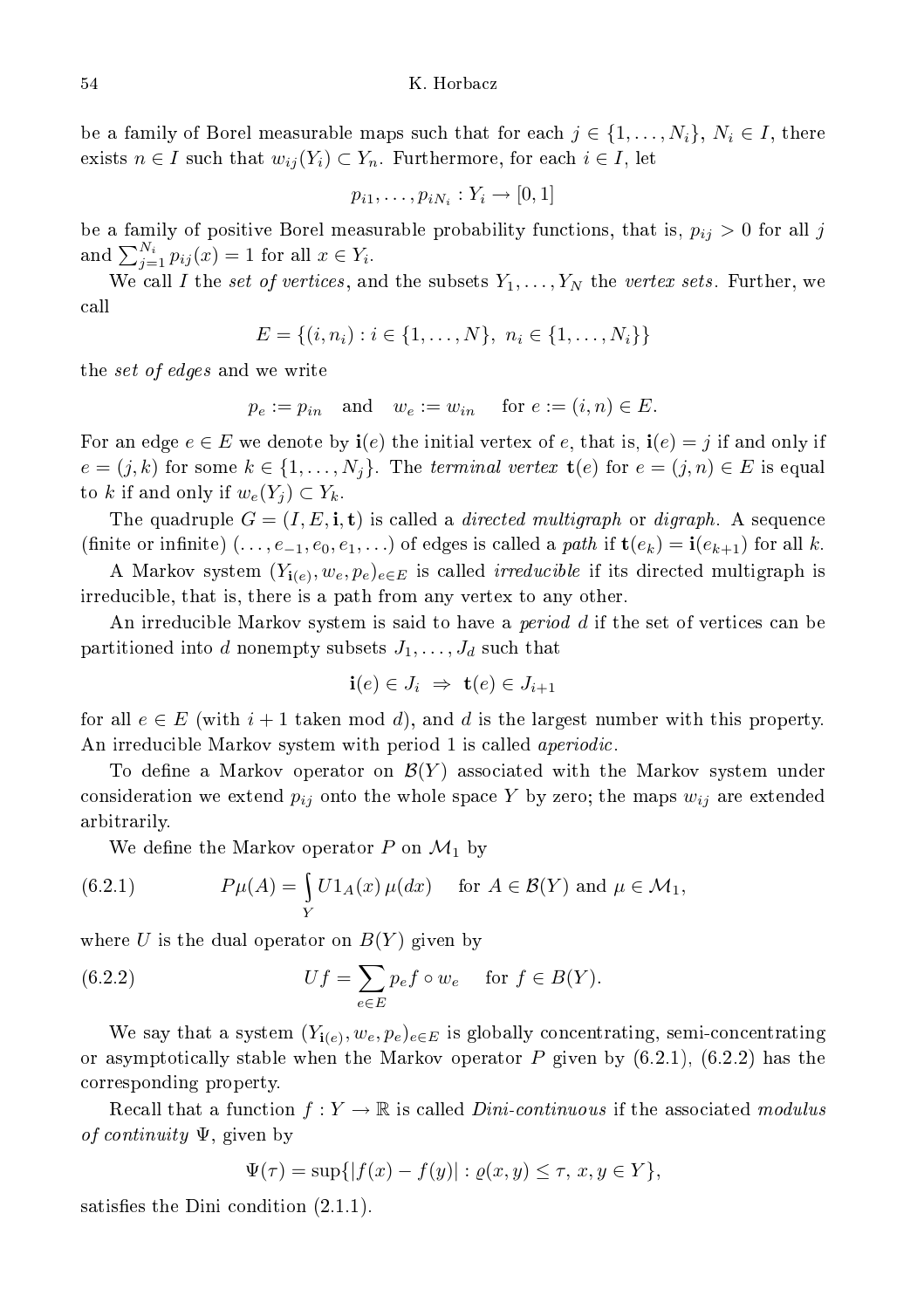We will assume that the Markov system  $(Y_{\mathbf{i}(e)}, w_e, p_e)$  is *contractive*, i.e., there exists  $0 < L < 1$  such that

(6.2.3) 
$$
\sum_{e \in E} p_e(x)\varrho(w_e(x), w_e(y)) \leq L\varrho(x, y) \quad \text{for all } x, y \in Y_i \text{ and } i \in I.
$$

We call the constant  $L$  an *average contracting rate* of the Markov system.

The Markov system  $(Y_{{\bf i}(e)}, w_e, p_e)_{e \in E}$  is a particular example of the following random dynamical system with randomly chosen jumps. Consider the space  $\widetilde{Y} = \bigcup_{i=1}^{N} (Y_i \times \{i\})$ where  $Y_i \cap Y_j = \emptyset$ ,  $i \neq j$ ,  $S = \{1, \ldots, \max_i N_i\}$  and  $\Pi_1(\tau, (x, i)) = (x, i)$  for  $x \in Y_i$ ,  $i = 1, \ldots, N$  and  $\tau \in \mathbb{R}_+$ . Set

$$
q_j(x, i) = \begin{cases} (w_{ij}(x), \mathbf{t}((i, j))) & \text{for } j = 1, \dots, N_i, \\ \text{arbitrary} & \text{otherwise} \end{cases}
$$

and

$$
\overline{p}_j(x,i) = \begin{cases} p_{ij}(x) & \text{for } j = 1, \dots, N_i, \\ 0 & \text{otherwise} \end{cases}
$$

for  $x \in Y_i$ ,  $i = 1, ..., N$ . In this way we obtain a system  $(\Pi, q, p)$ .

We point out that condition (6.2.3) does not guarantee that inequality (4.2.4) is satisfied for all  $x, y \in Y$ , hence a contractive Markov system  $(Y_{i(e)}, w_e, p_e)_{e \in E}$  may not satisfy the hypotheses of Theorem 4.2.2.

EXAMPLE 6.2.1. Consider  $Y \subset \mathbb{R}^2$  with norm  $||(x, y)||_1 = |x| + |y|$  for  $(x, y) \in \mathbb{R}^2$ . Let  $Y_1 = [0,1] \times [0,1], Y_2 = [3/2,2] \times [0,2]$  and  $Y_3 = [0,1] \times [3/2,2].$  Consider the maps  $w_{11}: Y_1 \to Y_2, w_{12}: Y_1 \to Y_3, w_{31}: Y_3 \to Y_2, w_{32}: Y_3 \to Y_1$  and  $w_{21}: Y_2 \to Y_1$  given by

$$
w_{11}(x,y) = \left(\frac{1}{2}x + \frac{3}{2}, 2y\right), \quad w_{12}(x,y) = \left(x, \frac{1}{2}y + \frac{3}{2}\right),
$$
  
\n
$$
w_{31}(x,y) = \left(y, -\frac{1}{3}x + \frac{7}{6}\right), \quad w_{32}(x,y) = \left(x, \frac{2}{3}y - \frac{1}{3}\right),
$$
  
\n
$$
w_{21}(x,y) = \left(\frac{1}{2}y, -\frac{2}{3}x + \frac{4}{3}\right),
$$

with the corresponding probability functions

$$
p_{11} = \frac{1}{4}1_{Y_1}, \quad p_{12} = \frac{3}{4}1_{Y_1}, \quad p_{31} = \frac{2}{3}1_{Y_3}, \quad p_{32} = \frac{1}{3}1_{Y_3}, \quad p_{21} = 1_{Y_2}.
$$

An easy calculation shows that they define a contractive Markov system with an average contracting rate  $\frac{8}{9}$  on  $Y_1, Y_2, Y_3$  and this system does not satisfy condition (4.2.4).

Our main results concerning irreducible Markov systems defined on Polish spaces are the following:

THEOREM 6.2.1. Let  $(Y_{{\bf i}(e)}, w_e, p_e)_{e \in E}$  be a contractive Markov system such that each  $p_e|_{Y_{\mathbf{i}(e)}}$  is Dini continuous. Then the system has an invariant measure. Moreover the set  $\mathcal{L}(\mu)$  is nonempty for  $\mu \in \mathcal{M}_1$  and the set  $\mathcal{L}(\mathcal{M}_1)$  is tight.

THEOREM 6.2.2. Let  $(Y_{{\bf i}(e)}, w_e, p_e)_{e \in E}$  be an irreducible contractive Markov system such that  $p_e|_{Y_{i(e)}}$  is Dini continuous and there exists  $\delta > 0$  such that  $p_e|_{Y_{i(e)}} \geq \delta$  for all  $e \in E$ . If, in addition, the system is aperiodic, then it is asymptotically stable.

We have divided the proofs of Theorems 6.2.1 and 6.2.2 into a sequence of lemmas.

LEMMA 6.2.1. Suppose that  $(Y_{{\bf i}(e)},w_e,p_e)_{e\in E}$  is a contractive Markov system. Then  $(Y_{{\bf i}(e)}, w_e, p_e)_{e \in E}$  is globally concentrating. Moreover for every  $\varepsilon > 0$  there exists a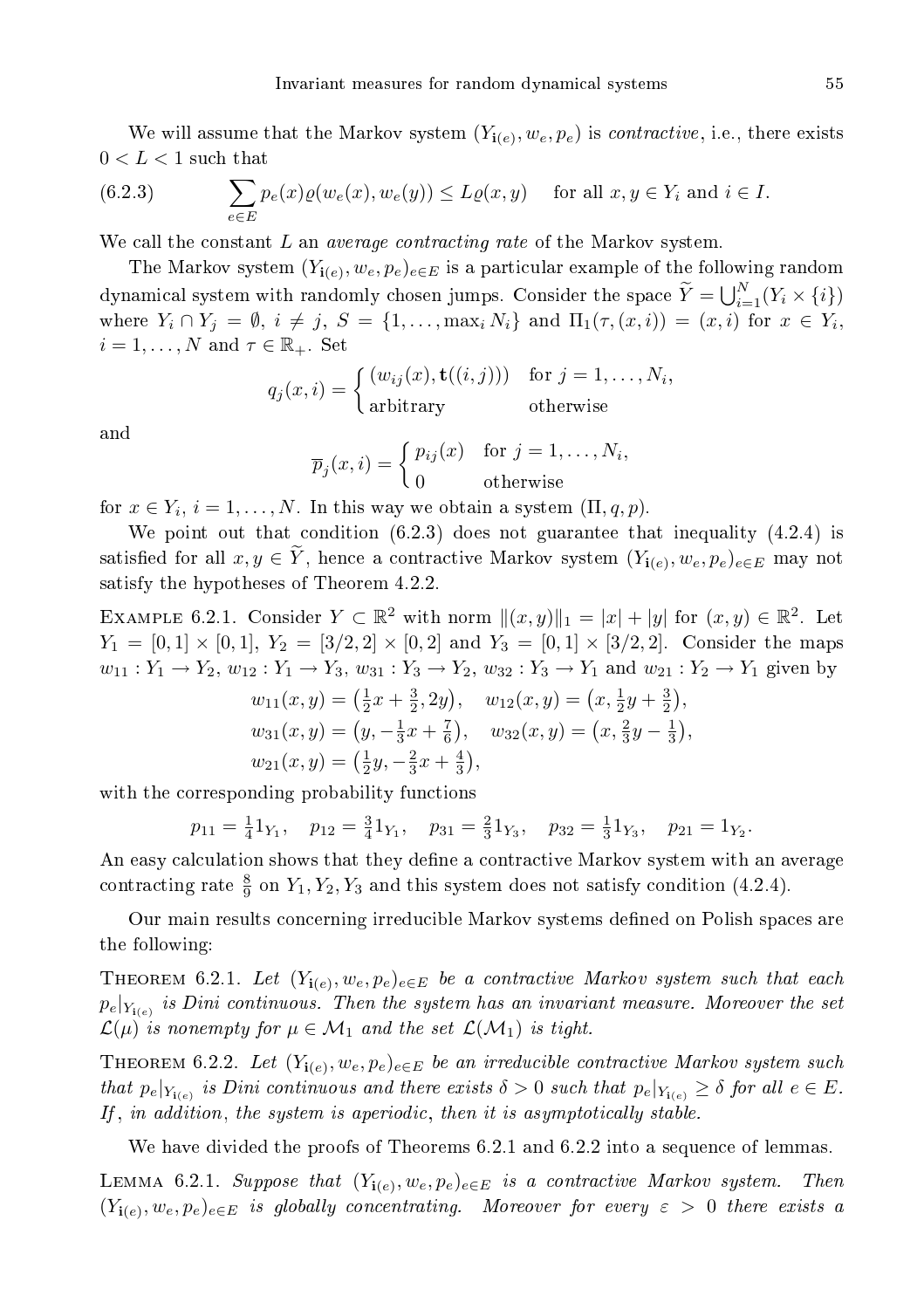bounded Borel set  $B \subset Y$  such that

$$
\liminf_{n \to \infty} P^n \mu(B) \ge 1 - \varepsilon \quad \text{for all } \mu \in \mathcal{M}_1.
$$

*Proof.* By Proposition 3.2.4 it is enough to show that there exists a Lyapunov function  $V$ , bounded on bounded sets, su
h that

(6.2.4) 
$$
UV(x) \le aV(x) + b \quad \text{for } x \in Y,
$$

where a, b are nonnegative constants and  $a < 1$ . Choose  $y_i \in Y_i$  for  $i \in I$ . Set  $V(x) =$  $\varrho(x, y_1)$  for  $x \in Y$ . Let  $0 < L < 1$  be the average contracting rate as in (6.2.3). Then

$$
UV(x) = \sum_{e \in E} p_e(x)\varrho(w_e(x), y_1)
$$
  
\n
$$
\leq \sum_{e \in E} p_e(x)(\varrho(w_e(x), w_e(y_{i(e)})) + \varrho(w_e(y_{i(e)}), y_1))
$$
  
\n
$$
\leq L\varrho(x, y_{i(e)}) + \sum_{e \in E} p_e(x)\varrho(w_e(y_{i(e)}), y_1)
$$
  
\n
$$
\leq L\varrho(x, y_1) + L \max_{j \in I} \varrho(y_j, y_1) + \max_{e \in E, \in I} \varrho(w_e(y_j), y_1) \quad \text{for } x \in Y.
$$

Hence (6.2.4) holds with  $a = L$  and

$$
b=L\max_{j\in I}\varrho(y_j,y_1)+\max_{e\in E,\,\in I}\varrho(w_e(y_j),y_1).\quad \blacksquare
$$

From now on we will assume that  $p_e, e \in E$ , is Dini continuous and let  $\Psi_e$  be its modulus of continuity. Set  $\Psi = \sum_{e \in E} \Psi_e$ . From Proposition 2.1.1 it follows that there exists  $\varphi \in \Phi_0$  satisfying

$$
\Psi(\tau) + \varphi(L\tau) \le \varphi(\tau) \quad \text{for } \tau \ge 0.
$$

We denote by  $\mathcal{F}_{\varphi}$  the family of all continuous functions  $f: Y \to \mathbb{R}$  such that  $|f(x)| \leq 1$ and  $|f(x) - f(y)| \leq \varphi(\tilde{\varrho}(x, y))$  for all  $x, y \in Y$ , with

$$
\tilde{\varrho}(x, y) = \begin{cases} \varrho(x, y) & \text{if } x, y \in Y_i \text{, for } i \in I, \\ \max(c, \varrho(x, y)) & \text{otherwise,} \end{cases}
$$

where  $c > 0$  is such that  $\varphi(c) > 2$ . It is obvious that  $\tilde{\varrho}$  is a metric on Y equivalent to  $\rho$ . LEMMA 6.2.2. Under the hypotheses of Theorem 6.2.1 the operator  $P$  given by  $(6.2.1)$ ,  $(6.2.2)$  is essentially nonexpansive.

*Proof.* Fix  $f \in \mathcal{F}_{\varphi}$ . We have

$$
|Uf(x)| = \Big|\sum_{e} p_e(x)f(w_e(x))\Big| \le \sum_{e} p_e(x) = 1 \quad \text{ for } x \in Y.
$$

Further, from (6.2.3) it follows that

$$
|Uf(x) - Uf(y)| = \Big| \sum_{e} p_e(x)f(w_e(x)) - \sum_{e} p_e(y)f(w_e(y)) \Big|
$$
  

$$
\leq \sum_{e} |p_e(x) - p_e(y)| + \sum_{e} p_e(x)|f(w_e(x)) - f(w_e(y))|
$$
  

$$
\leq \Psi(\varrho(x, y)) + \sum_{e} p_e(x)\varphi(\varrho(w_e(x), w_e(y)))
$$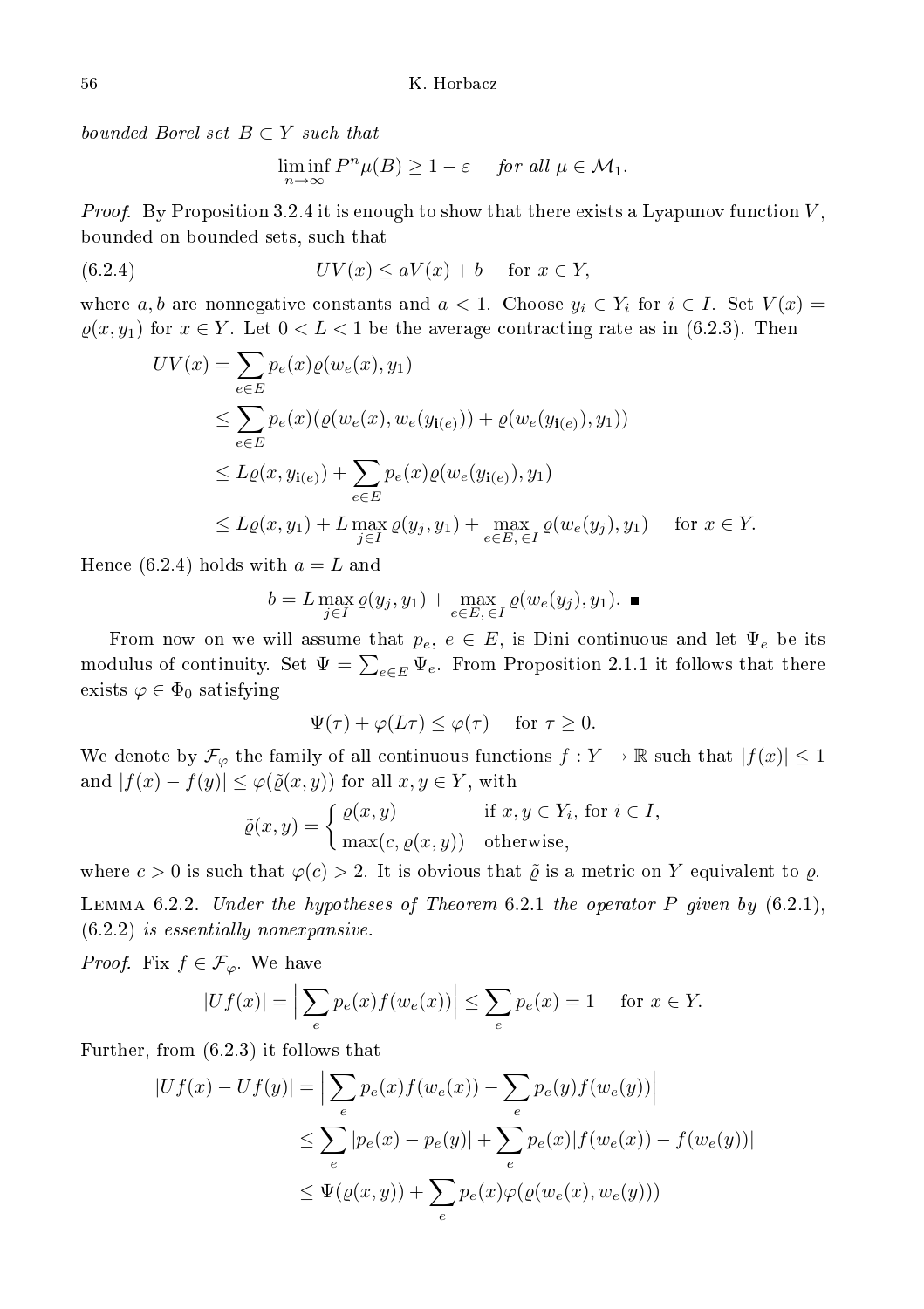for  $x, y \in Y_i$ ,  $i \in I$ . Since  $\varphi$  is concave and nondecreasing,

 $|Uf(x) - Uf(y)| \leq \Psi(\varrho(x, y)) + \varphi(L\varrho(x, y)) \leq \varphi(\varrho(x, y)) = \varphi(\tilde{\varrho}(x, y))$ 

for  $x, y \in Y_i, i \in I$ .

If x and y are in different  $Y_i$ , then  $|Uf(x) - Uf(y)| \leq 2 \leq \varphi(c) \leq \varphi(\tilde{\varrho}(x, y))$ , which ompletes the proof.

LEMMA 6.2.3. Under the hypotheses of Theorem 6.2.1 the Markov system  $(Y_{{\bf i}(e)}, w_e, p_e)_{e\in E}$ is semion
entrating.

*Proof.* Lemma 6.2.1 shows that there exists a bounded Borel set  $B \subset Y$  such that

$$
\liminf_{n\to\infty}P^n\mu(B)>1/2\quad\text{ for all }\mu\in\mathcal{M}_1.
$$

Without loss of generality we may assume that  $B_i = B \cap Y_i \neq \emptyset$  for  $i \in I$ . Fix  $\varepsilon > 0$ . Choose an integer  $m \in \mathbb{N}$  such that  $L^m$  diam<sub> $\tilde{\varrho}$ </sub>  $B < \varepsilon$ . Further, let  $\eta > 0$  be such that

$$
(1+\eta)^m L^m \operatorname{diam}_{\tilde{\varrho}} B \le \varepsilon.
$$

For any  $i \in I$ , fix  $y_i \in B_i$  and define  $C \subset Y$  by

$$
C = \bigcup_{i=1}^N \bigcup_{e_1,\ldots,e_m \in E} B(w_{e_m} \circ \cdots \circ w_{e_1}(y_i),\varepsilon).
$$

Now (6.2.3) implies that for every  $y \in Y_i$  there exists  $I_y \subset E^m$  such that

$$
\varrho(w_{e_m} \circ \cdots \circ w_{e_1}(y_i), w_{e_m} \circ \cdots \circ w_{e_1}(y)) \leq (1+\eta)^m L^m \varrho(y_i, y)
$$

for  $(e_1, \ldots, e_m) \in I_u$  and

$$
\sum_{(e_1,...,e_m)\in I_y} p_{e_1}(y)p_{e_2}(w_{e_1}(y))\cdots p_{e_m}(w_{e_{m-1}}\circ\cdots\circ w_{e_1}(y)) \ge \left(\frac{\eta}{1+\eta}\right)^m.
$$

Observe that for every  $y \in B_i$  and  $(e_1, \ldots, e_m) \in I_y$  we have  $w_{e_m} \circ \cdots \circ w_{e_1}(y) \in C$ . Set  $\alpha = (\eta(1+\eta)^{-1})^m/2$ . By induction and the definition of C for each  $n \in \mathbb{N}$  we obtain

$$
P^{(m+n)}\mu(C) \ge \int_{B} \sum_{(e_1,\dots,e_m)\in I_y} 1_C(w_{e_m} \circ \dots \circ w_{e_1}(y))p_{e_1}(y)
$$

$$
\cdots p_{e_m}(w_{e_{m-1}} \circ \dots \circ w_{e_1}(y))P^n\mu(dy) \ge \left(\frac{\eta}{1+\eta}\right)^m P^n\mu(B) \quad \text{for } \mu \in \mathcal{M}_1
$$

and onsequently

 $\liminf_{n\to\infty} P^n\mu(C) \ge \alpha$  for  $\mu \in \mathcal{M}_1$ ,

whi
h ompletes the proof.

*Proof of Theorem 6.2.1.* From Lemmas 6.2.2 and 6.2.3 it follows that P is essentially nonexpansive and semi-concentrating. A simple application of Proposition 3.2.3 finishes the proof.  $\blacksquare$ 

For the proof of Theorem 6.2.2 we need to know more about properties of irreducible digraphs.

For every  $j \in I$  we denote by  $l(j)$  the smallest number, say k, such that there is a path  $(e_1, \ldots, e_k)$  with  $\mathbf{i}(e_1) = j$  and  $\mathbf{t}(e_k) = j$ .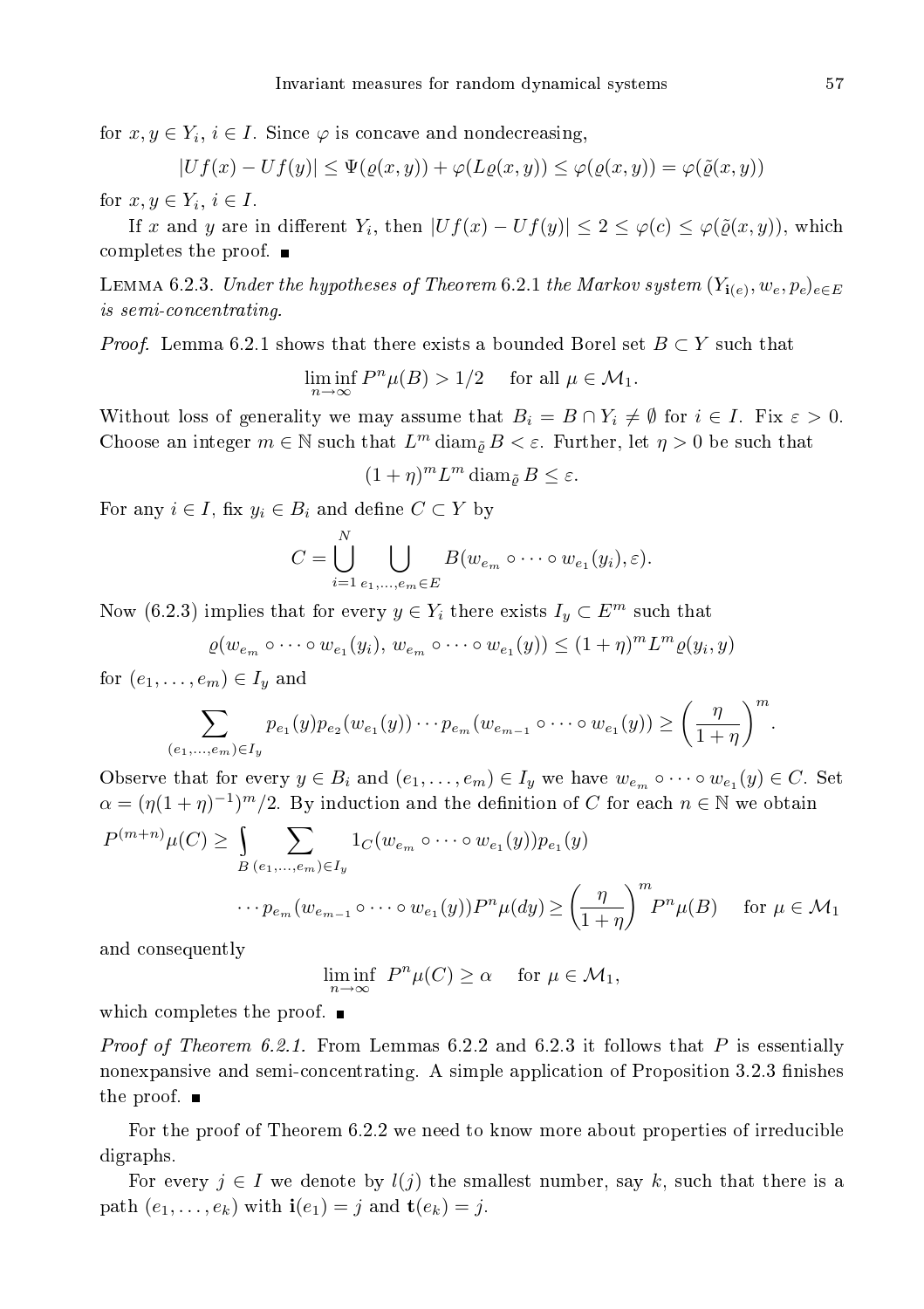A path  $\mathbf{c} = (e_1, \ldots, e_m)$  is called a *cycle* if  $\mathbf{i}(e_1) = \mathbf{t}(e_m)$ . Further, a cycle is called simple if it does not contain any other cycle. Let  $l(c)$  denote the length of c, i.e.,  $l(c) = m$ if  $\mathbf{c} = (e_1, \ldots, e_m)$ .

We denote by  $[k_1, \ldots, k_M]$  the greatest common divisor of  $k_1, \ldots, k_M \in \mathbb{N}$ .

Finally,  $\mathbf{C} = \{\mathbf{c}_1, \dots, \mathbf{c}_m\}$  denotes the set of all simple cycles in  $(Y_{\mathbf{i}(e)}, w_e, p_e)_{e \in E}$ .

REMARK 6.2.1. Observe that an irreducible aperiodic Markov system  $(Y_{{\bf i}(e)}, w_e, p_e)_{e \in E}$ satisfies

$$
[l(\mathbf{c}_1),\ldots,l(\mathbf{c}_M)]=1.
$$

LEMMA 6.2.4. If an irreducible Markov system is aperiodic, then for every  $k, l \in I$  there exist  $m \in \mathbb{N}$  and  $(e_1, \ldots, e_m)$ ,  $(\tilde{e}_1, \ldots, \tilde{e}_m)$  such that  $\mathbf{i}(e_1) = k$ ,  $\mathbf{i}(\tilde{e}_1) = l$  and  $\mathbf{t}(e_m) = \mathbf{t}(\tilde{e}_m)$ .

*Proof.* Fix  $k, l \in I$ . Let  $(e_1^k, \ldots, e_p^k)$  and  $(e_1^l, \ldots, e_q^l)$  be paths in  $(I, E, \mathbf{i}, \mathbf{t})$  starting from  $k$ , l, respectively and containing all successive cycles from **C**. Assume that  $\mathbf{t}(e_k^k) = \mathbf{t}(e_q^l)$ . If  $p = q$ , then the proof is complete. Now, assume that  $p > q$ . Since  $[l(\mathbf{c}_1), \ldots, l(\mathbf{c}_M)] = 1$ , there exist integers  $m_1, \ldots, m_M$  such that

$$
\sum_{i=1}^M m_i l(\mathbf{c}_i) = p - q.
$$

Let  $J \subset \{1, \ldots, M\}$  be such that  $m_j < 0$  for  $j \in J$  and  $m_j \geq 0$  for  $j \in \{1, \ldots, M\} \setminus J$ . Adding to  $(e_1^k, \ldots, e_p^k)$  the cycle composed of the cycles  $\mathbf{c}_j$  taken  $m_j$  times for  $j \in J,$  and similarly adding to  $(e^l_1,\ldots,e^l_q)$  the cycle composed of the cycles  $\mathbf{c}_j$  taken  $m_j$  times for  $j \in \{1, \ldots, M\} \setminus J$ , we finish the proof of the lemma.

*Proof of Theorem 6.2.2.* From Theorem 6.2.1 it follows that P admits an invariant probability measure. In view of Lemma  $6.2.3$ , from Theorem  $3.2.1$  it follows that to finish the proof of stability it remains to show that for every  $\varepsilon > 0$  there is a  $\beta > 0$  such that for every  $\mu_1, \mu_2 \in \mathcal{M}_1$  there exist a bounded Borel set  $A \subset Y$  with  $\text{diam}_{\tilde{\varrho}_\varphi} A \leq \varepsilon$  and  $n \in \mathbb{N}$ satisfying

(6.2.5) 
$$
P^n \mu_i(A) \geq \beta \quad \text{for } i = 1, 2.
$$

Fix  $\varepsilon > 0$ . According to Theorem 6.2.1 there is a compact set  $K_0 \subset Y$  such that

$$
\tilde{\mu}(K_0) \ge 4/5
$$
 for all  $\tilde{\mu} \in \mathcal{L}(\mathcal{M}_1)$ .

By the Aleksandrov theorem there exists a sequence  $\{m_n\}_{n\geq 1}$  such that for each open set G with  $K_0 \subset G$ ,

$$
\liminf_{n \to \infty} P^{m_n} \mu_i(G) > 1/2 \quad \text{ for } i = 1, 2.
$$

Consequently, there exist  $k, l \in I$  and a subsequence  $\{\tilde{m}_n\}_{n \geq 1}$  of  $\{m_n\}_{n \geq 1}$  such that

$$
\liminf_{n \to \infty} P^{\tilde{m}_n} \mu_1(G_1) > 1/2N \quad \text{and} \quad \liminf_{n \to \infty} P^{\tilde{m}_n} \mu_2(G_2) > \frac{1}{2N}
$$

for arbitrary open neighborhoods  $G_1,~G_2$  of  $\tilde{K}_k=K_0\cap Y_k,~\tilde{K}_l=K_0\cap Y_l,$  respectively. By Lemma 6.2.4 we choose  $\tilde{m} \in \mathbb{N}$  such that for  $k, l \in I$  there exist paths  $(\bar{e}_1, \ldots, \bar{e}_m)$ ,  $(\tilde{e}_1,\ldots,\tilde{e}_m)$  satisfying  $\mathbf{i}(\overline{e}_1)=k$ ,  $\mathbf{i}(\tilde{e}_1)=l$  and  $\mathbf{t}(\overline{e}_m)=\mathbf{t}(\tilde{e}_m)$  and  $m\leq \tilde{m}$ . Let  $F_k=$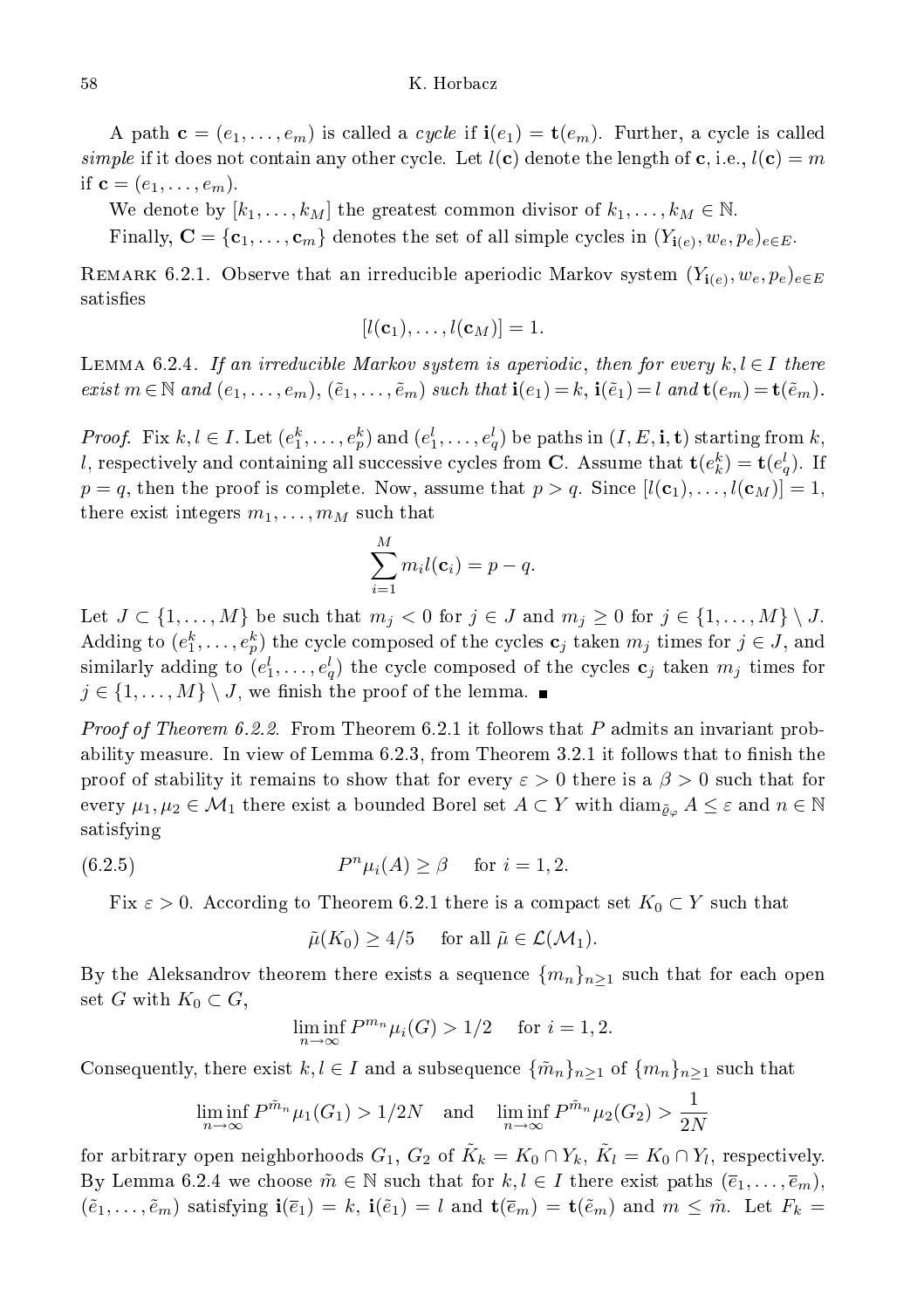$w_{\bar{e}_m}\circ\cdots\circ w_{\bar{e}_1}(\tilde{K}_k)$  and  $F_l=w_{\tilde{e}_m}\circ\cdots\circ w_{\tilde{e}_1}(\tilde{K}_l)$ . Set  $F_0=F_k\cup F_l$  and observe that  $F_0 \subset Y_{\mathbf{t}(\overline{e}_m)}$ . It is easily seen that

(6.2.6) 
$$
\liminf_{n \to \infty} P^{m_n+m} \mu_i(\tilde{G}) > \frac{1}{2N} \delta^m \ge \frac{1}{2N} \delta^{\tilde{m}} \quad \text{for } i = 1, 2
$$

and every open neighborhood  $\tilde{G}$  of  $F_0$ .

Choose an integer  $n \in \mathbb{N}$  such that

$$
L^n \cdot \operatorname{diam}_{\tilde{\varrho}} F_0 \le \varepsilon/3.
$$

For  $x \in F_0$  and  $(e_1, \ldots, e_n) \in E^n$  be such that  $\mathbf{i}(e_1) = \mathbf{t}(\overline{e}_m)$  we define

$$
O_{(e_1,\ldots,e_n)}(x) = \{y \in Y_{\mathbf{t}(\overline{e}_m)} : \varrho(w_{e_n} \circ \cdots \circ w_{e_1}(x), w_{e_n} \circ \cdots \circ w_{e_1}(y)) < \varepsilon/3\},
$$
  

$$
O_x = \bigcap O_{(e_1,\ldots,e_n)}(x) \quad \text{for } x \in F_0,
$$

where the intersection is taken over all paths  $(e_1, \ldots, e_n)$  in the digraph  $(Y_{\mathbf{i}(e)}, w_e, p_e)$ starting from  $\mathbf{t}(e_m)$ . Since  $F_0$  is a compact set, there exists  $s_0 \geq 1$  such that

$$
F_0 \subset \bigcup_{i=1}^{s_0} O_{y_i}.
$$

Set  $\tilde{G} = \bigcup_{i=1}^{s_0} O_{y_i}$ . We claim that (6.2.5) holds with  $\beta = \delta^{n+\tilde{m}}/(2Ns_0)$ . Indeed, by (6.2.6) there exists  $M \in \mathbb{N}$  such that

$$
P^{M+m}\mu_i(\tilde{G}) > \frac{1}{2N} \delta^{\tilde{m}} \quad \text{for } i = 1, 2,
$$

therefore there exist  $O_1=O_{y_k}$  and  $O_2=O_{y_l}$  such that

$$
P^{M+m}\mu_i(O_i) > \frac{1}{2Ns_0} \,\delta^{\tilde{m}},
$$

thus, by (6.2.3) and the definition of  $O_1$  and  $O_2$ , we can find a path  $(e'_1, \ldots, e'_n)$  such that the set

$$
A = w_{e'_n} \circ \cdots \circ w_{e'_1}(O_1) \cup w_{e'_n} \circ \cdots \circ w_{e'_1}(O_2)
$$

satisfies diam<sub> $\tilde{\varrho}_{\varphi} A < \varepsilon$ , which implies</sub>

$$
P^{M+m+n}\mu_i(A) \ge \int_{O_i} p_{e'_1}(y)p_{e'_2}(w_{e'_1}(y)) \cdots p_{e'_n}(w_{e'_{n-1}} \circ \cdots \circ w_{e'_1}(y))
$$
  
 
$$
\times 1_A(w_{e'_n} \circ \cdots \circ w_{e'_1}(y))P^{M+m}\mu_i(dy) \ge \frac{\delta^{n+\tilde{m}}}{2Ns_0} = \beta \quad \text{for } i = 1, 2. \blacksquare
$$

6.3. Mathematical theory of the cell cycle. We consider the infinite family of transformations  $S_t: Y \to Y$  given by

$$
S_t(x) = q(\Pi(t, x)) \quad \text{ for } t \ge 0, x \in Y,
$$

where  $\Pi : \mathbb{R}_+ \times Y \to Y$  is a semidynamical system and  $q : Y \to Y$  is a continuous function. Let  $\{t_n\}_{n>0}$  be a sequence of nonnegative random variables such that the increments  $\Delta t_n = t_n - t_{n-1}$  are independent and have the same density distribution function  $g(t) = \lambda e^{-\lambda t}$ ,  $t \ge 0$ . Set

(6.3.1) 
$$
x_{n+1} = S_{\Delta t_n}(x_n) \quad \text{for } n = 0, 1, ....
$$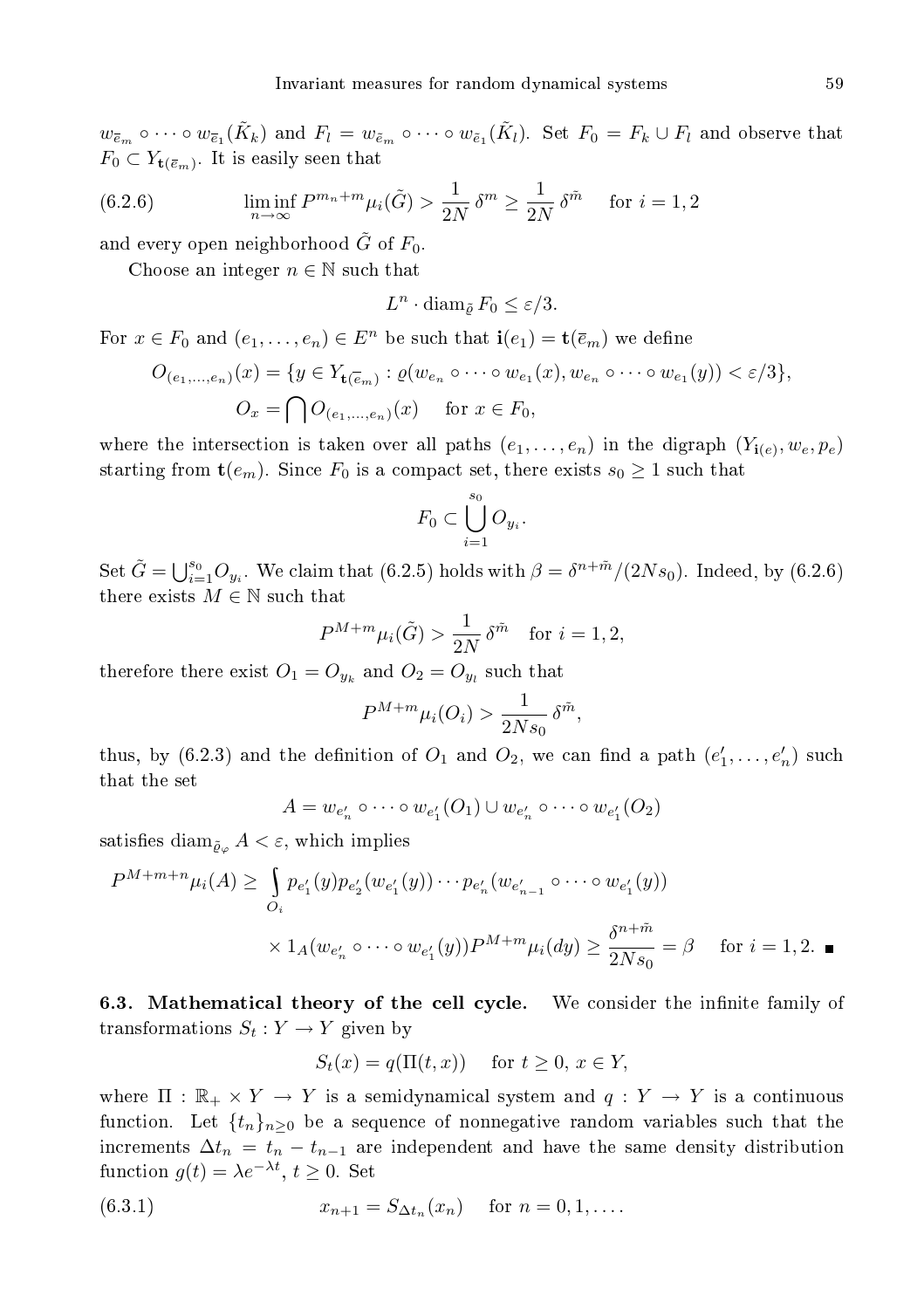## K. Horbacz

Equation  $(6.3.1)$  defines an iterated function system with an infinite number of transformations. At each step the new transformation is selected according to the density distribution function  $\lambda e^{-\lambda t}$ .

Equations similar to  $(6.3.1)$  are discussed in the mathematical theory of the cell cycle  $[5, 29, 30, 50, 51]$ . For example, in  $[29]$  Lasota considered the following model:

Let  $Y = \mathbb{R}^d$ . The values  $t_1, t_2, \ldots$  denote the birth times and  $x_n$  represents the distribution of substan
es of ells just before mitosis in the nth generation. Thus it is natural to assume that  $q(x) = x/2$ , since after mitosis each daughter cell obtains exactly half of the components of the mother cell.

Assume that  $\Pi$ , which describes the evolution of the amounts of real chemicals, satisfies

(6.3.2) 
$$
\|\Pi(t,x) - \Pi(t,y)\| \le e^{\alpha t} \|x - y\| \text{ for } x, y \in \mathbb{R}^d, t \in \mathbb{R}_+
$$

for some  $\alpha > 0$  and there exists  $x_* \in \mathbb{R}^d$  such that

(6.3.3) 
$$
\sup_{t \ge 0} \|\Pi(t, x_*)\| < \infty.
$$

Further, we assume that

$$
\alpha/\lambda < 1/2.
$$

It is reasonable to think that the behavior of (6.3.1) an be des
ribed by the sequen
e of distributions

(6.3.5) 
$$
\tilde{\mu}_n(A) = \mathbb{P}(x_n \in A) \quad \text{for } n = 1, 2, \dots, A \in \mathcal{B}(\mathbb{R}^d).
$$

By Theorem 4.2.3 it follows that the sequence  $\{\tilde{\mu}_n\}_{n>1}$  given by (6.3.5) converges weakly to a unique  $\tilde{\mu}_0$ .

This fact allows one to obtain some information concerning the behavior of  $x_n$  (for example by using some ergodic theorems). Moreover, using the Aleksandrov theorem for the weak convergence, there is some biological consequence of the weak convergence of  $\tilde{\mu}_n$ to  $\tilde{\mu}_0$ . In the space of dynamical systems (6.3.1) satisfying conditions (6.3.2)–(6.3.4) most of the systems have a singular stationary measure  $\tilde{\mu}_0$ . This fact may have an important biological consequence: with high probability  $x_n$  belongs to a small set. This means that the omposition of substan
es (at birth) is not arbitrary and the ell is highly stru
tured.

6.4. Randomly connected differential equations with Poisson-type perturbations. In this section we shall study stochastic differential equations driven by jumptype pro
esses. They are typi
ally of the form

(6.4.1) 
$$
dX(t) = a(X(t), \xi(t)) dt + \int_{\Theta} b(X(t), \theta) \mathcal{N}_p(dt, d\theta) \quad \text{for } t \ge 0
$$

with the initial ondition

$$
(6.4.2) \t\t X(0) = x_0,
$$

where  $\{X(t)\}_{t\geq 0}$  is a stochastic process with values in a separable Banach space  $(Y, \|\cdot\|)$ ,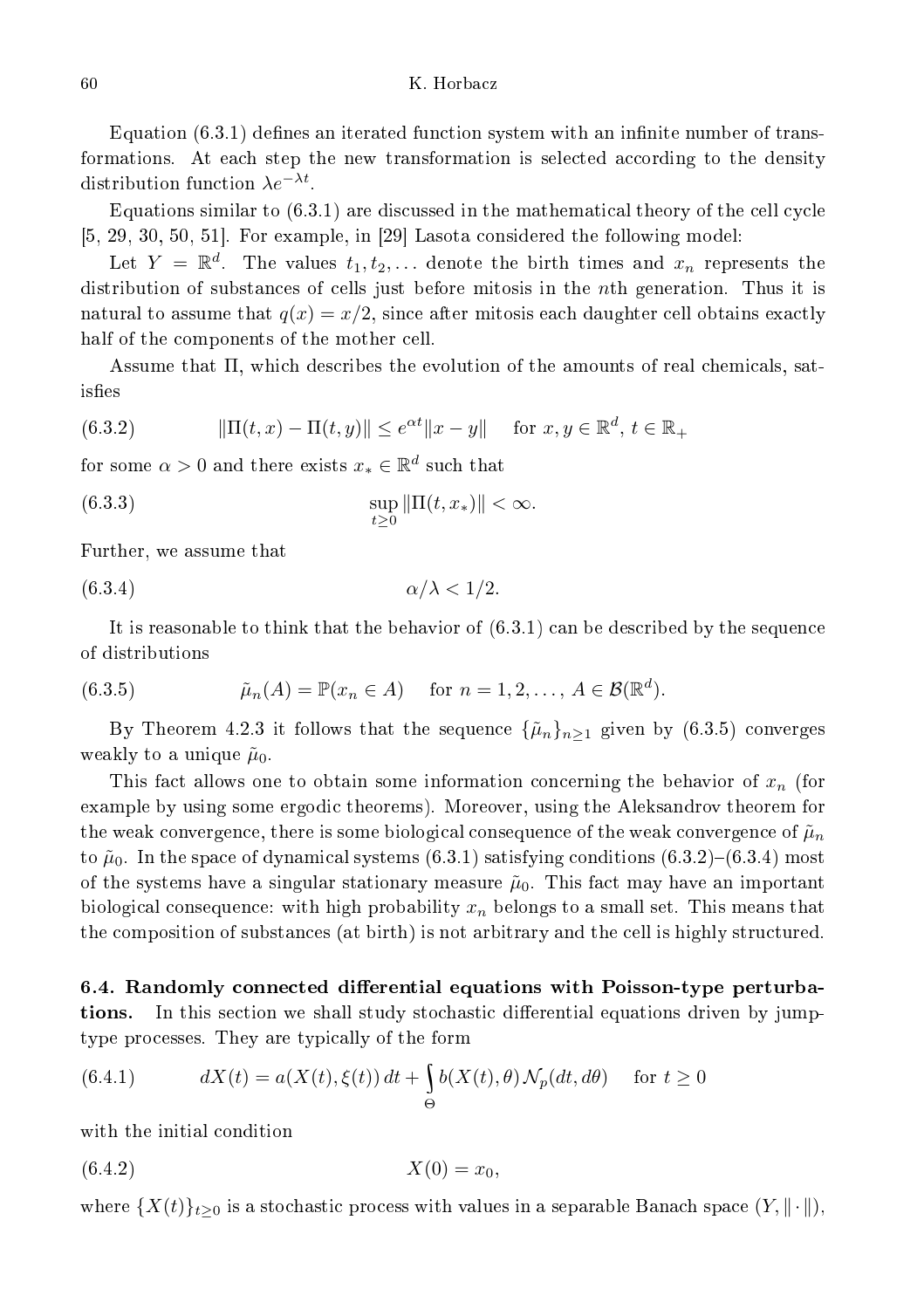or more explicitly

(6.4.3) 
$$
X(t) = x_0 + \int_0^t a(X(s), \xi(s)) ds + \int_0^t \int_0^t b(X(s-), \theta) \mathcal{N}_p(ds, d\theta) \quad \text{for } t \ge 0
$$

with probability one. Here  $\mathcal{N}_p$  is a Poisson random counting measure,  $\{\xi(t)\}_{t>0}$  is a stochastic process with values in a finite set  $I = \{1, \ldots, N\}$ , the solution  $\{X(t)\}_{t>0}$ has values in Y and is right-continuous with left-hand limits, i.e.  $X(t) = X(t+)$  $\lim_{s\to t^+} X(s)$  for all  $t \geq 0$ , and the left-hand limits  $X(t-) = \lim_{s\to t^-} X(s)$  exist and are finite for all  $t > 0$  (equalities here mean equalities with probability one).

In order to get existence and uniqueness of solutions to equation  $(6.4.3)$ , it is necessary to put some restrictions on the objects  $a, b, \xi$ , and  $\mathcal{N}_p$ . In our study we make the following assumptions:

On a probability space  $(\Omega, \Sigma, \mathbb{P})$  there is a sequence  $\{t_n\}_{n>0}$  of random variables such that the variables  $\Delta t_n = t_n - t_{n-1}$ , where  $t_0 = 0$ , are nonnegative, independent, and identically distributed with density  $g(t) = \lambda e^{-\lambda t}$  for  $t \ge 0$ .

Let  $\{\eta_n\}_{n\in\mathbb{N}}$  be a sequence of independent identically distributed random elements with values in a compact metric space  $\Theta$ ; their distribution will be denoted by  $\nu$ . We assume that the sequences  $\{t_n\}_{n\geq 0}$  and  $\{\eta_n\}_{n\geq 0}$  are independent, which implies that the mapping  $\omega \mapsto p(\omega) = (t_n(\omega), \eta_n(\omega))_{n \geq 0}$  defines a stationary Poisson point process. Then for every measurable set  $Z \subset \Theta$  the random variable

$$
\mathcal{N}_p((0,t] \times Z) = \#\{i : (t_i, \eta_i) \in Z\}
$$

is Poisson distributed with parameter  $\lambda t \nu(Z)$ .  $\mathcal{N}_p$  is called a Poisson random counting measure.

The coefficient  $a: Y \times I \rightarrow Y, I = \{1, ..., N\}$ , is Lipschitz continuous with respect to the first variable.

We define  $q: Y \times \Theta \rightarrow Y$  by

$$
q(x,\theta) = x + b(x,\theta) \quad \text{for } x \in Y, \theta \in \Theta
$$

and assume that  $q$  is continuous.

Finally, suppose that  $[p_{ij}]_{i,j\in I}, p_{ij} : Y \to [0,1]$  is a probability matrix and  $[p_i]_{i\in I}$ ,  $p_i: Y \to [0,1]$  is a probability vector.

For every  $i \in I$ , denote by  $v_i(t) = \Pi_i(t, x)$  the solution of the unperturbed Cauchy problem

(6.4.4) 
$$
v'_i(t) = a(v_i(t), i)
$$
 and  $v_i(0) = x, \quad x \in Y.$ 

Consider a sequence  $\{x_n\}_{n\geq 0}$  of random variables  $x_n : \Omega \to Y$  and a stochastic process  $\{\xi(t)\}_{t\geq 0}, \xi(t): \Omega \to I$  (describing random switching at random times  $t_n$ ), such that

$$
x_n = q(\Pi_{\xi(t_{n-1})}(t_n - t_{n-1}, x_{n-1}), \eta_n),
$$
  
\n
$$
\mathbb{P}(\xi(0) = k \mid x_0 = x) = p_k(x),
$$
  
\n
$$
\mathbb{P}(\xi(t_n) = s \mid x_n = y, \xi(t_{n-1}) = i) = p_{is}(y) \quad \text{for } n = 1, 2, ...,
$$
  
\n
$$
\xi(t) = \xi(t_{n-1}) \quad \text{for } t_{n-1} \le t < t_n, n = 1, 2, ...
$$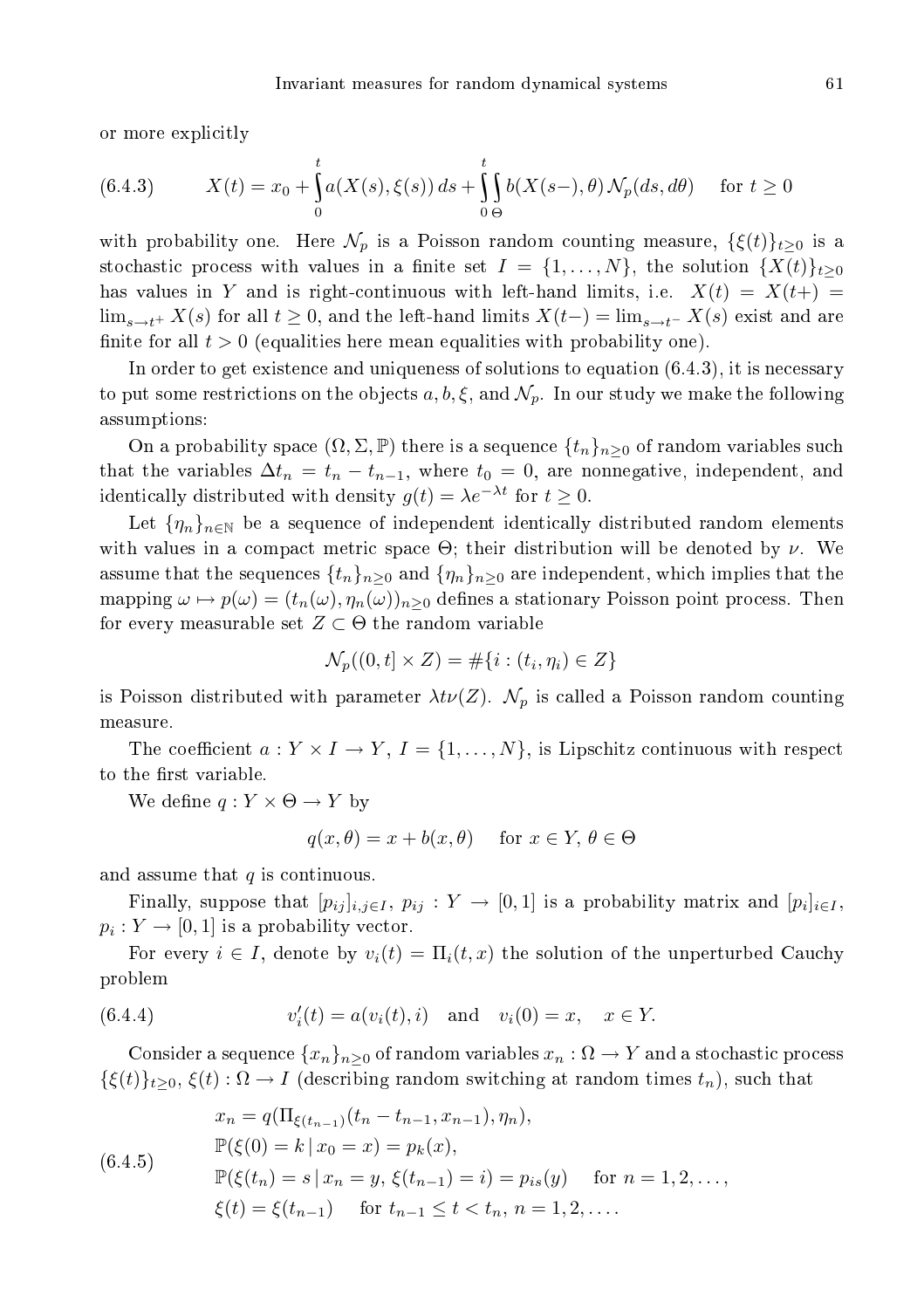The solution of (6.4.3) is now given by

(6.4.6) 
$$
X(t) = \Pi_{\xi(t_{n-1})}(t - t_{n-1}, x_{n-1}) \quad \text{for } t_{n-1} \le t < t_n, n = 1, 2, \dots
$$

For any  $x \in Y$  we write  $X(t)_x$  to denote the solution of problem (6.4.1), (6.4.2) with  $x_0 = x$ .

We are interested in the evolution of distributions of the stochastic process  $\{X(t)\}_{t>0}$ . It is described with the help of the family  $\{Q^t\}_{t>0}$ , given by

(6.4.7) 
$$
Q^t \widetilde{\mu}(A) = \mathbb{P}(X(t) \in A) = \int_Y \mathbb{P}(X(t)_x \in A) \widetilde{\mu}(dx) \quad \text{for } A \in \mathcal{B}(Y),
$$

where  $\tilde{\mu}$  is the distribution of the initial vector x. The stochastic process  $\{(X(t), \xi(t))\}_{t>0}$ ,  $(X(t), \xi(t))$ :  $\Omega \to Y \times I$ , is a Markov process and it generates the semigroup  $\{T^t\}_{t\geq 0}$ defined by

$$
T^t f(x, i) = E(f((X(t), \xi(t))_{(x,i)})) \quad \text{ for } f \in C(Y \times I),
$$

with the corresponding semigroup of Markov operators  $\{P^t\}_{t\geq 0},\,P^t:\mathcal{M}_1\to \mathcal{M}_1,$  satisfying

(6.4.8) 
$$
\langle P^t \mu, f \rangle = \langle \mu, T^t f \rangle \quad \text{for } f \in B(Y \times I), \mu \in \mathcal{M}_1 \text{ and } t \ge 0.
$$

As an immediate onsequen
e of Theorems 4.3.1 and 4.3.2 we obtain the following result, which is an extension of the main theorem of  $[17]$ :

THEOREM 6.4.1. Assume that conditions  $(4.3.1)-(4.3.4)$  and  $(4.3.7)$  are satisfied. Then the semigroup  $\{P^t\}_{t\geq 0}$  given by  $(6.4.8)$  is asymptotically stable and there exists a measure  $\widetilde{\mu}_* \in \mathcal{M}_1$  such that for every  $\mu \in \mathcal{M}_1$  the family  $\{Q^t\mu\}_{t>0}$  given by (6.4.7) is weakly convergent to  $\widetilde{\mu}_*$ 

REMARK 6.4.1. In the case when the coefficient  $a:\mathbb{R}^d \times I \to \mathbb{R}^d$  does not depend on the second variable, we obtain the stochastic equation considered by Traple [49], Szarek and Wędrychowicz [48].

In many applications we are mostly interested in values of the solution  $X(t)$  at the switching points  $t_n$ . Setting

$$
\overline{\mu}_n(A) = \mathbb{P}((X(t_n), \xi(t_n)) \in A) \quad \text{ for } A \in \mathcal{B}(Y \times I),
$$

we obtain  $\overline{\mu}_{n+1} = P\overline{\mu}_n$ ,  $n \in \mathbb{N}$ , where P is given by

(6.4.9) 
$$
P\mu(A) = \sum_{j \in I} \int_{\Theta} \int_{Y \times I} \int_{\mathbb{R}_+} \lambda e^{-\lambda t} 1_A(q(\Pi_j(t, x), \theta), j) p_{ij}(x) dt d\nu(\theta) d\mu(x, i)
$$

for  $A \in \mathcal{B}(Y \times I)$  and  $\mu \in \mathcal{M}_1$ .

We now consider the Poisson driven stochastic differential equation on a separable Banach space  $(Y, \|\cdot\|)$  of the form

(6.4.10) 
$$
dX(t) = a(X(t))dt + b(X(t))dp \text{ for } t > 0
$$

with the initial ondition

$$
(6.4.11) \t\t X(0) = x_0,
$$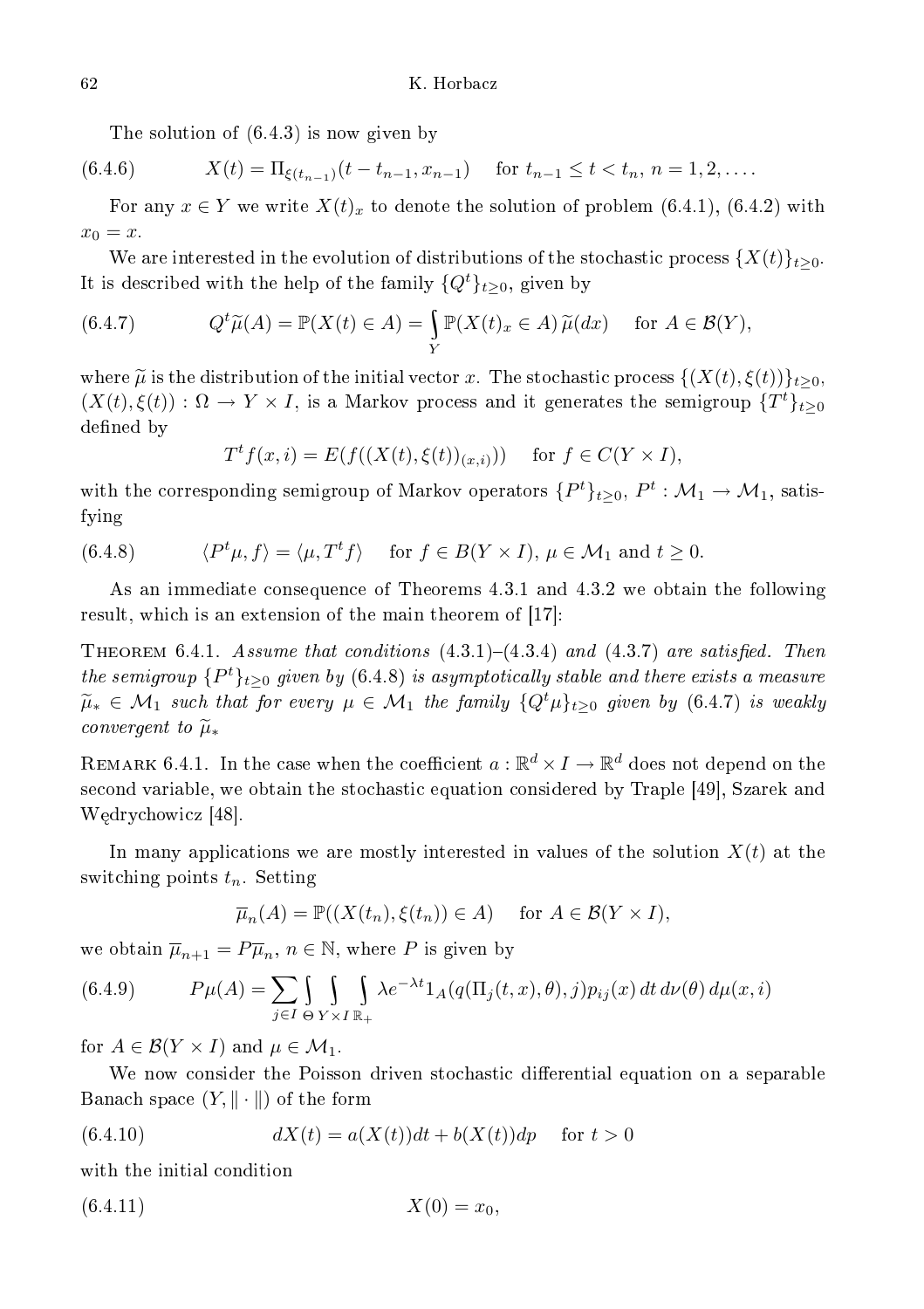where  $a, b: Y \to Y$  are Lipschitz continuous transformations,  $\{p(t)\}_{t\geq 0}$  is a Poisson process and the initial condition  $x_0$  is a random variable on  $\Omega$  with values in Y, independent of  $\{p(t)\}_{t>0}$ .

This is a particular example of equation (6.4.3) where  $\Theta = I = \{1\}$ ,  $q(x, 1) = q(x)$  $x + b(x)$ , and  $\Pi_1(t, x) = \Pi(t, x)$  is the unique solution of the Cauchy problem

(6.4.12) 
$$
u'(t) = a(u(t)) \text{ for } t \ge 0,
$$

with the initial ondition

 $u(0) = x_0$ .

From Theorems 4.3.1 and 5.1.1 we obtain the following result, which is similar in spirit to the main result in [38].

THEOREM 6.4.2. Let  $\Pi$  be the solution of the unperturbed system  $(6.4.12)$ . Assume that there exist positive constants  $\alpha$  and  $L_q$  such that

(6.4.13) 
$$
||x - y|| \le ||\Pi(t, x) - \Pi(t, y)|| \le e^{\alpha t} ||x - y|| \quad \text{for } x, y \in Y, t \ge 0,
$$
  
(6.4.14) 
$$
||q(x) - q(y)|| \le L_q ||x - y||
$$

and

$$
(6.4.15) \t\t\t L_q < \exp(-\alpha/\lambda).
$$

If  $a: Y \to Y$  is bounded, then the unique invariant measure  $\mu_*$  of the semigroup  $P^t$  given by  $(6.4.8)$  satisfies

$$
\underline{d}\mu_*(x) \ge 1 \quad \text{for } x \in Y.
$$

To obtain the upper bound for  $\overline{\dim}_L \mu_*$  we need a more restrictive assumption concerning  $q: Y \to Y$ . We assume that there exist positive constants  $L_q$  and  $L_0$  such that

(6.4.16) 
$$
L_0||x - y|| \le ||q(x) - q(y)|| \le L_q||x - y|| \text{ for } x, y \in Y.
$$

From Theorems 5.2.1 and 5.3.2 we obtain:

THEOREM 6.4.3. Let  $\Pi$  be the solution of (6.4.12) and suppose  $q: Y \to Y$  satisfies condition (6.4.16). If there exists a positive constant  $\alpha$  satisfying condition (6.4.15) such that

(6.4.17) 
$$
\|\Pi(t,x) - \Pi(t,y)\| \le e^{\alpha t} \|x - y\| \quad \text{for } x, y \in Y, t \ge 0,
$$

then

$$
\overline{\dim}_L \,\mu_* \le \overline{\dim}_L \,\mu_0 \le \frac{\ln(1 - e^{-1})}{\ln L_q + \alpha/\lambda},
$$

where  $\mu_*$  and  $\mu_0$  are the invariant measures of the semigroup  $\{P^t\}_{t\geq 0}$  given by  $(6.4.8)$ and the operator  $P$  given by  $(6.4.9)$ , respectively.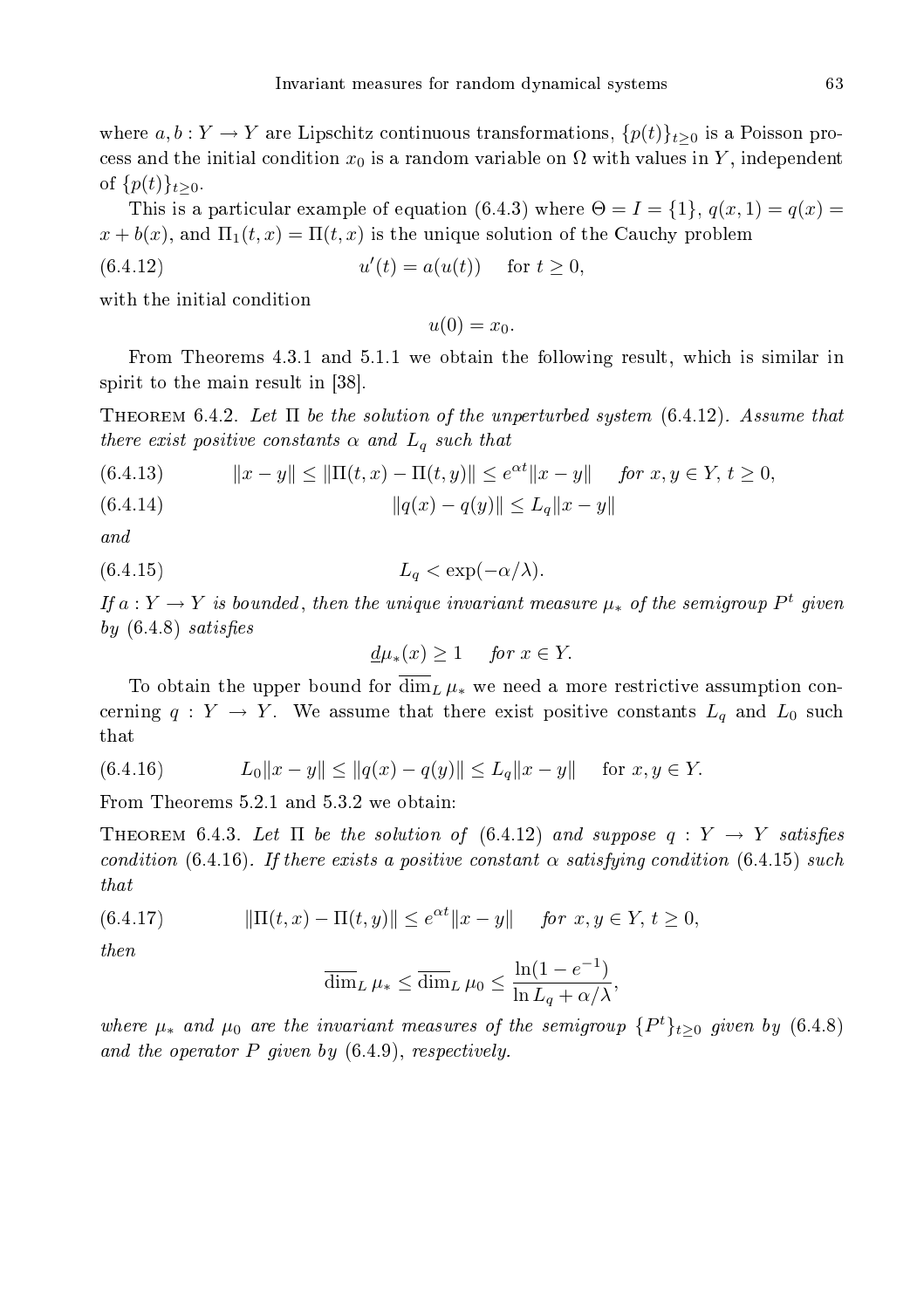# Referen
es

- $|1|$  L. Arnold, Random Dynamical Systems, Springer, Berlin, 1998.
- [2] M. F. Barnsley, S. G. Demko, J. H. Elton and J. S. Geronimo, *Invariant measures arising* from iterated function systems with place dependent probabilities, Ann. Inst. H. Poincaré 24  $(1988), 367-394.$
- [3] D. R. Cox, The analysis of non-Markovian stochastic processes by the inclusion of supplementary variables, Proc. Cambridge Philos. Soc. 51 (1955), 433-441.
- [4] M. H. A. Davis, *Markov Models and Optimization*, Chapman and Hall, London, 1993.
- [5] O. Diekmann, H. J. A. M. Heijmans and H. R. Thieme, On the stability of the cell size  $distribution, J. Math. Biol. 19 (1984), 227-248.$
- [6] R. M. Dudley, *Probabilities and Metrics*, Aarhus Univ., 1976.
- [7] S. Ethier and T. Kurtz, *Markov Processes*, Wiley, New York, 1986.
- [8] U. Frisch, *Wave propagation in random media, stability*, in: Probabilistic Methods in Applied Mathematics, A. T. Bharucha-Reid (ed.), Academic Press, 1986, 75–198.
- [9] R. Fortet et B. Mourier, Convergence de la répartition empirique vers la répartition théoré $tique$ , Ann. Sci. École Norm. Sup. 70 (1953), 267-285.
- [10] I. I. Gikhman and A. V. Skorokhod, Stochastic Differential Equations and their Applications, Naukova Dumka, Kiev, 1982.
- [11] B. V. Gnedenko and I. I. Kovalenko, *Introduction to Queneing Theory*, Nauka, Moscow, 1966 (in Russian); English transl.: Israel Program for S
i. Transl., Jerusalem, 1968.
- [12] R. J. Griego and R. Hersh, Random evolutions, Markov chains and systems of partial dif $ferential\ equations, Proc. Nat. Acad. Sci USA 62 (1969), 305-308.$
- [13] K. Horbacz, Randomly connected dynamical systems—asymptotic stability, Ann. Polon. Math. 68 (1998), 31-50.
- $[14]$   $\rightarrow$ , Invariant measures related with randomly connected Poisson driven differential equa*tions*, ibid. 79  $(2002)$ , 31–44.
- $[15]$  —, Random dynamical systems with jumps, J. Appl. Probab. 41 (2004), 890–910.
- $[16]$  —, Pointwise and Rényi dimensions of an invariant measure of random dynamical systems with jumps, J. Statist. Phys.  $122$  (2006),  $1041-1059$ .
- $[17]$   $\rightarrow$ , Asymptotic stability of a semigroup generated by randomly connected Poisson driven differential equations, Boll. Uni. Mat. Ital.  $(8)$  9-B  $(2006)$ , 545-566.
- [18] K. Horbacz, J. Myjak and T. Szarek, On stability of some general random dynamical system, J. Statist. Phys. 119 (2005), 35–60.
- $[19] \longrightarrow \dots \longrightarrow$  Stability of random dynamical system on Banach spaces, Positivity 10 (2006), 517-538.
- [20] K. Horbacz and T. Szarek, Randomly connected dynamical systems on Banach spaces, Stoch. Anal. Appl.  $19(2001)$ ,  $519-543$ .
- $[21]$  —, —, Irreducible Markov systems on Polish spaces, Studia Math. 177 (2006), 285–295.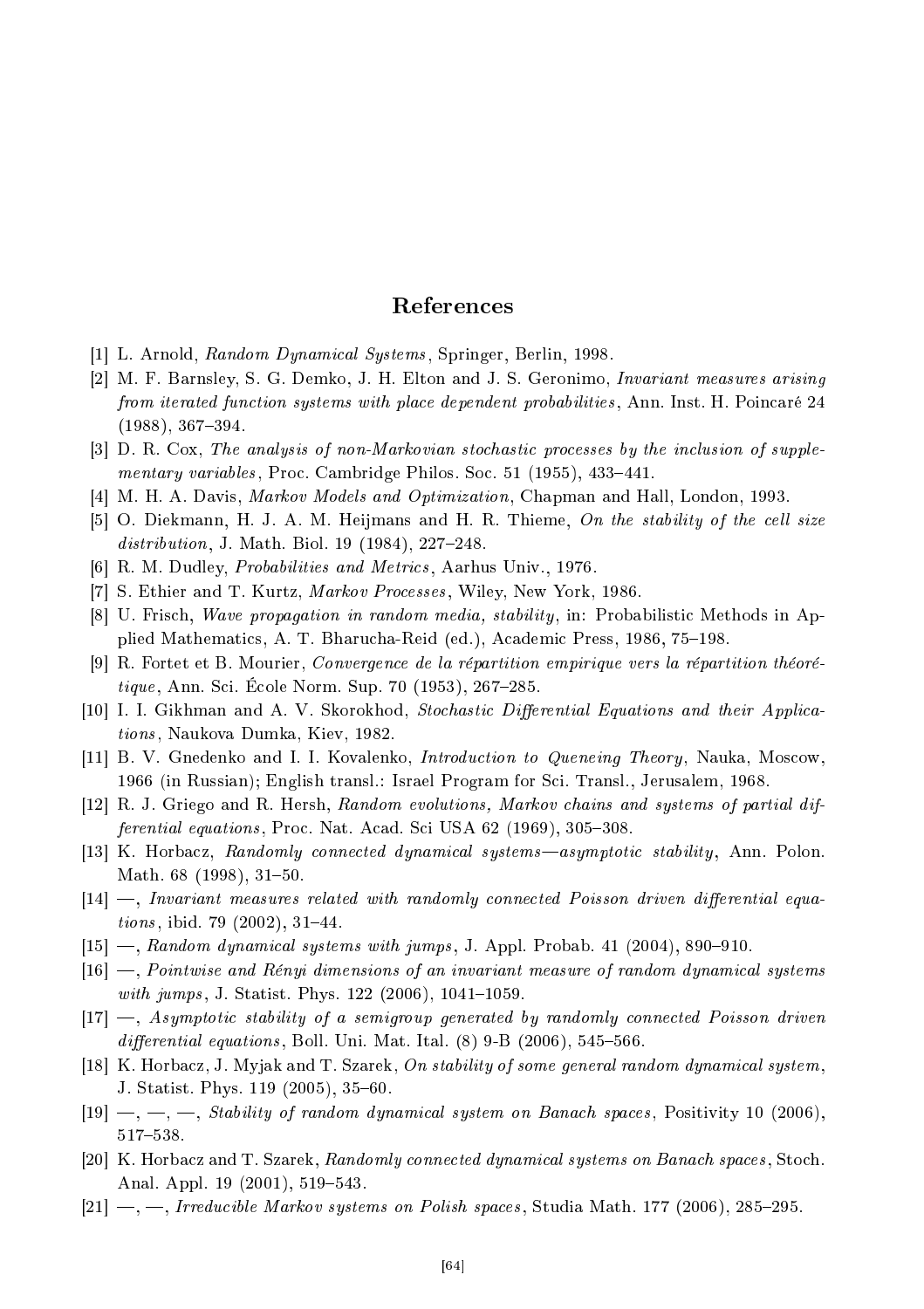- [22] M. Iosifescu and R. Theodorescu, Random Processes and Learning, Springer, New York, 1969.
- [23] S. Karlin, *Some random walks arising in learning models*, Pacific J. Math.  $3(1953)$ ,  $725-756$ .
- [24] J. B. Keller, *Stochastic equations and wave propagation in random media*, in: Proc. Sympos. Appl. Math. 16, Amer. Math. Soc., 1964, 1456-1470.
- [25] Y. Kifer, *Ergodic Theory of Random Transformations*, Birkhäuser, Basel, 1986.
- [26] T. Komorowski, Asymptotic periodicity of some stochastically perturbed dynamical systems. Ann. Inst. H. Poincaré 29 (1992), 165–178.
- [27] M. Kuczma, B. Choczewski and R. Ger, *Iterative Functional Equations*, Cambridge Univ. Press, New York, 1990.
- [28] T. Kudo and I. Ohba, *Derivation of relativistic wave equation from the Poisson process*, Pramana J. Phys. 59 (2002), 413-416.
- [29] A. Lasota, From fractals to stochastic differential equations, in: Chaos—The Interplay Between Stochastic and Deterministic Behaviour (Karpacz, 1995) P. Garbaczewski et al. (eds.), Lecture Notes in Phys. 457, Springer, 1995, 235–255.
- [30] A. Lasota and M. C. Mackey, *Cell division and the stability of cellular population*, J. Math. Biol. 38  $(1999)$ , 241-261.
- $[31]$   $\,\text{---},$  Chaos, Fractals and Noise. Stochastic Aspects of Dynamics, Springer, 1994.
- [32] A. Lasota and J. Myjak, *Dimension of measures*, Bull. Polish Acad. Sci. Math. 50 (2002),  $221 - 235.$
- [33] A. Lasota and T. Szarek, *Dimension of measures invariant with respect to Wazewska partial* differential equations, J. Differential Equations 196 (2004),  $448-465$ .
- $[34]$  A. Lasota and J. Traple, *Invariant measures related with Poisson driven stochastic differ*ential equation, Stochastic Process. Appl.  $106.1$  (2003) 81–93.
- [35] A. Lasota and J. A. Yorke, *Lower bound technique for Markov operators and iterated function*  $systems, Random Comput. Dynam. 2 (1994), 41–77.$
- [36] P. Lévy, Théorie de l'addition des variables aléatoires, Gauthier-Villars, Paris, 1937.
- [37] S. Meyn and R. Tweedie, *Markov Chains and Stochastic Stability*, Springer, Berlin, 1993.
- [38] J. Myjak and T. Szarek, *Capacity of invariant measures related to Poisson-driven stochastic* differential equations, Nonlinearity 16 (2003), 441-455.
- $[39] \longrightarrow \dots$ , On the existence of an invariant measure for Markov-Feller operators, J. Math. Anal. Appl. 294 (2004), 215-222.
- [40] Y. B. Pesin, *Dimension Theory in Dynamical Systems: Contemporary Views and Applica*tions, Univ. Chicago Press, 1997.
- [41] K. Pichór and R. Rudnicki, Continuous Markov semigroups and stability of transport equa $tions, J. Math. Anal. Appl. 249 (2000), 668–685.$
- [42] M. A. Pinsky, *Lectures on Random Evolution*, World Sci., 1991.
- [43] G. Prodi, *Teoremi Ergodici per le Equazioni della Idrodinamica*, C. I. M. E., Roma, 1960.
- [44] T. Szarek, The stability of Markov operators on Polish spaces, Studia Math. 143 (2000), 145-152.
- $[45]$  —, The pointwise dimension for invariant measures related with Poisson-driven stochastic  $differential$  equations, Bull. Polish Acad. Sci. Math. 50 (2002), 241-250.
- $[46]$  —, Invariant measures for nonexpansive Markov operators on Polish spaces, Dissertationes Math. 415 (2003).
- $[47]$  —, Feller processes on nonlocally compact spaces, Ann. Probab. 34 (2006), 1849–1863.
- [48] T. Szarek and S. Wędrychowicz, Markov semigroups generated by a Poisson driven differential equation, Nonlinear Anal. 50 (2002),  $41-54$ .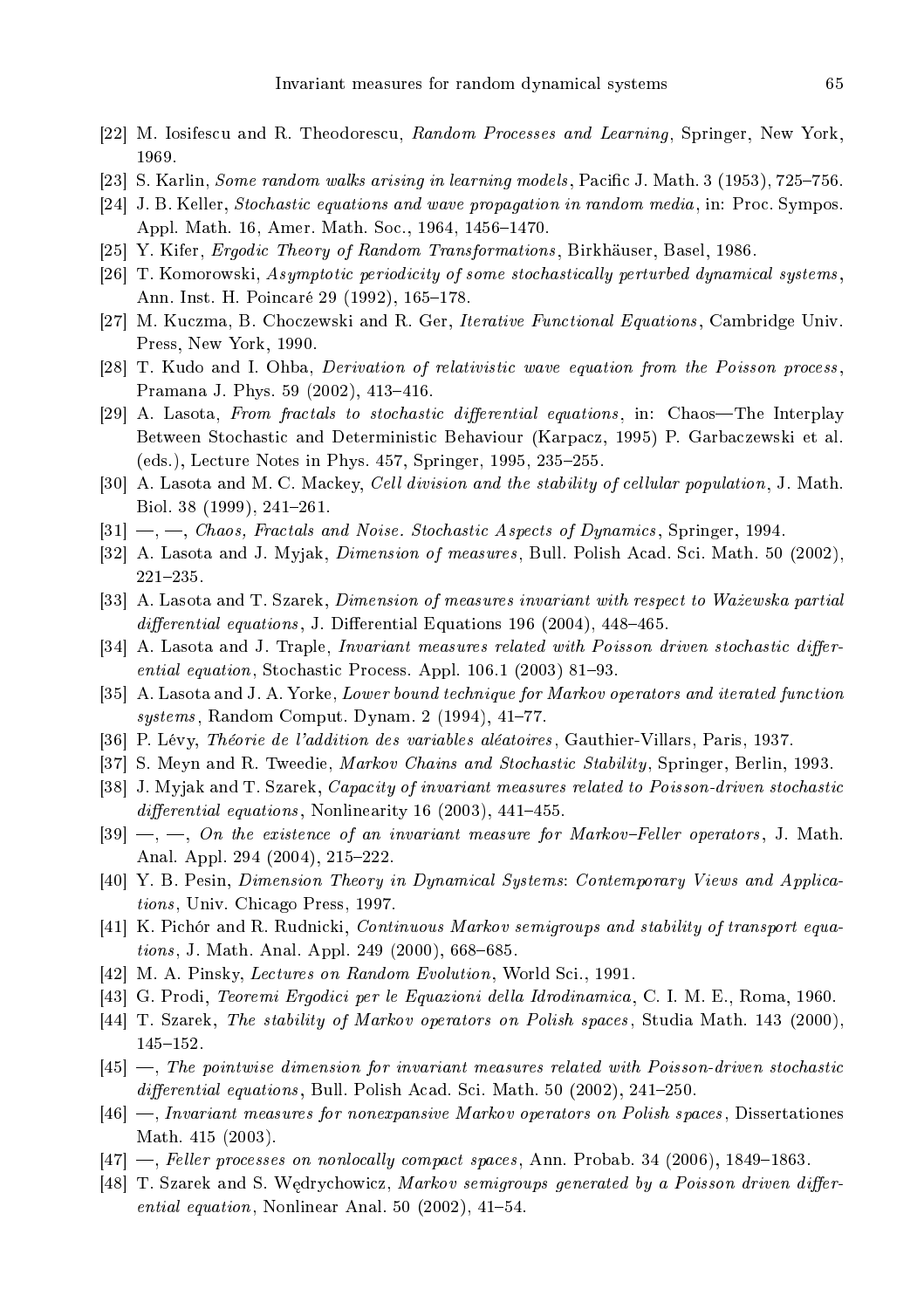- [49] J. Traple, Markov semigroup generated by Poisson driven differential equations, Bull. Polish Acad. Sci. Math. 44 (1996), 161-182.
- [50] J. Tyrcha, Asymptotic stability in a generalized probabilistic/deterministic model of the cell cycle, J. Math. Biol. 26 (1988), 465-475.
- [51] J. J. Tyson and K. B. Hannsgen, Cell growth and division: a deterministic/probabilistic model of the cell cycle, ibid.  $23$  (1986),  $231-246$ .
- [52] I. Werner, *Contractive Markov system*, J. London Math. Soc. (2) 71 (2005), 236-258.